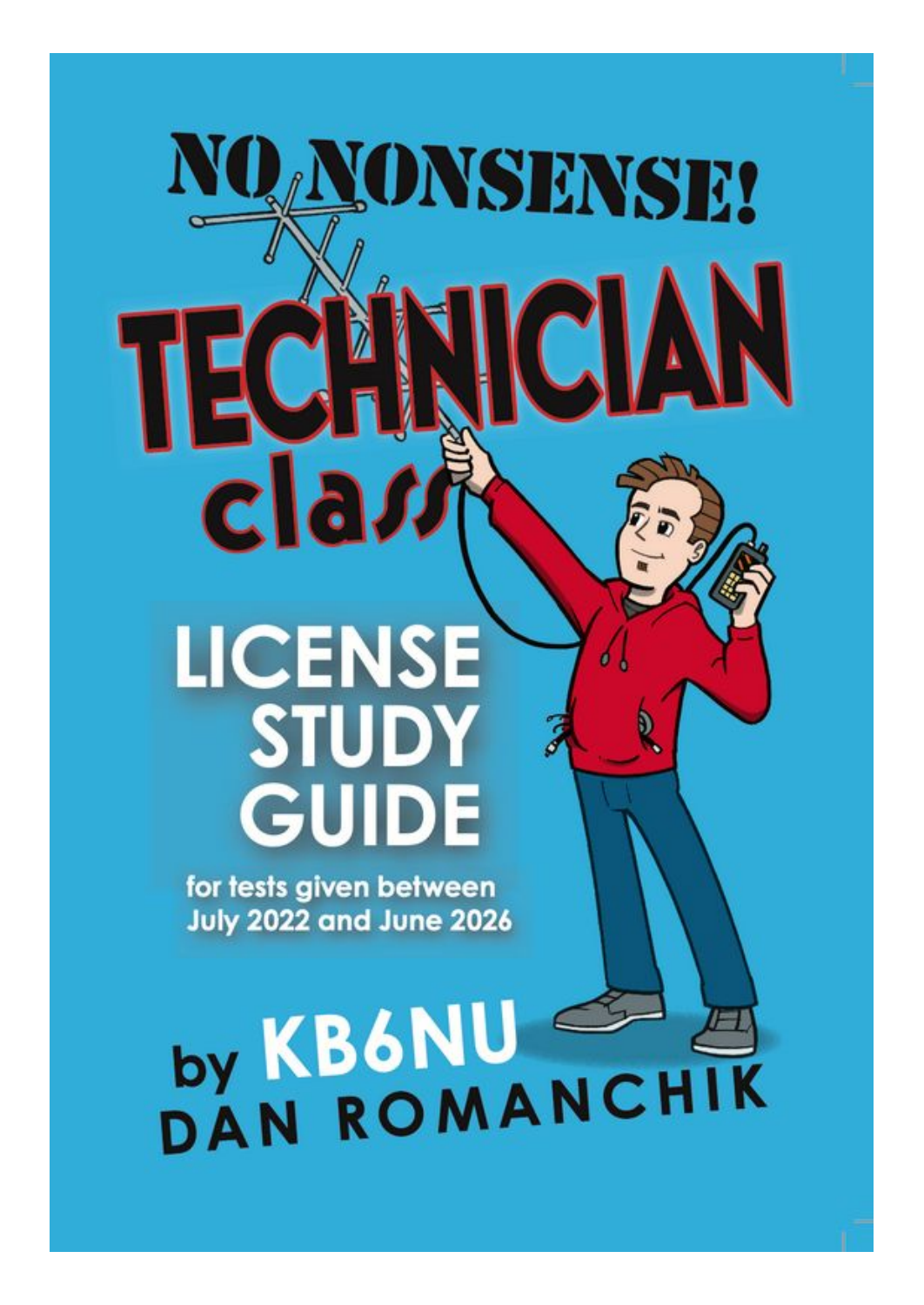## **No Nonsense Technician Class License Study Guide**

**for tests given between July 2022 and June 2026**

### **Dan Romanchik KB6NU**

Copyright © 2022 Daniel M. Romanchik

All rights reserved. No part of this publication may be reproduced, stored in a retrieval system, or transmitted in any form or by any means, electronic, mechanical, recording or otherwise, without the prior written permission of the author.

Revision 0.1, 5/31/2022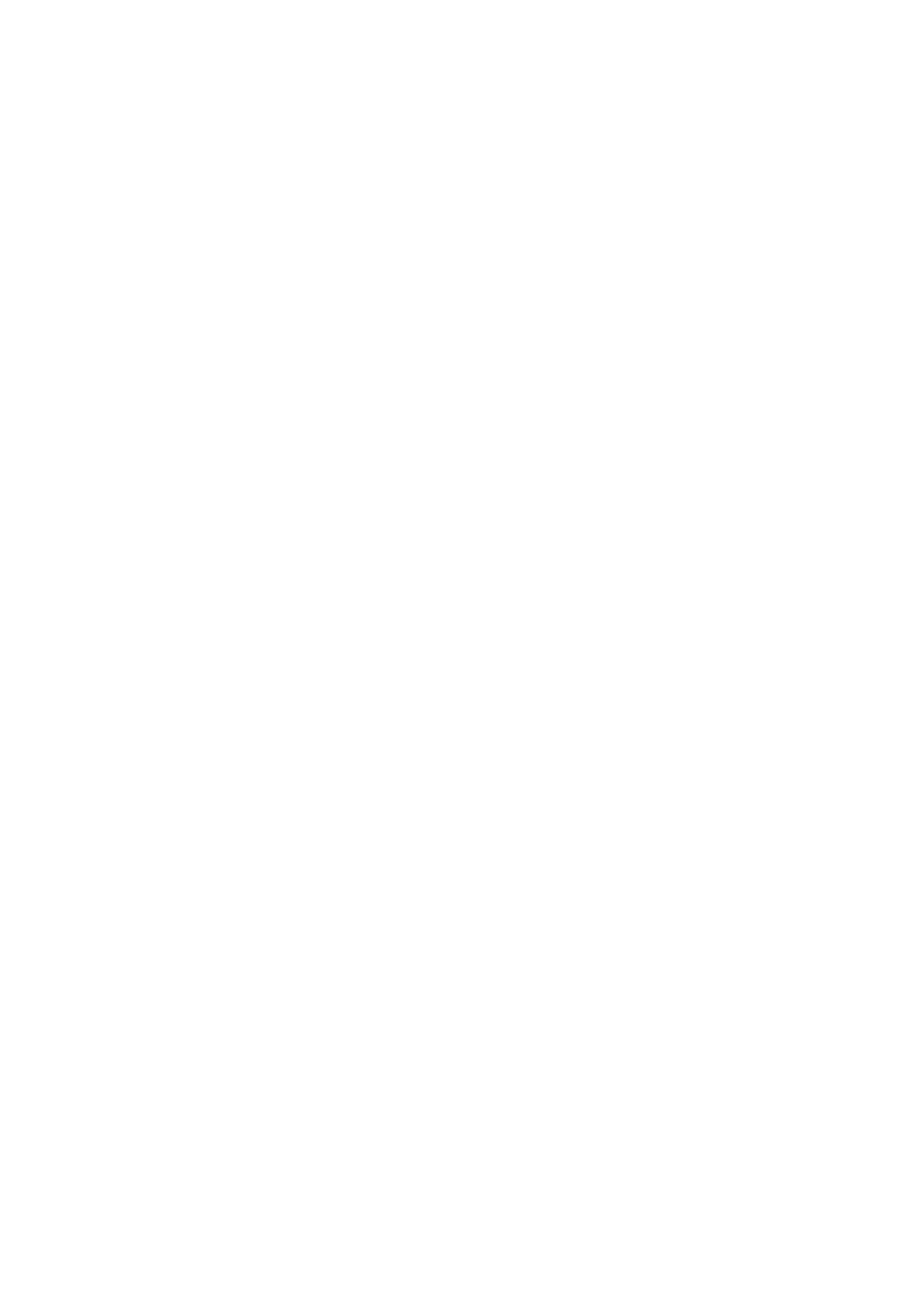#### **What is amateur (ham) radio?**

Amateur radio, also known as ham radio, is a hobby enjoyed by hundreds of thousands of Americans and millions around the world. They enjoy communicating with one another via two-way radios and experimenting with antennas and electronic circuits.

All kinds of people are amateur radio operators, also known as "hams." Hams are young, old, men, women, boys and girls. Kids as young as seven years old have gotten amateur radio licenses, and many hams are active into their eighties and beyond. You never know who you'll run into on the amateur radio bands: young and old, teachers and students, engineers and scientists, doctors and nurses, mechanics and technicians, kings and entertainers.

For example, did you know that most of the astronauts sent up to the International Space Station (ISS) in the last five to ten years have been licensed radio amateurs? They use the amateur radio station on board the ISS to communicate with school groups all over the world as they are flying over.

#### **How do you get into amateur radio?**

With just a little study, you can learn all you need to know to get a Technician Class license, which is the license class designed for beginners. To get a Technician Class license, you must take a test with 35 multiple-choice questions and answer 26 questions correctly. The test covers basic regulations, operating practices, and electrical and electronics theory.

Knowing Morse Code is no longer required to get this license, nor any class of license. Technician Class licensees have all amateur radio privileges above 30 MHz, including the very popular 2-meter band. Technicians can also operate Morse Code (CW) on portions of the 80m, 40m, 15m, and 10m bands, and voice and digital modes on portions of the 10m band.

There are two other license classes: the General Class license and the Amateur Extra Class license. To get a General Class license, you must pass another 35-question test; the Amateur Extra Class test has 50 questions. The tests are progressively more difficult.

General Class licensees get phone and digital mode privileges on portions of the 160m, 80m, 60m, 40m, 20m, 17m, 15m, 12m, and 10m bands. They can also operate CW and digital modes on the 30m band. Amateur Extra licensees have all amateur privileges.

#### **How much does it cost?**

Basic study materials, such as this study guide, can be had for free, and the license exam fee will be \$15 or less. Once you have your first license, most hams find it best to start with simple equipment and grow over time. A handheld VHF FM transceiver can be purchased for less than \$100 new, and excellent used equipment is often available at low prices. All things considered, the cost to get the first license and radio should be less than \$200.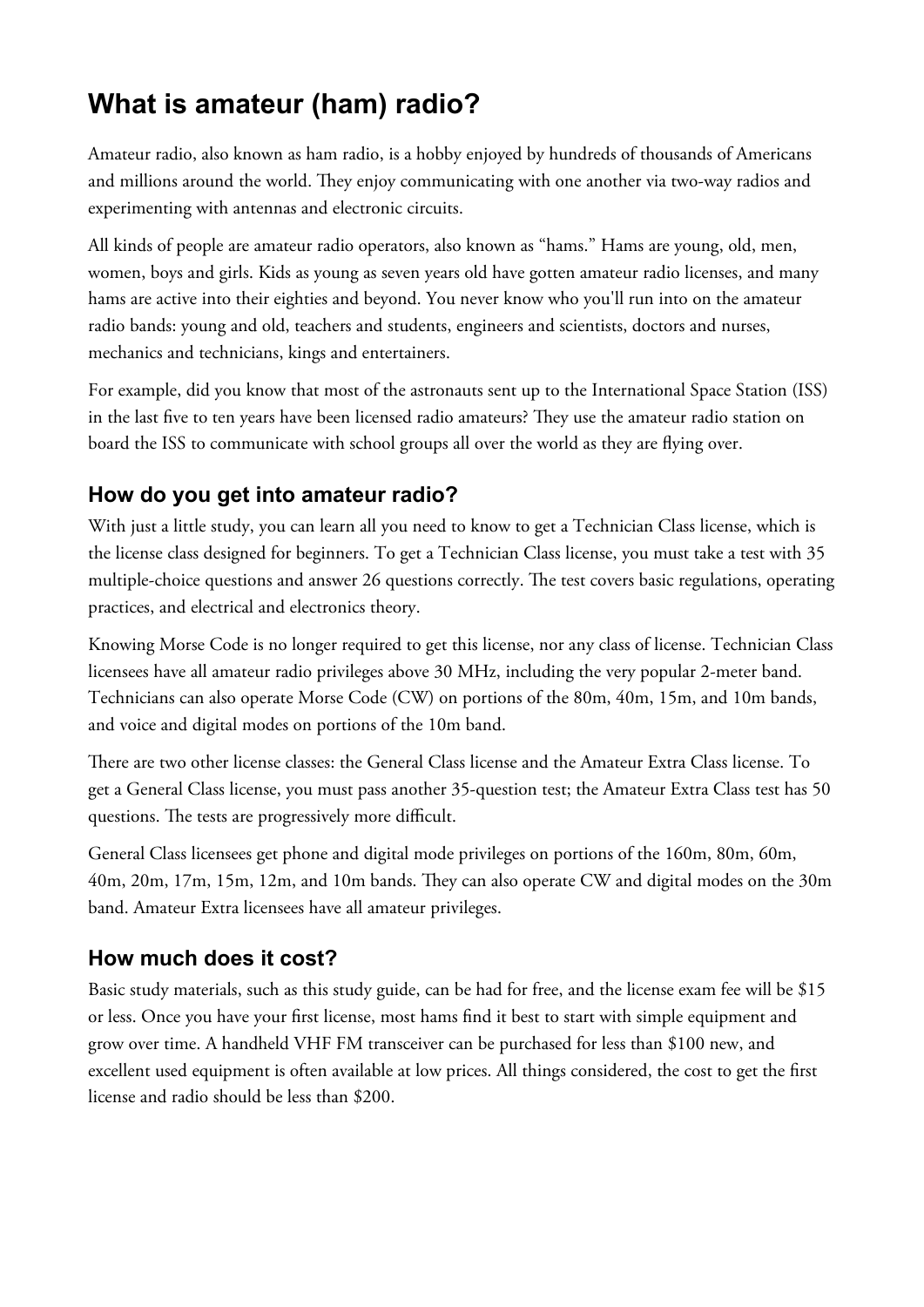#### **Where do I take the test?**

Amateur radio license examinations are given by Volunteer Examiners, or VEs. VEs are licensed radio amateurs who have been trained to administer amateur radio tests. To find out when the VEs in your area will be giving the test, go to the American Radio Relay League's (ARRL) website:

http://www.arrl.org/find-an-amateur-radio-license-exam-session. Using that page, you will be able to search for test sessions that are close to you. If you do not have access to the Internet, you can phone the ARRL at 860-594-0200.

#### **Can I really learn how to be an amateur radio operator from a study guide like this?**

Yes and no. This manual will help you get your license, but getting your license is only the beginning. There is still much to learn, and to get the most out of amateur radio, you will have to continually learn new things.

This study guide will teach you the answers to the test questions, but will not give you a deep understanding of electronics, radio, or the rules and regulations. That will be up to you after you get your license.

I hope that, by helping you get your license, this guide will encourage you to become an active radio amateur and get on the air, participate in public service and emergency communications, join an amateur radio club, and experiment with radios, antennas, and circuits. These are the activities that will really help you learn about radio in depth, and in the end, help you be confident in your abilities as an amateur radio operator.

#### **How do I use this study guide?**

First, read through the study guide and then take some practice tests. In this version of the study guide, question and the correct answers are in bold-face type. The incorrect answers have been grayed out. You can take practice tests by going to the following websites:

- AA9PW.com
- QRZ.com/hamtest/
- eHam.net/exams/ (http://eham.net/exams/)
- HamExam.org (http://hamexam.org)
- HamStudy.org (http://hamstudy.org)

There are also ham test apps for both iOS and Android tablets:

- $\cdot$  iOS:
	- Amateur Radio Exam Prep (https://itunes.apple.com/us/app/amateur-radio-exam- preptechnician/id297951496?mt=8). \$4.99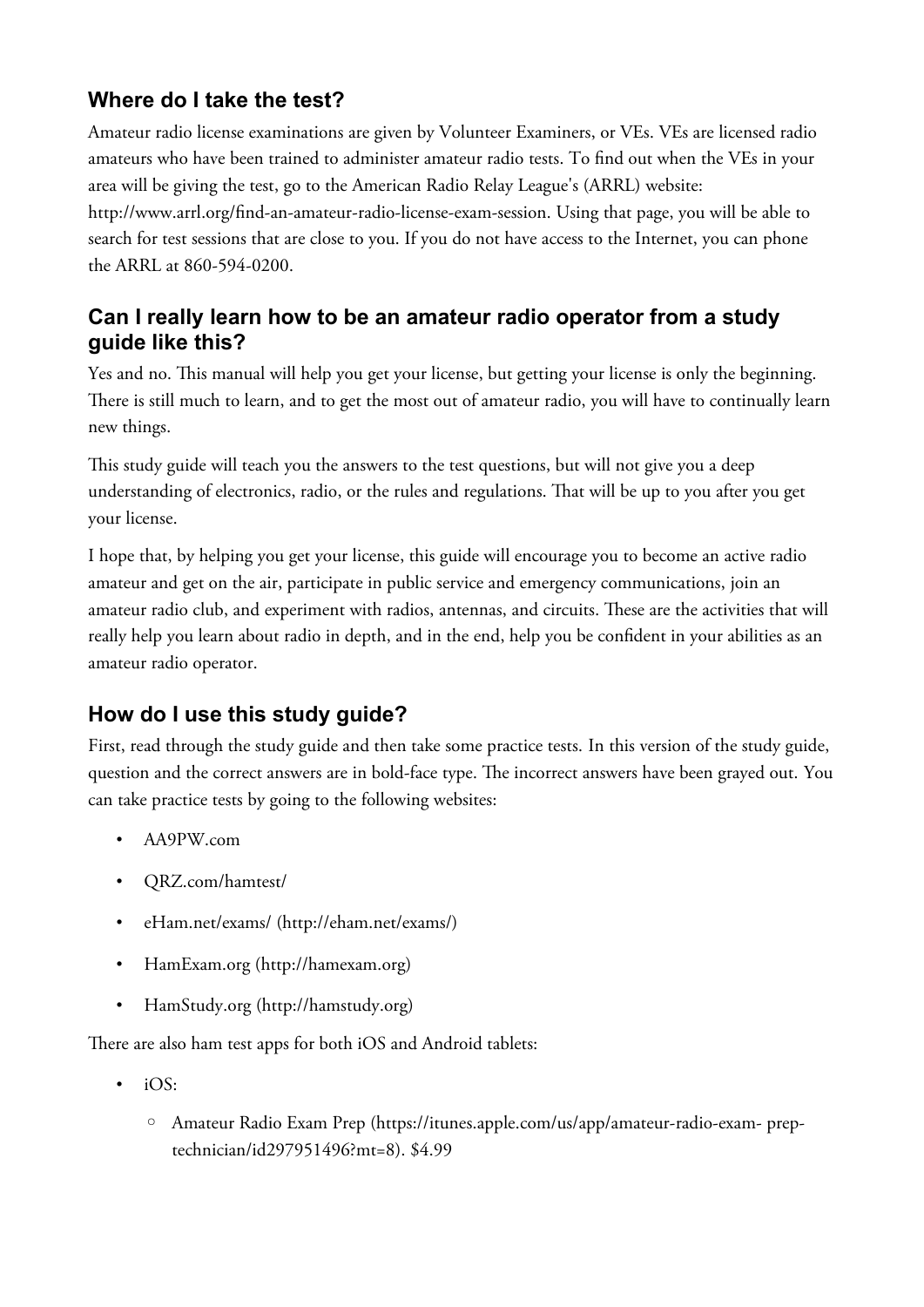- Ham Radio Exam (https://itunes.apple.com/us/app/ham-radio-exam- tech/id601991935? mt=8). FREE.
- Android:
	- Ham Radio Study (https://play.google.com/store/apps/details?id=com.tango11.hamstudy)
	- Ham Test Prep (https://play.google.com/store/apps/details? id=com.iversoft.ham.test.prep&hl=en)

Many of the questions use terms with which you may be unfamiliar. In the glossary, you will find definitions of those terms. Please refer to the glossary if you are unsure of the meaning of an acronym.

#### **Good luck and have fun**

I hope that you find this study guide useful and that you'll become a radio amateur. Remember that getting your license is just a start and that you will continue to learn new things.

If you have any comments, questions, compliments or complaints, I want to hear from you. E-mail me at cwgeek@kb6nu.com. My goal is to continually refine and improve this study guide.

73!

Dan Romanchik KB6NU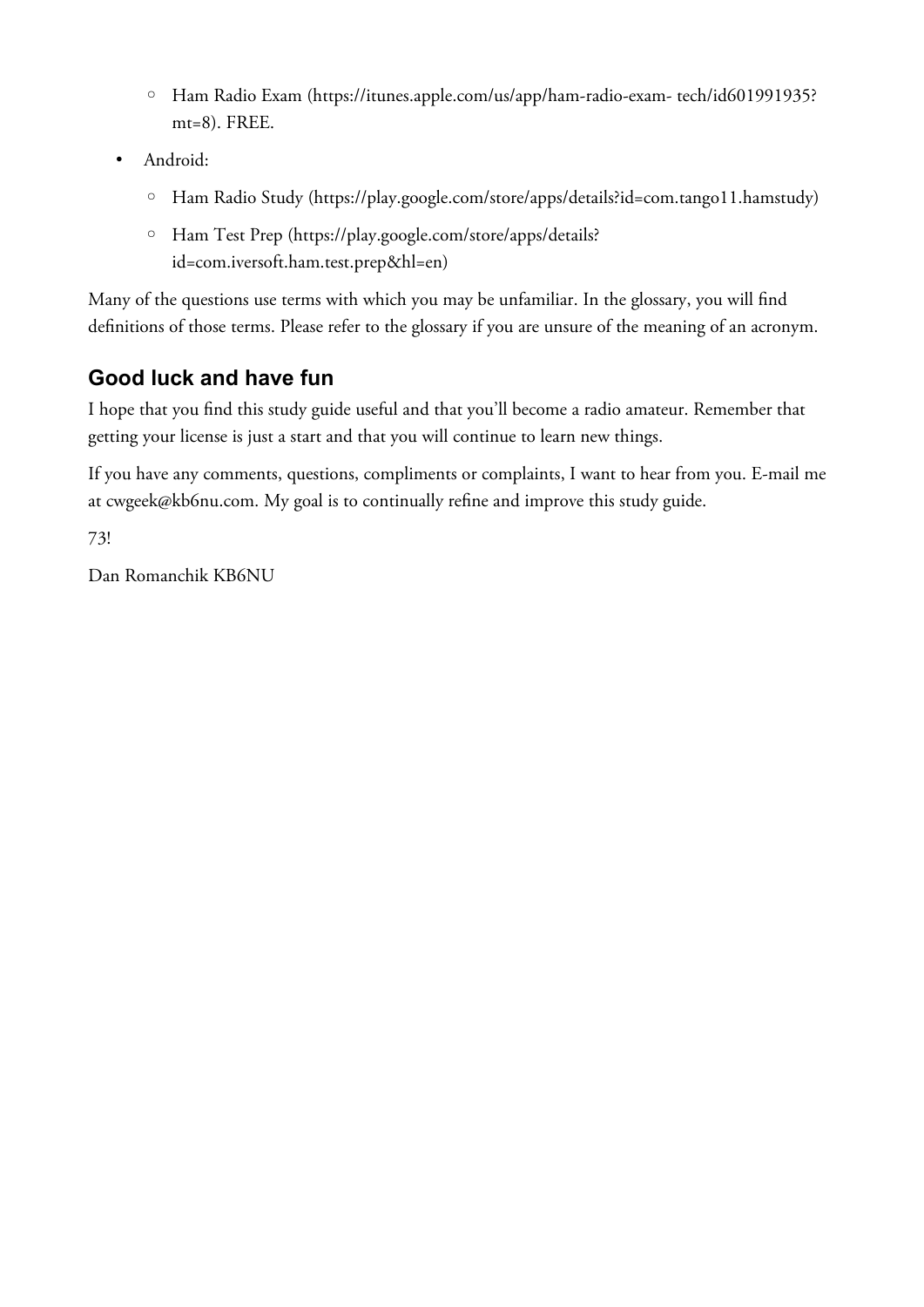#### **Electrical principles**

#### **Units and terms: current, voltage, and resistance; alternating and direct current; conductors and insulators**

Figure 1 shows a simple electric circuit. It consists of a voltage source (in this case a battery, labeled V), a resistor (labeled R), and some wires to connect the battery to the resistor. When connected in this way, the voltage across the battery will cause a current (labeled I) to flow through the circuit. Voltage (V), current (I), and resistance (R) are the three basic parameters of an electric circuit.



*Figure 1. A simple electric circuit.*

Voltage is the force that causes electrons to flow in a circuit. Voltage is measured in volts, and we use the letter V to represent both the force and the units.

T5A05 **What is the electrical term for the force that causes electron flow?** A. **Voltage** B. Ampere-hours C. Capacitance

D. Inductance

We sometimes call voltage electromotive force or electric potential and use the letter E to represent this quantity. Both electromotive force and electric potential are measured in volts.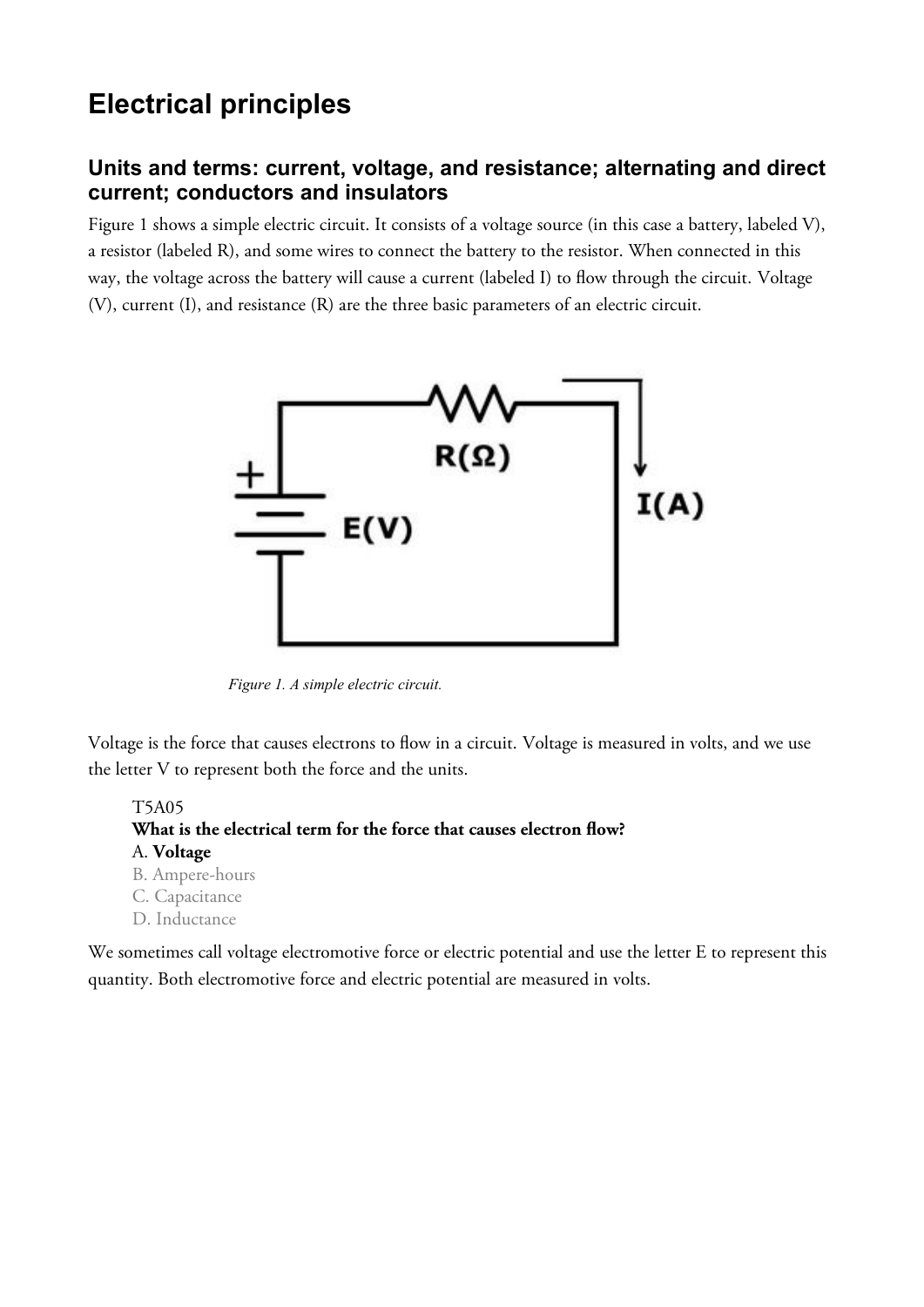Current is the flow of electrons in a circuit. In Figure 1, the letter I stands for current. Current flows from the positive (+) terminal of the voltage source through the circuit to the negative terminal of the voltage source. Current is measured in amperes, and we use the letter A to stand for amperes.

T5A03 **What is the name for the flow of electrons in an electric circuit?** A. Voltage B. Resistance C. Capacitance D. **Current** T5A01 **Electrical current is measured in which of the following units?** A. Volts B. Watts C. Ohms D. **Amperes**

Because the polarity of the battery voltage in the circuit never changes, the current will flow in only one direction through the circuit. We call this direct current, or DC. Batteries supply direct current, or simply, DC.

The type of current you get out of a wall socket is different from the current that you get from a battery. We call it alternating current, or AC, because the voltage and current are constantly changing. Figure 2 shows how the voltage of an alternating current waveform changes with time. For this particular waveform, the voltage starts at 0 V, increases to a positive peak voltage, then decreases to a negative peak voltage, and then begins increasing again, until it once again reaches 0 V. When the voltage is positive, the current flows in the positive direction, and when the voltage is negative the current flows in the negative direction. This process repeats over and over.



*Figure 2. An alternating current (AC) waveform.*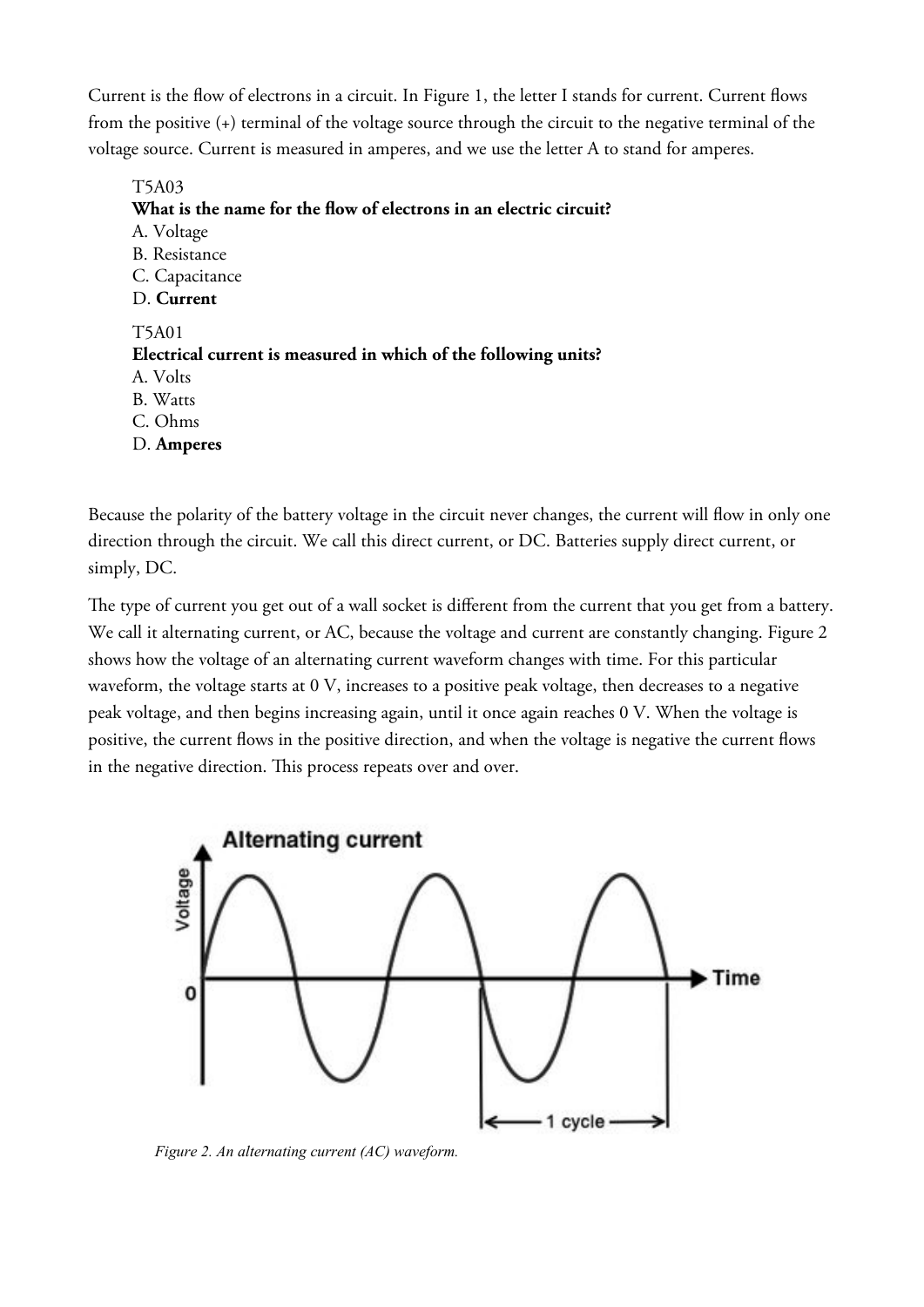#### T5A09 **Which of the following describes alternating current?**

A. Current that alternates between a positive direction and zero

B. Current that alternates between a negative direction and zero

C. **Current that alternates between positive and negative directions**

D. All these answers are correct

C. Farad D. Tesla

One of the most important parameters of an alternating current is its frequency. The frequency of an alternating current is the number of times per second that an alternating current makes a complete cycle, where a cycle is the portion of an alternating current waveform that repeats over and over. See Figure 2.

The frequency of the alternating current that you get from a wall socket in your home is 60 cycles per second, or in engineering terms, 60 hertz (Hz). 1 Hz is equal to one cycle per second.

#### T5A12 **What describes the number of times per second that an alternating current makes a complete cycle?** A. Pulse rate B. Speed C. Wavelength **D. Frequency** T5A06 **What is the unit of frequency?** A. **Hertz** B. Henry

Resistance is the third basic parameter of an electric circuit. As the name implies, resistance opposes the flow of current in a circuit. The higher the resistance, the smaller the current, for a given voltage. This applies to direct current, alternating current, and RF current, which is alternating current with a high frequency. We use the letter R to stand for resistance. Resistance is measured in ohms, and we use the Greek letter omega  $(\Omega)$  to stand for ohms.

T5A04 **What are the units of electrical resistance?** A. Siemens B. Mhos C. **Ohms** D. Coulombs T5A11 **What type of current flow is opposed by resistance?** A. Direct current B. Alternating current C. RF current D. **All these choices are correct**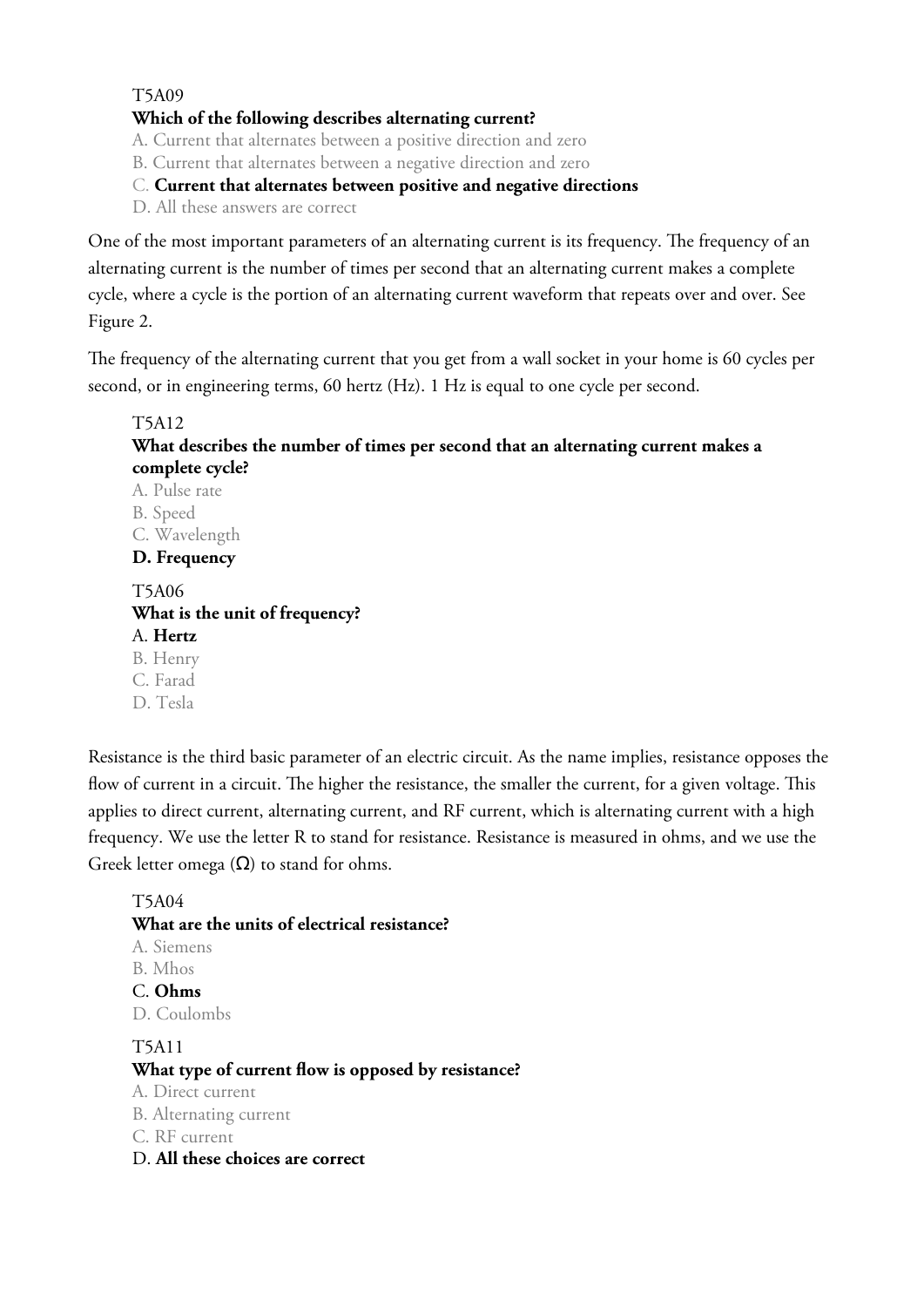To connect components in an electric circuit, we generally use metal wires because they conduct electrical current well or, in other words, have a low resistance. Metals generally are good conductors because they have many free electrons, and as a result offer low resistance to current flow. Copper is generally the conductor of choice for electronic cables and circuits because it offers good conductivity and costs less than silver or gold.

#### T5A07

**Why are metals generally good conductors of electricity?**

A. They have relatively high density

B. **They have many free electrons**

C. They have many free protons

D. All these choices are correct

Many times we need a material that does not conduct current very well. We call these materials insulators, and insulators have a high resistance. Plastics and glass are commonly used insulators.

T5A08 **Which of the following is a good electrical insulator?** A. Copper B. **Glass** C. Aluminum D. Mercury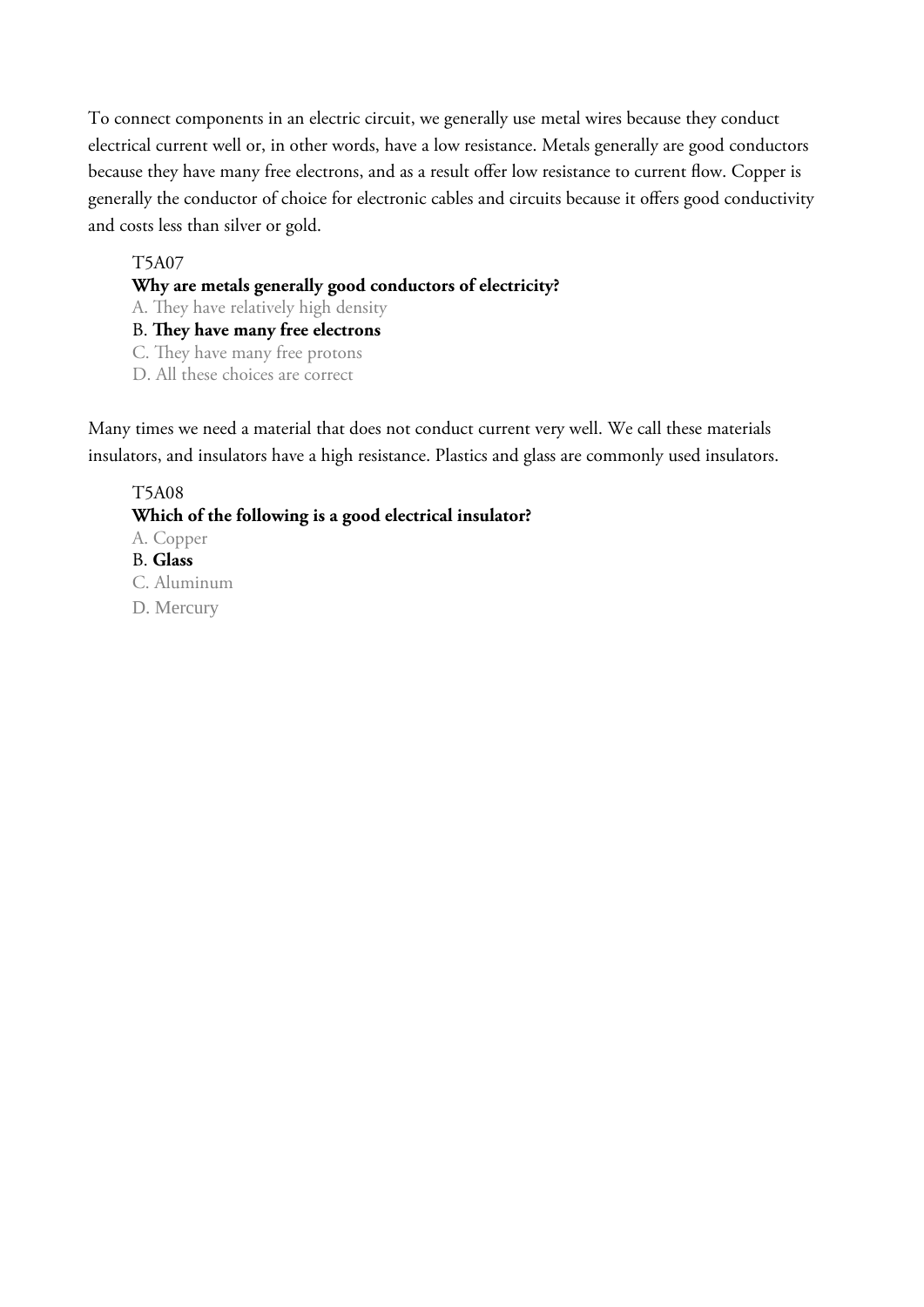#### **Ohm's Law: formulas and usage**

Hams obey Ohm's Law!

Ohm's Law is the relationship between voltage, current, and resistance in an electrical circuit. When you know any two of these values, you can calculate the third.

The most basic equation for Ohm's Law is  $E = I \times R$ . In other words, when you know the current (I) flowing through a circuit and the resistance (R) of the circuit, you can calculate the voltage (E) across the circuit by multiplying these two values.

T5D02 **What formula is used to calculate voltage in a circuit?**  $A. E = I \times R$  $B. E = I / R$  $C. E = I + R$  $D. E = I - R$ 

Using simple algebra, you can derive the other two forms of this equation:  $R = E / I$  and  $I = E / R$ . These two equations let you calculate the resistance in a circuit if you know the voltage and current or the current in a circuit if you know the voltage and resistance.

T5D03 **What formula is used to calculate resistance in a circuit?** A.  $R = E \times I$  $B. R = E/I$  $C. R = E + I$  $D. R = E - I$ 

T5D01 **What formula is used to calculate current in a circuit?** A.  $I = E \times R$  $B. I = E / R$  $C. I = E + R$  $D. I = E - R$ 

Now, let's look at some examples of how to apply Ohm's Law.

#### T5D04

**What is the resistance of a circuit in which a current of 3 amperes flows when connected to 90 volts?**

#### A. 3 ohms

B. **30 ohms**

C. 93 ohms D. 270 ohms

Here's how to calculate this answer:  $R = E / I = 90$  volts  $\ell$  3 amperes = 30 ohms.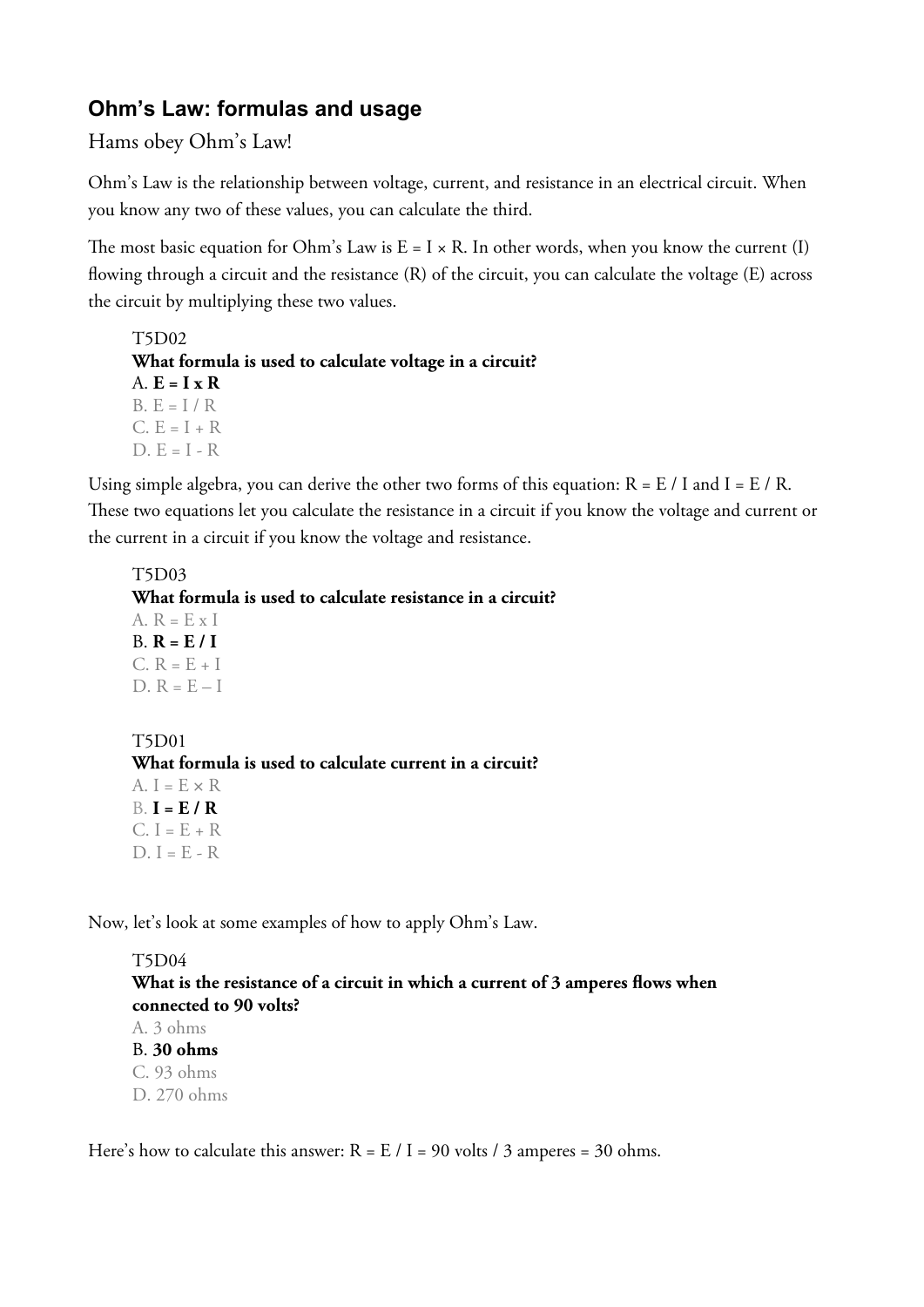#### T5D05

#### **What is the resistance of a circuit for which the applied voltage is 12 volts and the current flow is 1.5 amperes?**

A. 18 ohms B. 0.125 ohms

#### C. **8 ohms**

D. 13.5 ohms

 $R = E / I = 12$  volts  $/ 1.5$  amperes = 8 ohms.

#### T5D06

#### **What is the resistance of a circuit that draws 4 amperes from a 12-volt source?** A. **3 ohms**

B. 16 ohms

C. 48 ohms

D. 8 ohms

 $R = E / I = 12$  volts / 4 amperes = 3 ohms.

Now, let's look at another form of the Ohm's Law equation, I = E / R to calculate the current in a circuit.

#### T5D07

#### **What is the current in a circuit with an applied voltage of 120 volts and a resistance of 80 ohms?**

A. 9600 amperes B. 200 amperes C. 0.667 amperes

#### D. **1.5 amperes**

 $I = E / R = 120$  volts  $/ 80$  ohms = 1.5 amperes.

#### T5D08

#### **What is the current through a 100-ohm resistor connected across 200 volts?**

- A. 20,000 amperes
- B. 0.5 amperes
- C. **2 amperes**
- D. 100 amperes

 $I = E / R = 200$  volts  $/ 100$  ohms = 2 amperes.

#### T5D09

#### **What is the current through a 24-ohm resistor connected across 240 volts?**

- A. 24,000 amperes
- B. 0.1 amperes

#### C. **10 amperes**

- D. 216 amperes
- $I = E / R = 240$  volts  $/ 24$  ohms = 10 amperes.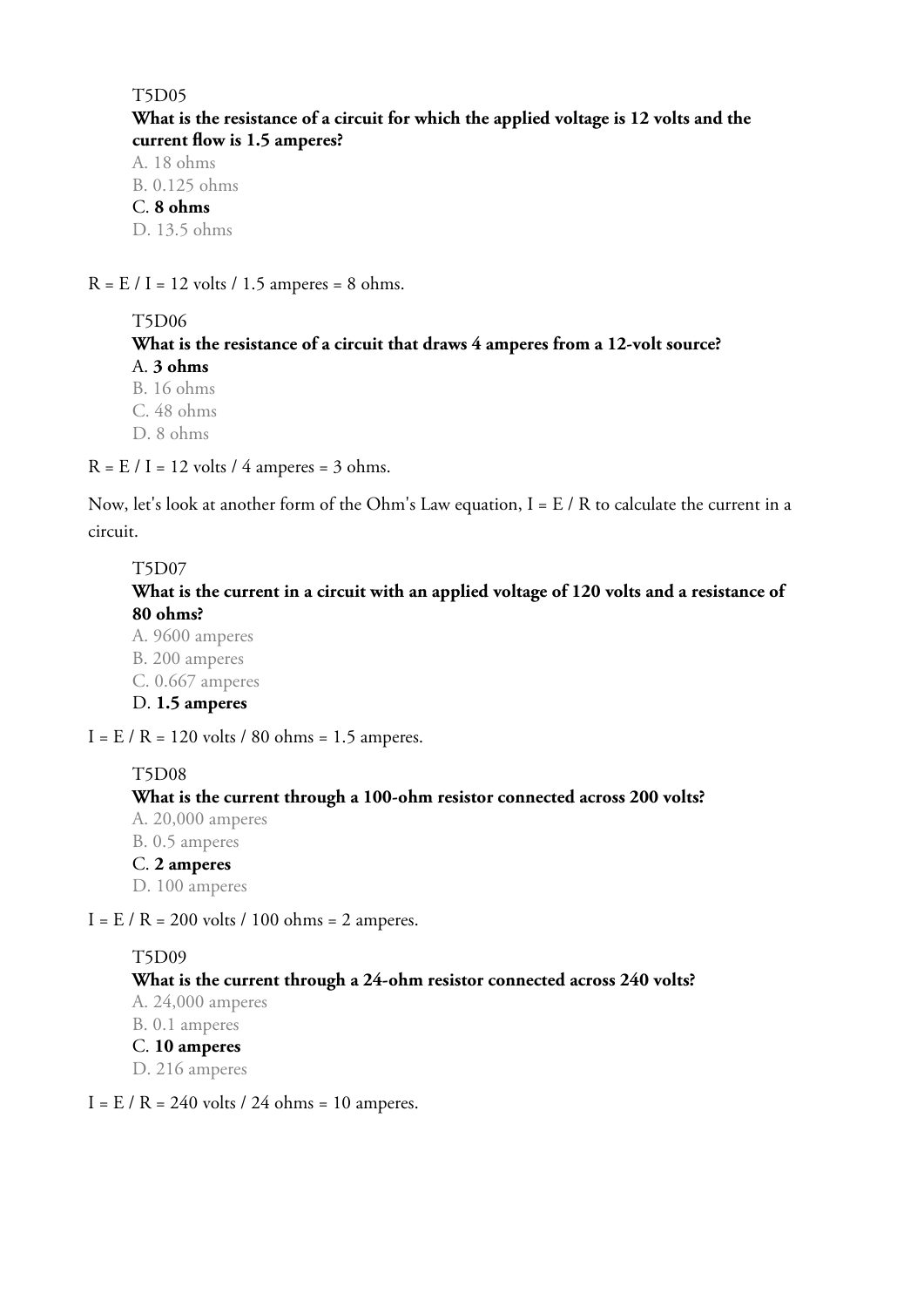Now, let's look at the third form of the Ohm's Law equation,  $E = I \times R$  to calculate the voltage across a circuit.

#### T5D10

**What is the voltage across a 2-ohm resistor if a current of 0.5 amperes flows through it?**

A. **1 volt**

B. 0.25 volts C. 2.5 volts D. 1.5 volts

 $E = I \times R = 0.5$  amperes  $\times$  2 ohms = 1 volt.

#### T5D11

**What is the voltage across a 10-ohm resistor if a current of 1 ampere flows through it?** A. 1 volt

B. **10 volts**

C. 11 volts

D. 9 volts

 $E = I \times R = 1$  amperes  $\times$  10 ohms = 10 volts.

#### T5D12

**What is the voltage across a 10-ohm resistor if a current of 2 amperes flows through it?**

- A. 8 volts
- B. 0.2 volts
- C. 12 volts
- D. **20 volts**

 $E = I \times R = 2$  amperes  $\times$  10 ohms = 20 volts.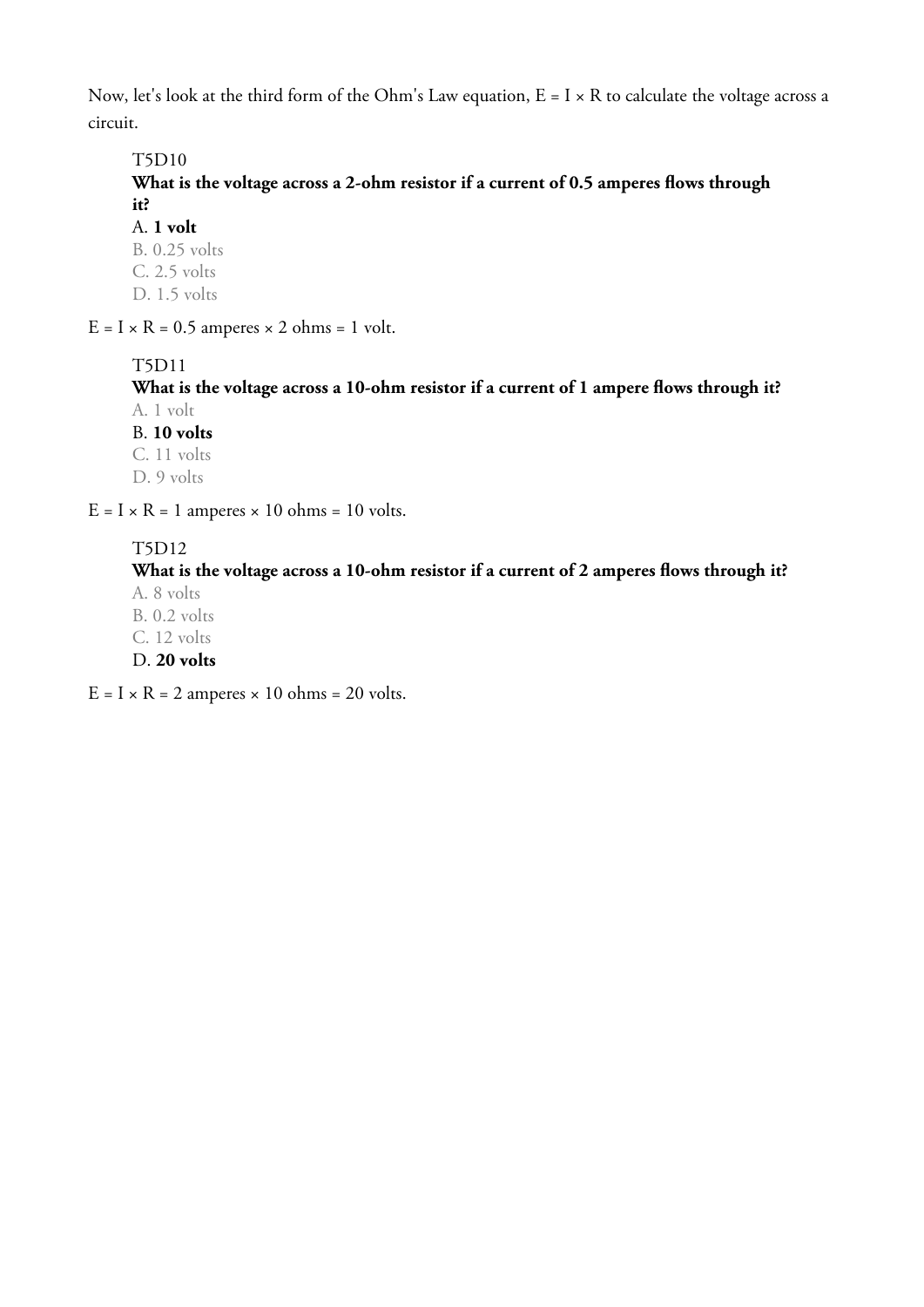#### **Series and parallel circuits**

Now, let's consider circuits with two resistors instead of just a single resistor. There are two ways in which the two resistors can be connected: in series or in parallel. Figure 3 shows a series circuit.



*Figure 3. A series circuit.*

The current I flows through both resistors because there is only one path for the current to flow. If  $R1 = R2$ , then the voltage will be the same across both resistors, because the same current flows through both resistors. If R1 does not equal R2, however, the voltages will be different. In either case, the sum of the two voltages will equal the voltage of the voltage source.

#### T5D13

#### **In which type of circuit is DC current the same through all components?**

- A. **Series**
- B. Parallel
- C. Resonant
- D. Branch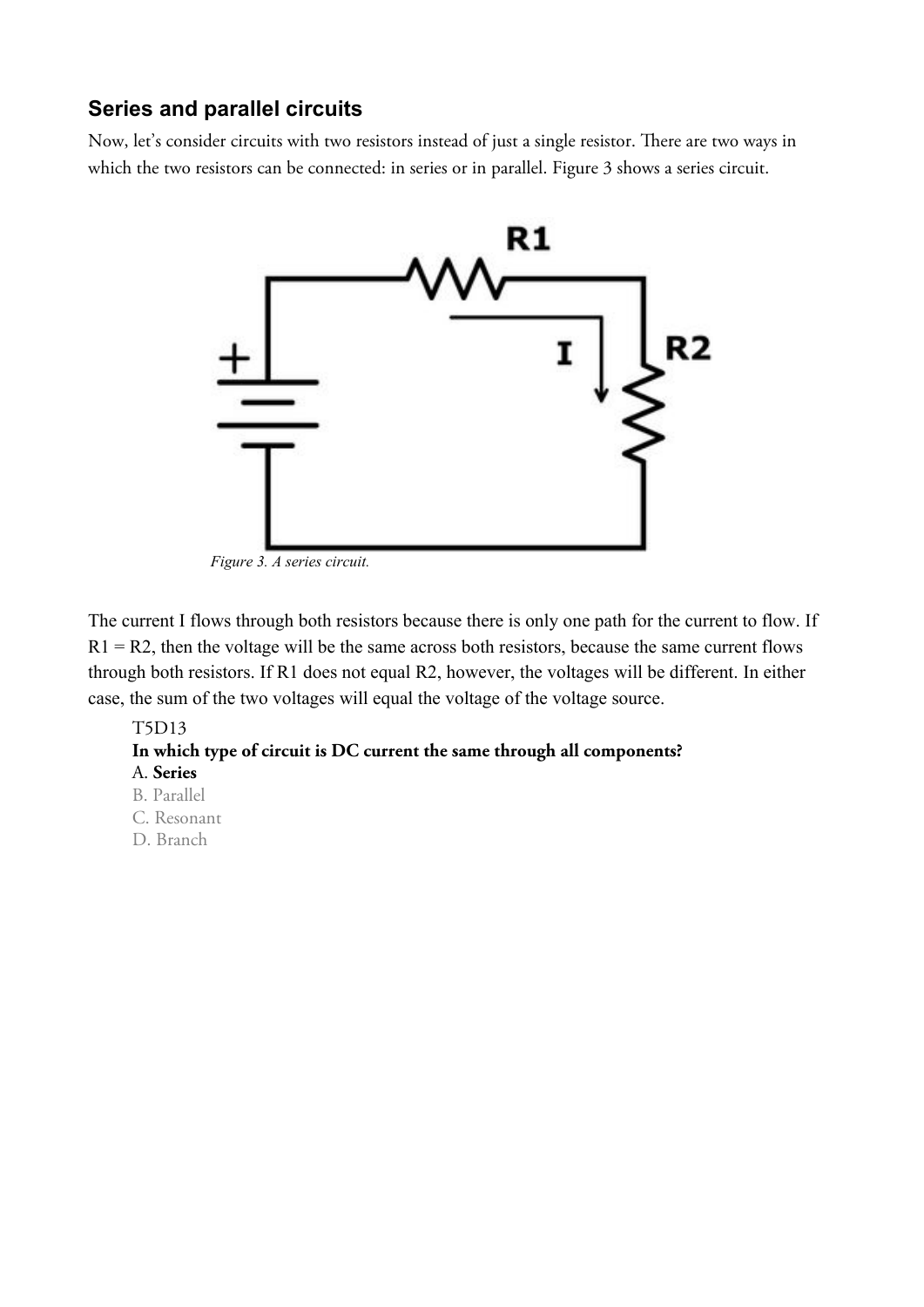In a parallel circuit, shown in Figure 4, both resistors are connected directly to the voltage source.



*Figure 4. A parallel circuit.*

Because both components are connected directly to the voltage source, the voltage across them will be the same. This voltage will cause currents to flow in each of the resistors. I1 = E/R1, and I2 = E/R2. The total current, I, is equal to  $I1 + I2$ . If  $R1 = R2$ , then the same current flows through both resistors. If the resistors have different values, then I1 will be different from I2.

#### **T5D14 In which type of circuit is voltage the same across all components?** A. Series **B. Parallel** C. Resonant

D. Branch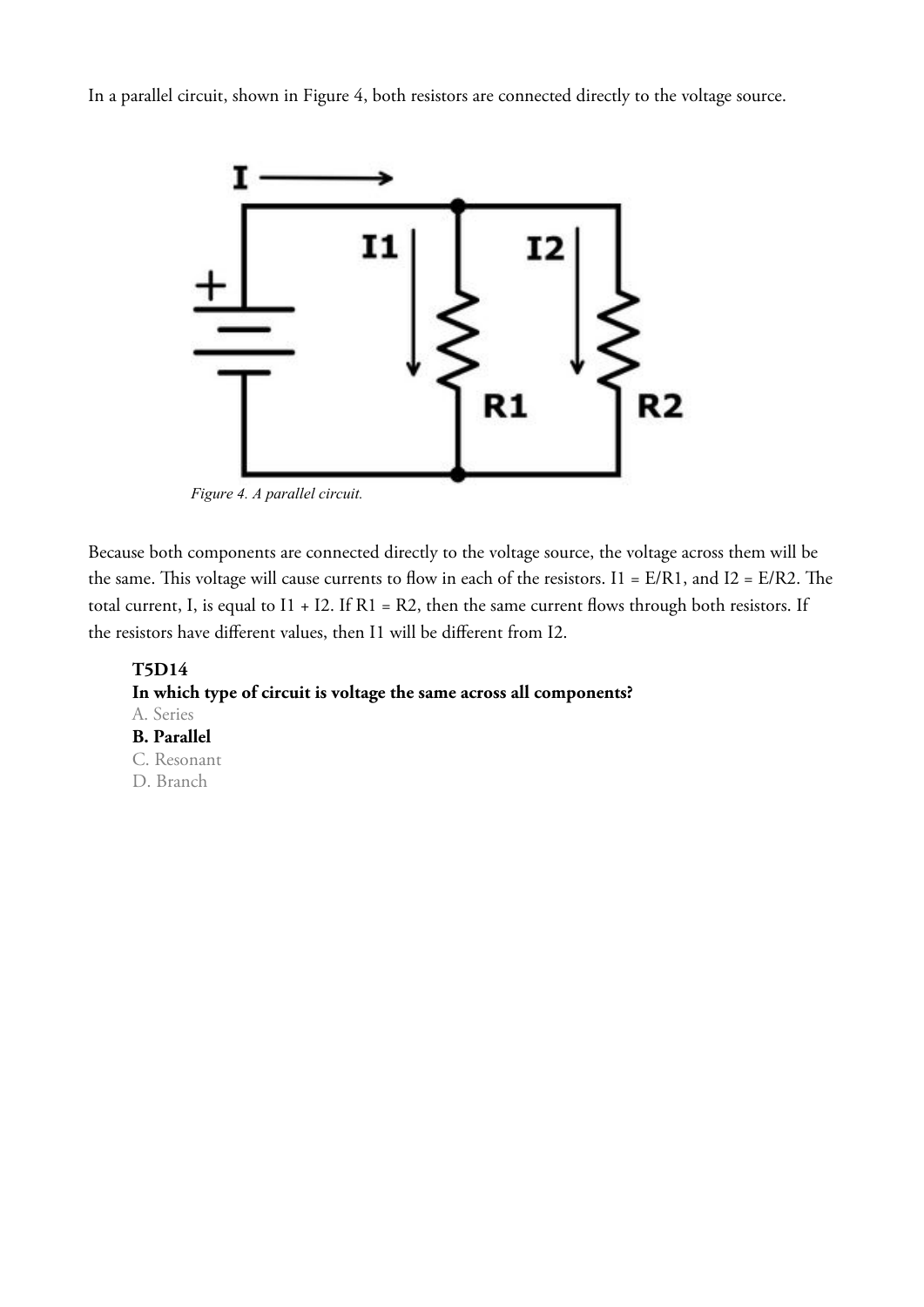#### **DC power**

Power is the rate at which electrical energy is generated or consumed. Power is measured in watts. We use the letter P to stand for power and the letter W to stand for watts.

#### T5A10

#### **Which term describes the rate at which electrical energy is used?**

- A. Resistance
- B. Current
- C. **Power**

D. Voltage

#### T5A02

#### **Electrical power is measured in which of the following units?**

- A. Volts
- B. **Watts**
- C. Watt-hours
- D. Amperes

To calculate power, we multiply the voltage across a circuit by the current flowing through the circuit. We write this equation  $P = E \times I$ .

#### T5C08 **What is the formula used to calculate electrical power (P) in a DC circuit?**  $A$ .  $P = E \times I$  $B. P = E/I$  $C. P = E - I$  $D. P = E + I$

Here are some examples:

#### T5C09

#### **How much power is delivered by a voltage of 13.8 volts DC and a current of 10 amperes?** A. **138 watts** B. 0.7 watts

- C. 23.8 watts
- D. 3.8 watts

The calculation for this question is  $P = E \times I = 13.8$  V  $\times$  10 A = 138 W.

#### T5C10

#### **How much power is delivered by a voltage of 12 volts DC and a current of 2.5 amperes?**

A. 4.8 watts B. **30 watts** C. 14.5 watts D. 0.208 watts

The calculation for this question is  $P = E \times I = 12$  V  $\times$  2.5 A = 30 W.

Just as with Ohm's Law, you can use algebra to come up with other forms of this equation to calculate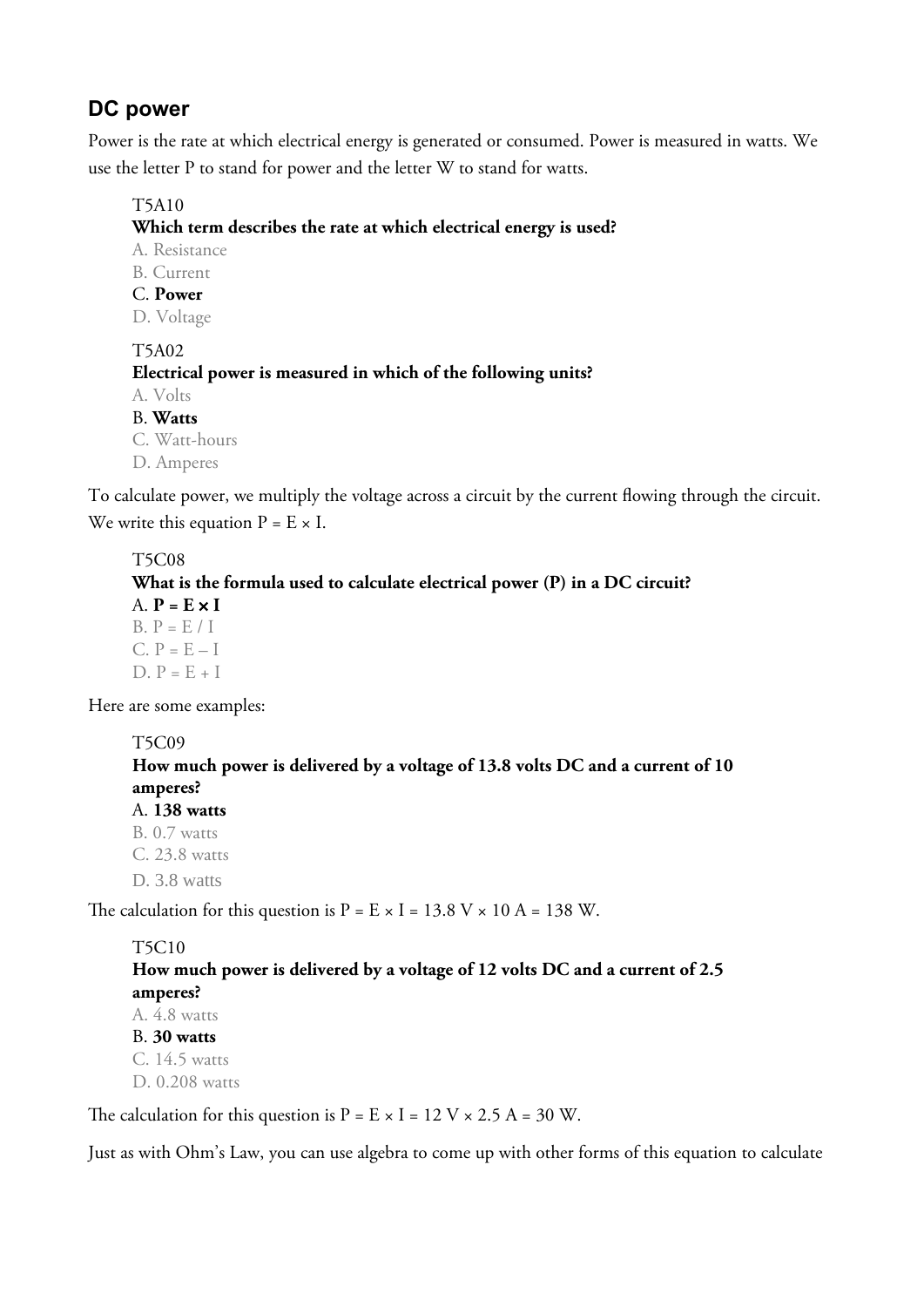the voltage if you know the power and the current, or to calculate the current if you know the power and the voltage. The formula to calculate the current, if you know the power and the voltage, is I = P / E.

#### T5C11

#### **How much current is required to deliver 120 watts at a voltage of 12 volts DC?**

- A. 0.1 amperes
- B. **10 amperes**
- C. 12 amperes D. 132 amperes

The calculation for this question is  $I = P / E = 120 W / 12 V = 10 A$ .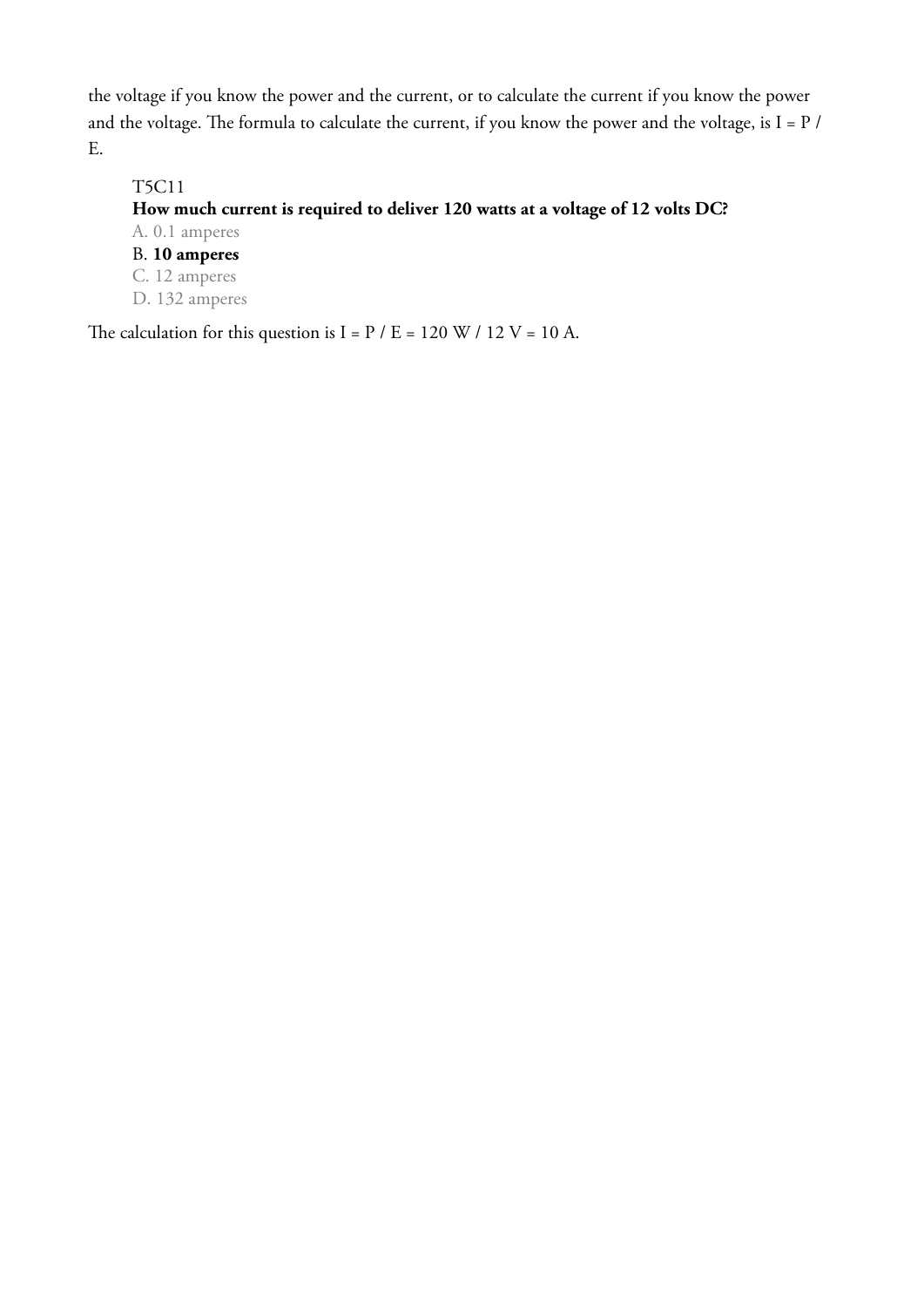#### **Math for electronics and conversion of electrical units**

When dealing with electrical parameters such as voltage, resistance, current, and power, we use a set of prefixes to denote various orders of magnitude:

- milli- is the prefix used to denote 1 one-thousandth of a quantity. A milliampere, for example, is 1 one-thousandth of an ampere, or 0.001 A. Often, the letter m is used instead of the prefix milli-. 1 milliampere is, therefore, 1 mA.
- micro- is the prefix used to denote 1 one-millionth of a quantity. A microvolt, for example, is 1 one-millionth of a volt, or 0.000001 V. Often, you will see the Greek letter mu, or μ, used to denote the prefix micro-. 1 microvolt is, therefore,  $1 \mu V$ .
- pico- is the prefix used to denote 1 one-trillionth of a quantity. A picovolt is 1 one-trillionth of a volt, or  $0.000001$   $\mu$ V.
- kilo- is the prefix used to denote 1 thousand of a quantity. A kilovolt, for example, is 1000 volts. Often, the letter k is used instead of the prefix kilo-. 1 kilovolt is, therefore, 1 kV.
- mega- is the prefix used to denote 1 million of a quantity. A megahertz, for example, is 1 million Hertz. Often, the letter M is used instead of the prefix mega-. 1 megahertz is, therefore, 1 MHz.
- giga is the prefix used to denote one billion of a quantity. One gigahertz, or 1 GHz, for example is 1 billion Hertz.

| Prefix | Abbreviation | <b>Numerical</b> | Exponential     |
|--------|--------------|------------------|-----------------|
| giga-  | G            | 1,000,000,000    | 10 <sup>9</sup> |
| mega-  | M            | 1,000,000        | $10^{6}$        |
| kilo-  | $\mathbf{k}$ | 1,000            | 10 <sup>3</sup> |
|        |              | 1                | 10 <sup>0</sup> |
| milli- | m            | 0.001            | $10^{-3}$       |
| micro- | $\mu,$ u     | 0.000001         | $10^{-6}$       |
| nano-  | n            | 0.000000001      | $10^{-9}$       |
| pico-  | p            | 0.000000000001   | $10^{-12}$      |

Here are some examples:

T5B01 **How many milliamperes is 1.5 amperes?** A. 15 milliamperes B. 150 milliamperes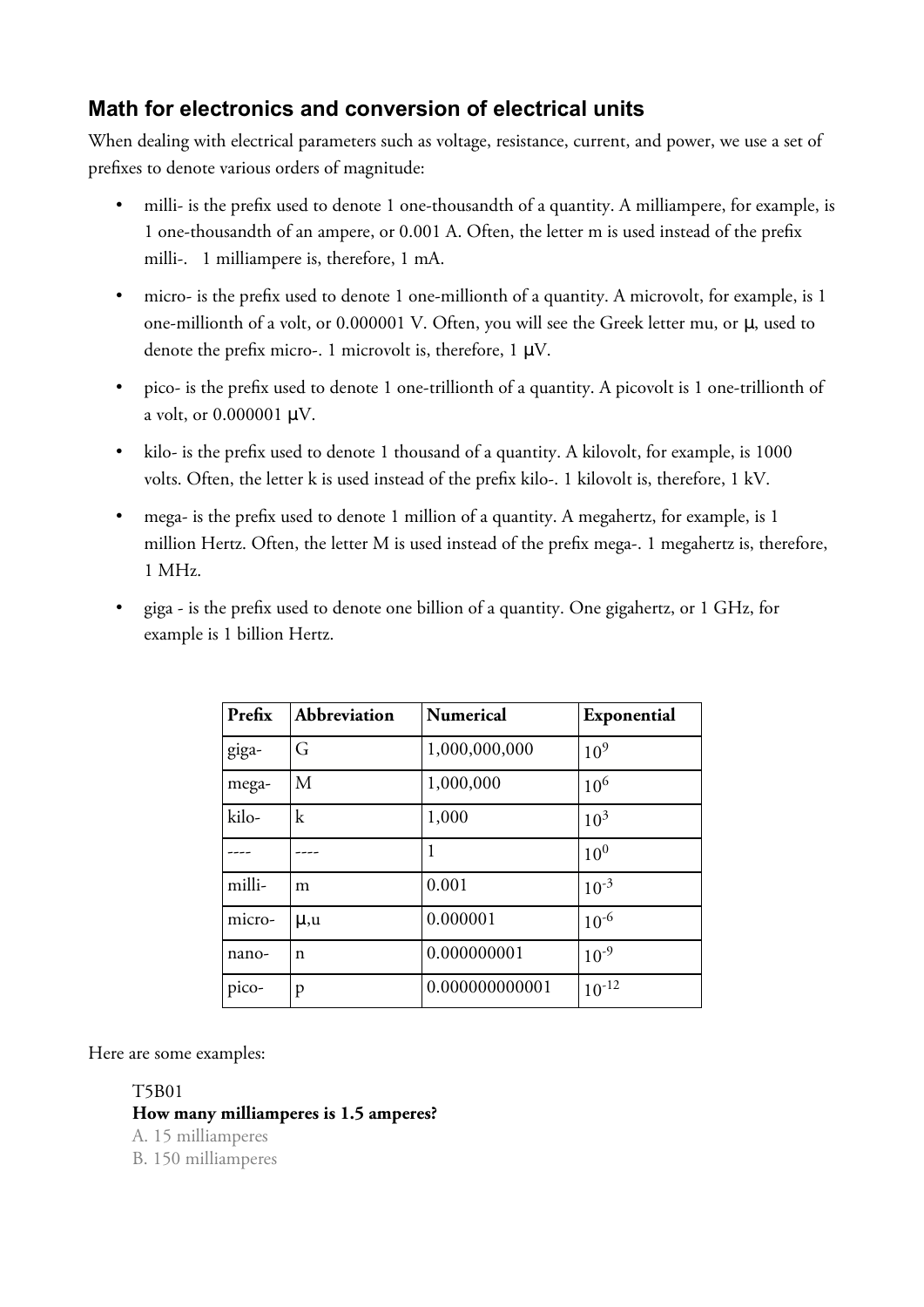#### C. **1500 milliamperes**

D. 15,000 milliamperes

To convert amperes to milliamperes, you multiply by 1,000.

#### T5B02 **Which is equal to 1,500,000 hertz?** A. **1500 kHz** B. 1500 MHz C. 15 GHz D. 150 kHz

To convert from hertz (Hz) to kHz, you divide by 1,000.

#### T5B03 **Which is equal to one kilovolt?**

A. One one-thousandth of a volt

B. One hundred volts

C. **One thousand volts**

D. One million volts

#### T5B04 **Which is equal to one microvolt?** A. **One one-millionth of a volt** B. One million volts

C. One thousand kilovolts

D. One one-thousandth of a volt

To convert from kilovolts to volts, you multiply by 1,000. To convert from microvolts to volts, you divide by one million.

T5B05 **Which is equal to 500 milliwatts?** A. 0.02 watts B. **0.5 watts** C. 5 watts D. 50 watts

To convert from milliwatts to watts, you divide by  $1,000$ . 500 / 1000 =  $\frac{1}{2}$  or 0.5.

#### T5B06 **Which is equal to 3000 milliamperes?** A. 0.003 amperes B. 0.3 amperes C. 3,000,000 amperes D. **3 amperes**

There are a thousand milliamperes in an ampere, so to convert from milliamperes to amperes, you divide by 1,000.

T5C13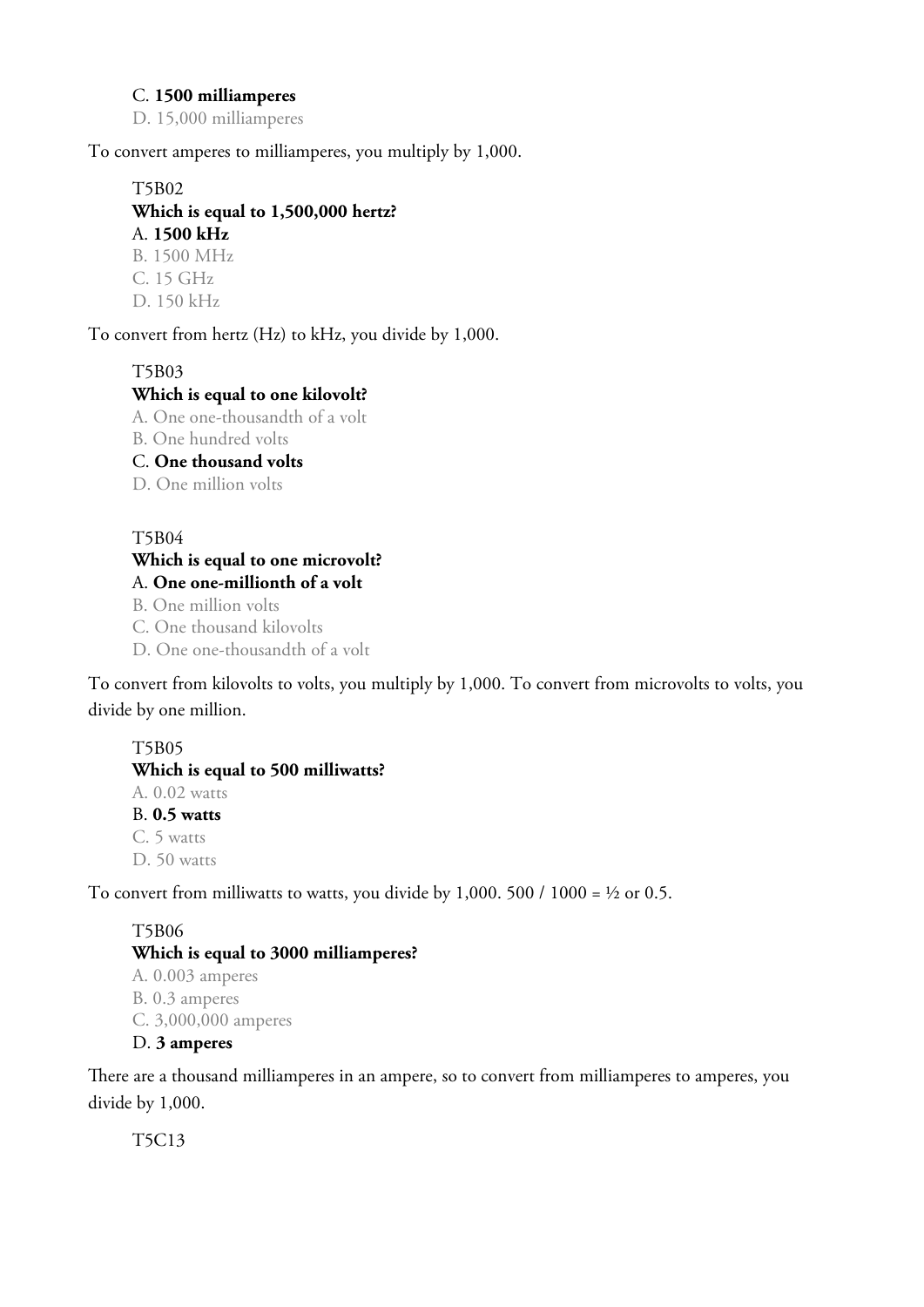#### **What is the abbreviation for kilohertz?**

A. KHZ B. khz C. khZ D. **kHz**

1 kHz is 1,000 Hz or 1,000 cycles per second. Note that the "H" in Hz is capitalized. 1,000,000 cycles per second is 1,000 kHz, or 1 MHz.

#### T5C07 **What is the abbreviation for megahertz?** A. MH B. mh C. Mhz D. **MHz** T5B07 **Which is equal to 3.525 MHz?** A. 0.003525 kHz B. 35.25 kHz C. **3525 kHz** D. 3,525,000 kHz T5B12 **Which is equal to 28400 kHz?**

A. 28.400 kHz B. 2.800 MHz C. 284.00 MHz D. **28.400 MHz**

T5B13 **Which is equal to 2425 MHz?** A. 0.002425 GHz B. 24.25 GHz C. **2.425 GHz** D. 2425 GHz

To convert from MHz to kHz, you multiply by 1,000. To convert from kHz to MHz, or to convert from MHz to GHz, you divide by 1,000.

The farad is the unit of capacitance. There are 1 million picofarads in a microfarad.

T5B08 **Which is equal to 1,000,000 picofarads?** A. 0.001 microfarads B. **1 microfarad** C. 1000 microfarads D. 1,000,000,000 microfarad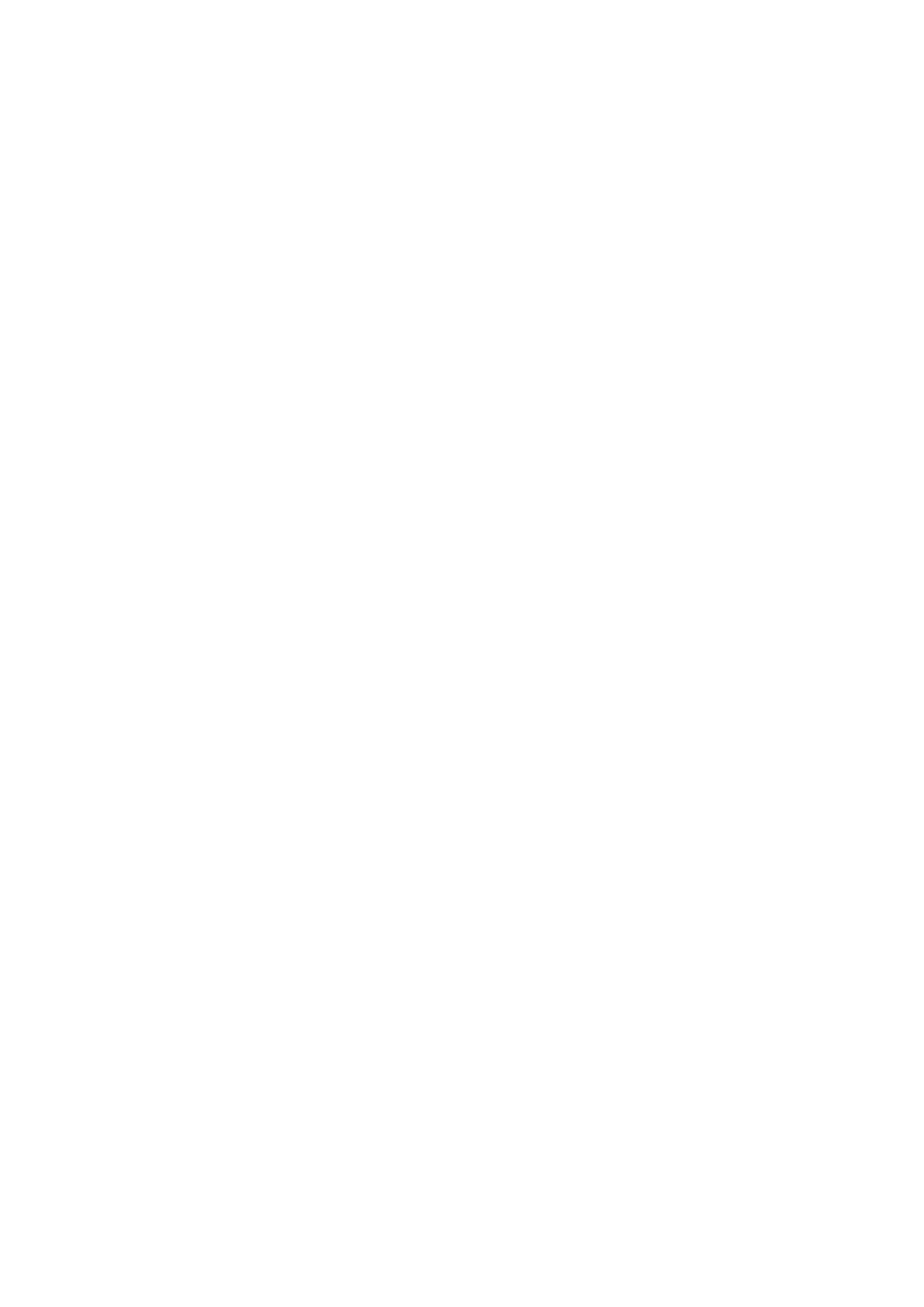#### **Decibels**

When dealing with ratios—especially power ratios—we often use decibels (dB). The reason for this is that the decibel scale is a logarithmic scale, meaning that we can talk about large ratios with relatively small numbers. When the value is positive, it means that there is a power increase. When the value is negative, it means that there is a power decrease.

At this point, you don't need to know the formula used to calculate the ratio in dB, but you need to know the ratios represented by the values 3 dB, 6 dB, and 10 dB.

T5B09 **Which decibel value most closely represents a power increase from 5 watts to 10 watts?** A. 2 dB B. **3 dB** C. 5 dB D. 10 dB

3 dB corresponds to a ratio of 2 to 1, and because going from 5 watts to 10 watts doubles the power, we can also say that there is a gain of 3 dB.

T5B10 Which decibel value most closely represents a power decrease from 12 watts to 3 watts? A. -1 dB B. -3 dB C. **-6 dB** D. -9 dB

6 dB corresponds to a ratio of 4 to 1, and a decrease in power from 12 watts to 3 watts is a ratio of 4 to 1. Because this is a power decrease, the value in dB is negative.

T5B11 **Which decibel value represents a power increase from 20 watts to 200 watts?** A. **10 dB** B. 12 dB C. 18 dB D. 28 dB

Increasing the power from 20 watts to 200 watts is a ratio of 10 to 1, and 10 dB corresponds to a ratio of 10 to 1.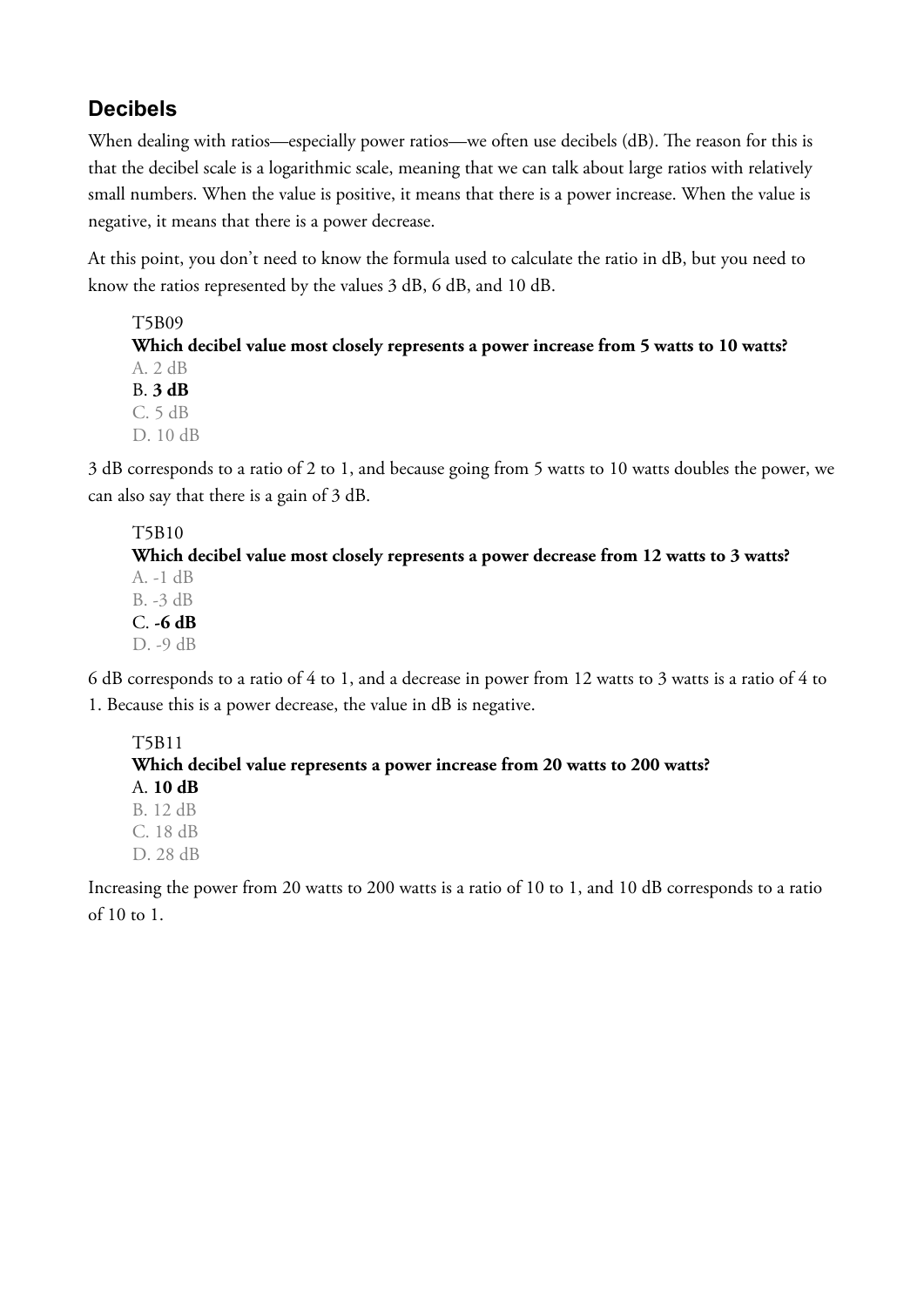#### **Electronic components and circuits**

#### **Resistors**

Resistors are components that, as the name implies, oppose the flow of current. We use them to control how much current flows in a circuit. The higher the resistance, the lower the current.

Most resistors have a fixed value, specified in ohms, but some are designed to be variable. That is, you can change the resistance of the resistor by turning a shaft or sliding a control back and forth. Variable resistors, also called potentiometers, are often used to allow users to adjust the way a device operates.

#### T6A01

**What electrical component opposes the flow of current in a DC circuit?**

- A. Inductor
- B. **Resistor** C. Inverter D. Transformer

#### T6A02

#### **What type of component is often used as an adjustable volume control?**

- A. Fixed resistor
- B. Power resistor

#### C. **Potentiometer**

D. Transformer

#### T6A03

#### **What electrical parameter is controlled by a potentiometer?**

A. Inductance

#### B. **Resistance**

- C. Capacitance
- D. Field strength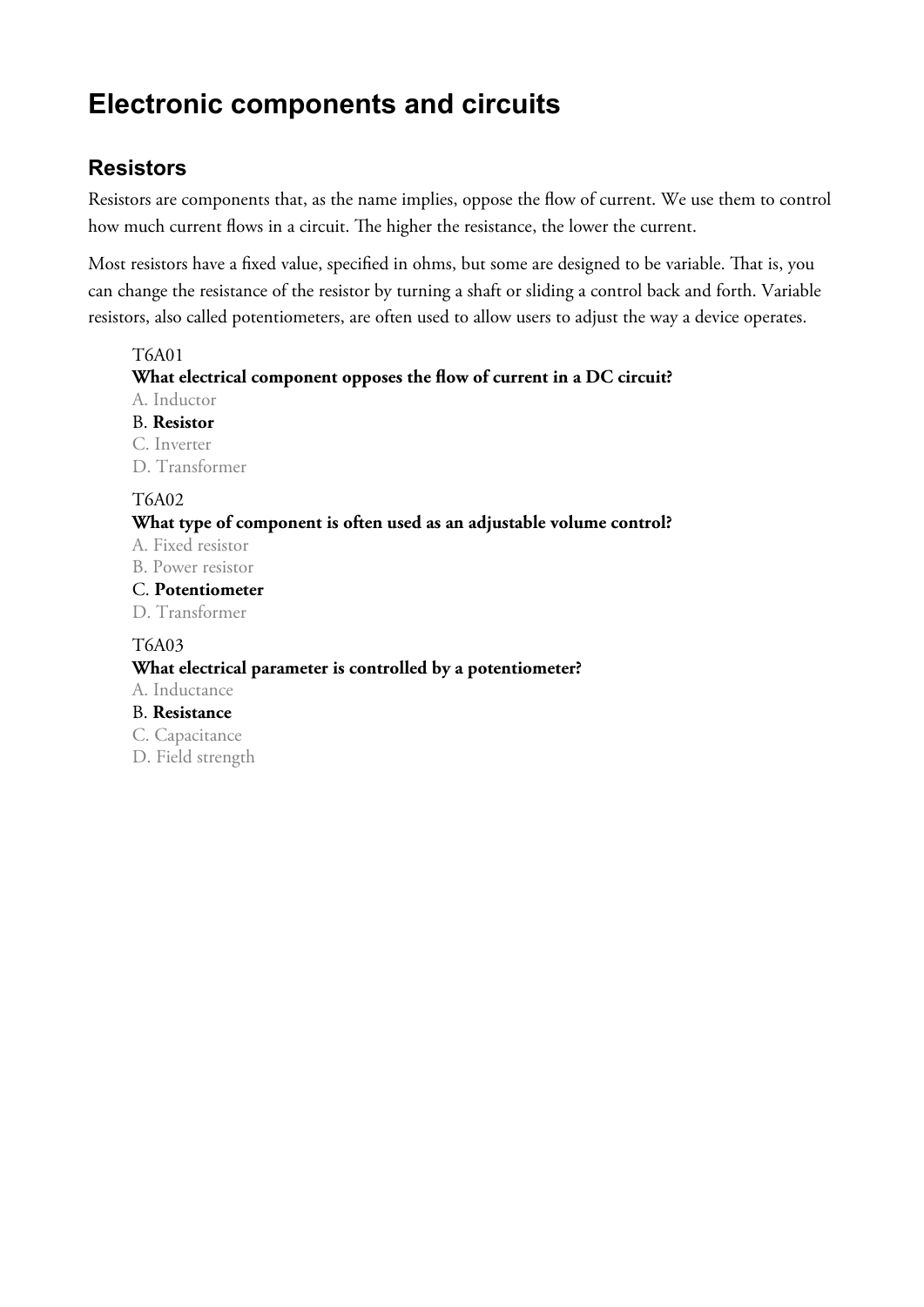#### **Capacitors**

Another common electrical component is the capacitor. The most basic type of capacitor consists of two metal plates separated by an insulator, called a dielectric. When you put a DC voltage across a capacitor, an electric current flows into the capacitor until the voltage across the capacitor equals the DC voltage. This puts a positive charge on one plate and a negative charge on the other, thereby creating an electric field between the two plates.

#### T6A05

#### **What type of electrical component consists of conductive surfaces separated by an insulator?**

A. Resistor B. Potentiometer C. Oscillator D. **Capacitor** T6A04 **What electrical component stores energy in an electric field?** A. Varistor B. **Capacitor** C. Inductor D. Diode

The capacitor stores energy in that electric field. The ability to store energy in an electric field is called capacitance, and the unit of capacitance is called the farad.

#### T5C01 **What describes the ability to store energy in an electric field?** A. Inductance B. Resistance C. Tolerance D. **Capacitance** T5C02 **What is the unit of capacitance?** A. **The farad** B. The ohm C. The volt D. The henry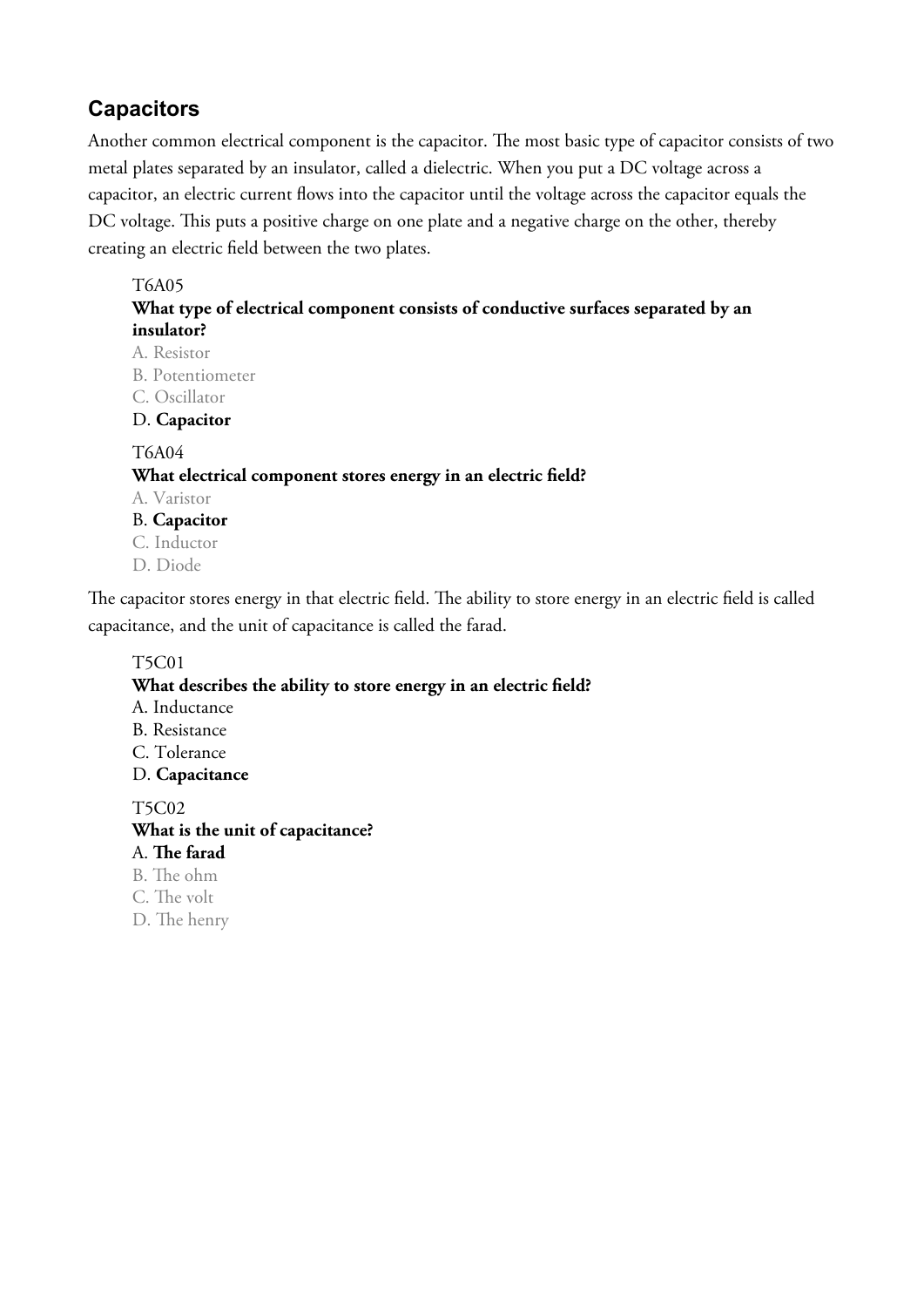#### **Inductors**

The third most common type of electrical component in amateur radio equipment is the inductor. Inductors are usually small coils of wire, and when a current flows through that coil of wire, a magnetic field is set up around the coil.

#### T6A07

#### **What electrical component is typically constructed as a coil of wire?**

A. Switch B. Capacitor C. Diode

#### D. **Inductor**

T6A06

#### **What type of electrical component stores energy in a magnetic field?**

- A. Varistor
- B. Capacitor
- C. **Inductor**
- D. Diode

An inductor stores energy in a magnetic field. The ability to do this is called inductance, and the unit of inductance is the henry.

#### T5C03

#### **What describes the ability to store energy in a magnetic field?**

- A. Admittance
- B. Capacitance
- C. Resistance
- D. **Inductance**
- T5C04

#### **What is the unit of inductance?**

- A. The coulomb
- B. The farad

#### C. **The henry**

D. The ohm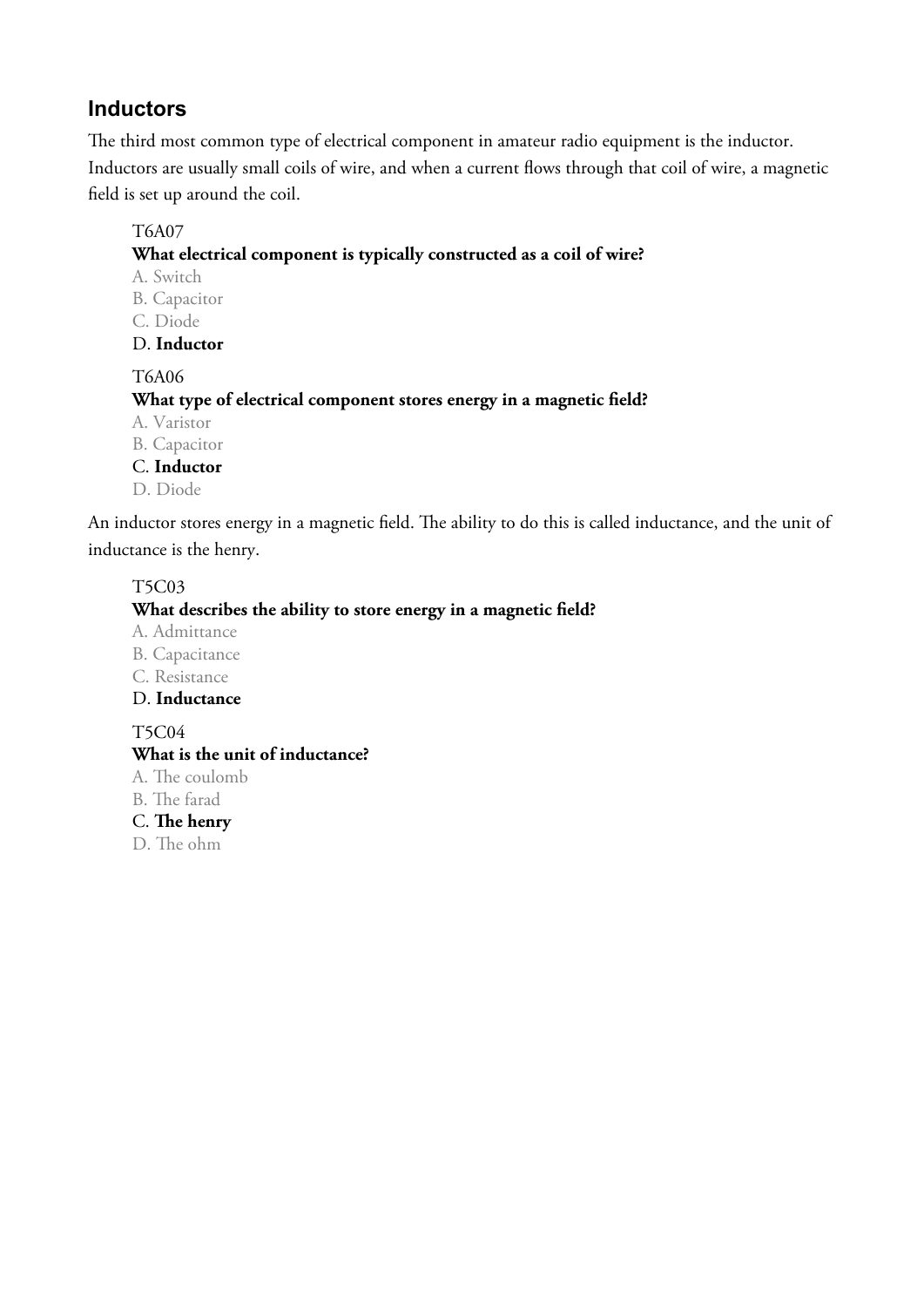#### **Batteries**

As amateur radio operators, we often use batteries to power our radio equipment. Some types of batteries are rechargeable, while others are not.

#### T6A11

#### **Which of the following battery chemistries is not rechargeable?**

A. Nickel-cadmium

B. **Carbon-zinc**

C. Lead-acid

D. Lithium-ion

#### T6A10

#### **Which of the following battery chemistries is rechargeable?**

A. Nickel-metal hydride

B. Lithium-ion

C. Lead-acid

D. **All these choices are correct**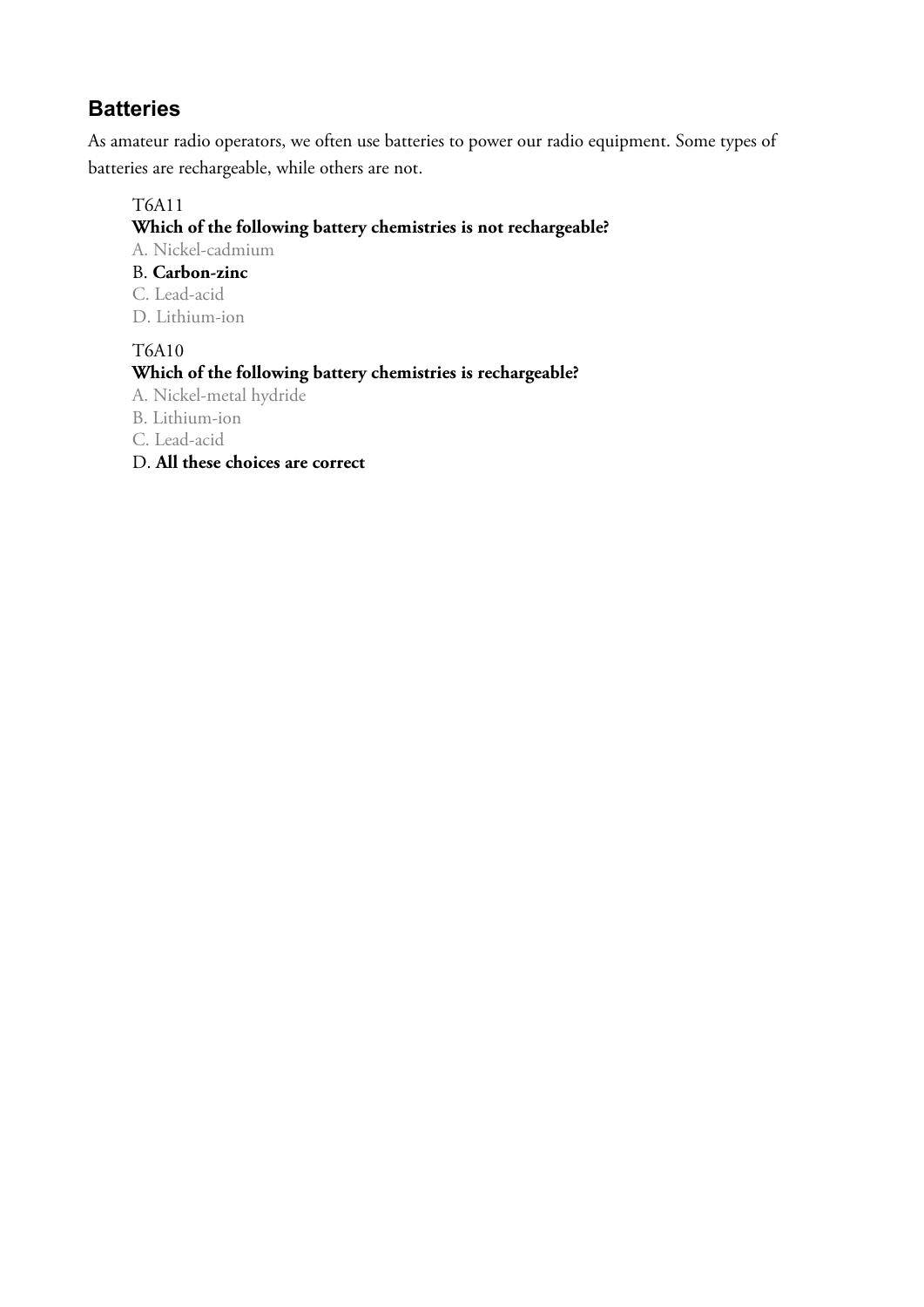#### **Diodes**

Diodes are the most basic semiconductor component. They have only two electrodes, called the anode and cathode, and conduct current only when it is forward biased. That is to say, diodes only conduct current when the voltage on the anode is positive with respect to the cathode. When the diode is reverse biased, i.e., when the voltage on the anode is negative with respect to the cathode, the diode will not conduct current. To identify the cathode, it is often marked with a stripe.

#### T6B02

#### **What electronic component allows current to flow in only one direction?**

- A. Resistor B. Fuse
- C. **Diode**

D. Driven element

#### T6B09

#### **What are the names for the electrodes of a diode?**

A. Plus and minus B. Source and drain

C. **Anode and cathode**

D. Gate and base

#### T6B06

#### **How is the cathode lead of a semiconductor diode often marked on the package?**

A. With the word "cathode"

B. **With a stripe**

C. With the letter C D. With the letter K

When a diode is forward-biased, and a current flows through a diode, there is a voltage drop across the diode called the forward voltage drop. The value of the forward voltage drop is lower in some diodes than in others. For example, the forward voltage of a germanium diode is about 0.3 V, while the forward voltage drop in a silicon diode is about 0.7 V.

T6B01

#### **Which is true about forward voltage drop in a diode?** A. **It is lower in some diode types than in others**

B. It is proportional to peak inverse voltage

C. It indicates that the diode is defective

D. It has no impact on the voltage delivered to the load

Light-emitting diodes, or LEDs, are a particular type of diode. When LEDs are forward-biased, that is to say when DC current flows through them in the forward direction, they emit visible light, making them useful as indicators and as part of digital readouts.

T6B07 **What causes a light-emitting diode (LED) to emit light?** A. **Forward DC current** B. Reverse DC current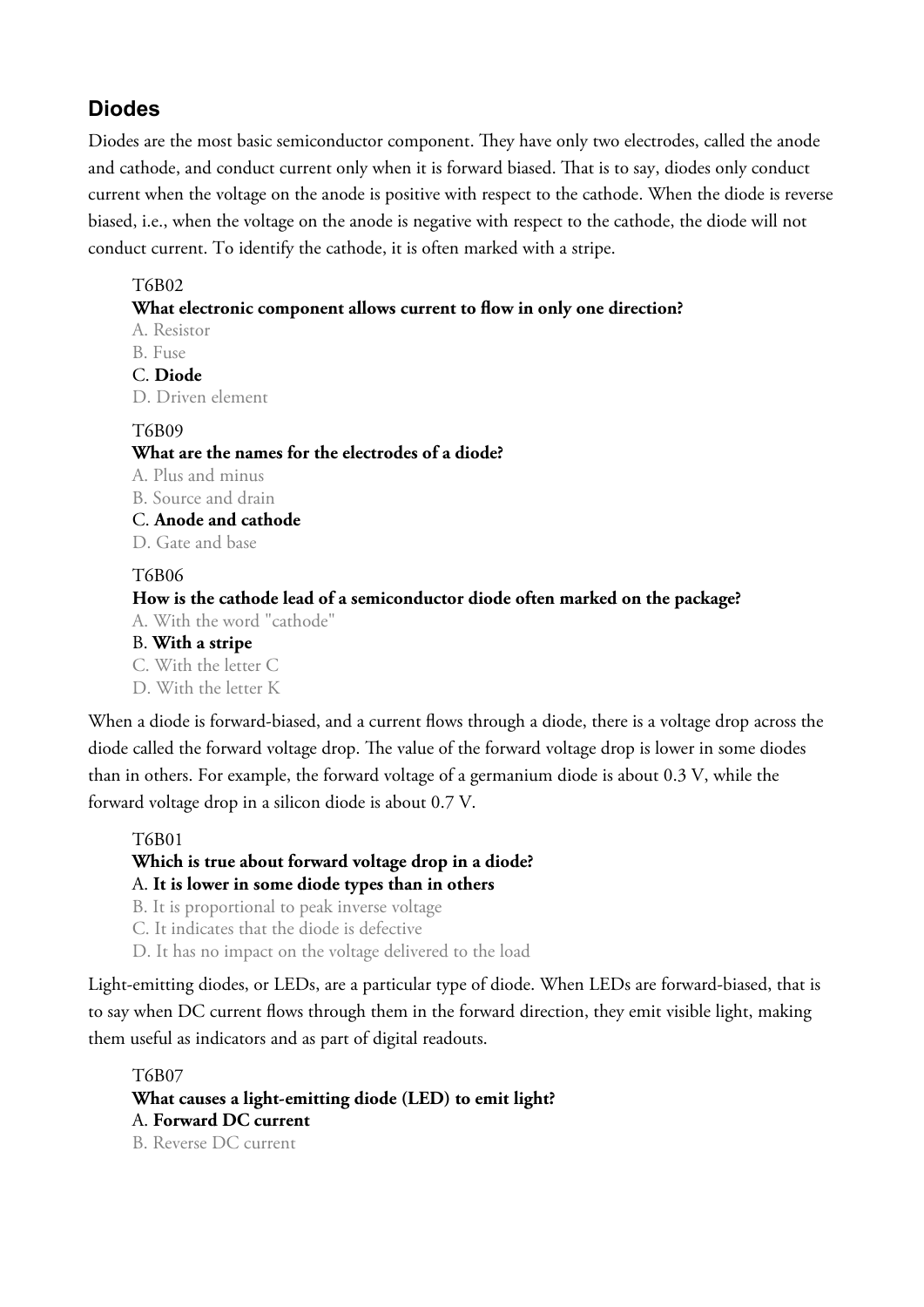C. Capacitively-coupled RF signal

D. Inductively-coupled RF signal

#### T6D07 **Which of the following is commonly used as a visual indicator?** A. **LED**

B. FET

C. Zener diode

D. Bipolar transistor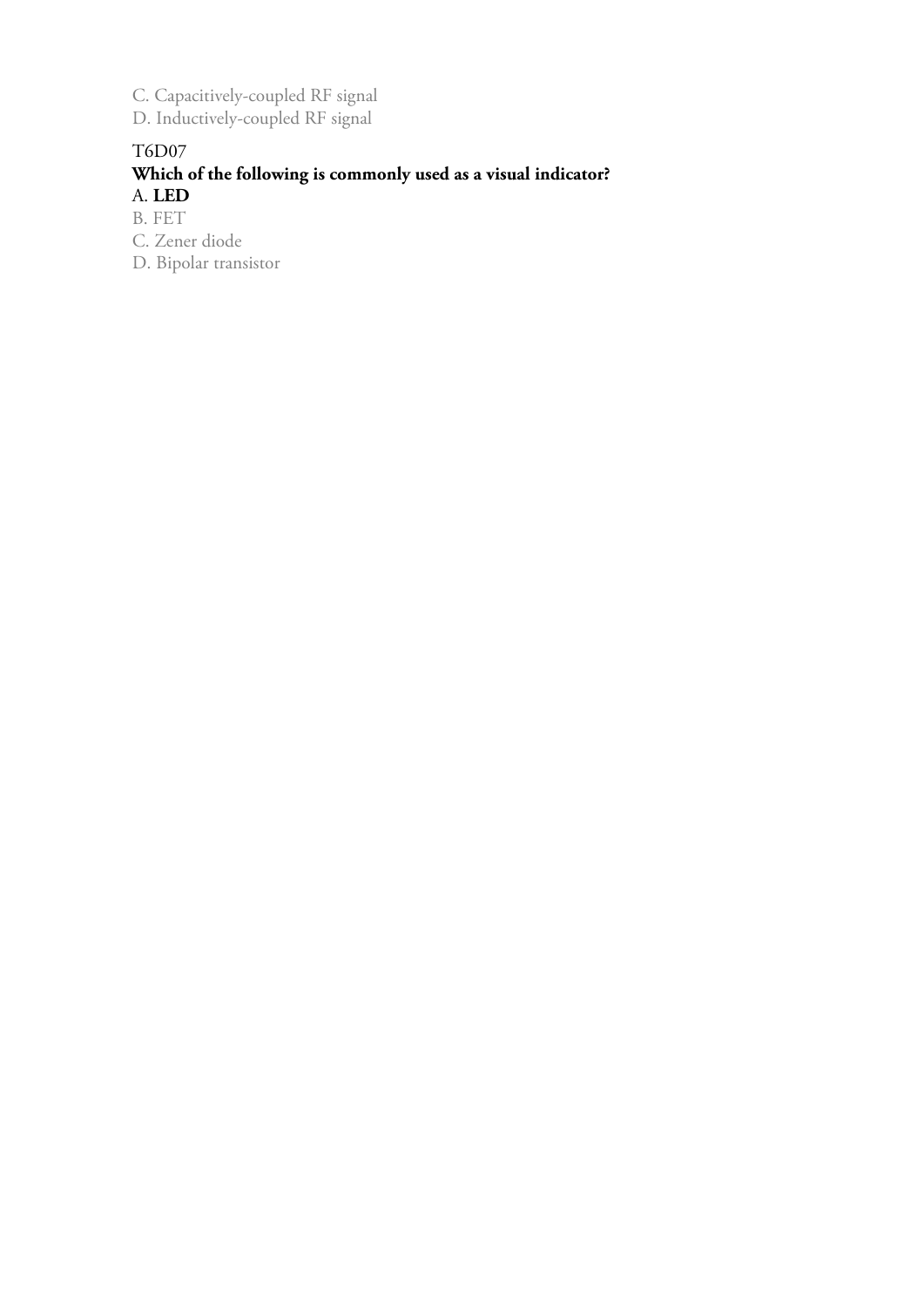#### **Transistors**

Transistors are semiconductor components designed to control the current flow through them. They have three leads and one of those leads is used as the control pin. A current, in the case of the bipolar junction transistor, or a voltage, in the case of the field effect transistor, on the control pin controls the current flow between the two other pins.

In some circuits, the transistor is used as a switch, and the control signal simply switches the current on and off. In other circuits, the transistor is used as an amplifier. When used as an amplifier, the current through the transistor is proportional to the input current or voltage. The ratio of output current to input current is called the gain of the transistor.

#### T6B03

#### **Which of these components can be used as an electronic switch?**

A. Varistor

B. Potentiometer

C. **Transistor**

D. Thermistor

#### T6B11

#### **What is the term that describes a device's ability to amplify a signal?** A. **Gain**

B. Forward resistance

C. Forward voltage drop

D. On resistance

#### T6B10 **Which of the following can provide power gain?** A. Transformer B. **Transistor** C. Reactor

D. Resistor

Bipolar junction transistors are transistors that consist of three regions of semiconductor material. These regions are either P-type, which means that it has a positive net charge, or N-type, which means it has a net negative charge. Each region has an electrode, making the transistor a device with three leads. The names of these three electrodes are emitter, base and collector.

There are two types of bipolar junction transistors: PNP or NPN. A PNP transistor has two P layers, with an N layer sandwiched between them. An NPN transistor has two N layers, with a P layer sandwiched between them.

T6B04 **Which of the following components can consist of three regions of semiconductor material?**

#### A. Alternator B. **Transistor** C. Triode

D. Pentagrid converter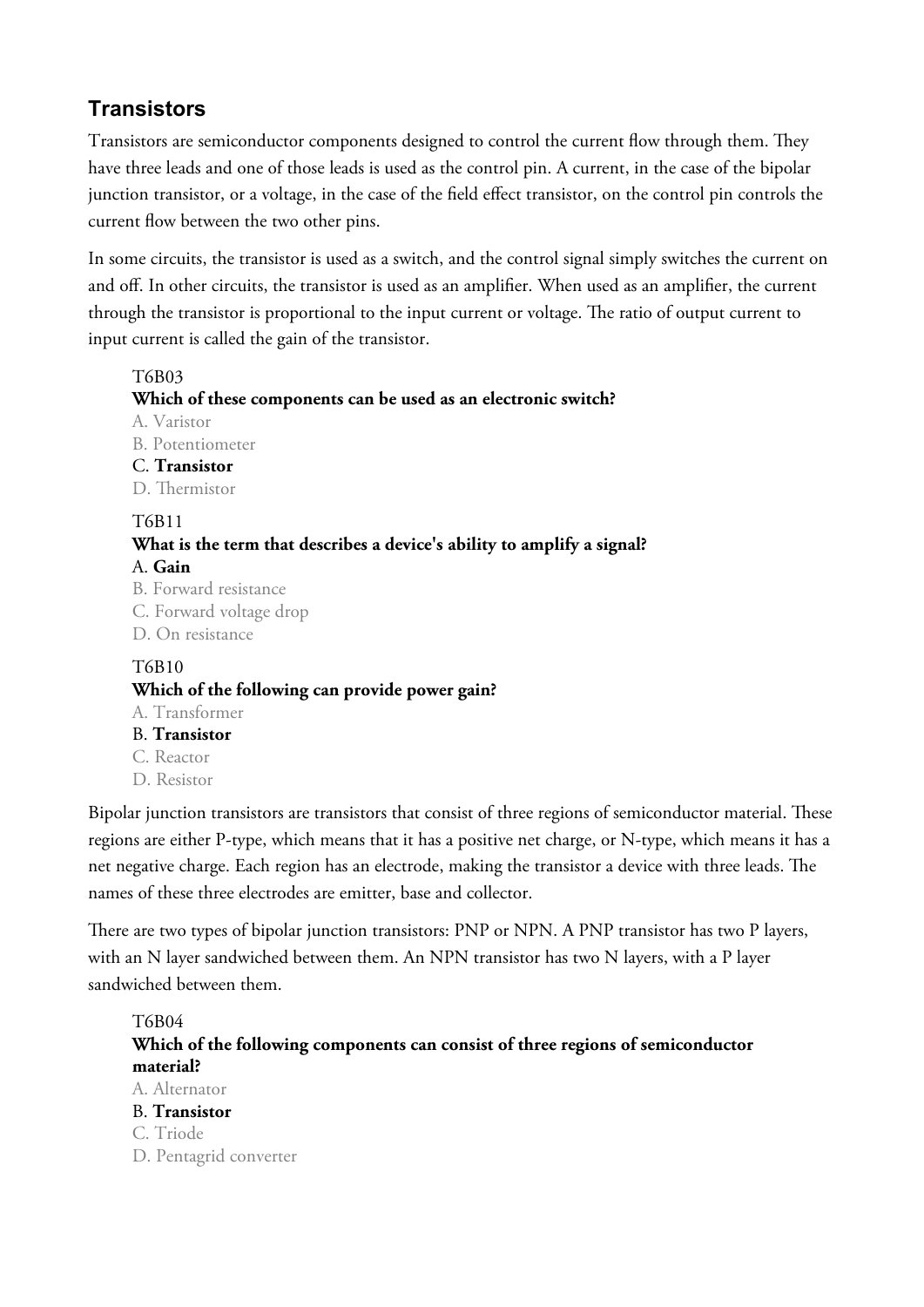#### T6B12

#### **What are the names of the electrodes of a bipolar junction transistor?**

A. Signal, bias, power

B. **Emitter, base, collector**

C. Input, output, supply

D. Pole one, pole two, output

Another type of transistor often found in amateur radio equipment is the field-effect transistor, or FET. To control the flow of current through the field effect transistor, you use a voltage signal on the control pin. This voltage sets up an electric field inside the transistor, hence the name field effect transistor. FETs, like NPN and PNP transistors have three electrodes. These electrodes are called the gate, drain, and source.

#### T6B08

#### **What does the abbreviation FET stand for?**

A. Frequency Emission Transmitter B. Fast Electron Transistor C. Free Electron Transmitter D. **Field Effect Transistor** T6B05 **What type of transistor has a gate, drain, and source?** A. Varistor B. **Field-effect** C. Tesla-effect

D. Bipolar junction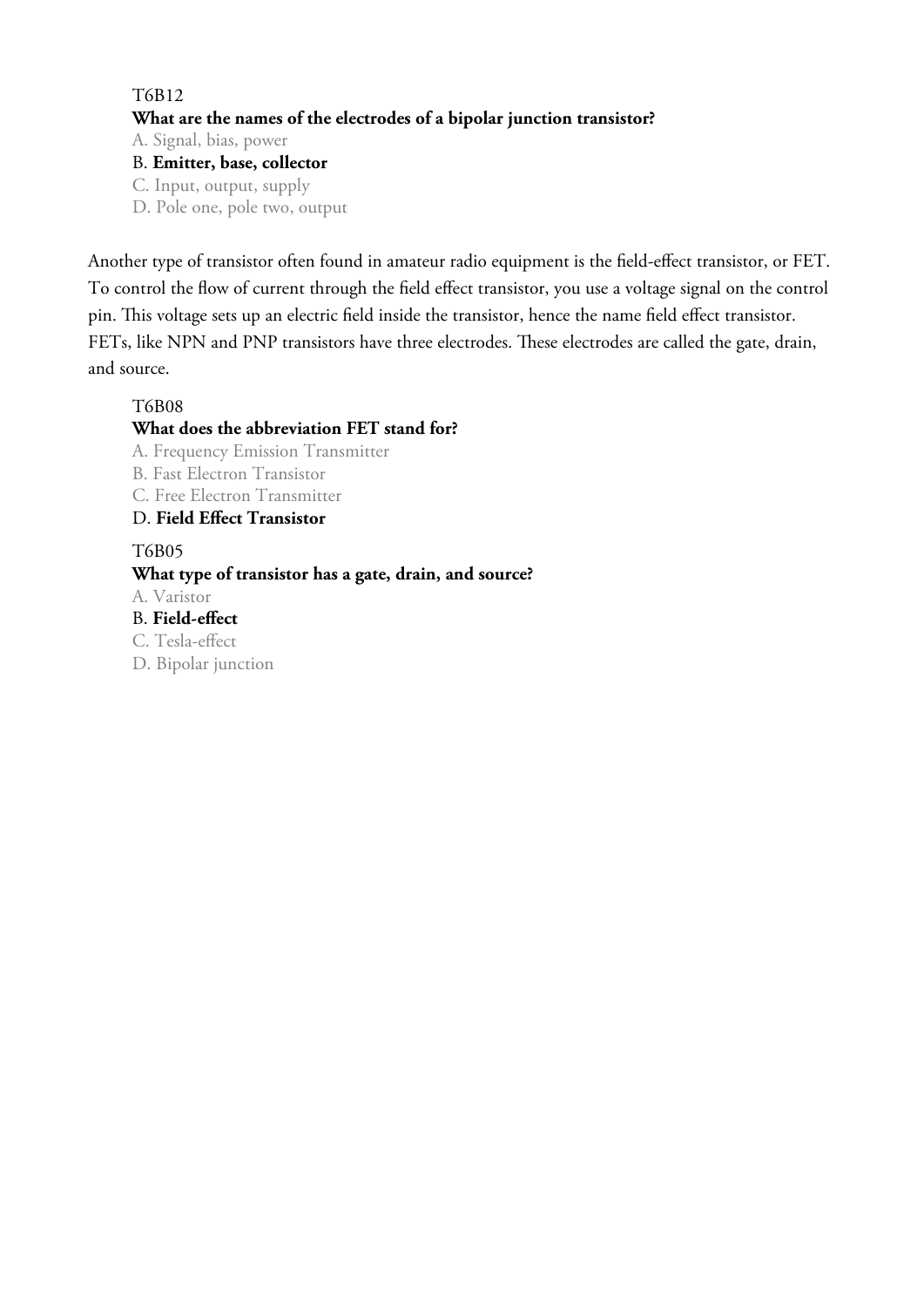#### **Circuit diagrams, schematic symbols, component functions**

When describing circuits on paper, we draw diagrams called schematic diagrams that show the components used in a circuit and how those components are connected together. Using schematic diagrams lets us describe how a circuit works and lets us reproduce a circuit more easily. The circuit components are represented by symbols that readily identify the type of component and its value or part number.

#### T6C01

#### **What is the name of an electrical wiring diagram that uses standard component symbols?**

- A. Bill of materials
- B. Connector pinout

#### C. **Schematic**

D. Flow chart

#### T6C12

#### **Which of the following is accurately represented in electrical schematics?**

- A. Wire lengths
- B. Physical appearance of components

#### C. **Component connections**

D. All these choices are correct





Figure T-1 is a schematic diagram of a simple transistor circuit. In this circuit, the transistor (component #2) is used as a switch that turns on a lamp (#3) when a positive voltage is applied to the input. The positive voltage on the transistor input enables the transistor to conduct current supplied by the battery (#4) through the lamp, and the current causes the lamp to glow.

T6C02 **What is component 1 in figure T-1?** A. **Resistor**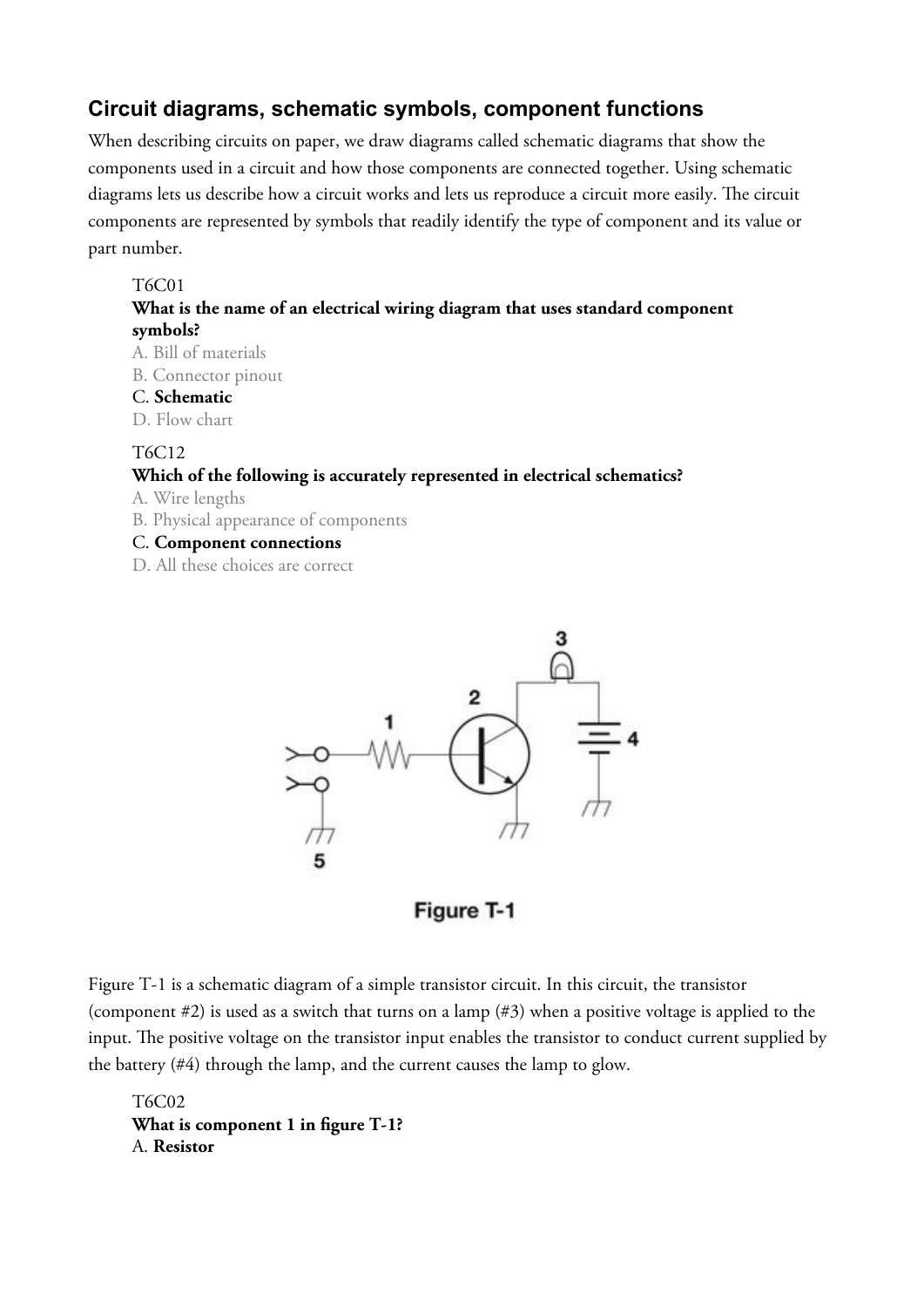B. Transistor

C. Battery

D. Connector

#### T6C03

#### **What is component 2 in figure T-1?**

A. Resistor

#### B. **Transistor**

- C. Indicator lamp
- D. Connector

#### T6D10

#### **What is the function of component 2 in figure T-1?**

- A. Give off light when current flows through it
- B. Supply electrical energy

#### C. **Control the flow of current**

D. Convert electrical energy into radio waves

#### T6C04

#### **What is component 3 in figure T-1?**

- A. Resistor
- B. Transistor

#### C. **Lamp**

D. Ground symbol

#### T6C05

#### **What is component 4 in figure T-1?**

- A. Resistor
- B. Transistor
- C. Ground symbol
- D. **Battery**

The circuit shown in Figure T2 is a simple power supply. Component 2 is a fuse.



Figure T-2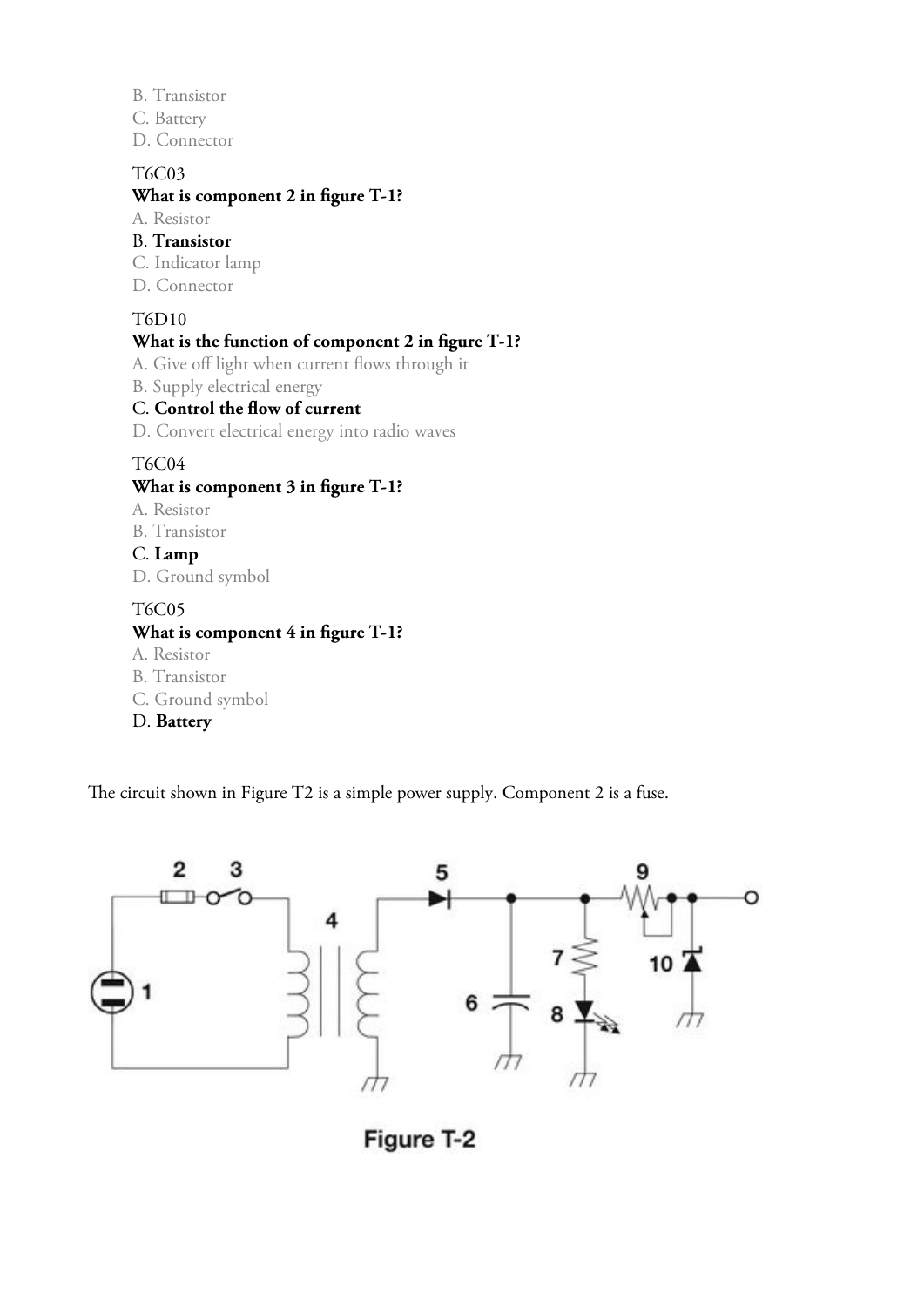#### T6A12

#### **What type of switch is represented by component 3 in figure T-2?** A. **Single-pole single-throw**

B. Single-pole double-throw

C. Double-pole single-throw

D. Double-pole double-throw

It turns the power supply on and off.

#### T6C09 **What is component 4 in figure T-2?**

A. Variable inductor

B. Double-pole switch

C. Potentiometer

D. **Transformer**

#### T6D06

#### **What component changes 120 V AC power to a lower AC voltage for other uses?** A. Variable capacitor

B. **Transformer**

C. Transistor

D. Diode

Component 5 in Figure T2 is a diode. Diodes allow current to flow only in one direction, so it converts the alternating current from the transformer to a varying direct current. This process of changing an alternating current into a varying direct current signal is called rectification, and the devices or circuits that perform rectification, such as the diode in this circuit, are called *rectifiers*.

#### T6D01

#### **Which of the following devices or circuits changes an alternating current into a varying direct current signal?** A. Transformer B. **Rectifier** C. Amplifier D. Reflector T6C06 **What is component 6 in figure T-2?** A. Resistor B. **Capacitor** C. Regulator IC D. Transistor Sometimes, this is called a filter capacitor, and its function is to filter out remnants of the 60 Hz AC

that are part of the varying direct current signal.

T6C07 **What is component 8 in figure T-2?** A. Resistor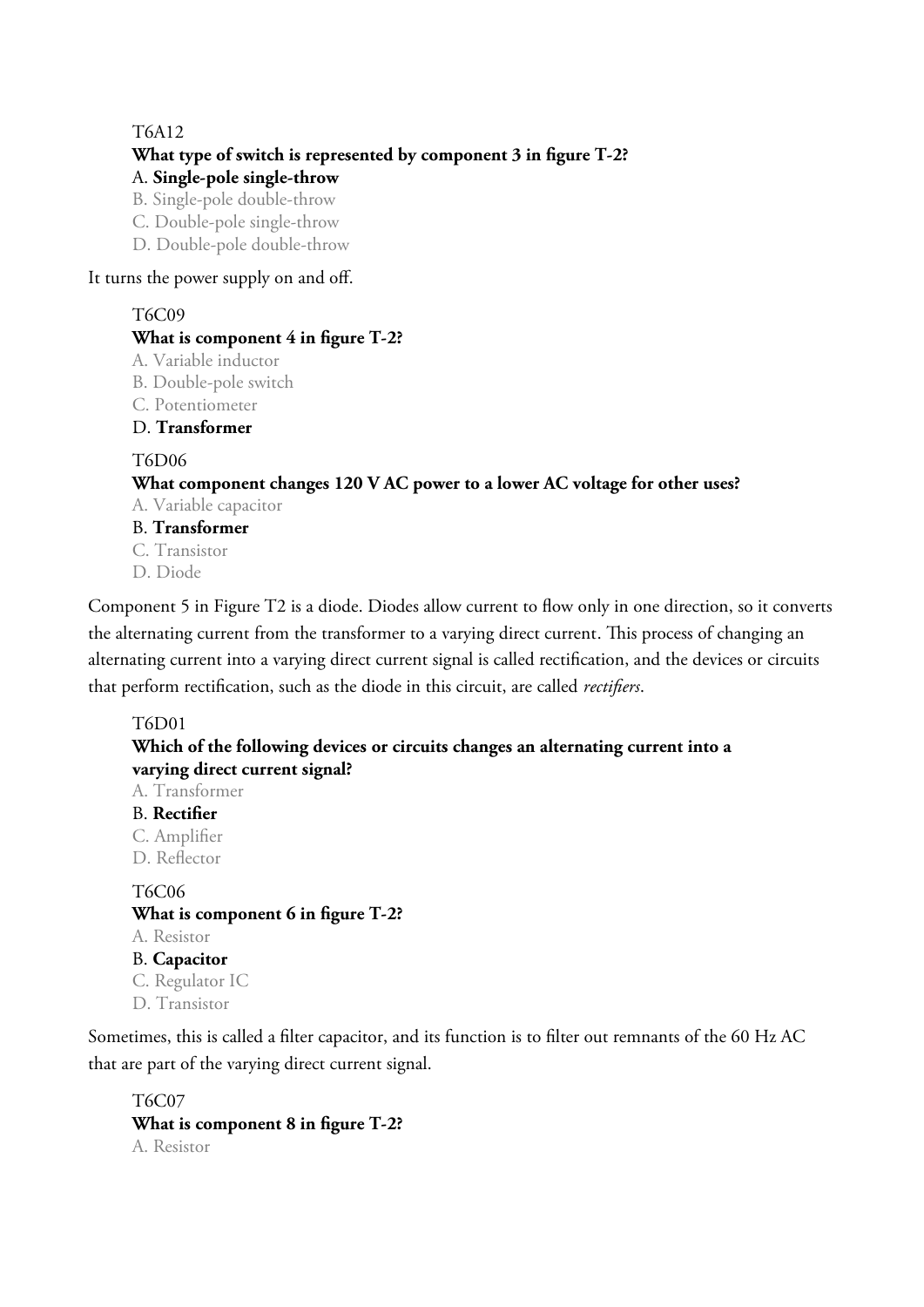B. Inductor

C. Regulator IC

#### D. **Light emitting diode**

The LED is a pilot light, serving to alert a user when the power supply is on.

#### T6C08

#### **What is component 9 in figure T-2?**

- A. Variable capacitor
- B. Variable inductor

#### C. **Variable resistor**

D. Variable transformer

Its purpose is to limit the output current of the supply.



Figure T-3

The circuit shown in Figure T3 is a type of antenna tuner.

#### T6C10

#### **What is component 3 in figure T-3?**

- A. Connector
- B. Meter
- C. Variable capacitor

#### D. **Variable inductor**

T6C11 **What is component 4 in figure T-3?** A. **Antenna** B. Transmitter C. Dummy load D. Ground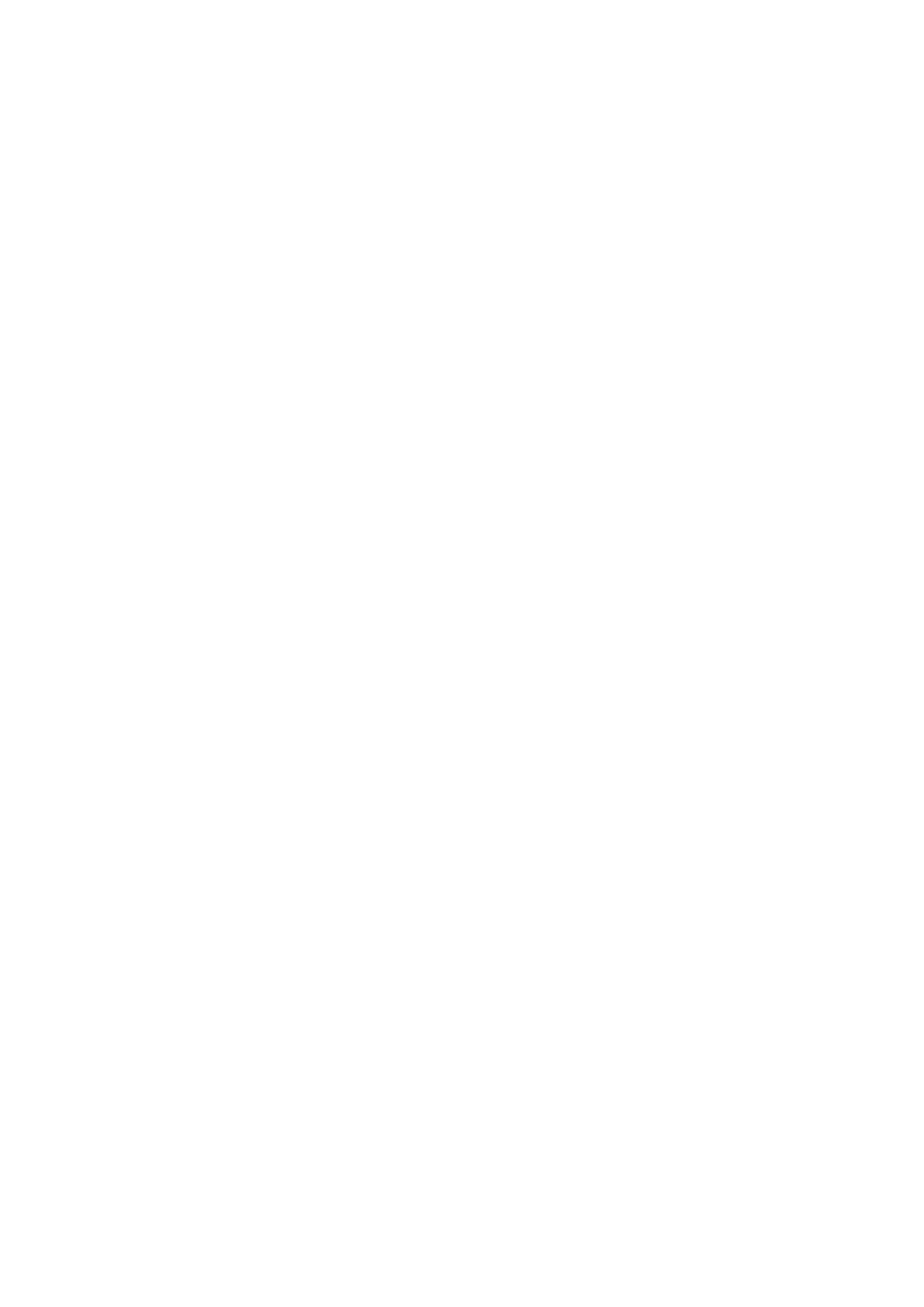#### **Resonant, or tuned, circuits**

When a circuit has both inductors and capacitors, we sometimes call it a resonant, or tuned circuit. The reason for this is that these circuits have a resonant frequency. When a capacitor and inductor are connected in series, the circuit has a very low impedance at the resonant frequency. When the capacitor and inductor are connected in parallel, the circuit has a very high impedance at the resonant frequency

#### T6D11

#### **Which of the following is a resonant or tuned circuit?**

#### A. **An inductor and a capacitor in series or parallel**

B. A linear voltage regulator

C. A resistor circuit used for reducing standing wave ratio

D. A circuit designed to provide high-fidelity audio

#### T6D08

#### **Which of the following is combined with an inductor to make a resonant circuit?**

A. Resistor

B. Zener diode

C. Potentiometer

D. **Capacitor**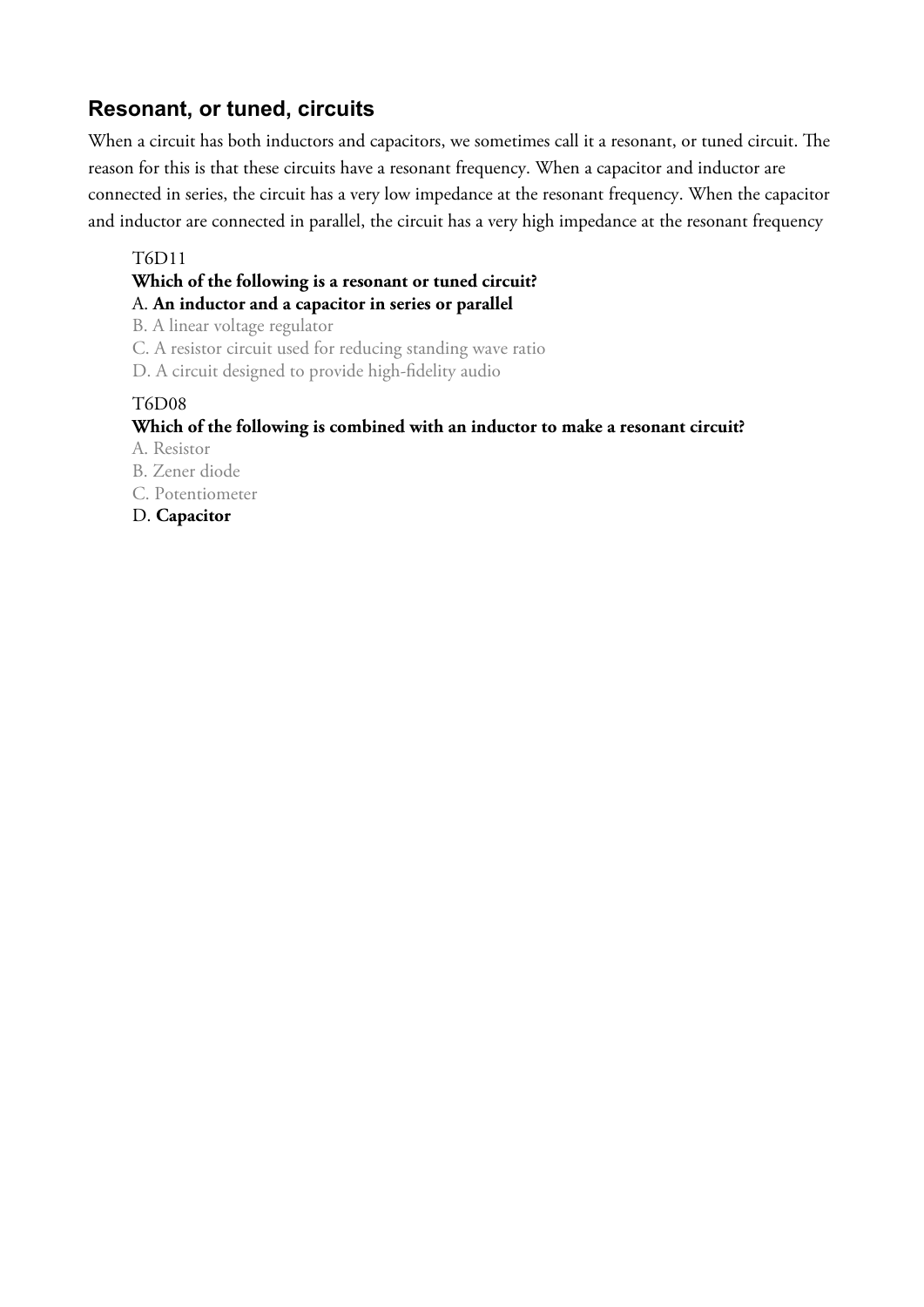# **Other components**

There are many different types of components in modern radio equipment. Below, we will describe the types of components you will need to know about to pass the Technician Class license examination.

Switches are used to open and close circuits or to switch an input or output between two or more circuits. A single-pole, dual-throw, or SPDT, switch connects a single circuit between two other circuits.

# T6A08

## **What is the function of an SPDT switch?**

A. A single circuit is opened or closed

B. Two circuits are opened or closed

# C. **A single circuit is switched between one of two other circuits**

D. Two circuits are each switched between one of two other circuits

Normally, switches are manually-controlled, such as the light switch in your home. Relays, however, are controlled electrically. Applying a voltage to the input of a relay causes its output to switch.

T6D02 **What is a relay?** A. **An electrically-controlled switch** B. A current controlled amplifier C. An inverting amplifier D. A pass transistor

Meters are devices used to indicate many different values. Meters can indicate the output voltage of a power supply, the output power of a transmitter, and many other values.

# T6D04

# **Which of the following displays an electrical quantity as a numeric value?**

A. Potentiometer B. Transistor C. **Meter** D. Relay

To make electronic circuits smaller, component manufacturers make devices that have many electronic components on a single piece of silicon. We call these integrated circuits. Integrated circuits, such as microprocessors, may have million of transistors inside them.

# T6D09

What is the name of a device that combines several semiconductors and other components into one package?

A. Transducer

B. Multi-pole relay

#### C. **Integrated circuit**

D. Transformer

 Integrated circuits may perform either analog or digital functions. One type of analog integrated circuit that is very common is the voltage regulator.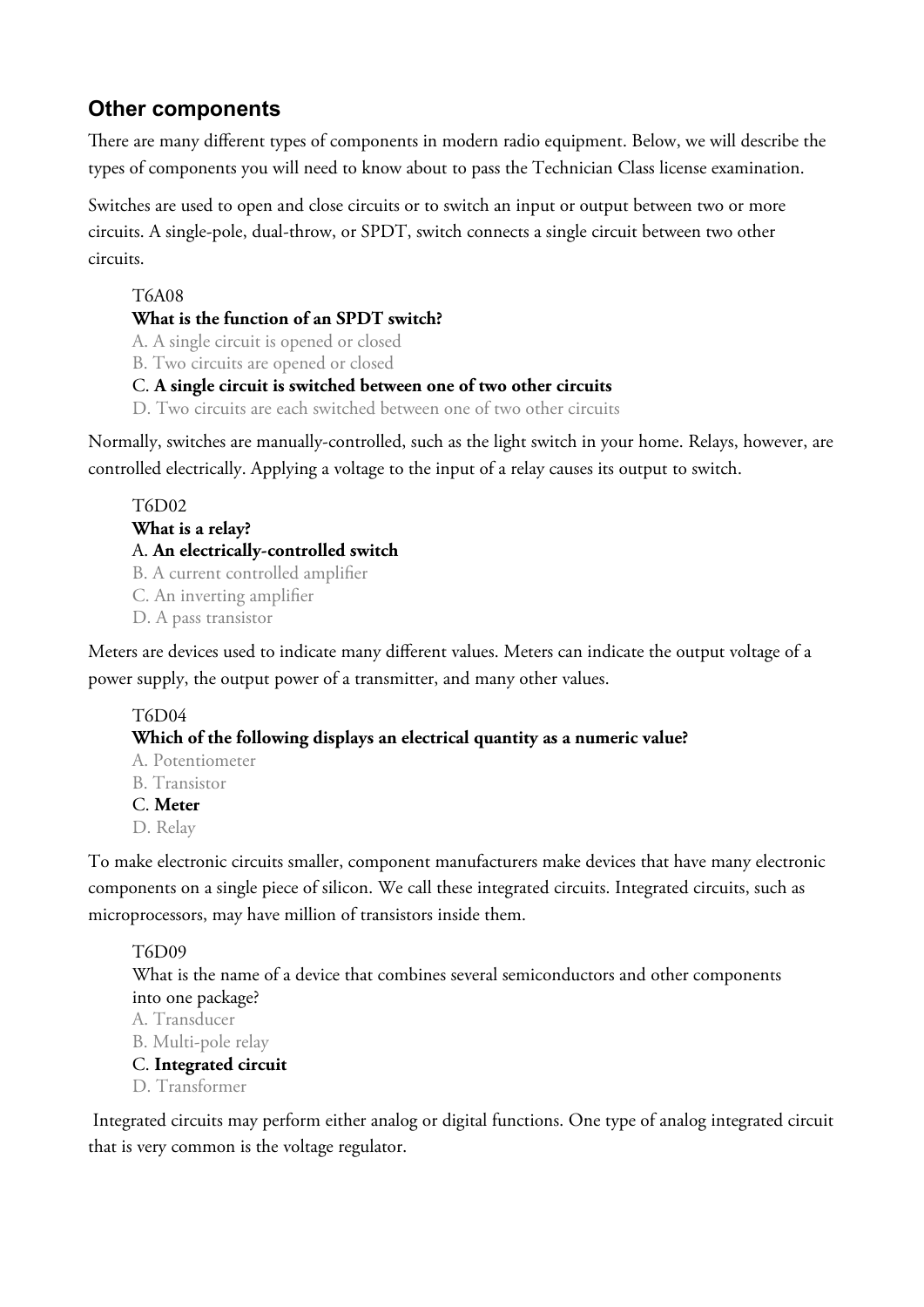### T6D05 **What type of circuit controls the amount of voltage from a power supply?** A. **Regulator**

B. Oscillator C. Filter

D. Phase inverter

Power supplies generally have one or more fuses. An output fuse, for example, will prevent a device connected to the power supply from drawing so much current from the supply that it damages the supply. We call this situation a *current overload*. The output fuse protects the power supply from damage by breaking the connection between the power supply and the device being powered when the current rises above a certain value.

### T6A09

**What electrical component is used to protect other circuit components from current overloads?**

#### A. **Fuse**

B. Thyratron C. Varactor D. All these choices are correct

When connecting electronic assemblies together, we often use cables with one or more conductors. Some of those conductors may have a shield around them that is connected to ground.

# T6D03

# **Which of the following is a reason to use shielded wire?**

A. To decrease the resistance of DC power connections

B. To increase the current carrying capability of the wire

# C. **To prevent coupling of unwanted signals to or from the wire**

D. To couple the wire to other signals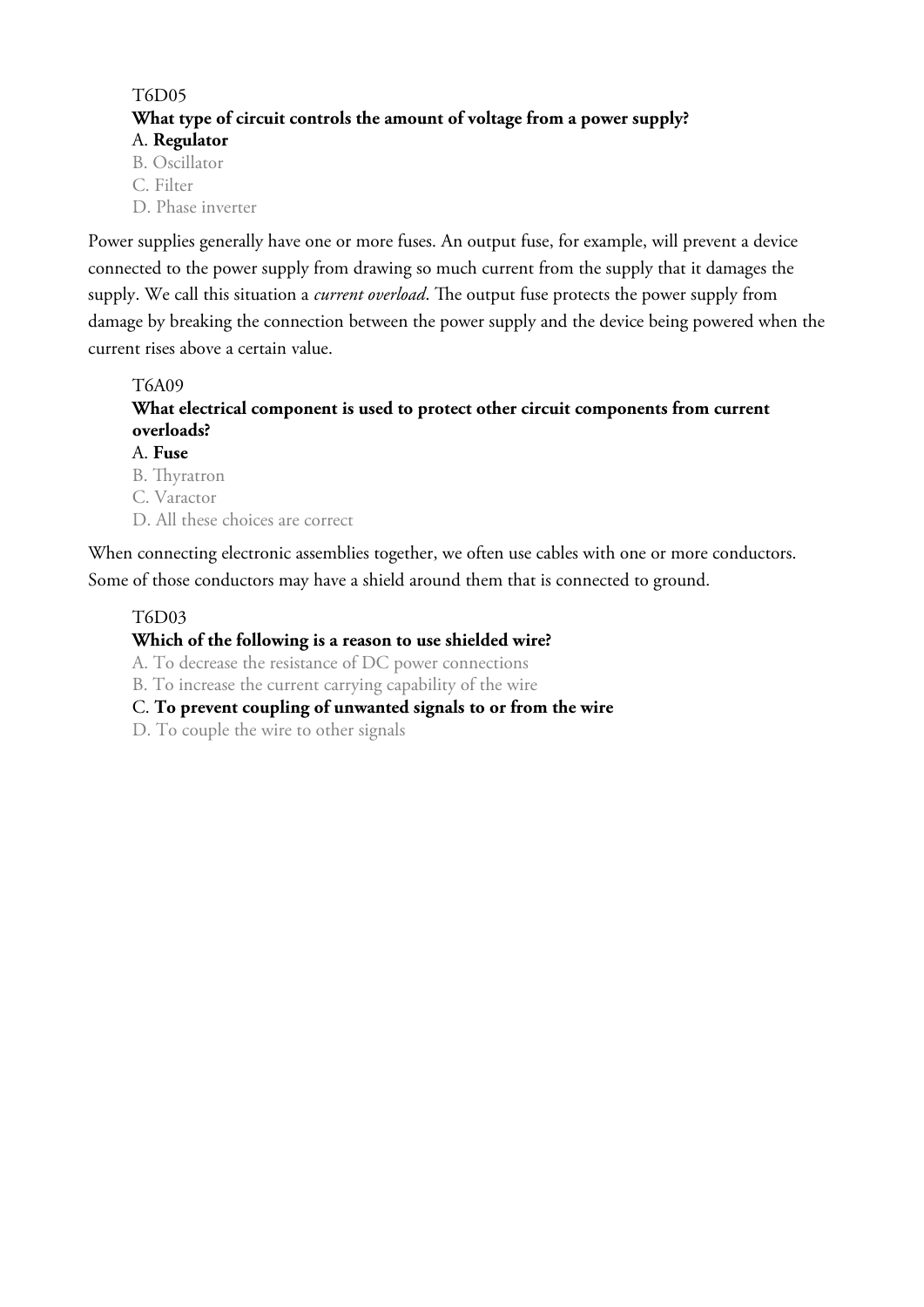# **Radio wave characteristics**

# **Frequency, wavelength, and the electromagnetic spectrum**

Radio waves are what amateur radio is all about. Amateur radio operators generate them and send them off into space. Then, we capture them and demodulate them.

Radio waves are also called electromagnetic waves because they consist of both an electric field and a magnetic field. The two fields are at right angles to one another as they travel through space.

# T3B03

# **What are the two components of a radio wave?**

A. Impedance and reactance

- B. Voltage and current
- C. **Electric and magnetic fields**
- D. Ionizing and non-ionizing radiation

### T3B01

### **What is the relationship between the electric and magnetic fields of an electromagnetic wave?**

- A. They travel at different speeds
- B. They are in parallel
- C. They revolve in opposite directions

# **D. They are at right angles**

All electromagnetic waves, including radio waves, travel at the speed of light, or 300 million meters per second.

# T3B04

# **What is the velocity of a radio wave traveling through free space?**

# A. **Speed of light**

- B. Speed of sound
- C. Speed inversely proportional to its wavelength
- D. Speed that increases as the frequency increases

# T3B11

# **What is the approximate velocity of a radio wave in free space?**

A. 150,000 meters per second

# B. **300,000,000 meters per second**

- C. 300,000,000 miles per hour
- D. 150,000 miles per hour

An important characteristic of a radio wave is its frequency, or the number of cycles per second. As mentioned earlier, the unit of frequency is the Hertz. We abbreviate Hertz as Hz, and one Hz is one cycle per second.

A characteristic of a radio wave that is related to frequency is its wavelength. A wavelength is the distance that a radio wave travels during one cycle. Because radio waves travel at the speed of light, or 300,000,000 meters per second, the wavelength is 300,000,000 divided by the frequency. To make this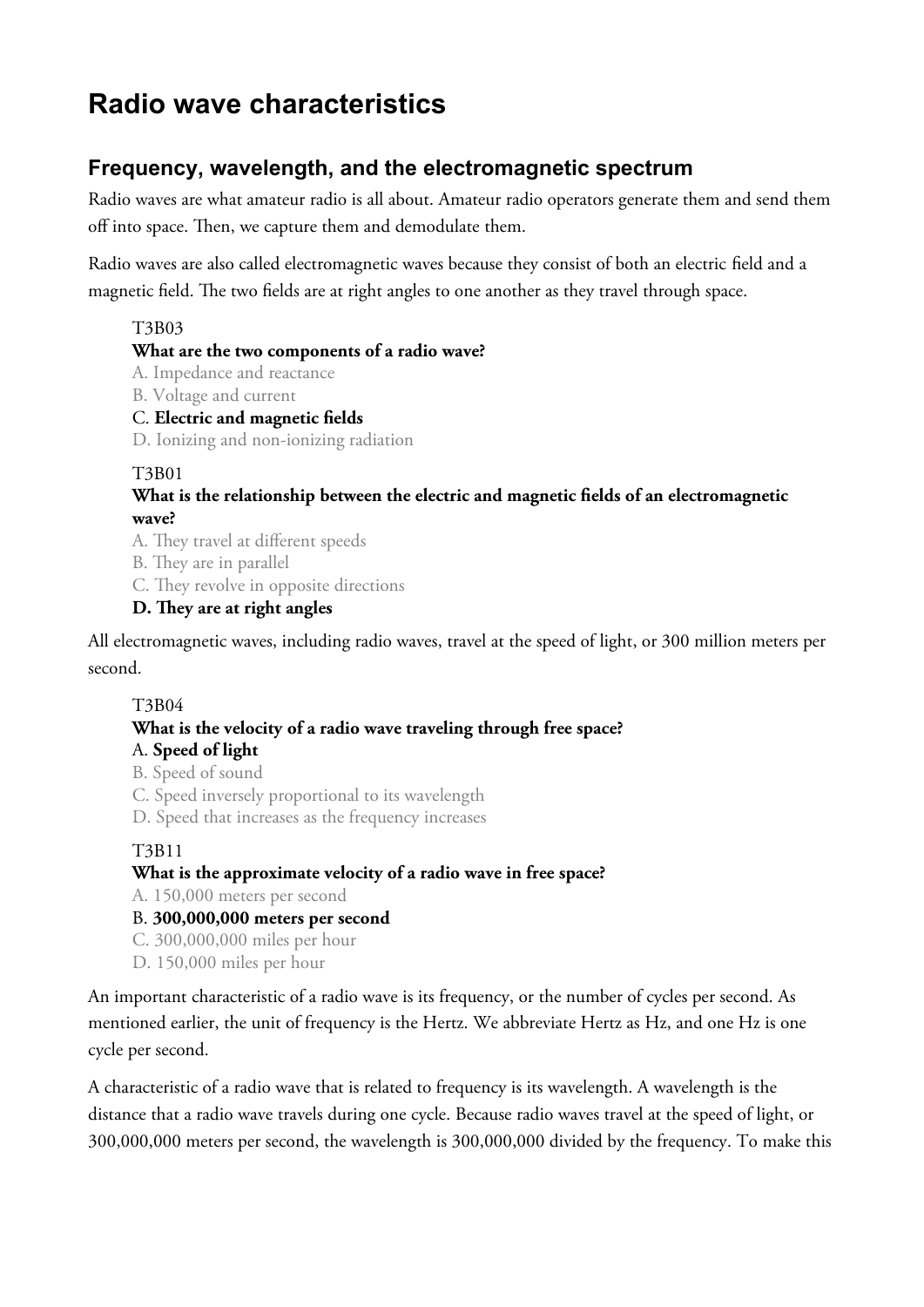easier to calculate, you can divide both the speed of light and the frequency by one million. That makes the equation:

wavelength  $(m) = 300/f (MHz)$ 

The converse of this equation is:

 $f(MHz) = 300/wavelength (m)$ 

As you can see from the equations, the lower the frequency, the longer the wavelength, and vice versa, the higher the frequency, the shorter the wavelength.

### T3B06

### **What is the formula for converting frequency to approximate wavelength in meters?**

A. Wavelength in meters equals frequency in hertz multiplied by 300

B. Wavelength in meters equals frequency in hertz divided by 300

C. Wavelength in meters equals frequency in megahertz divided by 300

### D. **Wavelength in meters equals 300 divided by frequency in megahertz**

T3B05

**What is the relationship between wavelength and frequency?**

A. Wavelength gets longer as frequency increases

B. **Wavelength gets shorter as frequency increases**

C. Wavelength and frequency are unrelated

D. Wavelength and frequency increase as path length increases

In amateur radio, we sometimes use the frequency and sometimes the wavelength when talking about a radio signal. We use wavelength, for example, when we refer to the amateur radio bands. The 2 m amateur radio band, for example, spans 144 MHz to 148 MHz. A radio wave with a frequency of 148 MHz, would have a wavelength of 2.03 meters.

#### T3B07

# **In addition to frequency, which of the following is used to identify amateur radio bands?**

#### A. **The approximate wavelength in meters**

- B. Traditional letter/number designators
- C. Channel numbers
- D. All these choices are correct

For convenience, we split the entire range of radio frequencies into sub-ranges, including high frequency (HF), very high frequency (VHF), and ultra high frequency (UHF).

# T3B10 **What frequency range is referred to as HF?** A. 300 to 3000 MHz B. 30 to 300 MHz C. **3 to 30 MHz** D. 300 to 3000 kHz

T3B08 **What frequency range is referred to as VHF?**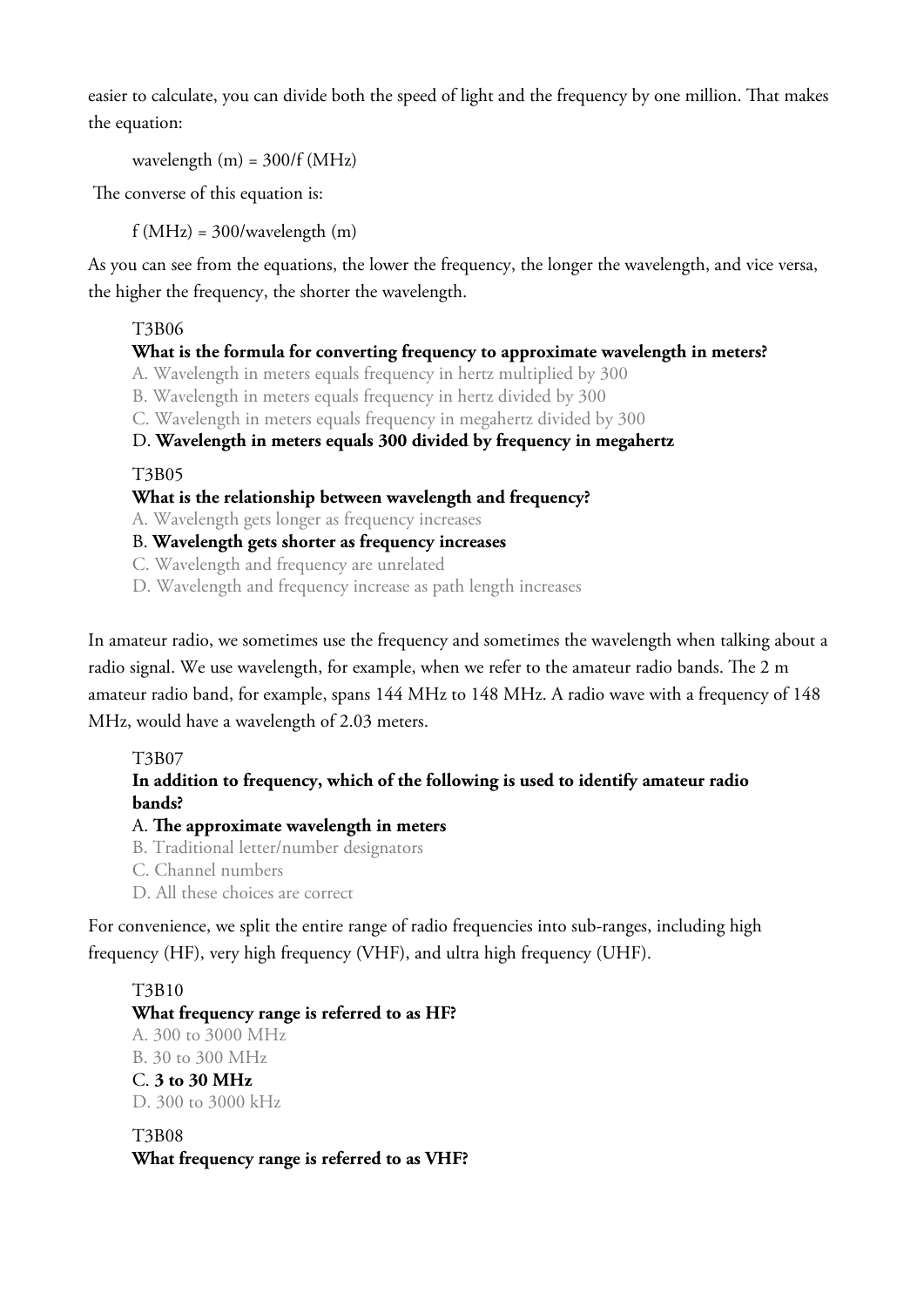A. 30 kHz to 300 kHz

# B. **30 MHz to 300 MHz**

C. 300 kHz to 3000 kHz D. 300 MHz to 3000 MHz

#### T3B09

#### **What frequency range is referred to as UHF?**

A. 30 to 300 kHz B. 30 to 300 MHz C. 300 to 3000 kHz

D. **300 to 3000 MHz**

A radio signal of any frequency is called a radio frequency, or RF, signal.

### T5C06

# **What does the abbreviation "RF" mean?**

# A. **Radio frequency signals of all types**

B. The resonant frequency of a tuned circuit

C. The real frequency transmitted as opposed to the apparent frequency

D. Reflective force in antenna transmission lines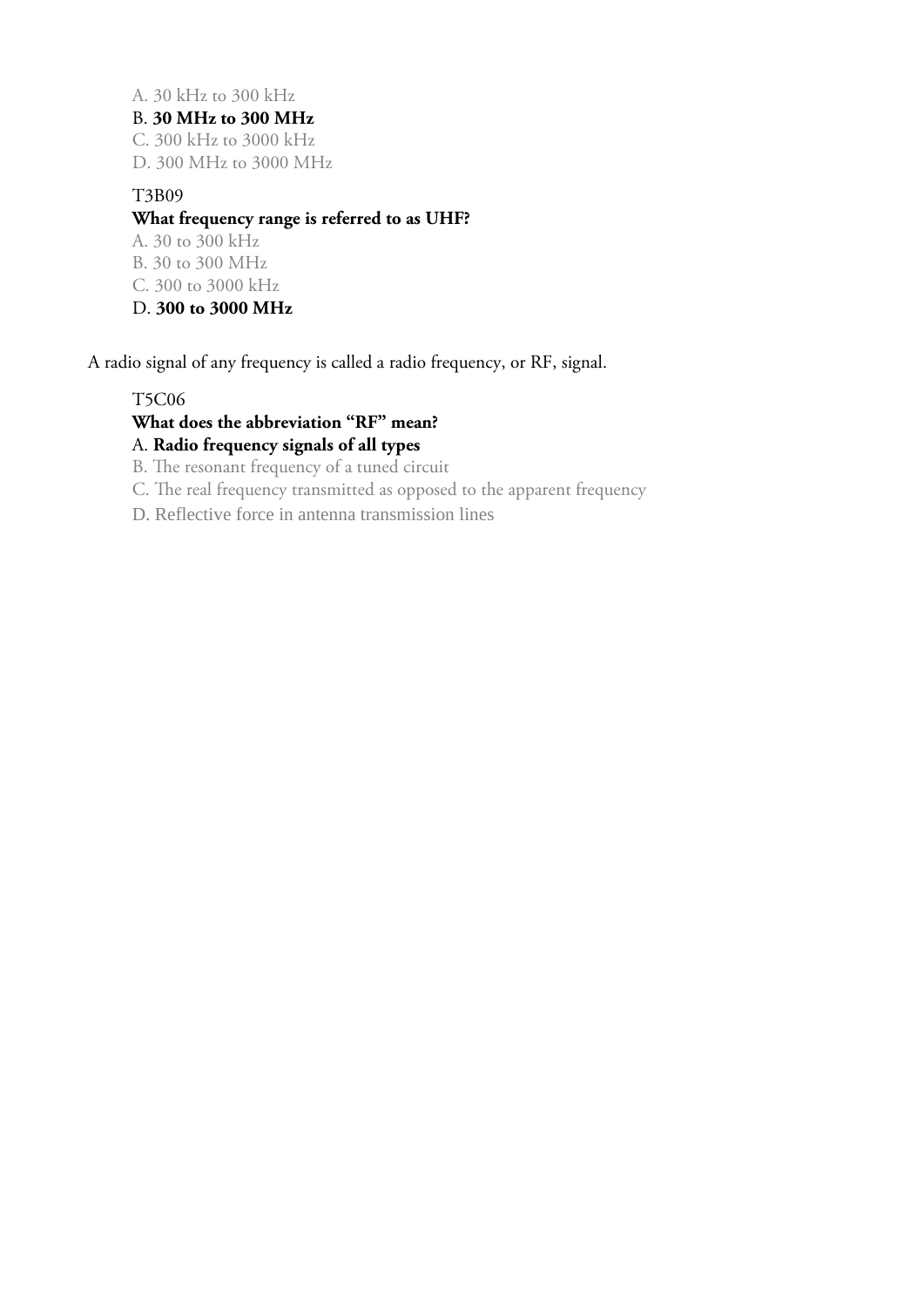# **Propagation modes**

As amateur radio operators, we should always try to use the right frequency and the right mode when communicating. To do this, we need to know how radio signals travel from one point to another and what effect frequency, our antennas and even our location have on signal propagation.

Communications at VHF and UHF frequencies are generally "line-of-sight" communications. This means they normally travel in a straight line from the transmitter to the receiver. For this reason, they are normally used for local communications.

Because VHF and UHF signals are line-of-sight, at some distance, the signals will be blocked by the curvature of the Earth. The maximum distance for line-of-sight communications is called the radio horizon. The radio horizon extends somewhat farther than the visual horizon.

# T3C11

# **Why is the radio horizon for VHF and UHF signals more distant than the visual horizon?**

A. Radio signals move somewhat faster than the speed of light

B. Radio waves are not blocked by dust particles

C. **The atmosphere refracts radio waves slightly**

D. Radio waves are blocked by dust particles

### T3C01

# **Why are simplex UHF signals rarely heard beyond their radio horizon?**

- A. They are too weak to go very far
- B. FCC regulations prohibit them from going more than 50 miles

# C. **UHF signals are usually not propagated by the ionosphere**

D. UHF signals are absorbed by the ionospheric D region

Some signals bounce off the ionosphere. This gives them the ability to travel much further than line of sight. We'll talk more about the ionosphere later.

One problem often encountered when using VHF and UHF frequencies is multipath propagation. Multipath propagation occurs when your signals arrive at a receiving station via two or more paths. Since the signal paths may be different lengths, the signals may arrive out of phase and cancel one another or arrive in phase and reinforce one another. Moving an antenna only a few feet, say when you're operating mobile, can cause the received signal strength to vary greatly.

# T3A01

# **Why do VHF signal strengths sometimes vary greatly when the antenna is moved only a few feet?**

A. The signal path encounters different concentrations of water vapor

B. VHF ionospheric propagation is very sensitive to path length

# C. **Multipath propagation cancels or reinforces signals**

D. All these choices are correct

This can be a real problem for mobile operation, as your transmitter and antenna location is constantly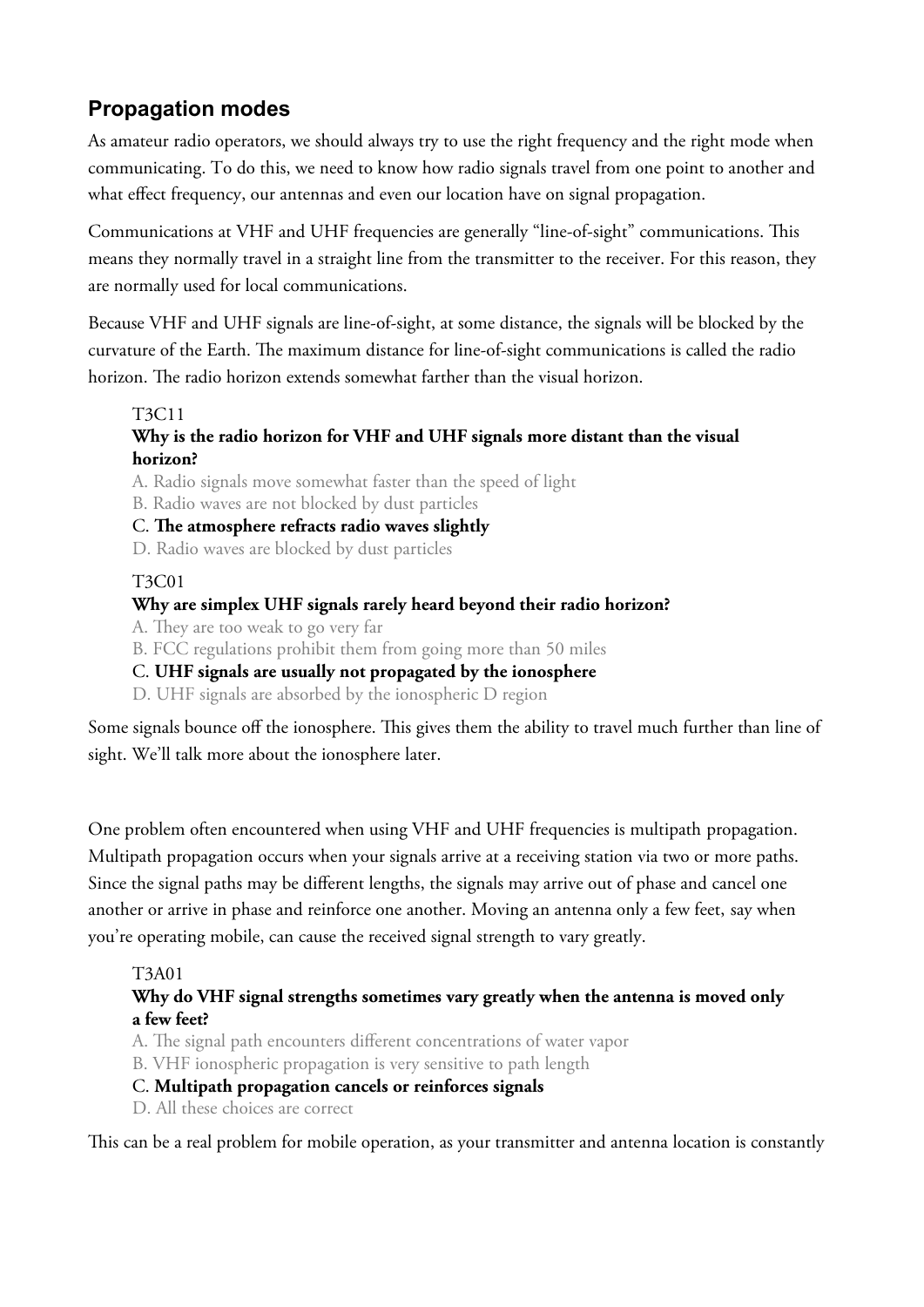changing. This means that the signal strength at the receiving station constantly changes as well. This rapid fluctuation in received signal strength is sometimes called *picket fencing*.

## T3A06

# **What is the meaning of the term "picket fencing"?**

A. Alternating transmissions during a net operation

- B. **Rapid flutter on mobile signals due to multipath propagation**
- C. A type of ground system used with vertical antennas
- D. Local vs long-distance communications

Because it can cause signal strength to vary greatly, multipath propagation affects both voice and digital transmissions. Since reliable digital transmissions rely on the signals being relatively constant and strong, multipath propagation can cause errors to occur.

# T3A10

### **What effect does multipath propagation have on data transmissions?**

A. Transmission rates must be increased by a factor equal to the number of separate paths observed

B. Transmission rates must be decreased by a factor equal to the number of separate paths observed

C. No significant changes will occur if the signals are transmitted using FM

#### D. **Error rates are likely to increase**

Knowing how VHF and UHF signals propagate can help you communicate even in adverse conditions. When trying to use a repeater, for example, you may find yourself in a place where a direct path to the repeater is not possible. If you find yourself in this situation, you could try using a directional antenna and bounce your signal off buildings or other obstructions.

#### T3A05

**When using a directional antenna, how might your station be able to communicate with a distant repeater if buildings or obstructions are blocking the direct line of sight path?**

A. Change from vertical to horizontal polarization

B. **Try to find a path that reflects signals to the repeater**

- C. Try the long path
- D. Increase the antenna SWR

Another phenomenon you might use when a direct path to a repeater is not possible is "knife-edge" diffraction. You might be able to use this phenomenon to get your signal around a building in an urban setting or over a mountain peak in an outside setting.

#### T3C05

#### **Which of the following effects may allow radio signals to travel beyond obstructions between the transmitting and receiving stations?** A. **Knife-edge diffraction**

# B. Faraday rotation

C. Quantum tunneling

D. Doppler shift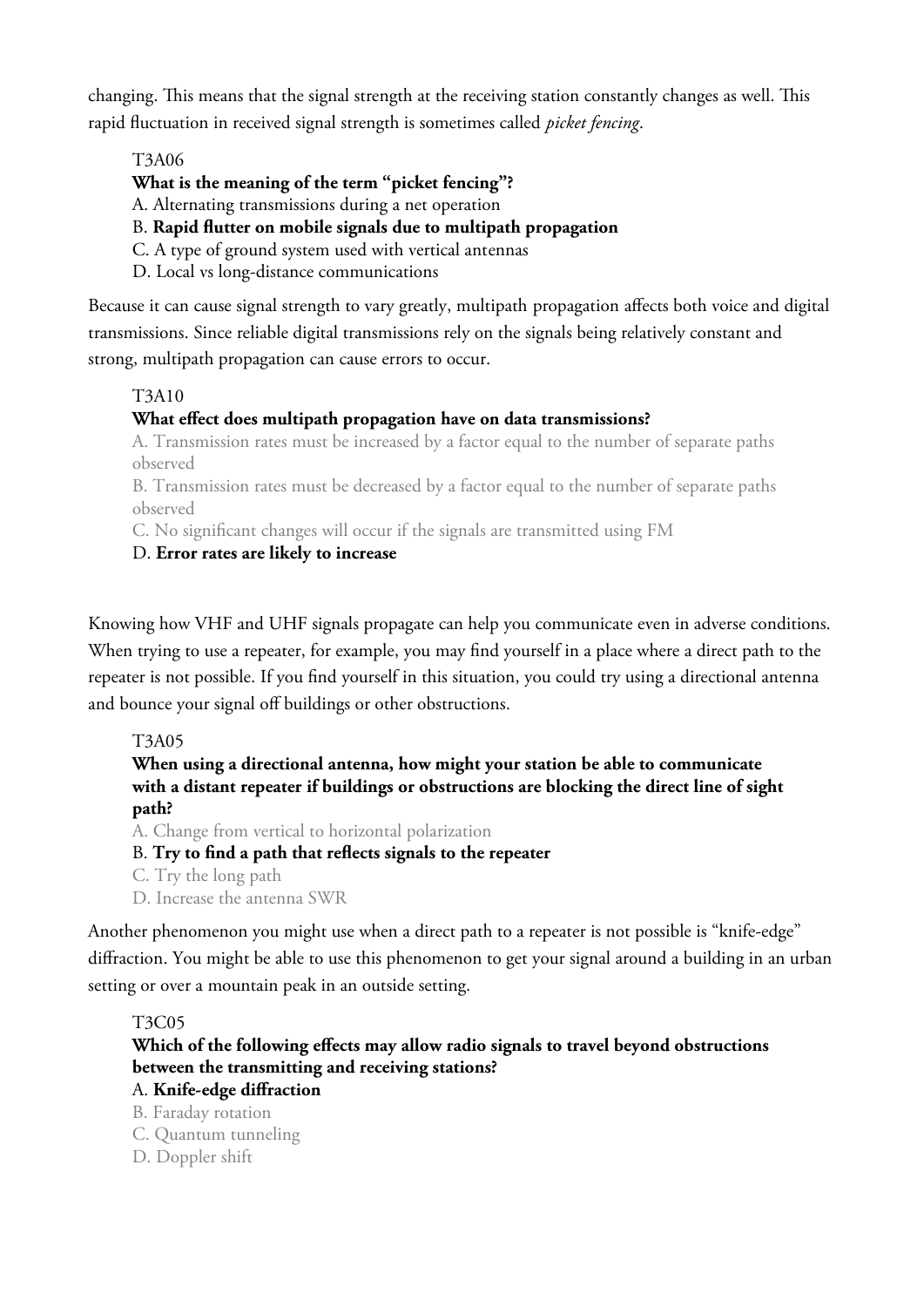A condition that could impede the transmission of UHF and microwave signals is heavy vegetation. So, keep your antennas out of trees or above trees.

## T3A02

# **What is the effect of vegetation on UHF and microwave signals?**

A. Knife-edge diffraction

## B. **Absorption**

- C. Amplification
- D. Polarization rotation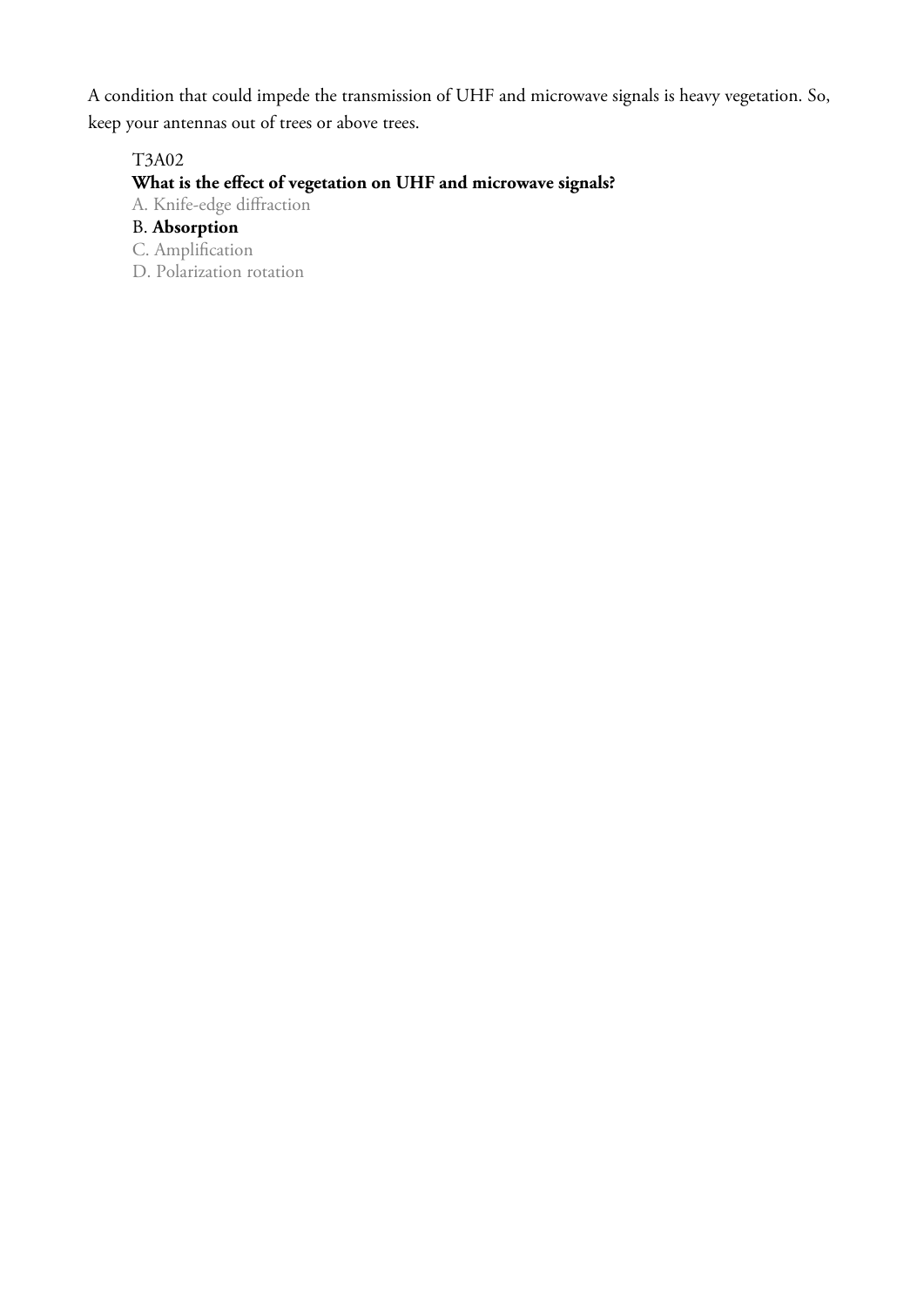# **Antenna polarization**

Antenna polarization is important at VHF and UHF frequencies. How you mount an antenna directly affects its polarization. When the radiating element of an antenna is vertical, the transmitted radio waves will have a vertical polarization. When the radiating element of an antenna is horizontal, the radio waves will have a horizontal polarization.

### T3B02

# **What property of a radio wave defines its polarization?**

# A. **The orientation of the electric field**

- B. The orientation of the magnetic field
- C. The ratio of the energy in the magnetic field to the energy in the electric field
- D. The ratio of the velocity to the wavelength

### T3A04

## **What happens when antennas at opposite ends of a VHF or UHF line of sight radio link are not using the same polarization?**

A. The modulation sidebands might become inverted

B. **Received signal strength is reduced**

- C. Signals have an echo effect
- D. Nothing significant will happen

When using a repeater, vertical polarization is most often used. So, when using a handheld transceiver, make sure to hold it so that your antenna is straight up and down. Different activities use different antenna polarizations, though.

#### T3A03

### **What antenna polarization is normally used for long-distance CW and SSB contacts on the VHF and UHF bands?**

- A. Right-hand circular
- B. Left-hand circular

#### C. **Horizontal**

D. Vertical

The reason for this is that operators transmitting CW and SSB signals are often using what are called beam antennas, and it's much easier to mount and operate beam antennas horizontally than it is to mount them vertically.

# **Interesting propagation phenomena**

Even though VHF communications are most often line-of-sight, there are some propagation modes that make it possible to communicate over long distances. For example, sometimes VHF signals will bounce off the E layer of the ionosphere. This phenomenon is called "sporadic E" propagation because it happens only sporadically.

#### T3C04

**Which of the following types of propagation is most commonly associated with**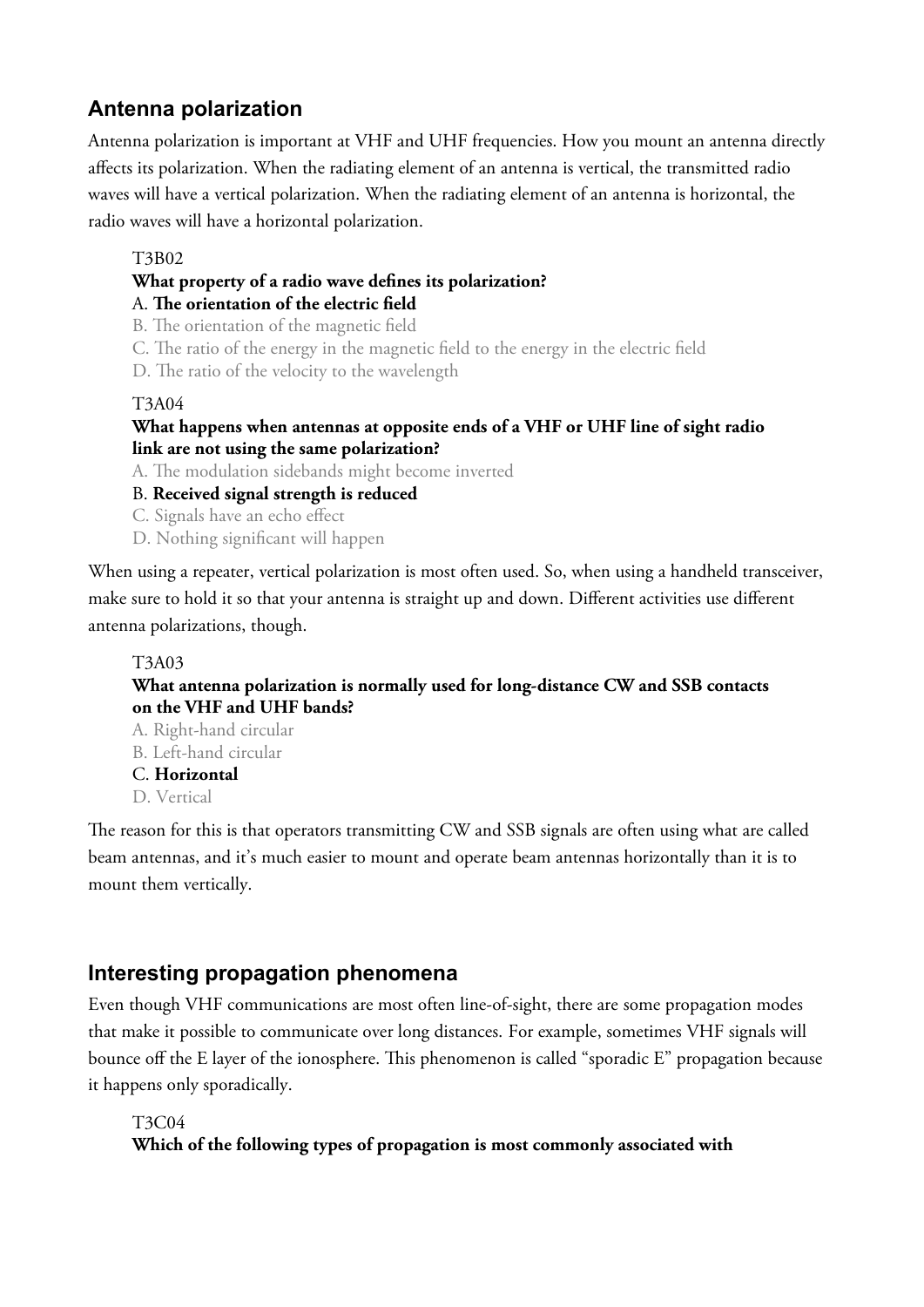#### **occasional strong signals on the 10, 6, and 2 meter bands from beyond the radio horizon?**

A. Backscatter

#### B. **Sporadic E**

C. D region absorption

D. Gray-line propagation

Other interesting propagation phenomena at VHF frequencies include auroral backscatter, meteor scatter, tropospheric scatter, and tropospheric ducting. Bouncing signals off the earth's aurora is very interesting to do, but the signals usually become distorted and signal strength can vary greatly. This is because the aurora itself is constantly changing.

### T3C03

#### **What is a characteristic of VHF signals received via auroral backscatter?**

A. They are often received from 10,000 miles or more

B. **They are distorted and signal strength varies considerably**

C. They occur only during winter nighttime hours

D. They are generally strongest when your antenna is aimed west

Some hams also bounce signals off meteor showers. This propagation mode is called meteor scatter. Meteor scatter propagation is most pronounced on the 6-meter band.

# T3C07

### **What band is best suited for communicating via meteor scatter?**

A. 33 centimeters

# B. **6 meters**

C. 2 meters

D. 70 centimeters

One question that I often get is whether or not the weather affects radio wave propagation. The short answer is no, but there are, of course, exceptions to this rule. One way that weather can affect radio propagation is when there is a temperature inversion in the atmosphere. A temperature inversion occurs when a layer of cooler air gets trapped below a layer of warmer air in the troposphere. The troposphere is the lowest region of the atmosphere, extending from the earth's surface to a height of about 6–10 km.

When this happens, a *tropospheric duct* may form. VHF signals entering this duct may propagate through the duct for hundreds of miles.

# T3C06

# **What type of propagation is responsible for allowing over-the-horizon VHF and UHF communications to ranges of approximately 300 miles on a regular basis?**

#### A. **Tropospheric ducting**

- B. D region refraction
- C. F2 region refraction
- D. Faraday rotation

# T3C08

# **What causes tropospheric ducting?**

A. Discharges of lightning during electrical storms

B. Sunspots and solar flares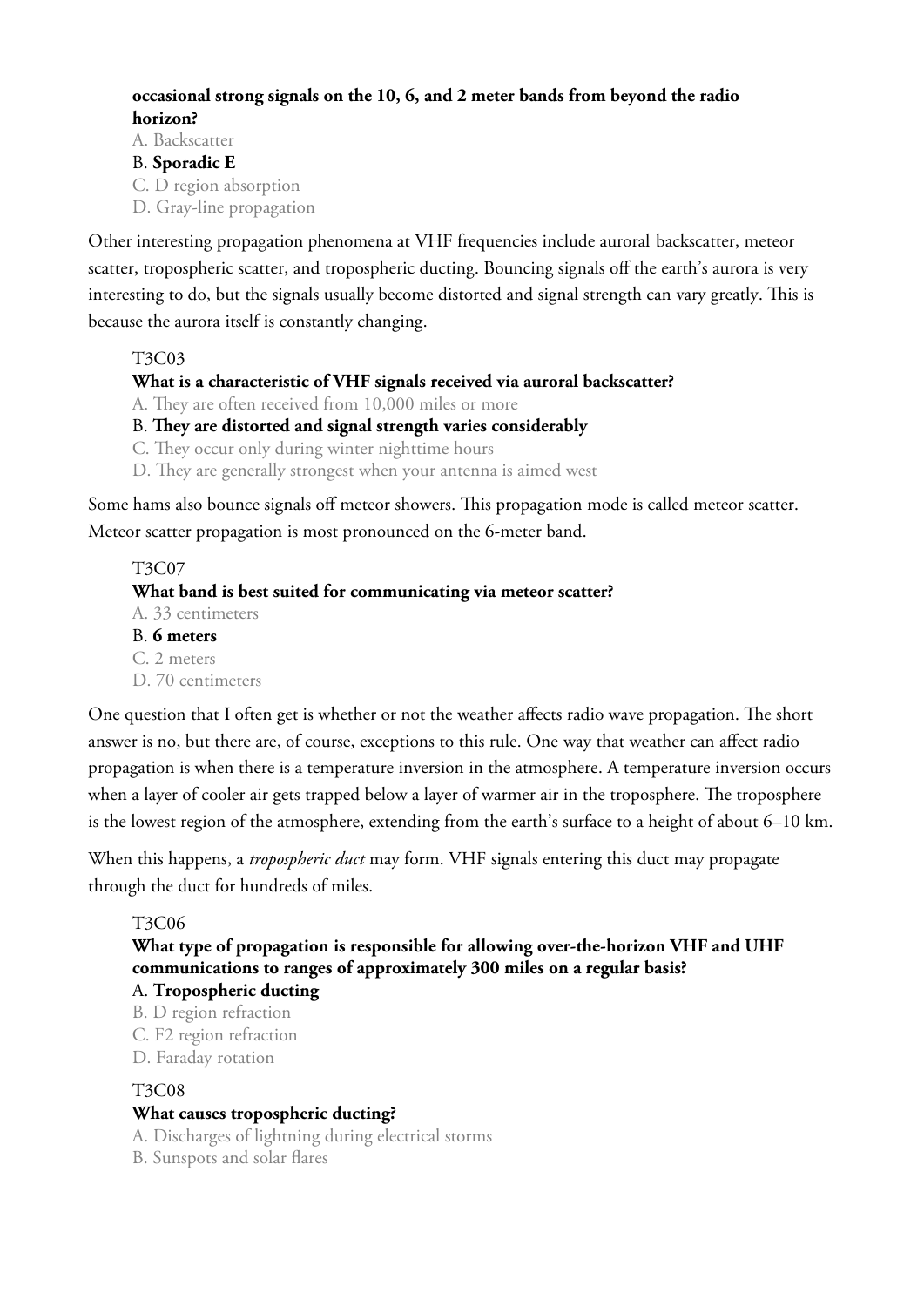#### C. Updrafts from hurricanes and tornadoes

#### D. **Temperature inversions in the atmosphere**

Another exception to the rule occurs at microwave frequencies. Precipitation, including rain, snow, or ice can absorb microwave signals, thereby decreasing range. At lower frequencies, however, precipitation has little or no effect on propagation.

#### T3A07

#### **What weather condition might decrease range at microwave frequencies?**

A. High winds

B. Low barometric pressure

#### C. **Precipitation**

D. Colder temperatures

#### T3A12

# **What is the effect of fog and rain on signals in the 10 meter and 6 meter bands?**

A. Absorption

# B. **There is little effect**

C. Deflection

D. Range increase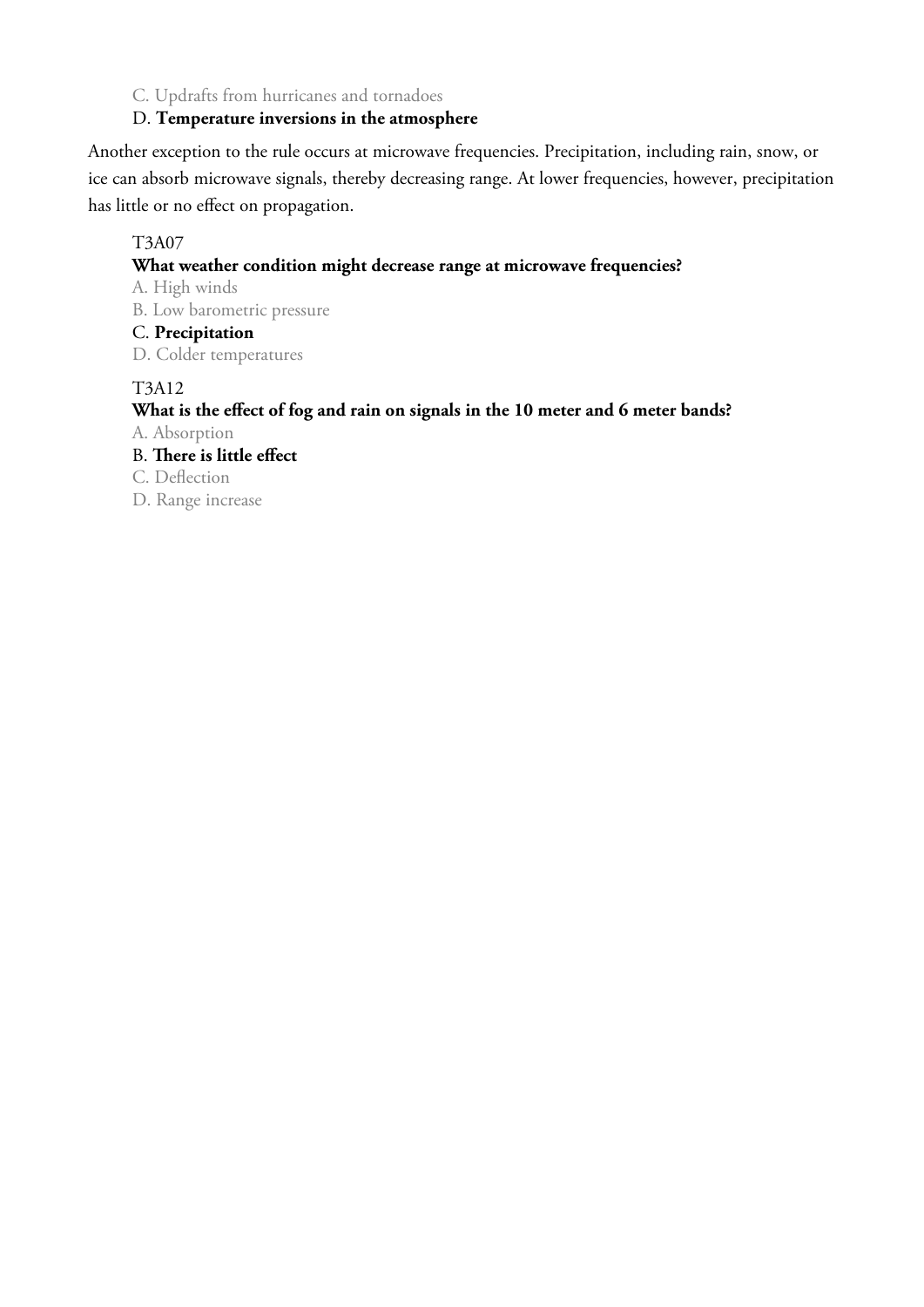# **HF propagation**

For reliable long-distance communications, amateurs use the HF frequencies. The reason for this is that HF signals bounce off the ionosphere. This phenomenon allows amateur radio operators to contact other amateur radio stations around the world.

The ionosphere is created by solar radiation, which creates a high concentration of ions and free electrons that reflect radio waves. It extends from about 50 to 600 miles above the earth's surface. There are three ionospheric layers—the D, E, and F layers—with the D layer being closest to the Earth, and the F layer being the layer farthest from the surface of the Earth.

# T3A11

# **Which region of the atmosphere can refract or bend HF and VHF radio waves?**

- A. The stratosphere
- B. The troposphere
- C. **The ionosphere**
- D. The mesosphere

### T3C02

#### **What is a characteristic of HF communication compared with communications on VHF and higher frequencies?**

A. HF antennas are generally smaller

B. HF accommodates wider bandwidth signals

### C. **Long-distance ionospheric propagation is far more common on HF**

D. There is less atmospheric interference (static) on HF

One interesting phenomenon that is related to HF propagation is the sunspot cycle. Generally, the number of sunspots increases and decreases over an 11-year cycle, and HF propagation, especially on the higher frequency HF bands, is best at times when there are many sunspots. The reason for this is that the more sunspots there are, the more solar radiation reaches earth. This radiation increases the amount of ionization in the ionosphere, which in turn, increases the ability of the ionosphere to reflect radio wave.

# T3C10

# **Which of the following bands may provide long-distance communications via the ionosphere's F region during the peak of the sunspot cycle?**

## A. **6 and 10 meters**

B. 23 centimeters C. 70 centimeters and 1.25 meters D. All these choices are correct

Because of the way that the ionosphere changes throughout the day, propagation is best on the higher frequency bands (10m, 15m and 20m) during the day, while propagation is best on the lower frequency bands (160m, 80m, 40m) at night.

# T3C09

**What is generally the best time for long-distance 10 meter band propagation via the F region?**

A. **From dawn to shortly after sunset during periods of high sunspot activity**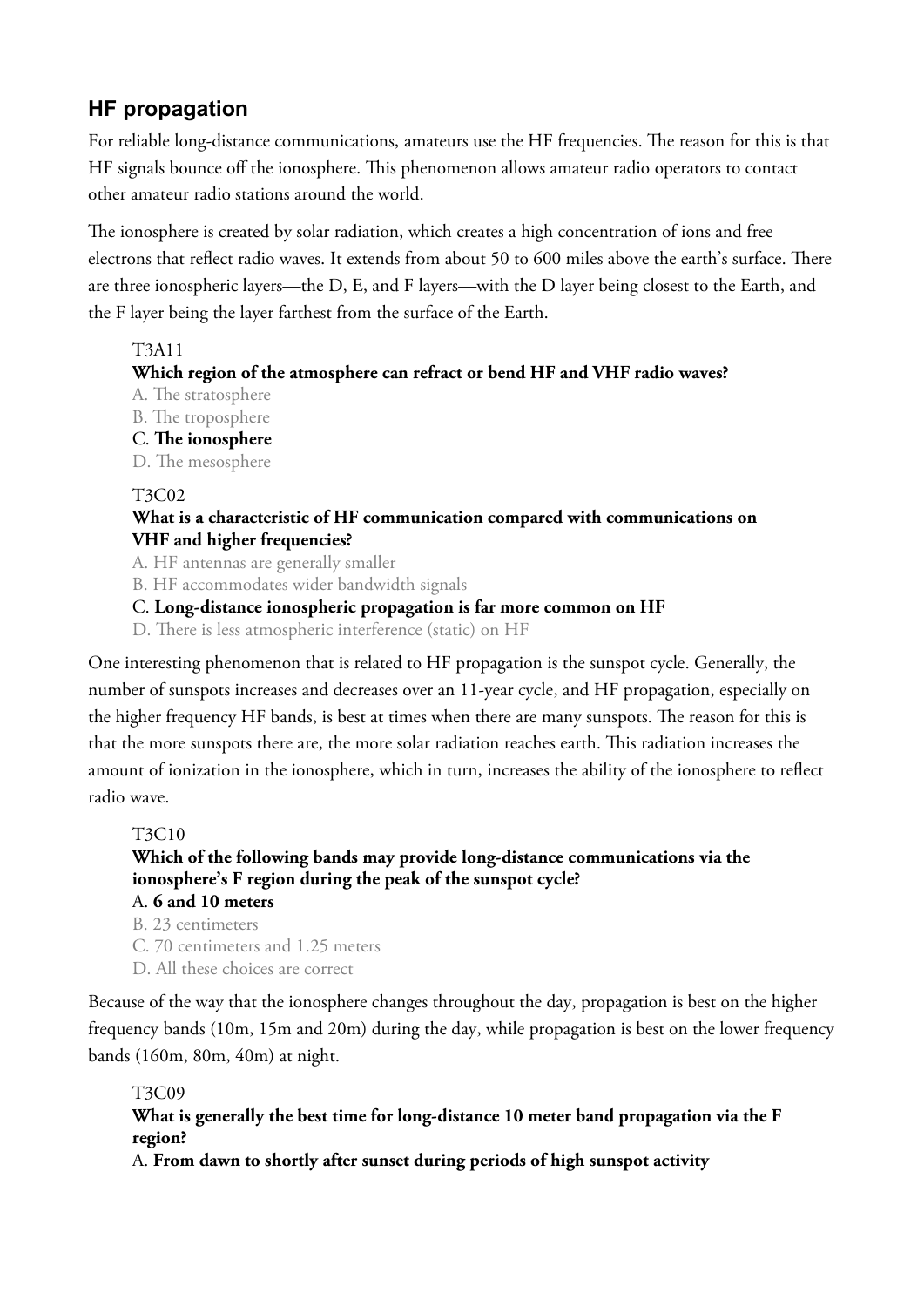B. From shortly after sunset to dawn during periods of high sunspot activity

C. From dawn to shortly after sunset during periods of low sunspot activity

D. From shortly after sunset to dawn during periods of low sunspot activity

#### A common phenomenon of HF signal propagation is fading.

#### T3A08

### **What is a likely cause of irregular fading of signals propagated by the ionosphere?**

- A. Frequency shift due to Faraday rotation
- B. Interference from thunderstorms
- C. Intermodulation distortion

### D. **Random combining of signals arriving via different paths**

This is similar to multipath distortion of VHF and UHF signals, but in this case, the signals are bouncing off the ionosphere, and because the ionosphere is constantly changing, signals fade in and out.

Antenna polarization is not as important when operating on the HF bands as it is when operating on the VHF/UHF bands. This is because signals "skip" off the ionosphere and become neither horizontally polarized, nor vertically polarized, but elliptically polarized.

#### T3A09

# **Which of the following results from the fact that signals propagated by the ionosphere are elliptically polarized?**

A. Digital modes are unusable

### B. **Either vertically or horizontally polarized antennas may be used for transmission or reception**

C. FM voice is unusable

D. Both the transmitting and receiving antennas must be of the same polarization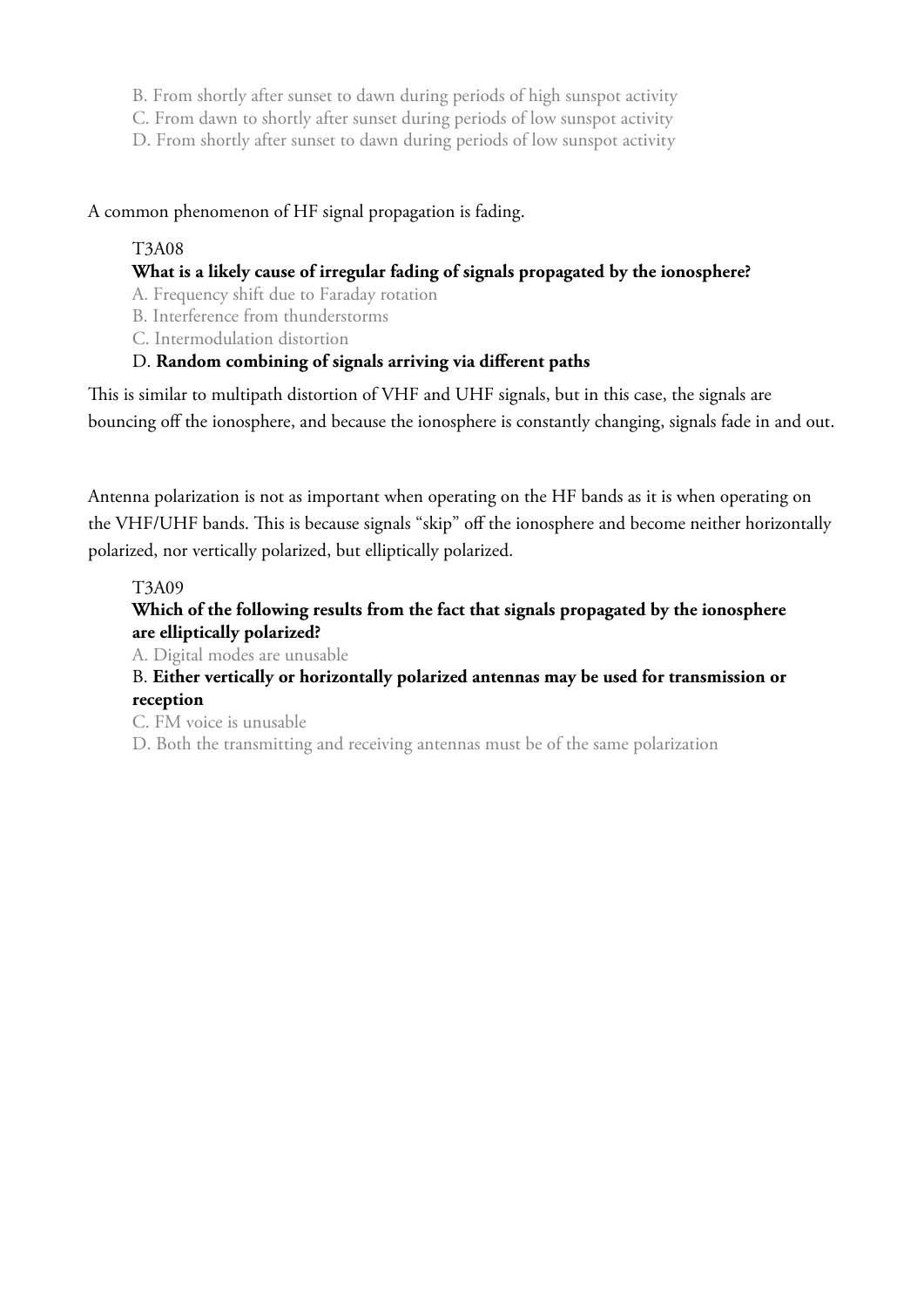# **Antennas and feed lines**

# **Antenna types**

The most common, and perhaps the simplest, antenna is the half-wave dipole antenna. As the name suggests, it measures close to one half wavelength from one end of the antenna to the other. Because half-wave dipole antennas can be quite long—a 40m half-wave dipole antenna, for example, is about 66 feet long—they are normally mounted horizontally between two vertical supports.

# T9A03

# **Which of the following describes a simple dipole oriented parallel to Earth's surface?**

A. A ground-wave antenna

# B. **A horizontally polarized antenna**

- C. A travelling-wave antenna
- D. A vertically polarized antenna

When putting up a dipole antenna, you should consider the orientation of the antenna because it radiates better in some directions than others.

# T9A10

# **In which direction does a half-wave dipole antenna radiate the strongest signal?**

- A. Equally in all directions
- B. Off the ends of the antenna
- C. In the direction of the feed line

# D. **Broadside to the antenna**

So, for example, if you live in Kansas, you might want to orient the antenna so that the wire runs north to south. The antenna will then radiate best east and west, meaning that you'll be able to cover most of the U.S.

The length of a dipole antenna is actually about 5% shorter than the value that you would calculate using the formula wavelength (m) = 300 / frequency (MHz). The reason for this is that there will be some stray capacitance between the wire and the ground and other objects near the antenna. Let's take a look at an example.

T9A09 **What is the approximate length, in inches, of a half-wavelength 6 meter dipole antenna?** A. 6 B. 50 C. **112** D. 236

Here's how to make this calculation. One half wavelength is 3 m. 3 m x 39.4 in/m = 118.2 inches. Since the length of the antenna is about 5% shorter than this calculated value, the approximate length of the antenna will be 118.2 inches x 0.95, or about 112 inches.

Once you have built a dipole antenna, chances are it won't be resonant on the frequency you want. To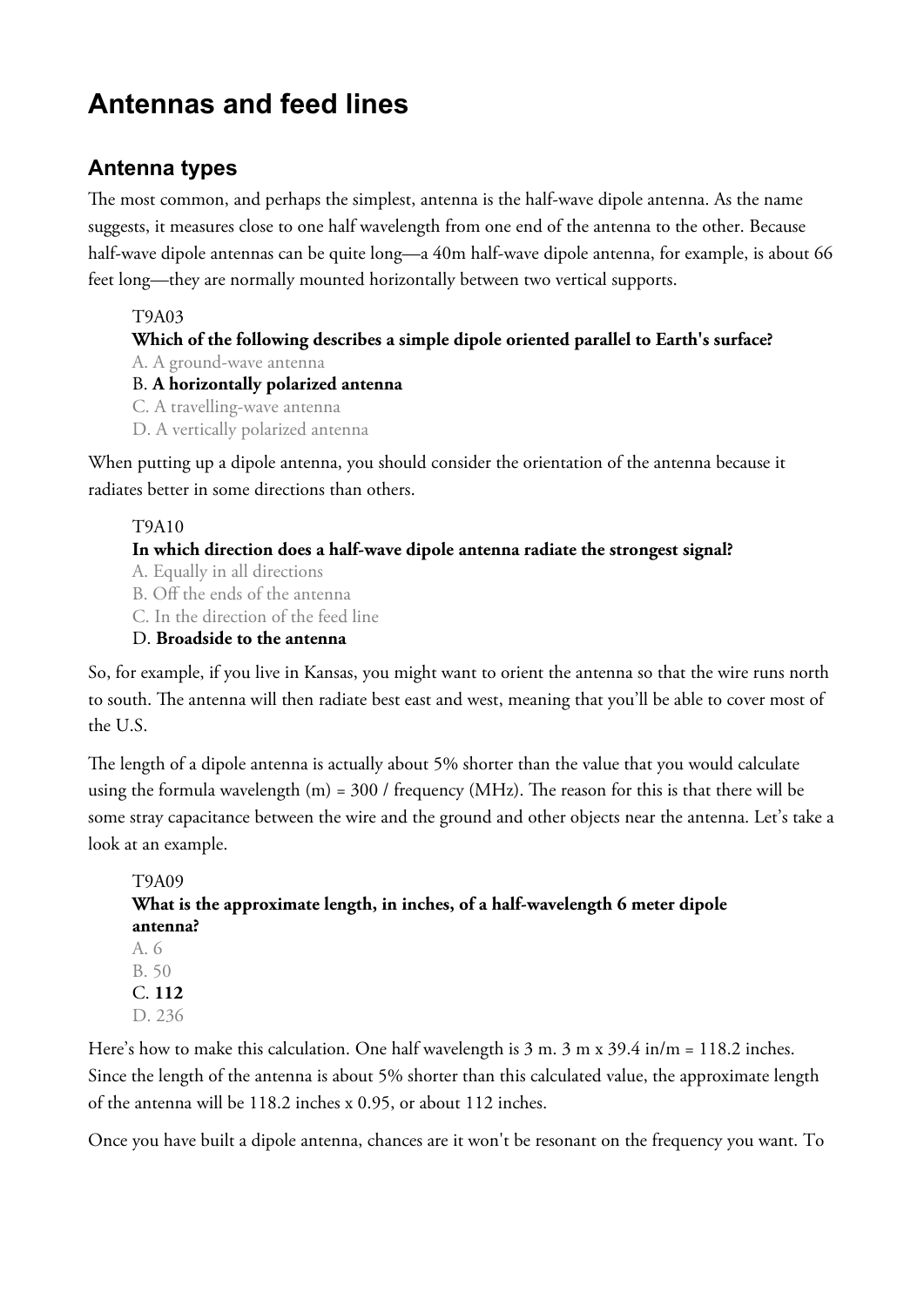tune the antenna, you need to determine its resonant frequency and then make it longer or shorter. To decrease the resonant frequency of an antenna, you lengthen it, because the wavelength is longer. Conversely, to increase the resonant frequency, you shorten the antenna.

## **T9A05**

### **Which of the following increases the resonant frequency of a dipole antenna?**

- **A. Lengthening it**
- **B. Inserting coils in series with radiating wires**
- **C. Shortening it**
- D. Adding capacitive loading to the ends of the radiating wires

The final length will depend on the height at which you mount the antenna and any trees or buildings that are nearby.

Perhaps the second-most popular type of amateur radio antenna is the quarter-wave vertical antenna. The radiator of a vertical antenna is mounted perpendicular to the Earth. This makes it verticallypolarized, because the electric field will have the same orientation as the antenna's radiator.

Like the half-wave dipole antenna, the length of a quarter-wave vertical antenna will be about 5% shorter than the calculated quarter wavelength.

T9A08 **What is the approximate length, in inches, of a quarter-wavelength vertical antenna for 146 MHz?** A. 112 B. 50 C. **19** D. 12

The wavelength of a 146 MHz radio wave is approximately 2 m. One quarter of a wavelength is therefore 0.5 m, 0.5 m x 39.4 in/m = 19.7 in, 19.7 in x 0.95  $\approx$  19 in.

Because full-size, half-wave or quarter-wave HF antennas can be very long, many amateurs use a technique called "loading" to shorten them. You can use either inductors or capacitors to load an antenna, but the most common way is to use an inductor. In either case, loading an antenna makes it seem electrically longer to a signal at the antenna feed point.

# T9A02

# **Which of the following describes a type of antenna loading?**

A. **Electrically lengthening by inserting inductors in radiating elements**

- B. Inserting a resistor in the radiating portion of the antenna to make it resonant
- C. Installing a spring in the base of a mobile vertical antenna to make it more flexible
- D. Strengthening the radiating elements of a beam antenna to better resist wind damage

While this technique does allow you to shorten an antenna, the shortened antenna will not be as efficient as a full-size antenna.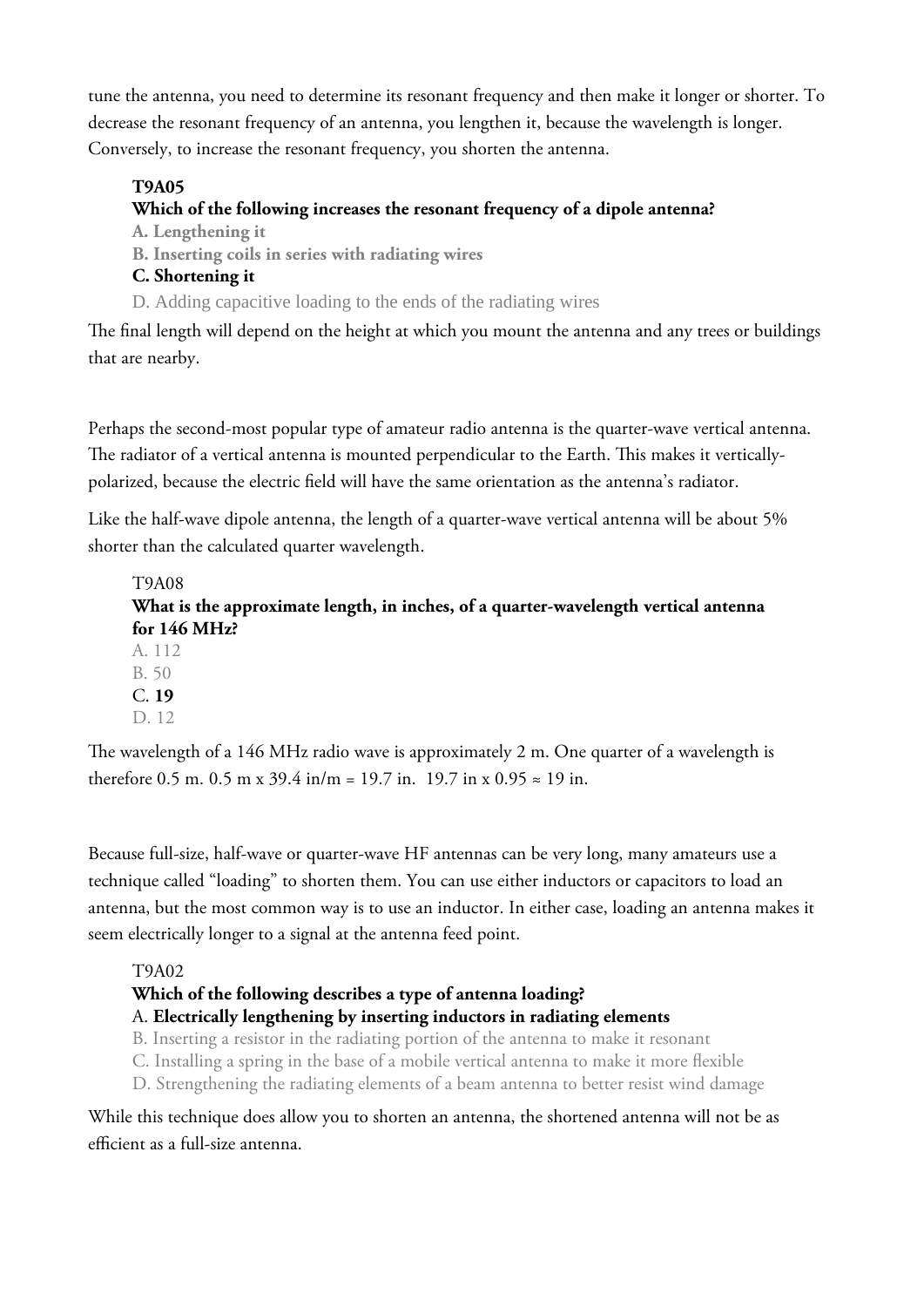Many amateurs use directional or *beam antennas*. Beam antennas concentrate the power that is applied to them in one direction, thereby increasing the signal strength in that direction, when compared to a reference antenna, such as a dipole antenna. We call this increase in signal strength *antenna gain*. There are many different types of beam antennas, including the Yagi, the quad, and the dish antenna.

#### T9A01

#### **What is a beam antenna?**

A. An antenna built from aluminum I-beams

B. An omnidirectional antenna invented by Clarence Beam

#### C. **An antenna that concentrates signals in one direction**

D. An antenna that reverses the phase of received signals

#### T9A11

#### **What is antenna gain?**

A. The additional power that is added to the transmitter power

B. The additional power that is required in the antenna when transmitting on a higher frequency

#### C. **The increase in signal strength in a specified direction compared to a reference antenna**

D. The increase in impedance on receive or transmit compared to a reference antenna

#### T9A06

#### **Which of the following types of antenna offers the greatest gain?**

A. 5/8 wave vertical B. Isotropic C. J pole D. **Yagi**

Most handheld VHF and UHF transceivers come with short, flexible antennas called "rubber duck" antennas. These antennas use inductive loading to make them shorter than a full-sized antenna. Loading them like this makes them less efficient than a full-sized quarter-wavelength vertical antenna.

T9A04

### **What is a disadvantage of the short, flexible antenna supplied with most handheld radio transceivers, compared to a full-sized quarter-wave antenna?**

#### A. **It has low efficiency**

B. It transmits only circularly polarized signals

C. It is mechanically fragile

D. All these choices are correct

This disadvantage is compounded if you try to use a handheld VHF transceiver inside a vehicle. The shielding effect of the vehicle's metal frame will prevent some of your signal from getting outside the vehicle and block some of the signal from a repeater or other station from reaching the antenna inside the vehicle.

T9A07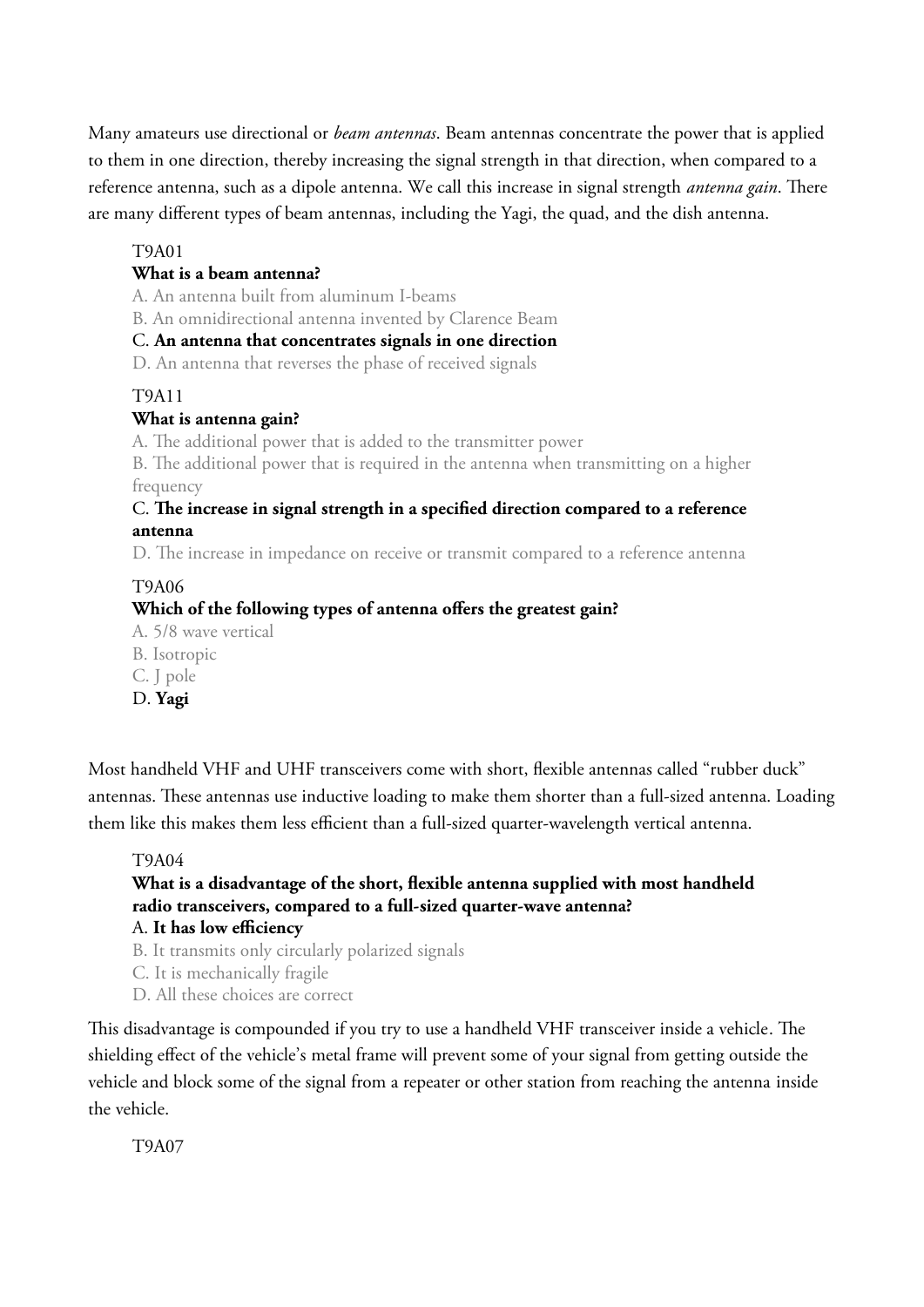#### **What is a disadvantage of using a handheld VHF transceiver with a flexible antenna inside a vehicle?**

#### A. **Signal strength is reduced due to the shielding effect of the vehicle**

B. The bandwidth of the antenna will decrease, increasing SWR

C. The SWR might decrease, decreasing the signal strength

D. All these choices are correct

A better option is to use an externally-mounted antenna. A popular choice for an externally-mounted mobile antenna is the 5/8-wavelength vertical antenna. One reason that it is a popular choice, is that it has more gain than a 1/4-wavelength antenna.

#### T9A12

**What is an advantage of a 5/8 wavelength whip antenna for VHF or UHF mobile service?**

### A. **It has more gain than a 1/4-wavelength antenna**

B. It radiates at a very high angle

C. It eliminates distortion caused by reflected signals

D. It has 10 times the power gain of a 1/4 wavelength whip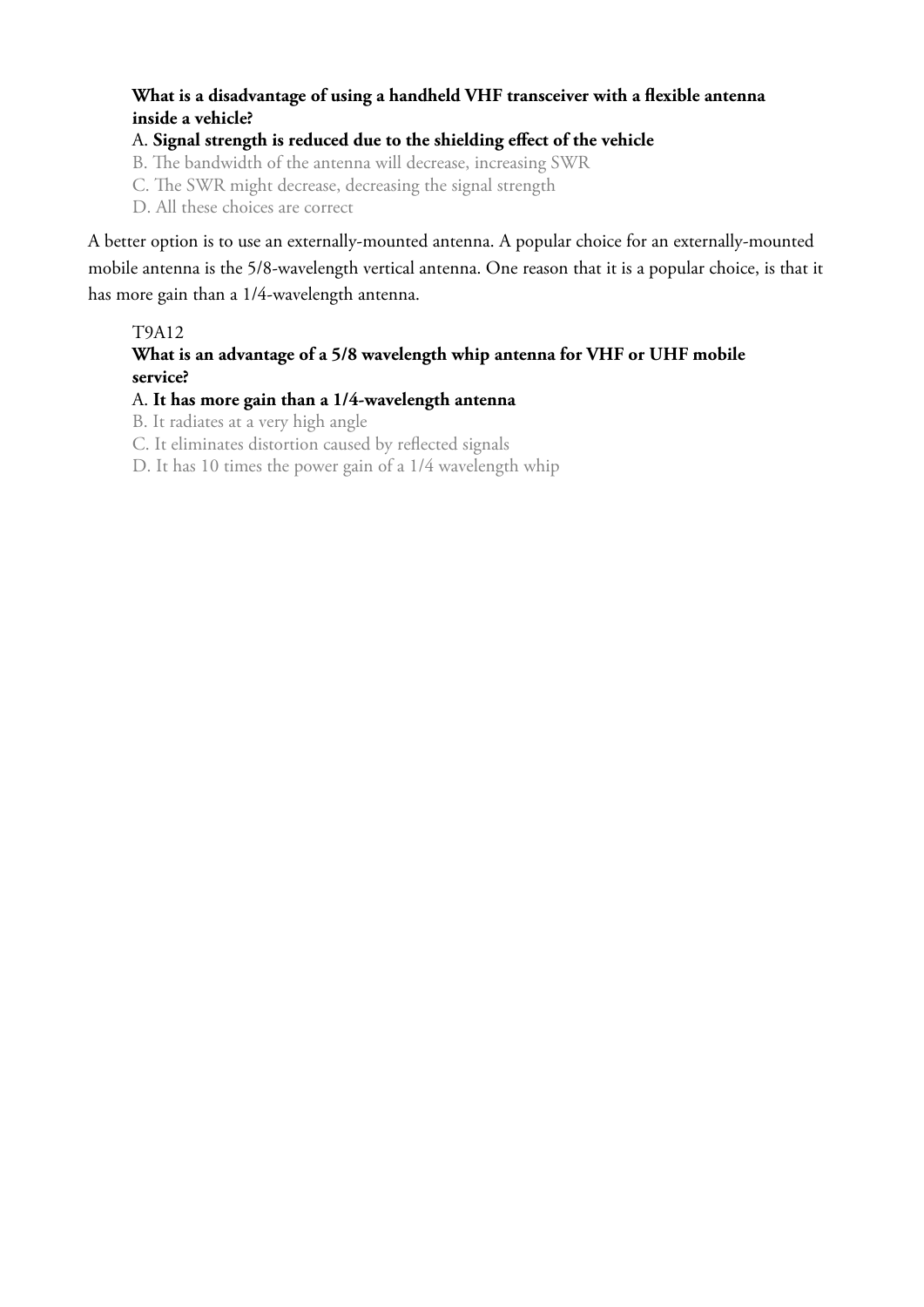# **Feed lines and connectors**

Feed lines connect radios to antennas. There are many different types of feed lines, including coaxial cable, ladder line, twin lead, and open-wire feed line, but coaxial cable is the most common type.

### T9B03

# **Why is coaxial cable the most common feed line for amateur radio antenna systems?** A. **It is easy to use and requires few special installation considerations**

B. It has less loss than any other type of feed line

C. It can handle more power than any other type of feed line

D. It is less expensive than any other type of feed line

Perhaps the most important consideration when choosing a feed line is the impedance of the feed line. In general, you should match the impedance of the feed line to the output impedance of the transmitter and the input impedance of the antenna.

# T5C12

# **What is impedance?**

# A. **The opposition to AC current flow**

B. The inverse of resistance

C. The Q or Quality Factor of a component

D. The power handling capability of a component

# T5C05

**What is the unit of impedance?**  A. The volt B. The ampere C. The coulomb D. **The ohm**

Most amateur radio transmitters have an output impedance of 50 ohms, and most antennas have an input impedance close to 50 ohms. Because this is the case, most coaxial cable used in amateur radio stations has an impedance of 50 ohms.

T9B02 **What is the most common impedance of coaxial cables used in amateur radio?** A. 8 ohms B. **50 ohms** C. 600 ohms D. 12 ohms

RG-58 and RG-213 are two types of coaxial cable often used in amateur radio stations. Both have an impedance of 50 ohms.

Despite being the most popular type of feedline for amateur radio stations, coaxial cable does have some disadvantages. One of them is that it may be lossy at high frequencies. Some coax cable types have more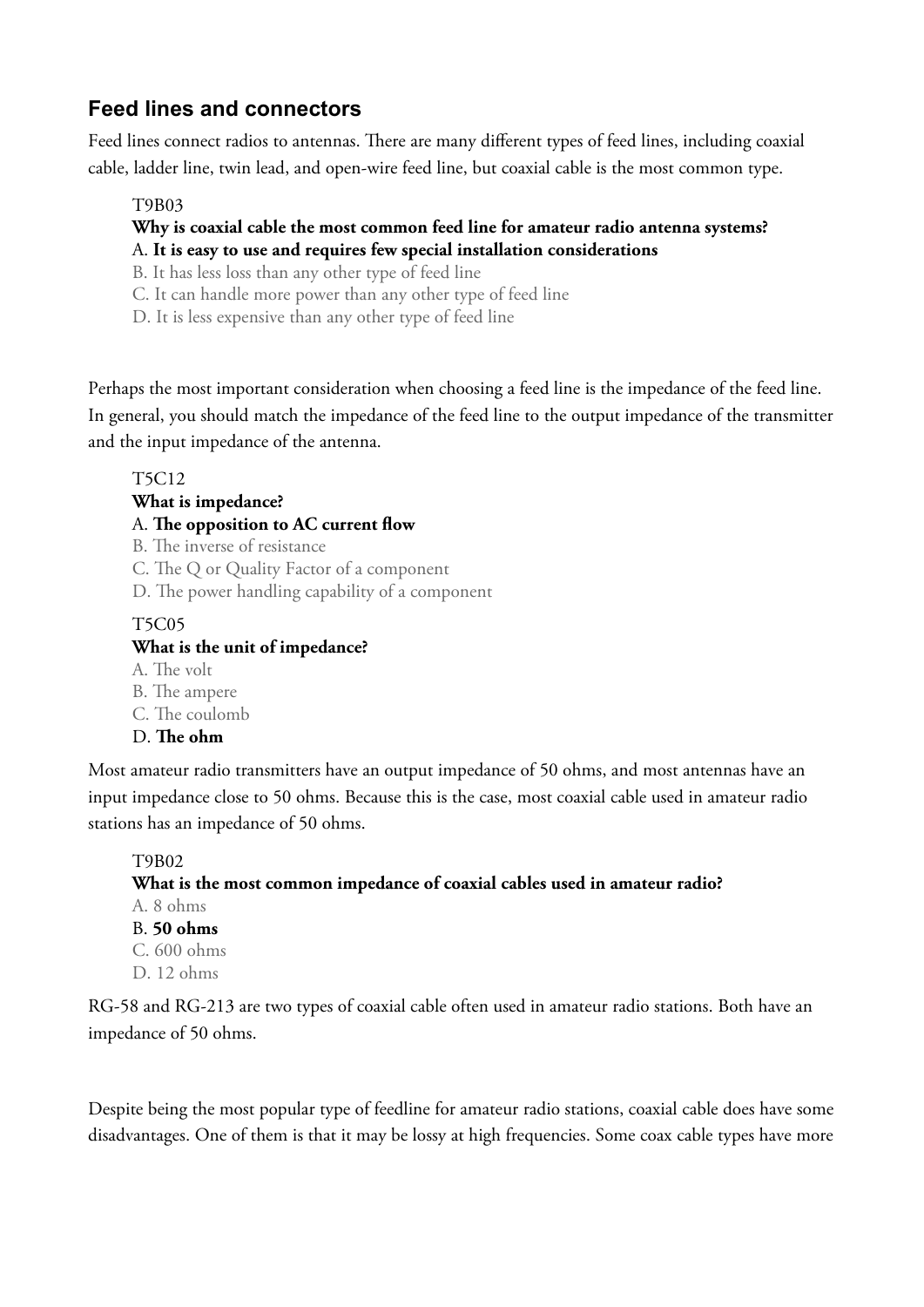loss than others.

## T9B05

#### **What happens as the frequency of a signal in coaxial cable is increased?**

A. The characteristic impedance decreases

- B. The loss decreases
- C. The characteristic impedance increases

#### D. **The loss increases**

#### T9B10

### **What is the electrical difference between RG-58 and RG-213 coaxial cable?**

A. There is no significant difference between the two types

B. RG-58 cable has two shields

### C. **RG-213 cable has less loss at a given frequency**

D. RG-58 cable can handle higher power levels

What this means in practice is that using RG-58 coax as the feed line for an 80 m dipole might be just fine, but you don't want to use 50 feet of RG-58 to connect your 440 MHz FM transceiver to an antenna on your roof or on a tower.

Even RG-213 coaxial cable is not really the best choice for use at VHF and UHF frequencies. Most repeaters, for example, use air-insulated hard line coaxial cable for the feed line.

#### T9B11

# **Which of the following types of feed line has the lowest loss at VHF and UHF?**

- A. 50-ohm flexible coax
- B. Multi-conductor unbalanced cable
- C. **Air-insulated hardline**
- D. 75-ohm flexible coax

Many other factors, including water intrusion, high SWR, and multiple connectors in line can cause losses in a coaxial feed line.

# T9B08

# **Which of the following is a source of loss in coaxial feed line?**

- A. Water intrusion into coaxial connectors
- B. High SWR
- C. Multiple connectors in the line

# D. **All these choices are correct**

Moisture contamination not only causes higher feed line losses. If not addressed, it can also cause coaxial cables to fail.

# T7C09

# **Which of the following causes failure of coaxial cables?** A. **Moisture contamination**

- B. Solder flux contamination
- C. Rapid fluctuation in transmitter output power
- D. Operation at 100% duty cycle for an extended period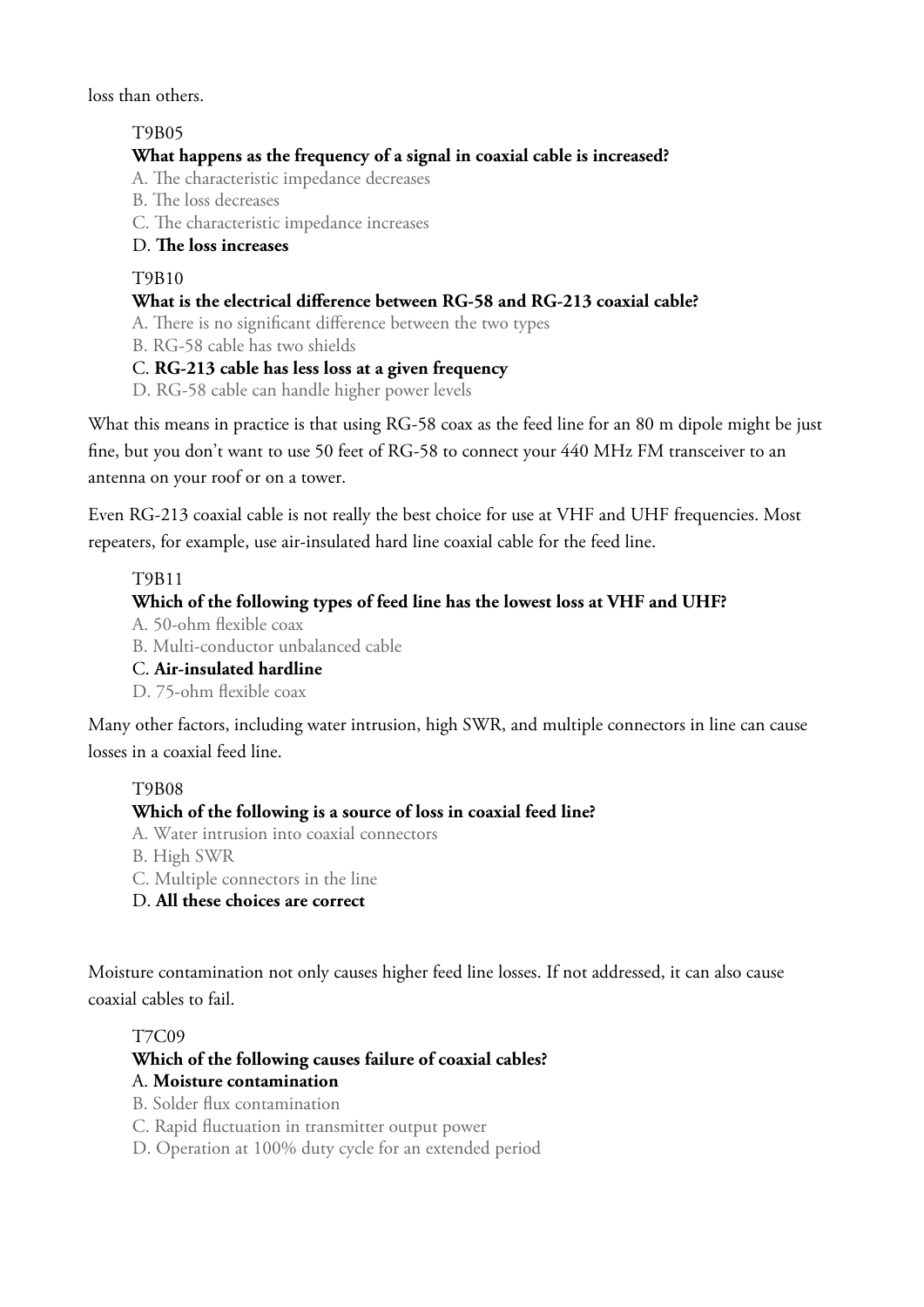One way that moisture enters a cable is via cracks in the cable's outer jacket caused by ultraviolet light.

T7C10

#### **Why should the outer jacket of coaxial cable be resistant to ultraviolet light?**

A. Ultraviolet resistant jackets prevent harmonic radiation

B. Ultraviolet light can increase losses in the cable's jacket

C. Ultraviolet and RF signals can mix, causing interference

#### D. **Ultraviolet light can damage the jacket and allow water to enter the cable**

Air-insulated hard line is also susceptible to moisture problems.

#### T7C11

#### **What is a disadvantage of air core coaxial cable when compared to foam or solid dielectric types?**

A. It has more loss per foot

B. It cannot be used for VHF or UHF antennas

#### C. **It requires special techniques to prevent moisture in the cable**

D. It cannot be used at below freezing temperatures

PL-259 connectors are the most common type of connectors used on coaxial cables in amateur radio stations.

#### T9B07

#### **Which of the following is true of PL-259 type coax connectors?**

A. They are preferred for microwave operation

B. They are watertight

#### C. **They are commonly used at HF and VHF frequencies**

D. They are a bayonet-type connector

One problem with PL-259 connectors is that they are not the most suitable connector when operating at higher frequencies. Type N connectors are a much better choice for UHF frequencies.

T9B06 **Which of the following RF connector types is most suitable for frequencies above 400 MHz?** A. UHF (PL-259/SO-239)

B. **Type N** C. RS-213

D. DB-25

Coaxial cable connectors can be a real pain to install properly and are a frequent cause of failure. When installing a feed line, make sure that your coaxial connectors are crimped or soldered properly and that they make solid connections with one another.

T9B09 **What can cause erratic changes in SWR?** A. Local thunderstorm B. **Loose connection in the antenna or feed line**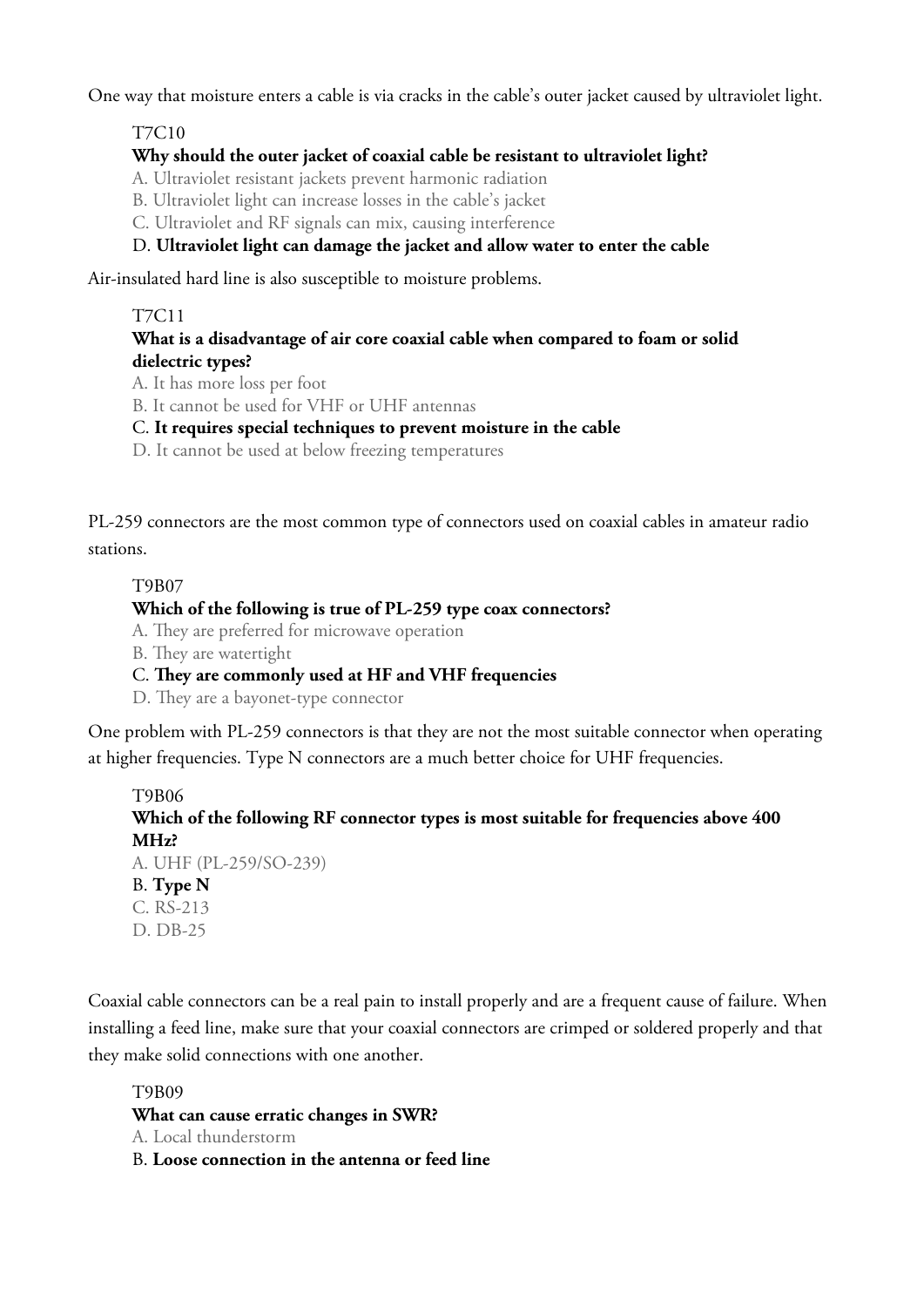C. Over-modulation D. Overload from a strong local station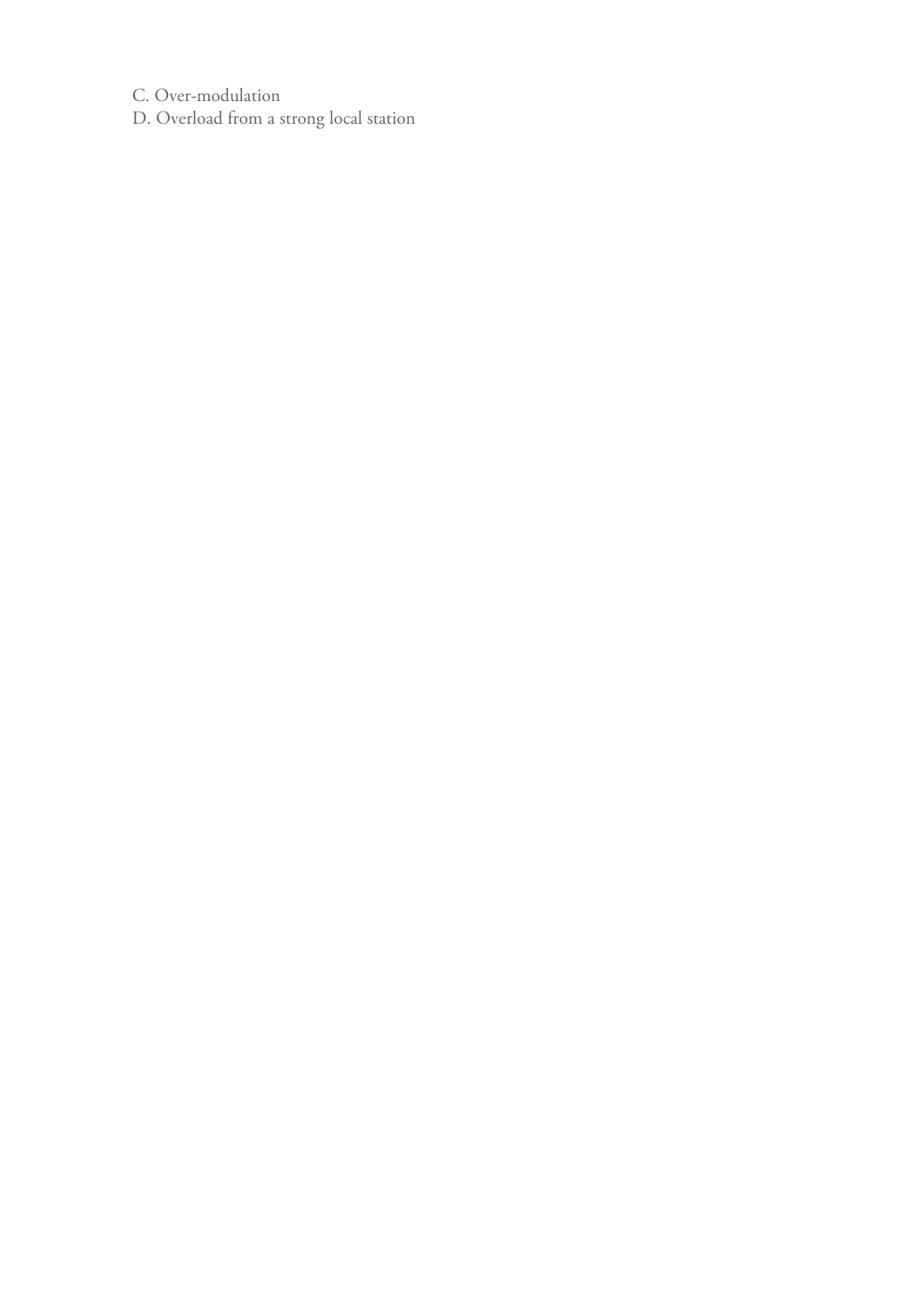# **Standing wave ratio and antenna measurements**

Standing wave ratio, or SWR, is a term you'll often hear when talking about antennas and feed lines. It is a measure of how well a load, such as an antenna, is matched to a transmission line. When we say that an antenna is matched to a transmission line, we mean that the impedance of the transmission line is equal to the impedance of the antenna. If you measure the SWR of a perfectly-matched antenna system, the SWR meter will read 1:1. The higher the SWR reading, the greater the mismatch between the antenna and the transmission line.

T9B12

#### **What is standing wave ratio (SWR)?**

#### A. **A measure of how well a load is matched to a transmission line**

- B. The ratio of amplifier power output to input
- C. The transmitter efficiency ratio

D. An indication of the quality of your station's ground connection

#### T7C04

**What reading on an SWR meter indicates a perfect impedance match between the antenna and the feed line?**

- A. 50:50
- B. Zero
- C. **1:1**

D. Full Scale

### T7C06

#### **What does an SWR reading of 4:1 indicate?**

- A. Loss of -4 dB
- B. Good impedance match
- C. Gain of +4 dB

#### D. **Impedance mismatch**

When the feed line impedance matches the antenna input impedance, the SWR will be low. Low SWR on a coaxial cable feed line is a good thing because when the feed line impedance matches the antenna input impedance, signal losses are low, meaning that the antenna will radiate more power.

T9B01 **What is a benefit of low SWR?** A. Reduced television interference B. **Reduced signal loss** C. Less antenna wear D. All these choices are correct

The bigger the mismatch is between the feed line and the load, the higher the SWR will be. The higher the SWR, the more power is lost in the feed line. Power converted into heat is not radiated by the antenna, meaning your radiated signal will be weaker.

T7C07 **What happens to power lost in a feed line?** A. It increases the SWR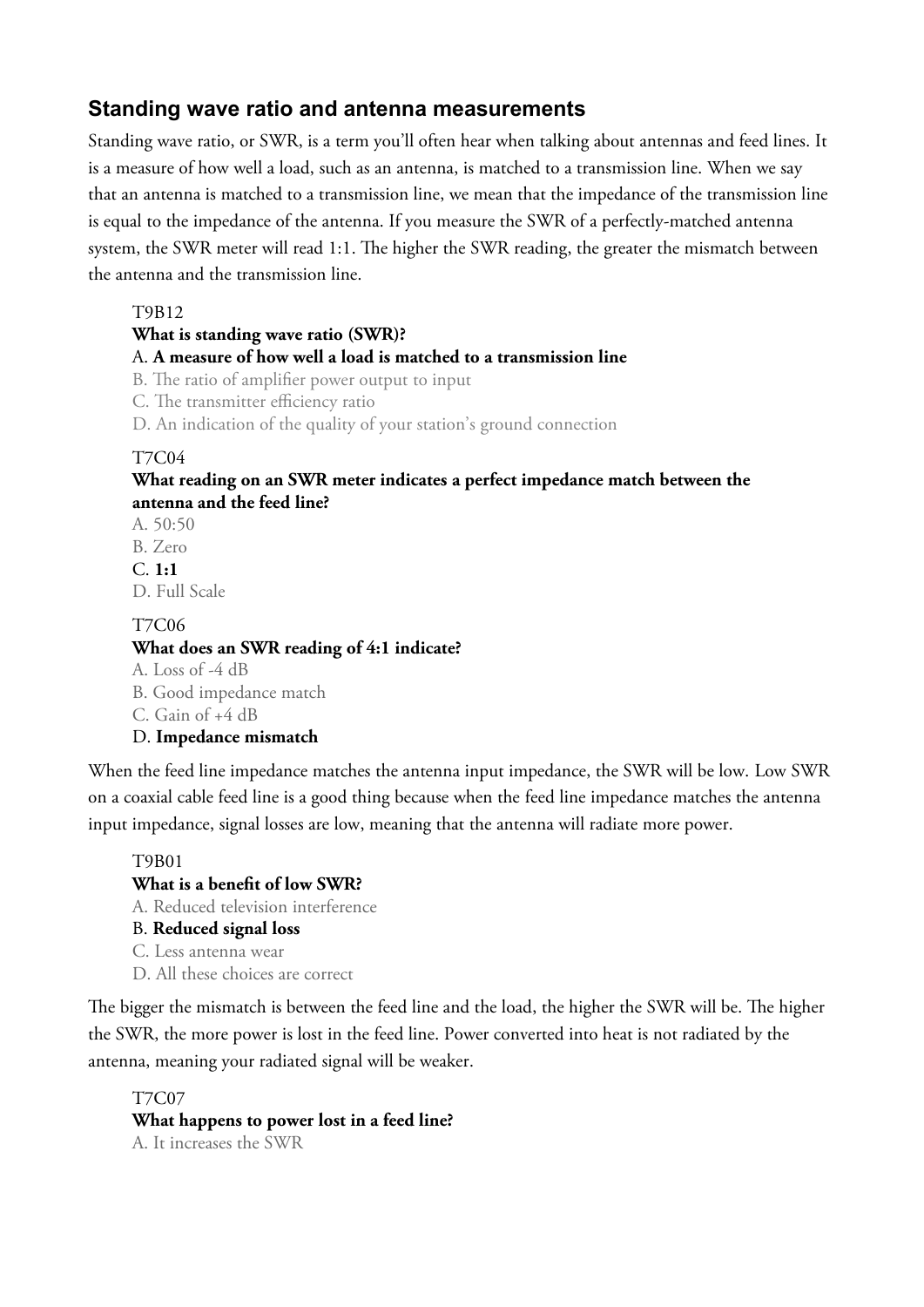B. It is radiated as harmonics

C. **It is converted into heat**

D. It distorts the signal

Most amateur radio transceivers today will reduce output power if the antenna system SWR is high. The reason for this is to protect the radio from being damaged by reflected power.

### T7C05

## **Why do most solid-state transmitters reduce output power as SWR increases beyond a certain level?**

### A. **To protect the output amplifier transistors**

- B. To comply with FCC rules on spectral purity
- C. Because power supplies cannot supply enough current at high SWR
- D. To lower the SWR on the transmission line

When choosing an SWR meter, be sure to note the frequency range over which the meter will operate and the maximum power level at which you can use the meter. Using a meter outside of the specified range can result in erroneous readings, and using a meter above the maximum power level can damage the meter.

### T4A02

## **Which of the following should be considered when selecting an accessory SWR meter?** A. **The frequency and power level at which the measurements will be made**

- B. The distance that the meter will be located from the antenna
- C. The types of modulation being used at the station

D. All these choices are correct

An SWR meter is not the only way to measure SWR. You can also measure SWR with a directional wattmeter.

#### T7C08

#### **Which instrument can be used to determine SWR?**

- A. Voltmeter
- B. Ohmmeter
- C. Iambic pentameter
- D. **Directional wattmeter**

When using a directional wattmeter, you first measure the forward power, then the reflected power, and using those two values, calculate the SWR. Since the wattmeter measures power, you should install it in the feedline, between the transmitter and antenna.

#### T4A05

# **Where should an RF power meter be installed?**

# A. **In the feed line, between the transmitter and antenna**

- B. At the power supply output
- C. In parallel with the push-to-talk line and the antenna
- D. In the power supply cable, as close as possible to the radio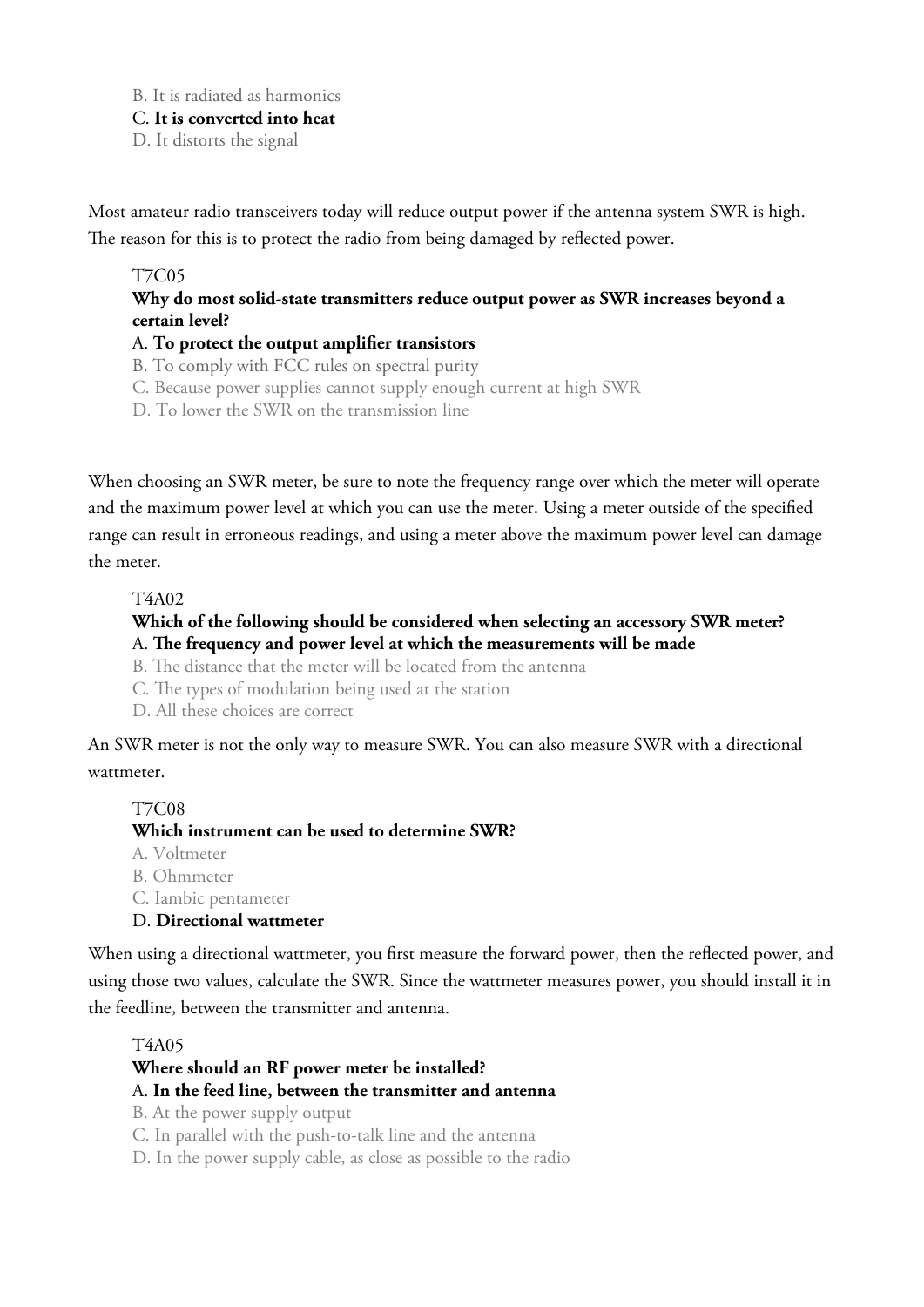Another test instrument that you can use to measure the SWR of an antenna system is the antenna analyzer. The SWR of an antenna system will be 1:1 at the resonant frequency.

T7C02 **Which of the following is used to determine if an antenna is resonant at the desired operating frequency?** A. A VTVM B. **An antenna analyzer** C. A Q meter D. A frequency counter

Some antenna analyzers will also let you measure capacitive reactance and inductive reactance, and also be used as an RF signal generator. These capabilities may be useful in applications other than antenna analysis.

If an antenna's impedance is not 50 ohms, the impedance at the transmitter end of a feed line will not be 50 ohms. Don't worry, though. You can use a device called an antenna tuner or antenna coupler to transform the impedance from whatever it happens to be to 50 ohms. We call this process impedance matching.

#### T9B04

#### **What is the major function of an antenna tuner (antenna coupler)?**

#### A. **It matches the antenna system impedance to the transceiver's output impedance**

B. It helps a receiver automatically tune in weak stations

C. It allows an antenna to be used on both transmit and receive

D. It automatically selects the proper antenna for the frequency band being used

In addition to instruments that make antenna measurements, it's helpful to have an instrument that can simulate an antenna. That's the purpose of a dummy load. Basically, a dummy load is just a big 50  $\Omega$ resistor that provides a known impedance to the transmitter and converts the transmitter output power into heat so that it does not get radiated. If a transmitter operates normally when a dummy load is connected to it, you can be reasonably sure that your transmitter is good.

#### T7C01

#### **What is the primary purpose of a dummy load?**

#### A. **To prevent transmitting signals over the air when making tests**

B. To prevent over-modulation of a transmitter

C. To improve the efficiency of an antenna

D. To improve the signal-to-noise ratio of a receiver

#### T7C03 (B)

# **What does a dummy load consist of?**

A. A high-gain amplifier and a TR switch

#### B. **A non-inductive resistor mounted on a heat sink**

C. A low-voltage power supply and a DC relay

D. A 50-ohm reactance used to terminate a transmission line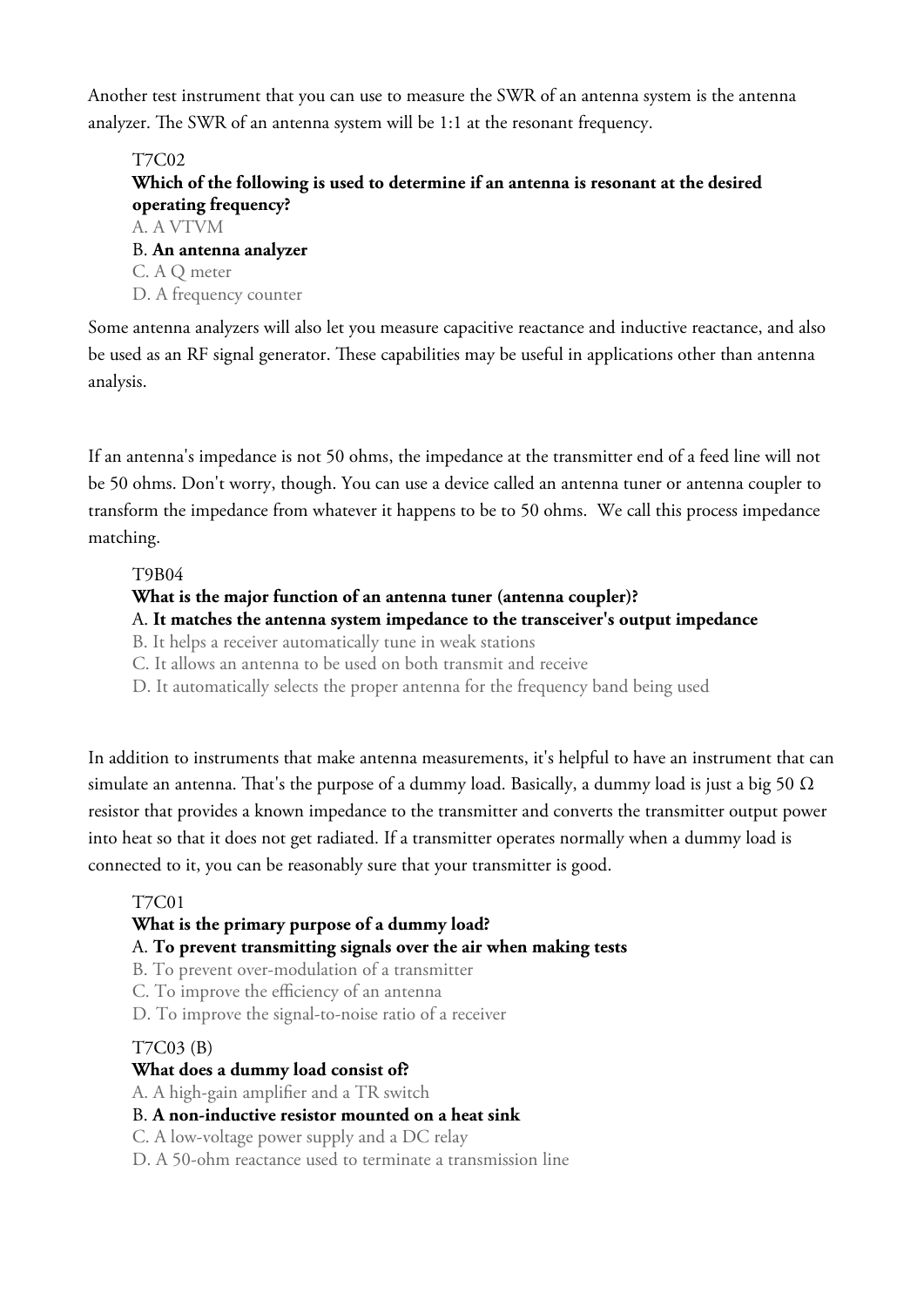# **Amateur radio signals**

# **Modulation modes and signal bandwidth**

Modulation is the process of adding information to a radio wave. For example, to send a voice signal, you modulate the radio wave with your voice. There are several different types of modulation, but when you get your Technician license, chances are that frequency modulation (FM) or phase modulation (PM), is the type of modulation that you'll use first. When you frequency modulate or phase modulate a radio signal, the audio actually changes the frequency of the signal a little in proportion to the volume of the audio signal. An FM receiver detects this frequency change and recreates the audio.

T8A04 **Which type of modulation is commonly used for VHF and UHF voice repeaters?** A. AM B. SSB C. PSK D. **FM or PM**

Packet radio is a way to send digital information over the air. On VHF, this is usually done using an FM or PM signal. The digital information is sent by changing the frequency of the audio. For example, a VHF packet radio transmission with a data rate of 1200 baud normally uses a frequency of 2200 Hz for the space and 1200 Hz for the mark.

T8A02 **What type of modulation is commonly used for VHF packet radio transmissions?** A. **FM or PM** B. SSB C. AM D. PSK

Amplitude modulation, or AM, is another type of modulation. To amplitude modulate a signal, you vary the amplitude of the signal in proportion to the audio level. Single-sideband, or SSB, is a form of amplitude modulation. SSB is a better choice than FM for long-distance (weak signal) contacts on the VHF and UHF bands because it is more energy-efficient than FM, and this is important when trying to send signals long distances.

#### T8A01 **Which of the following is a form of amplitude modulation?** A. Spread spectrum

B. Packet radio

C. **Single sideband** D. Phase shift keying (PSK)

# T8A03

**Which type of voice mode is often used for long-distance (weak signal) contacts on the VHF and UHF bands?**

A. FM B. DRM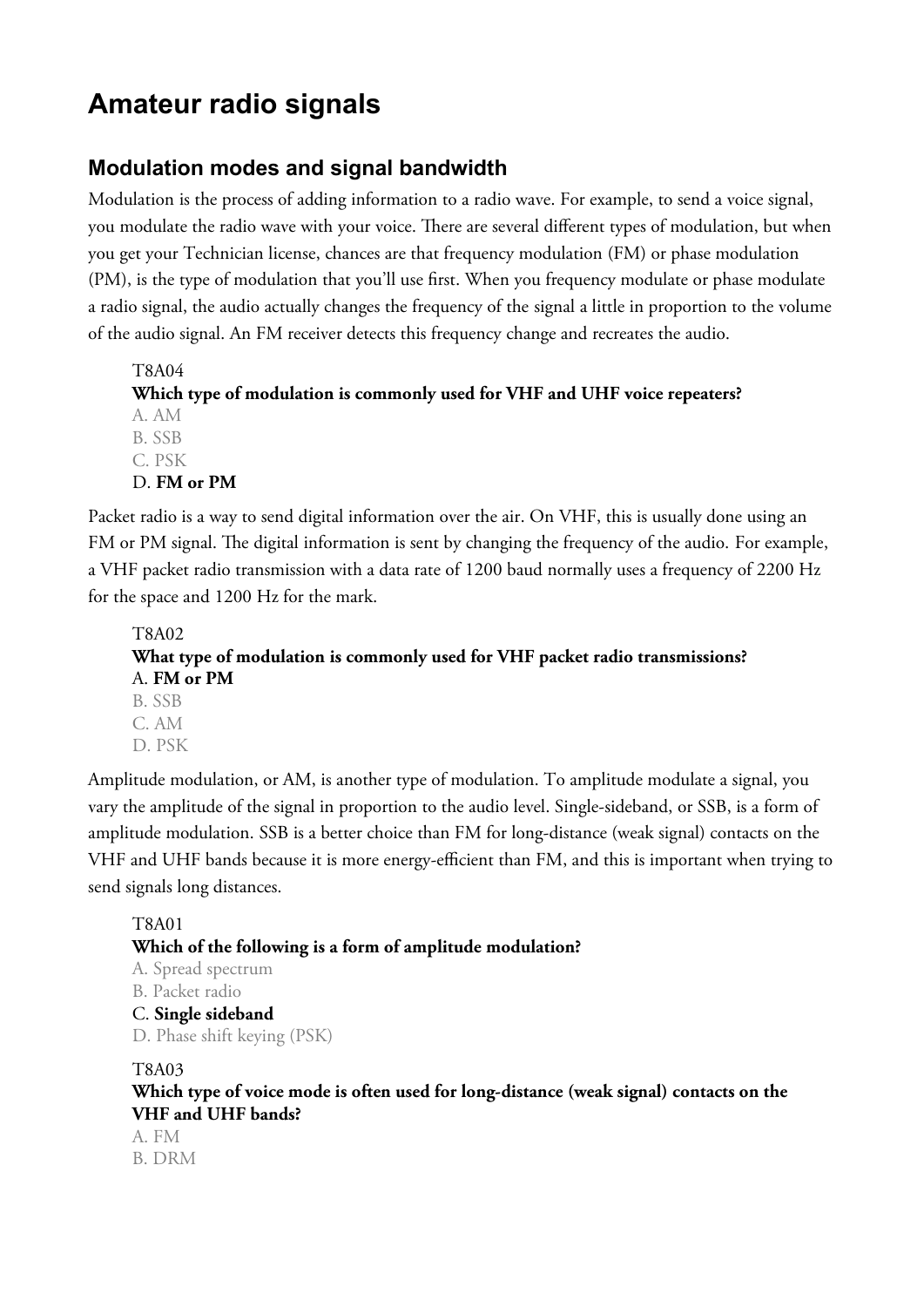# C. **SSB**

D. PM

A single-sideband signal may be upper-sideband (USB) or lower-sideband (LSB).

T8A06

# **Which sideband is normally used for 10 meter HF, VHF, and UHF single-sideband communications?**

### A. **Upper sideband**

- B. Lower sideband C. Suppressed sideband
- D. Inverted sideband

The audio of an FM signal sounds better than an AM signal, but it occupies a wider bandwidth than an AM or single sideband signal. This means that you can have fewer FM signals in a given frequency range than SSB signals. A SSB signal is typically 3 kHz wide, while a VHF FM repeater voice signal is 10 – 15 kHz. wide.

T8A07

# **What is a characteristic of single sideband (SSB) compared to FM?**

A. SSB signals are easier to tune in correctly

B. SSB signals are less susceptible to interference

# C. **SSB signals have narrower bandwidth**

D. All these choices are correct

# T8A08

**What is the approximate bandwidth of a typical single sideband (SSB) voice signal?** A. 1 kHz

B. **3 kHz** C. 6 kHz D. 15 kHz

# T8A09

# **What is the approximate bandwidth of a VHF repeater FM voice signal?**

A. Less than 500 Hz

B. About 150 kHz

# C. **Between 10 and 15 kHz**

D. Between 50 and 125 kHz

Another disadvantage of FM when compared to SSB signals is that you can only receive one signal at a time. When two signals are present at the input of an FM receiver, the receiver will suppress the weaker signal and only demodulate the stronger signal. This is known as the capture effect.

# T8A12

# **Which of the following is a disadvantage of FM compared with single sideband?**

A. Voice quality is poorer

# B. **Only one signal can be received at a time**

C. FM signals are harder to tune

D. All these choices are correct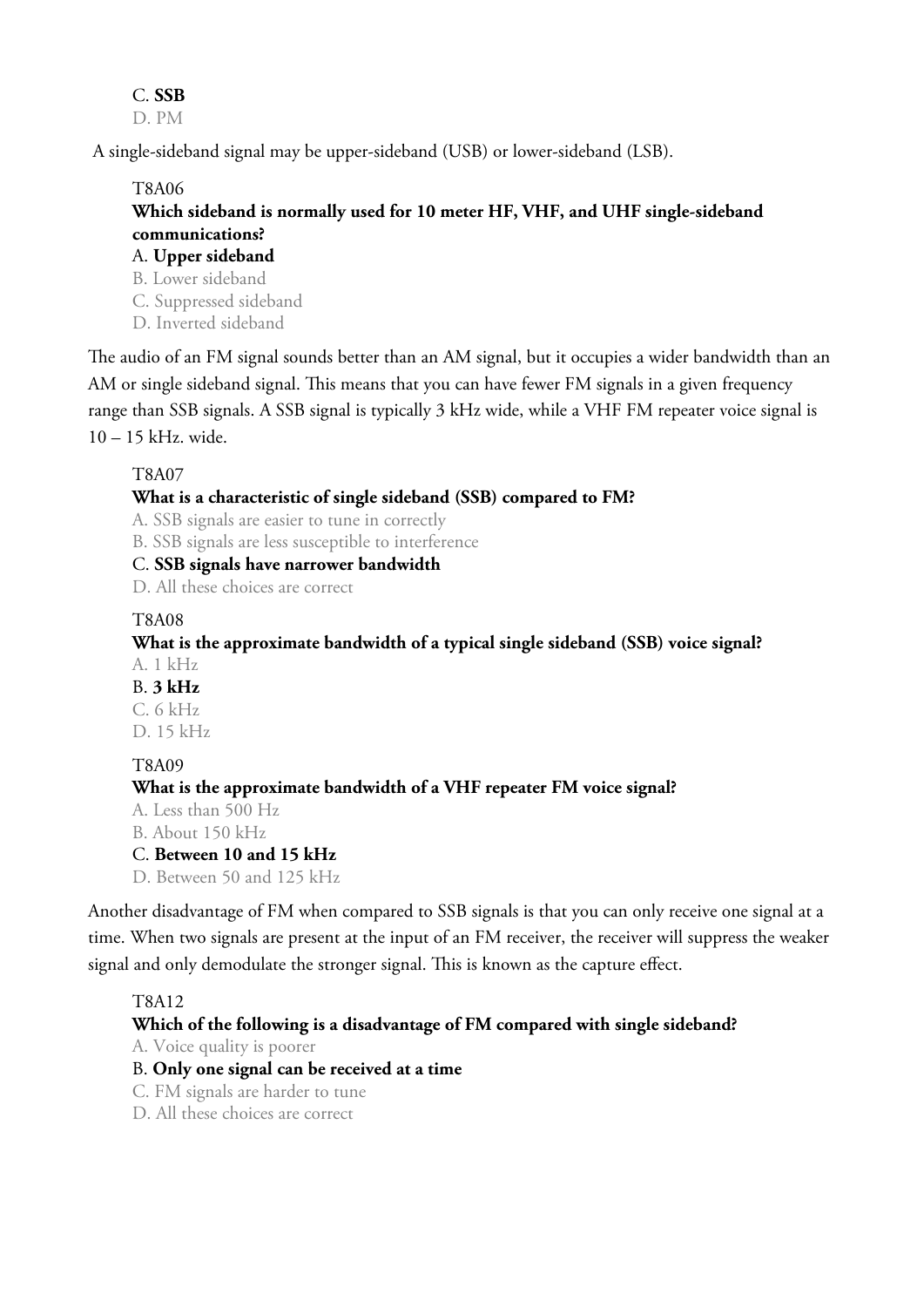Some modes have very wide bandwidths, such as AM fast-scan TV. Analog fast-scan color TV signals are sometimes referred to as NTSC signals because the standard for this type of signal was established by the National Television System Committee, or NTSC.

#### T8A10

**What is the approximate bandwidth of AM fast-scan TV transmissions?** A. More than 10 MHz B. **About 6 MHz** C. About 3 MHz D. About 1 MHz T8D04 **What type of transmission is indicated by the term "NTSC?"** A. A Normal Transmission mode in Static Circuit B. A special mode for satellite uplink C. **An analog fast-scan color TV signal**

D. A frame compression scheme for TV signals

Morse Code, or CW, signals have a narrower bandwidth than either AM or FM. The bandwidth of a CW signal is approximately 150 Hz. Technicians have CW privileges on the 80m, 40m, 15m, and 10m bands, as well as all the VHF, UHF, and microwave bands.

T8D09 **What is CW?** A. A type of electromagnetic propagation B. A digital mode used primarily on 2 meter FM C. A technique for coil winding D. **Another name for a Morse code transmission** T8A05 **Which of the following types of signal has the narrowest bandwidth?** A. FM voice B. SSB voice C. **CW** D. Slow-scan TV T8A11 **What is the approximate bandwidth required to transmit a CW signal?** A. 2.4 kHz B. **150 Hz** C. 1000 Hz

To send Morse Code you can use a *straight key* or a *paddle*. A straight key has one set of contacts, and you make the dits and dahs manually by holding it down for different lengths of time. A paddle, on the other hand, has two sets of contacts which are connected to an *electronic keyer*. When one set of contacts is closed, the electronic keyer sends dits. When the other set is closed, the electronic keyer sends dahs.

T4A12

D. 15 kHz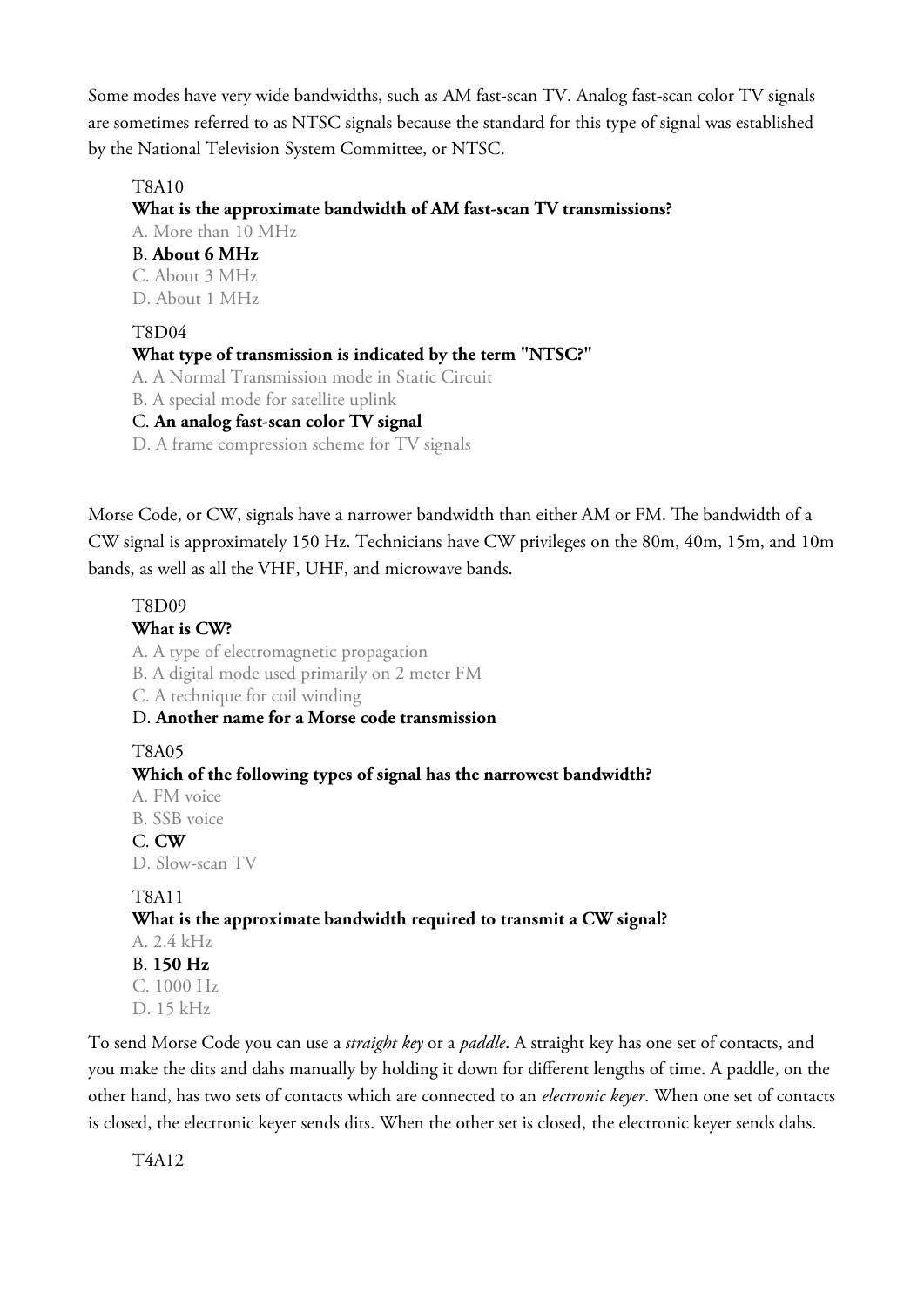# **What is an electronic keyer?**

A. A device for switching antennas from transmit to receive

B. A device for voice activated switching from receive to transmit

# C. **A device that assists in manual sending of Morse code**

D. An interlock to prevent unauthorized use of a radio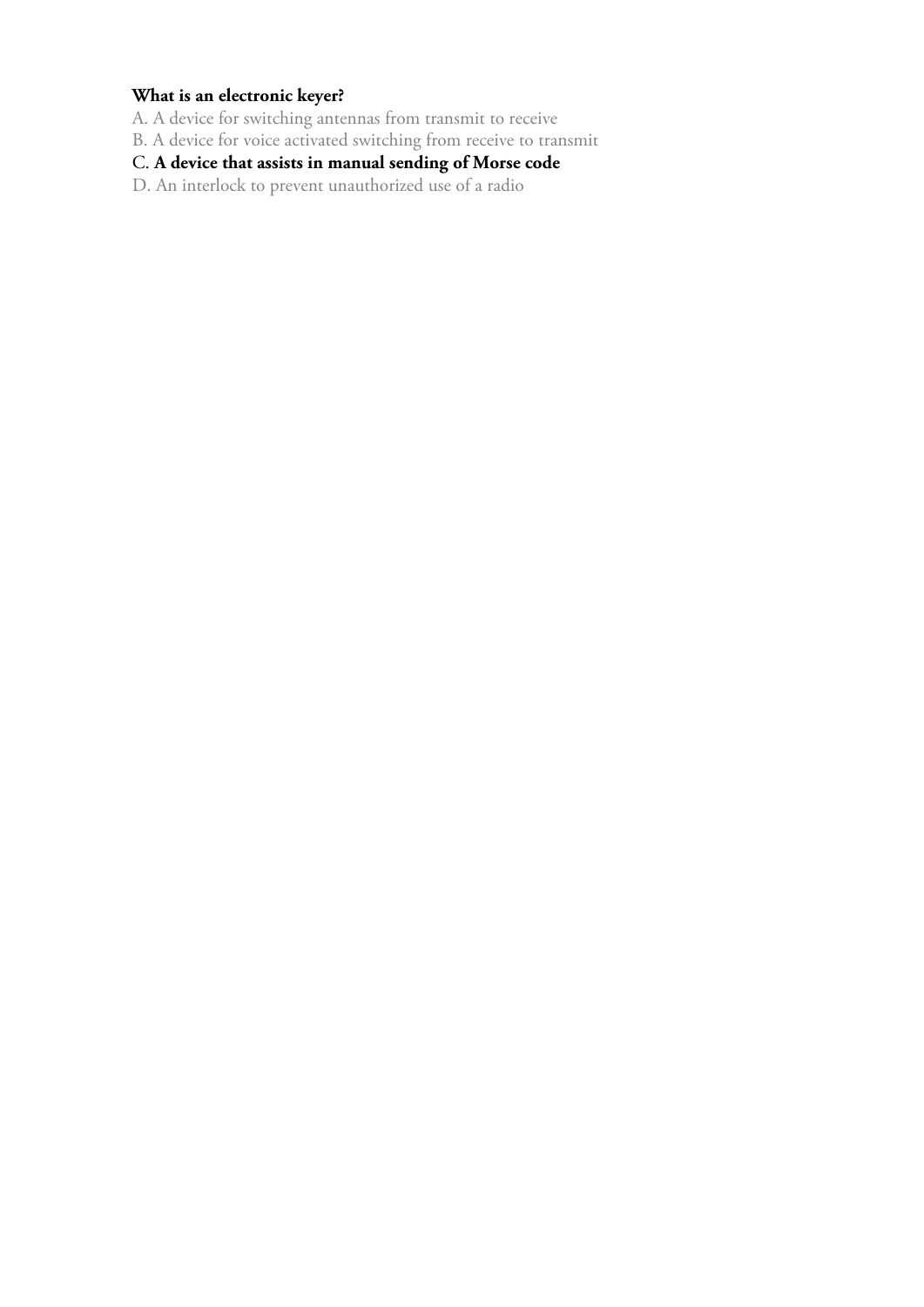# **Digital modes: packet, PSK31**

When hams talk about "digital modes," we are talking about modes that send digital data rather than voice or other types of analog signals, such as television. Usually, we connect our transceivers to a computer to modulate and demodulate the digital signals, but some transceivers can do this internally.

### T8D01

## **Which of the following is a digital communications mode?**

A. Packet radio B. IEEE 802.11 C. FT8

#### D. **All these choices are correct**

Packet radio was one of the first digital modes. It is called packet radio because the data to be sent from station to station are separated into a number of packets which are then sent separately by the transmitting station and received and re-assembled by the receiving station.

### T8D08

### **Which of the following is included in packet radio transmissions?**

A. A check sum that permits error detection

B. A header that contains the call sign of the station to which the information is being sent

C. Automatic repeat request in case of error

### D. **All these choices are correct**

Some amateur radio digital communications systems use protocols which ensure error-free communications. One such system is called an automatic repeat request, or ARQ, transmission system.

#### T8D11

# **What is an ARQ transmission system?**

A. A special transmission format limited to video signals

B. A system used to encrypt command signals to an amateur radio satellite

# C. **An error correction method in which the receiving station detects errors and sends a request for retransmission**

D. A method of compressing data using autonomous reiterative Q codes prior to final encoding

Automatic Packet Reporting System. or APRS, is one service that uses packet radio. The major application of APRS is to send location reports while operating a mobile amateur radio station. It can do this because APRS stations generally include a GPS receiver. In addition to sending GPS position data, radio amateur also use APRS to send text messages, and weather data.

#### T8D05

#### **Which of the following is an application of APRS?**

### A. **Providing real-time tactical digital communications in conjunction with a map showing the locations of stations**

B. Showing automatically the number of packets transmitted via PACTOR during a specific time interval

C. Providing voice over internet connection between repeaters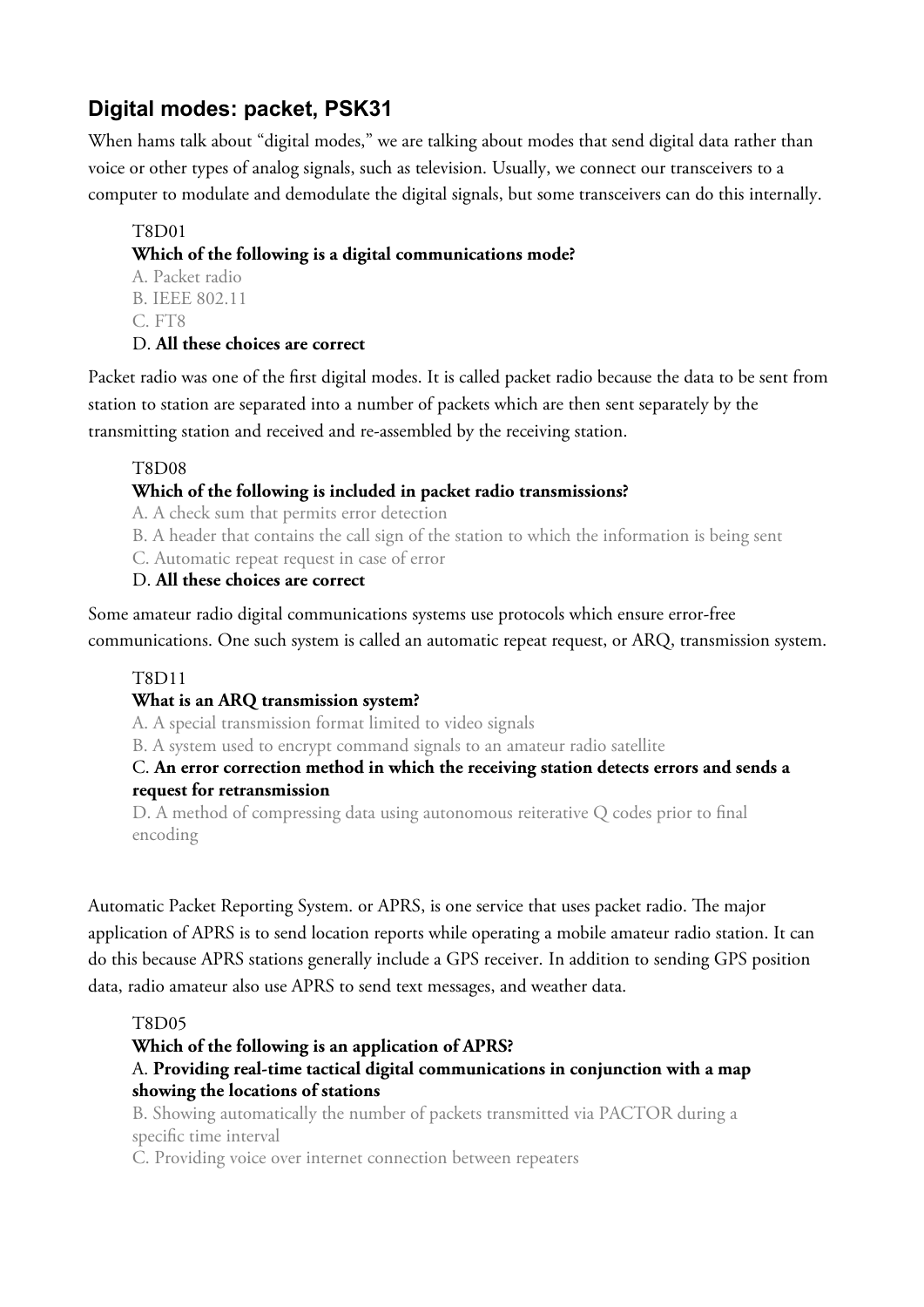D. Providing information on the number of stations signed into a repeater

# T8D03

# **What kind of data can be transmitted by APRS?**

A. GPS position data

- B. Text messages
- C. Weather data

# D. **All these choices are correct**

A popular digital mode on the HF bands is PSK31. PSK31 is a type of phase shift keying (PSK). PSK signals are modulated by shifting the phase of the tone being sent.

## T8D06 **What does the abbreviation "PSK" mean?** A. Pulse Shift Keying B. **Phase Shift Keying** C. Packet Short Keying D. Phased Slide Keying

The "31" in PSK31 comes from the fact that data is transmitted and received at about 31 baud and that the bandwidth of a PSK31 signal is only about 31 Hz. Fortunately, that is about how fast most people can type.

Digital Mobile Radio, or DMR, is an FM digital communications system that's become quite popular in amateur radio. It allows amateur radio operators to use the spectrum more efficiently by multiplexing two signals in a single 12.5 kHz repeater channel. It also allows amateur radio operators to connect with one another over the internet.

# T8D07

## **Which of the following describes DMR?** A. **A technique for time-multiplexing two digital voice signals on a single 12.5 kHz repeater channel**

B. An automatic position tracking mode for FM mobiles communicating through repeaters C. An automatic computer logging technique for hands-off logging when communicating while operating a vehicle

D. A digital technique for transmitting on two repeater inputs simultaneously for automatic error correction

WSJT-X software is software that provides weak-signal digital communication modes on amateur radio frequencies. The WSJT-X software suite is uses for Earth-Moon-Earth (EME) contacts, weak sign propagation beacons, and meteor scatter. To communicate with one of the digital modes that WSJT software provides, you need a single sideband transceiver and a personal computer with a sound card.

# T8D10

**Which of the following operating activities is supported by digital mode software in the WSJT-X software suite?**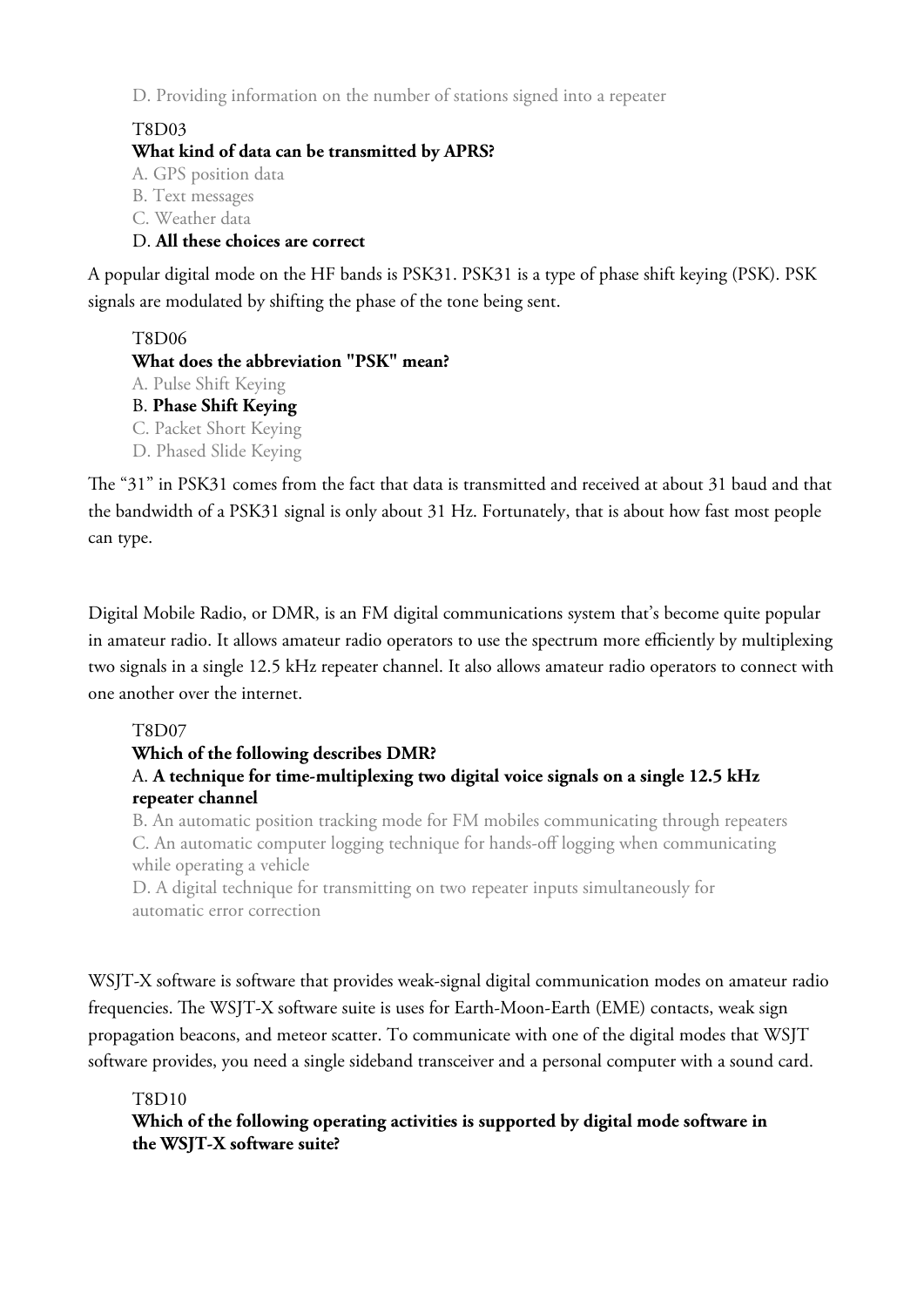- A. Earth-Moon-Earth
- B. Weak signal propagation beacons
- C. Meteor scatter

# D. **All these choices are correct**

FT8 is one of the modes supported by WSJT.

# T8D13

# **What is FT8?**

A. A wideband FM voice mode

#### B. **A digital mode capable of low signal-to-noise operation**

C. An eight channel multiplex mode for FM repeaters

D. A digital slow-scan TV mode with forward error correction and automatic color compensation

Mesh networking is another amateur radio activity that's becoming popular. Mesh networks use WiFi frequencies that just happen to be part of the 2.4 GHz, 3.4 GHz, and 5.8 GHz amateur radio bands. Mesh networks allow amateur radio stations to establish digital communications links for supporting high-speed emergency communications and internet connectivity. Broadband-Hamnet and Amateur Radio Emergency Data Network (AREDN) are two projects that use mesh networking to provide digital communications.

### T8D12

## **Which of the following best describes an amateur radio mesh network?** A. **An amateur-radio based data network using commercial Wi-Fi equipment with modified firmware**

B. A wide-bandwidth digital voice mode employing DMR protocols

C. A satellite communications network using modified commercial satellite TV hardware

D. An internet linking protocol used to network repeaters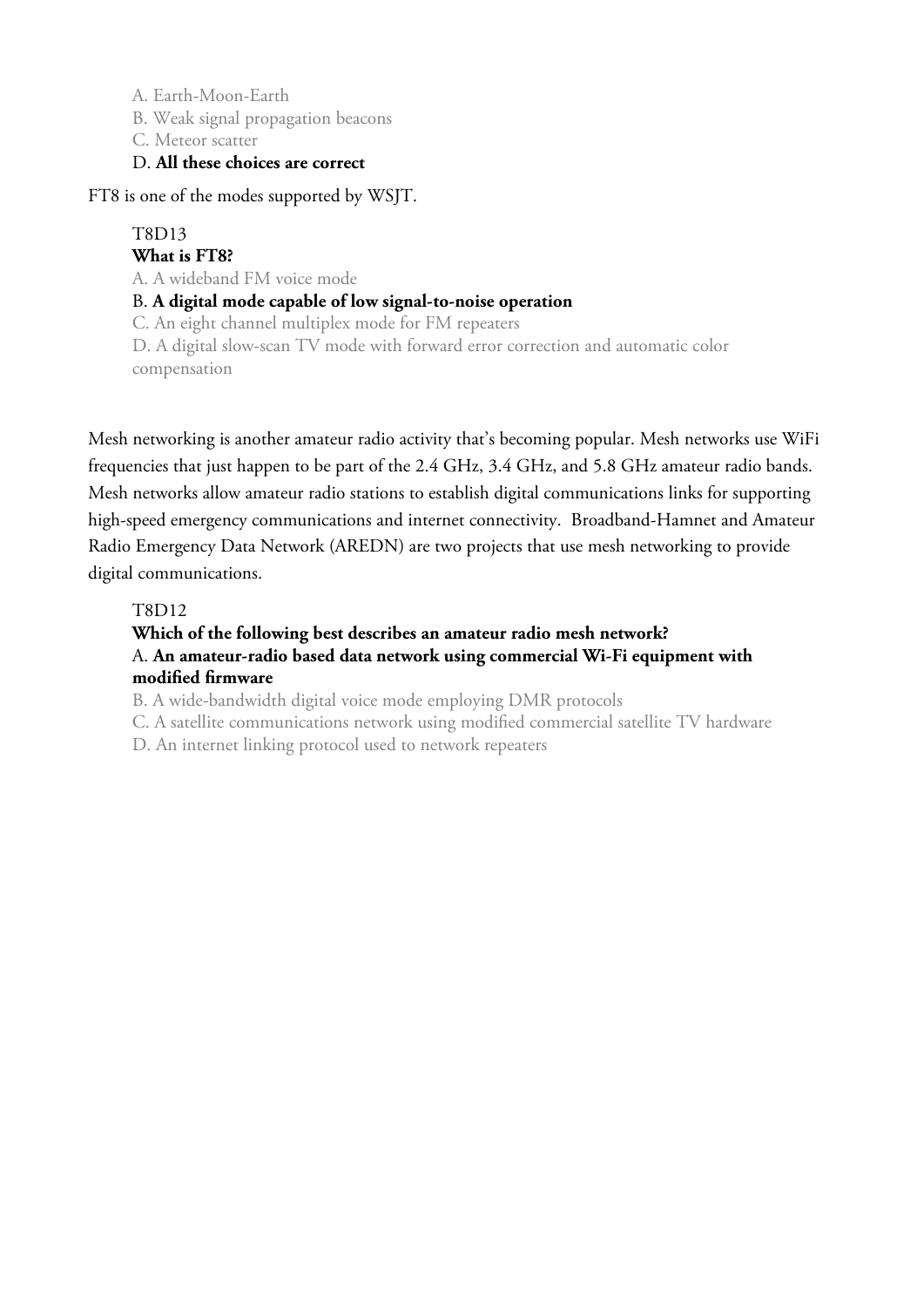# **Amateur Radio Station Safety**

# **Electrical safety**

### **BE SAFE!**

When operating or working on amateur radio equipment, it's possible to come into contact with dangerous voltages and currents. People have died working on high-voltage circuits. Because it would be a shame to lose a single person, it's important to know how to be safe when working with electricity.

30 volts is the commonly accepted value for the lowest voltage that can cause a dangerous electric shock, and only 100 mA flowing through the body can cause death. These are not very large values.

#### T0A02

#### **What health hazard is presented by electrical current flowing through the body?**

A. It may cause injury by heating tissue

B. It may disrupt the electrical functions of cells

C. It may cause involuntary muscle contractions

D. **All these choices are correct**

Start by ensuring that your amateur radio station has three-wire electrical outlets that are properly wired and grounded. When properly wired, three-wire electrical outlets and plugs are safer than two-wire outlets and plugs, and you should use three-wire plugs for all of your amateur radio equipment. In the United States, the three wires are hot, neutral, and safety ground, These are color-coded black, white, and green, respectively. In addition to ensuring that all AC outlets are properly wired, install mechanical interlocks in high-voltage circuits that disconnect power when equipment enclosures that contain those circuits are opened.

#### T0A03

### **In the United States, what circuit does black wire insulation indicate in a three-wire 120 V cable?**

A. Neutral B. **Hot** C. Equipment ground D. Black insulation is never used

#### T0A06

#### **What is a good way to guard against electrical shock at your station?**

A. Use three-wire cords and plugs for all AC powered equipment

B. Connect all AC powered station equipment to a common safety ground

C. Install mechanical interlocks in high-voltage circuits

#### D. **All these choices are correct**

Installing fuses in an electrical circuit is the main way to protect a circuit from excessive current flow, or overload. Fuses are designed to "blow" or remove power from equipment if the current flowing through them exceeds a specified value. Fuses should always be in series with the hot conductor only.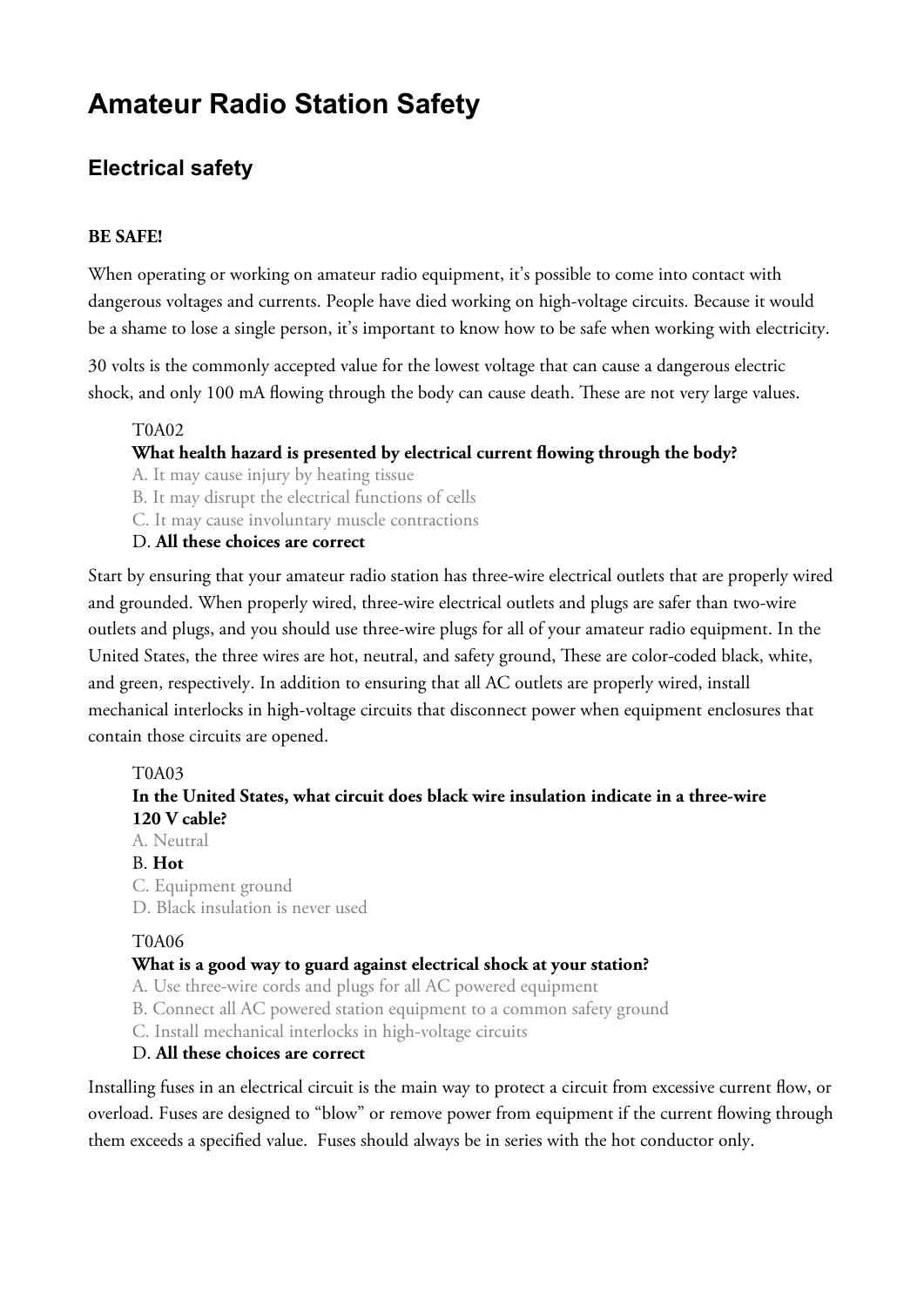#### T0A04

## **What is the purpose of a fuse in an electrical circuit?**

A. To prevent power supply ripple from damaging a component

#### B. **To remove power in case of overload**

C. To limit current to prevent shocks

D. All these choices are correct

#### T0A08

# **Where should a fuse or circuit breaker be installed in a 120V AC power circuit?** A. **In series with the hot conductor only**

B. In series with the hot and neutral conductors

C. In parallel with the hot conductor only

D. In parallel with the hot and neutral conductors

When replacing a fuse, always replace the blown fuse with a fuse of the same type and value. Using a fuse with a larger current rating may allow excessive current to flow in the circuit and cause it to catch fire.

#### T0A05

# **Why should a 5-ampere fuse never be replaced with a 20-ampere fuse?**

A. The larger fuse would be likely to blow because it is rated for higher current

B. The power supply ripple would greatly increase

C. **Excessive current could cause a fire**

D. All these choices are correct

Whenever you're working on equipment, be sure to disconnect it from the power lines, and even then be careful when working near a power supply's capacitors. Some power supplies have large capacitors in their output circuits that can store a lot of charge, and if you come into contact with them before they are discharged, you may receive an electrical shock. I always measure a power supply's output voltage before working on it or connecting or disconnecting equipment to the supply.

#### T0A11

# **What hazard exists in a power supply immediately after turning it off?**

A. Circulating currents in the dc filter

B. Leakage flux in the power transformer

C. Voltage transients from kickback diodes

#### D. **Charge stored in filter capacitors**

You also need to take precautions when using batteries to power your amateur radio station. Conventional 12-volt storage batteries present several safety hazards.

#### T0A01

#### **Which of the following is a safety hazard of a 12-volt storage battery?**

A. Touching both terminals with the hands can cause electrical shock

# B. **Shorting the terminals can cause burns, fire, or an explosion**

C. RF emissions from a nearby transmitter can cause the electrolyte to emit poison gas

D. All these choices are correct

#### T0A10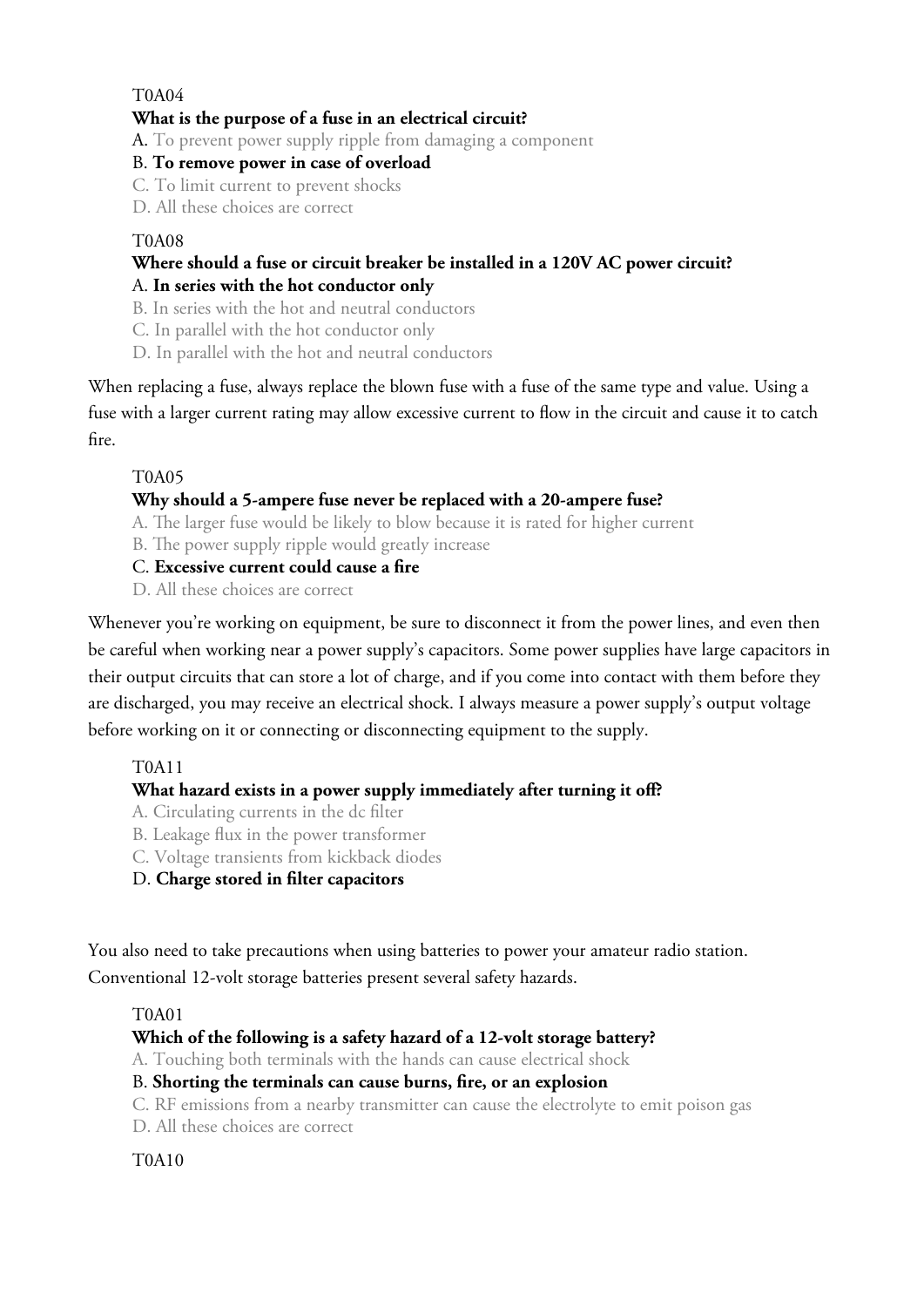# **What hazard is caused by charging or discharging a battery too quickly?**

# A. **Overheating or out-gassing**

- B. Excess output ripple
- C. Half-wave rectification
- D. Inverse memory effect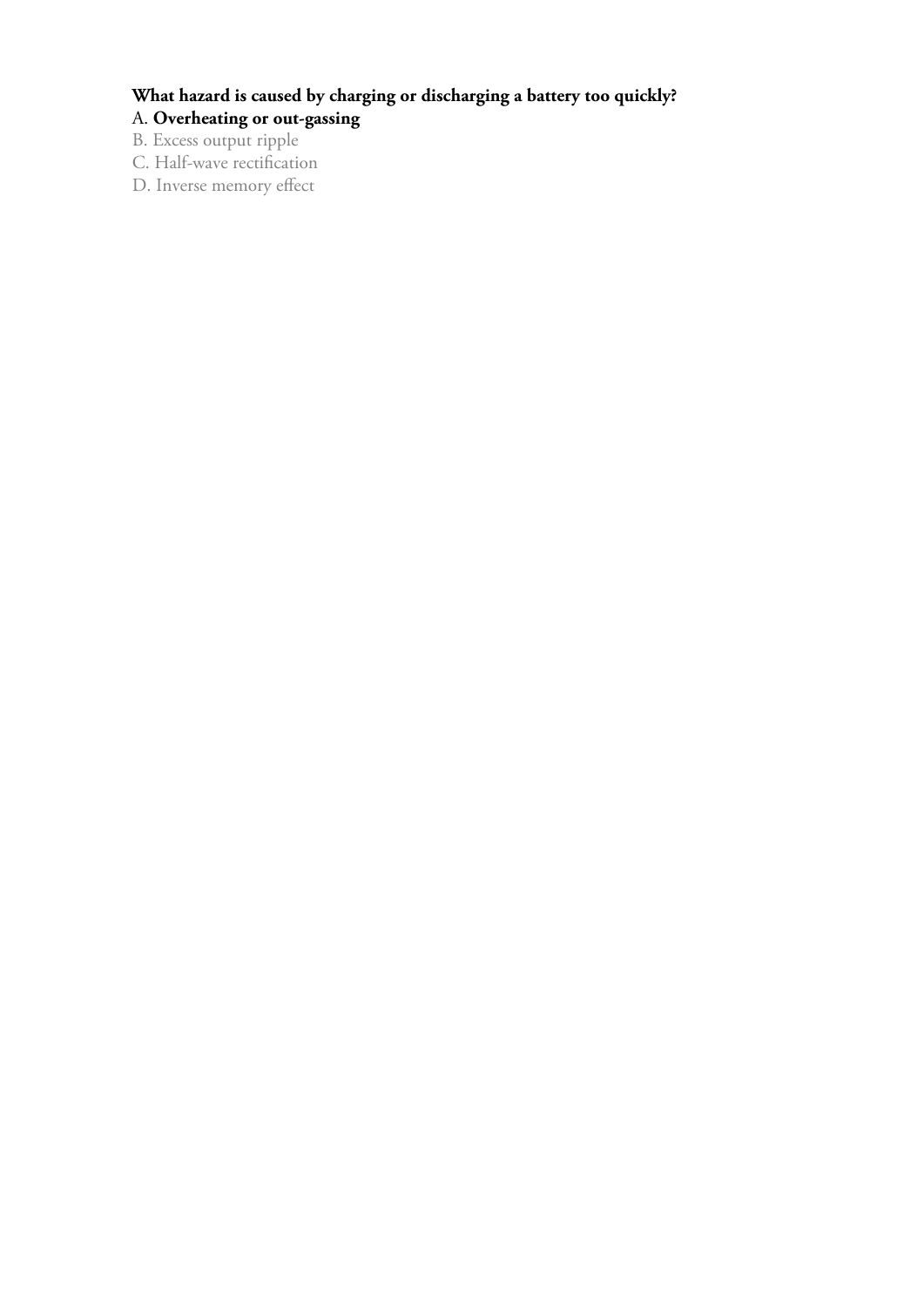# **Antenna and tower safety**

Antenna safety is also of primary concern. There are two aspects of antenna safety—being safe when installing an antenna and safely operating an antenna. When installing an antenna, make sure you note where the power lines are and position the antenna, so that if it falls, no part of it comes closer than 10 feet to the power wires.

#### T0B04

**Which of the following is an important safety precaution to observe when putting up an antenna tower?**

A. Wear a ground strap connected to your wrist at all times

B. Insulate the base of the tower to avoid lightning strikes

C. **Look for and stay clear of any overhead electrical wires**

D. All these choices are correct

#### T0B06

### **What is the minimum safe distance from a power line to allow when installing an antenna?**

A. Add the height of the antenna to the height of the power line and multiply by a factor of 1.5

B. The height of the power line above ground

C. 1/2 wavelength at the operating frequency

#### D. **Enough so that if the antenna falls, no part of it can come closer than 10 feet to the power wires**

And, you should NEVER attach an antenna to a utility pole because it could contact high-voltage power lines.

# T0B09

# **Why should you avoid attaching an antenna to a utility pole?**

- A. The antenna will not work properly because of induced voltages
- B. The 60 Hz radiations from the feed line may increase the SWR

#### C. **The antenna could contact high-voltage power lines**

D. All these choices are correct

You also should position the antenna so that no one can touch it while you are transmitting.

#### T0C07

# **What hazard is created by touching an antenna during a transmission?**

A. Electrocution

#### B. **RF burn to skin**

- C. Radiation poisoning
- D. All these choices are correct

There are a number of things you should keep in mind when putting up a tower and installing antennas on them.

# T0B02 **What is required when climbing an antenna tower?**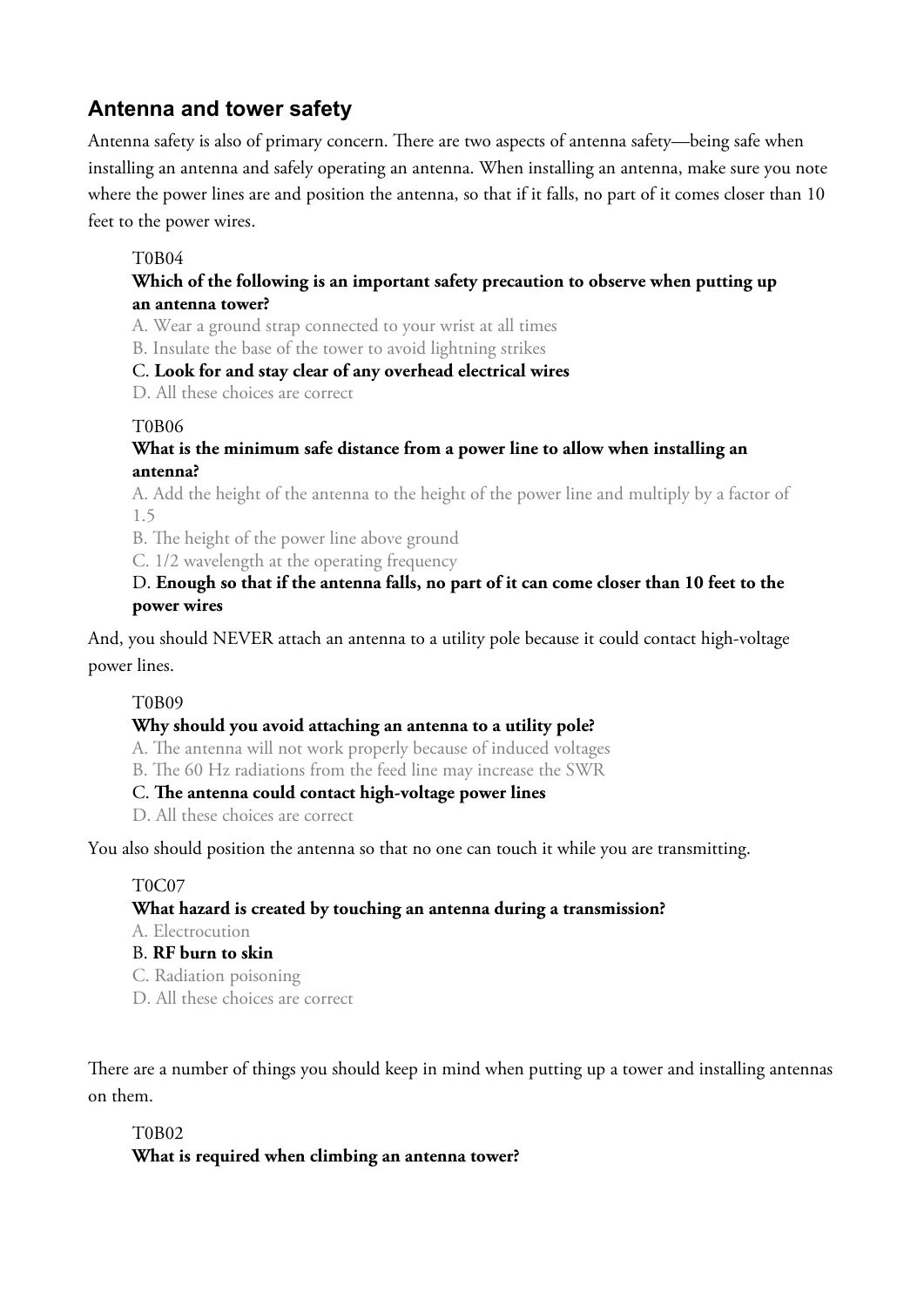A. Have sufficient training on safe tower climbing techniques

B. Use appropriate tie-off to the tower at all times

C. Always wear an approved climbing harness

### D. **All these choices are correct**

### T0B03

### **Under what circumstances is it safe to climb a tower without a helper or observer?**

A. When no electrical work is being performed

B. When no mechanical work is being performed

C. When the work being done is not more than 20 feet above the ground

# D. **Never**

# T0B07

**Which of the following is an important safety rule to remember when using a crankup tower?**

A. This type of tower must never be painted

B. This type of tower must never be grounded

#### C. **This type of tower must not be climbed unless it is retracted, or mechanical safety locking devices have been installed**

D. All these choices are correct

### T0B05

# **What is the purpose of a safety wire through a turnbuckle used to tension guy lines?**

A. Secure the guy line if the turnbuckle breaks

### B. **Prevent loosening of the turnbuckle from vibration**

C. Provide a ground path for lightning strikes

D. Provide an ability to measure for proper tensioning

Grounding is very important when installing a tower. The tower is, after all, basically a big lightning rod. Proper grounding will help shunt a lightning strike to earth before it can get into your amateur radio station.

# T0B11

# **Which of the following establishes grounding requirements for an amateur radio tower or antenna?**

# A. FCC Part 97 rules

#### B. **Local electrical codes**

C. FAA tower lighting regulations

D. UL recommended practices

#### T0B08

# **Which is a proper grounding method for a tower?**

A. A single four-foot ground rod, driven into the ground no more than 12 inches from the base

B. A ferrite-core RF choke connected between the tower and ground

C. A connection between the tower base and a cold water pipe

### D. **Separate eight-foot ground rods for each tower leg, bonded to the tower and each other**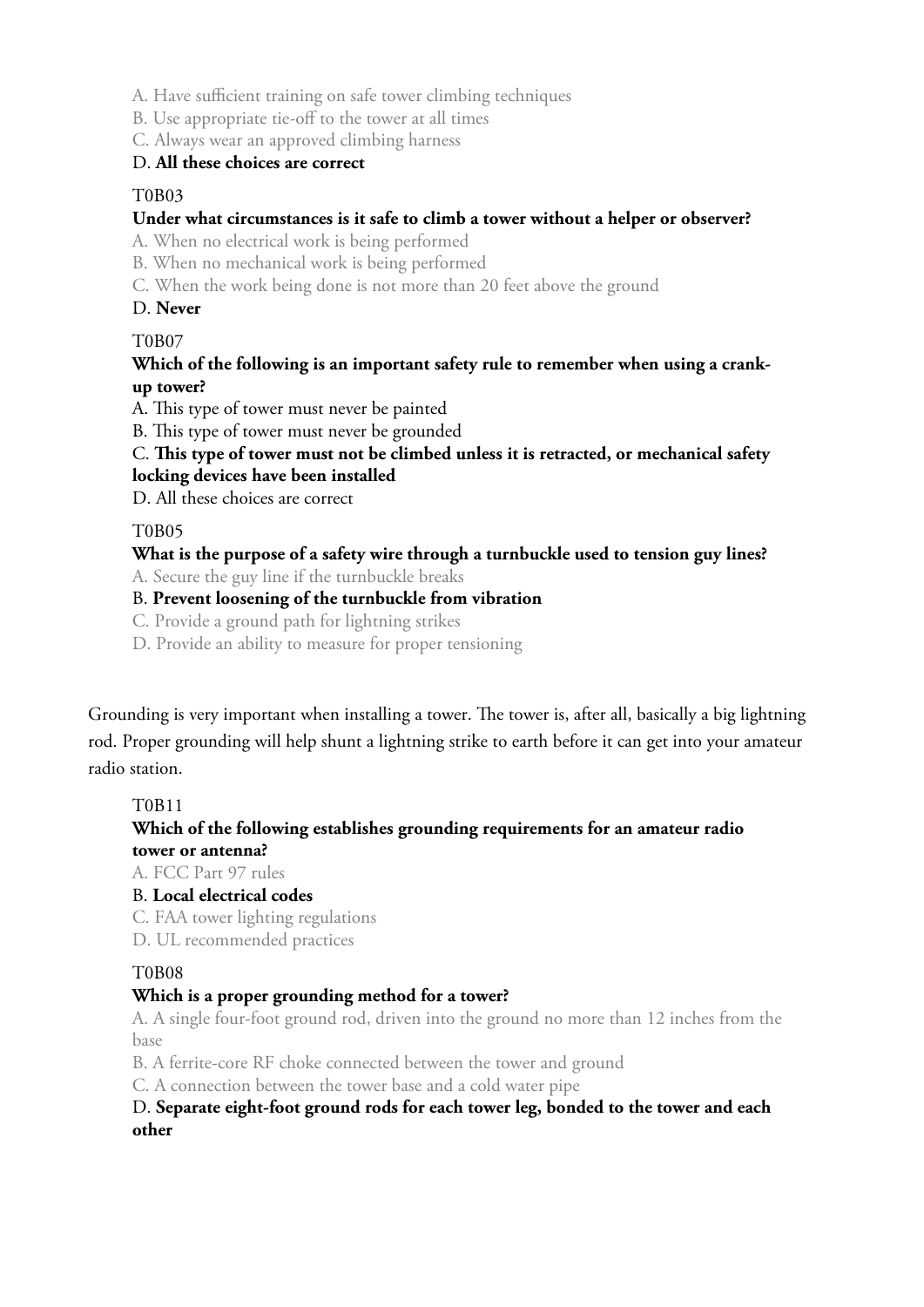#### T0B01

## **Which of the following is good practice when installing ground wires on a tower for lightning protection?**

A. Put a drip loop in the ground connection to prevent water damage to the ground system B. Make sure all ground wire bends are right angles

#### C. **Ensure that connections are short and direct**

D. All these choices are correct

## T0B10

## **Which of the following is true when installing grounding conductors used for lightning protection?**

A. Use only non-insulated wire

B. Wires must be carefully routed with precise right-angle bends

C. **Sharp bends must be avoided**

D. Common grounds must be avoided

## T0A09

## **What should be done to all external ground rods or earth connections?**

A. Waterproof them with silicone caulk or electrical tape

B. Keep them as far apart as possible

C. **Bond them together with heavy wire or conductive strap**

D. Tune them for resonance on the lowest frequency of operation

Lightning can also be conducted down a feed line and into your station. To prevent this, several manufacturers make devices called lightning arrestors that are designed to conduct this current to ground before it gets into the station. Mount lightning arrestors on a grounded panel near where feed lines enter a building.

#### T0A07

## **Where should a lightning arrester be installed in a coaxial feed line?**

A. At the output connector of a transceiver

B. At the antenna feed point

C. At the ac power service panel

D. **On a grounded panel near where feed lines enter the building**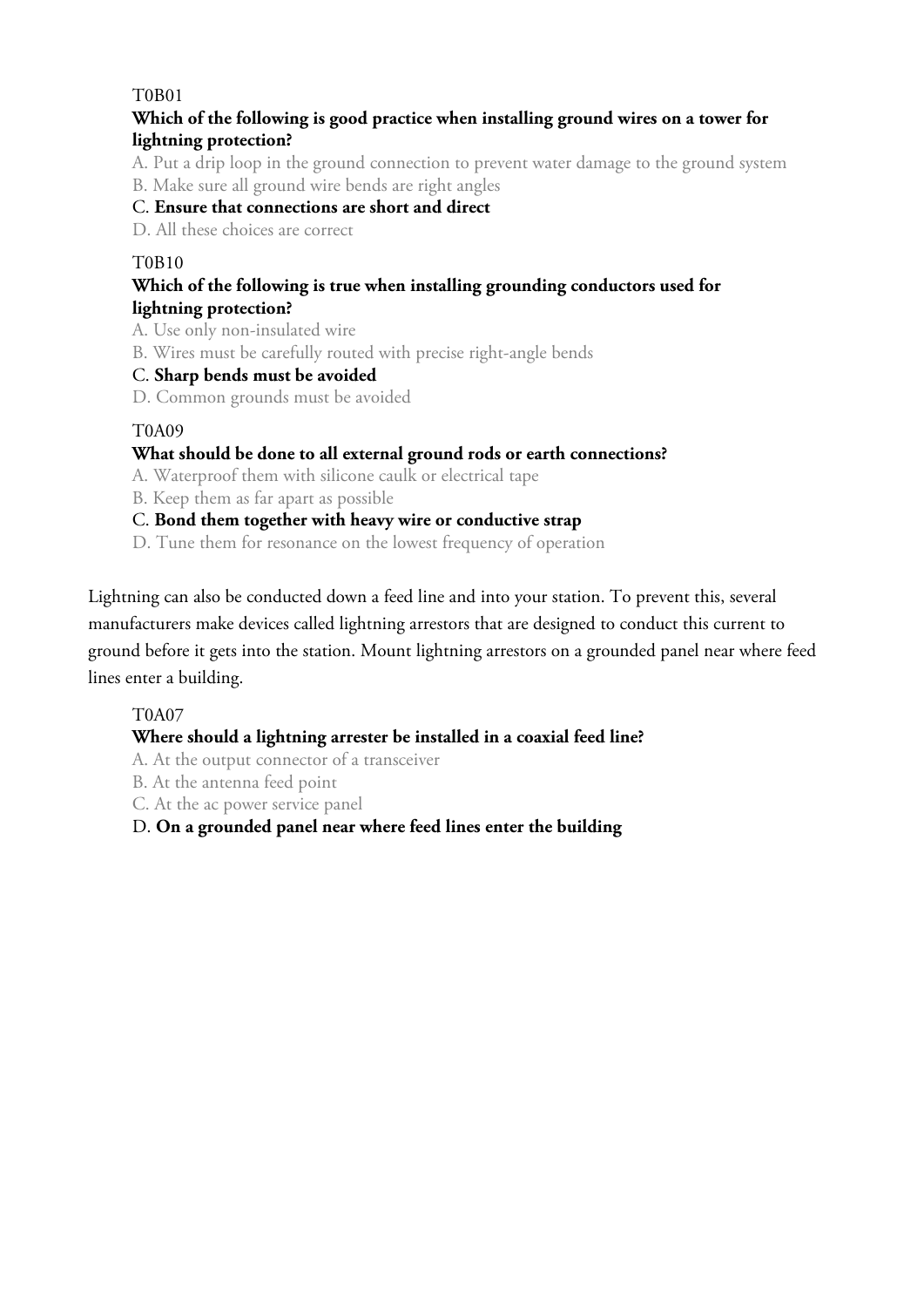## **RF hazards and radiation exposure**

Even though radio waves are non-ionizing radiation, over-exposure to RF energy can be a safety hazard.

#### T0C01

#### **What type of radiation are radio signals?**

- A. Gamma radiation
- B. Ionizing radiation
- C. Alpha radiation

## D. **Non-ionizing radiation**

#### T0C12

## **How does RF radiation differ from ionizing radiation (radioactivity)?** A. **RF radiation does not have sufficient energy to cause chemical changes in cells and damage DNA**

- B. RF radiation can only be detected with an RF dosimeter
- C. RF radiation is limited in range to a few feet
- D. RF radiation is perfectly safe

To ensure that your amateur radio station is operating safely, the FCC has set exposure limits. As an amateur radio station licensee, you are responsible for ensuring that no person is exposed to RF energy above these limits. There are three ways to determine whether your station complies with FCC RF exposure regulations:

- By calculation based on FCC OET Bulletin 65
- By calculation based on computer modeling
- By measurement of field strength using calibrated equipment

#### T0C13

## **Who is responsible for ensuring that no person is exposed to RF energy above the FCC exposure limits?**

A. The FCC

#### B. **The station licensee**

C. Anyone who is near an antenna

D. The local zoning board

#### T0C06

## **Which of the following is an acceptable method to determine whether your station complies with FCC RF exposure regulations?**

- A. By calculation based on FCC OET Bulletin 65
- B. By calculation based on computer modeling
- C. By measurement of field strength using calibrated equipment

#### D. **All these choices are correct**

One of the factors to consider when performing an RF exposure evaluation is *duty cycle.* Duty cycle is defined as the percentage of time that a transmitter is transmitting. Duty cycle is important because it affects a person's average exposure to RF radiation. A transmission with a lower duty cycle would be less hazardous than a high duty cycle transmission.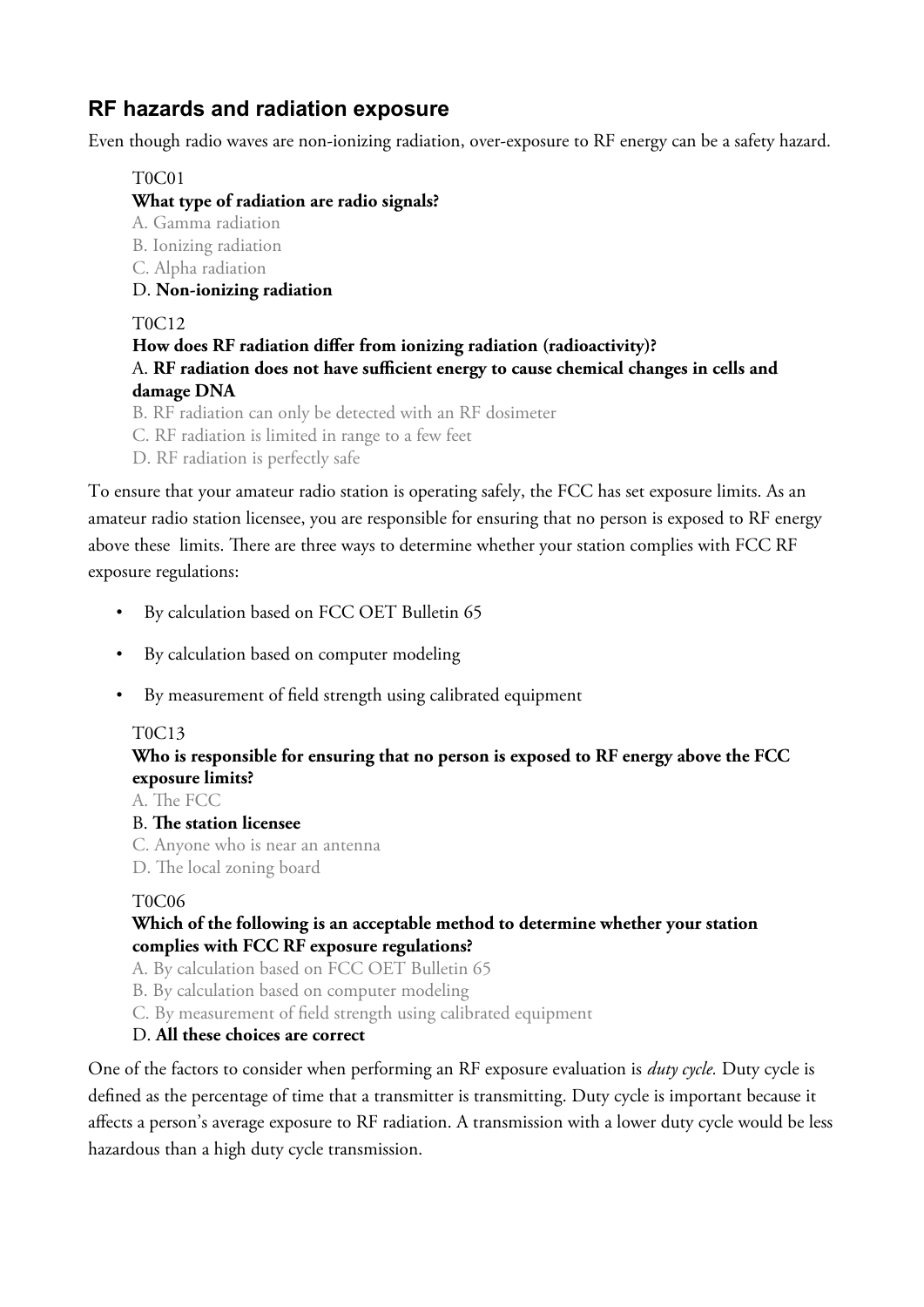#### T0C11

#### **What is the definition of duty cycle during the averaging time for RF exposure?**

A. The difference between the lowest power output and the highest power output of a transmitter

B. The difference between the PEP and average power output of a transmitter

#### C. **The percentage of time that a transmitter is transmitting**

D. The percentage of time that a transmitter is not transmitting

#### T0C10

#### **Why is duty cycle one of the factors used to determine safe RF radiation exposure levels?**

#### A. **It affects the average exposure to radiation**

B. It affects the peak exposure to radiation

C. It takes into account the antenna feed line loss

D. It takes into account the thermal effects of the final amplifier

#### T0C03

#### **How does the allowable power density for RF safety change if duty cycle changes from 100 percent to 50 percent?**

A. It increases by a factor of 3

B. It decreases by 50 percent

C. **It increases by a factor of 2**

D. There is no adjustment allowed for lower duty cycle

Because of the way radio waves interact with the body, the exposure limits are different for each amateur radio band. Oddly, 50 MHz is the frequency at which the human body absorbs the most radiation. In addition to the frequency and power level of the RF field, the distance from an amateur station antenna and radiation pattern of the antenna affect how much RF exposure that people will experience near the antenna.

#### T0C05

#### **Why do exposure limits vary with frequency?**

A. Lower frequency RF fields have more energy than higher frequency fields

B. Lower frequency RF fields do not penetrate the human body

C. Higher frequency RF fields are transient in nature

#### D. **The human body absorbs more RF energy at some frequencies than at others**

#### T0C02

**At which of the following frequencies does maximum permissible exposure have the lowest value?**

A. 3.5 MHz

#### B. **50 MHz**

C. 440 MHz D. 1296 MHz

#### T0C04

#### **What factors affect the RF exposure of people near an amateur station antenna?**

A. Frequency and power level of the RF field

B. Distance from the antenna to a person

C. Radiation pattern of the antenna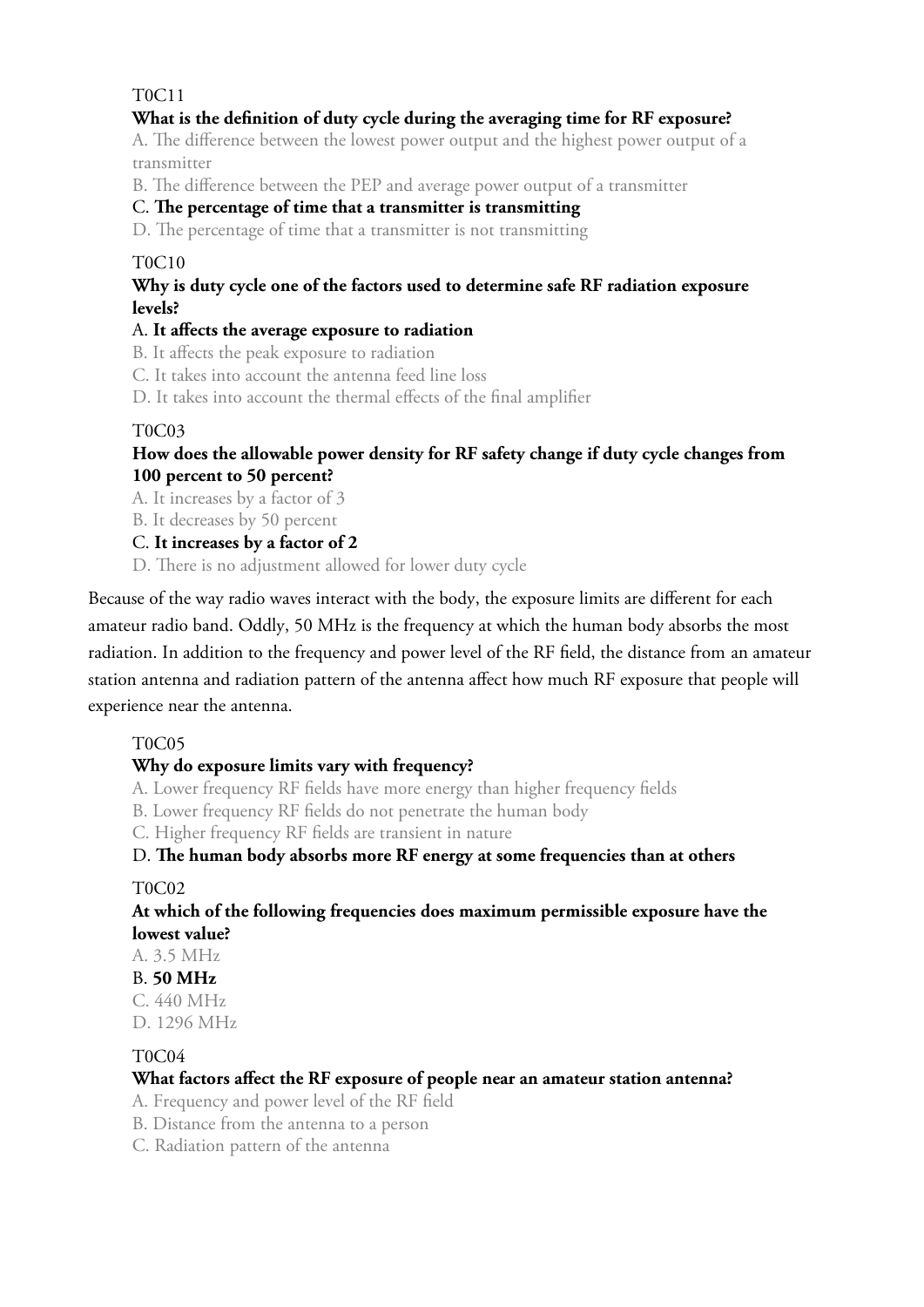#### D. **All these choices are correct**

So, what should you do if your RF exposure evaluation shows that people are being exposed to excessive RF?

## T0C08 **Which of the following actions can reduce exposure to RF radiation?** A. **Relocate antennas**

B. Relocate the transmitter

C. Increase the duty cycle

D. All these choices are correct

You could also lower the power or simply transmit less.

Finally, you should regularly evaluate your station for RF safety.

#### T0C09

**How can you make sure your station stays in compliance with RF safety regulations?**

A. By informing the FCC of any changes made in your station

B. **By re-evaluating the station whenever an item in the transmitter or antenna system is changed**

C. By making sure your antennas have low SWR

D. All these choices are correct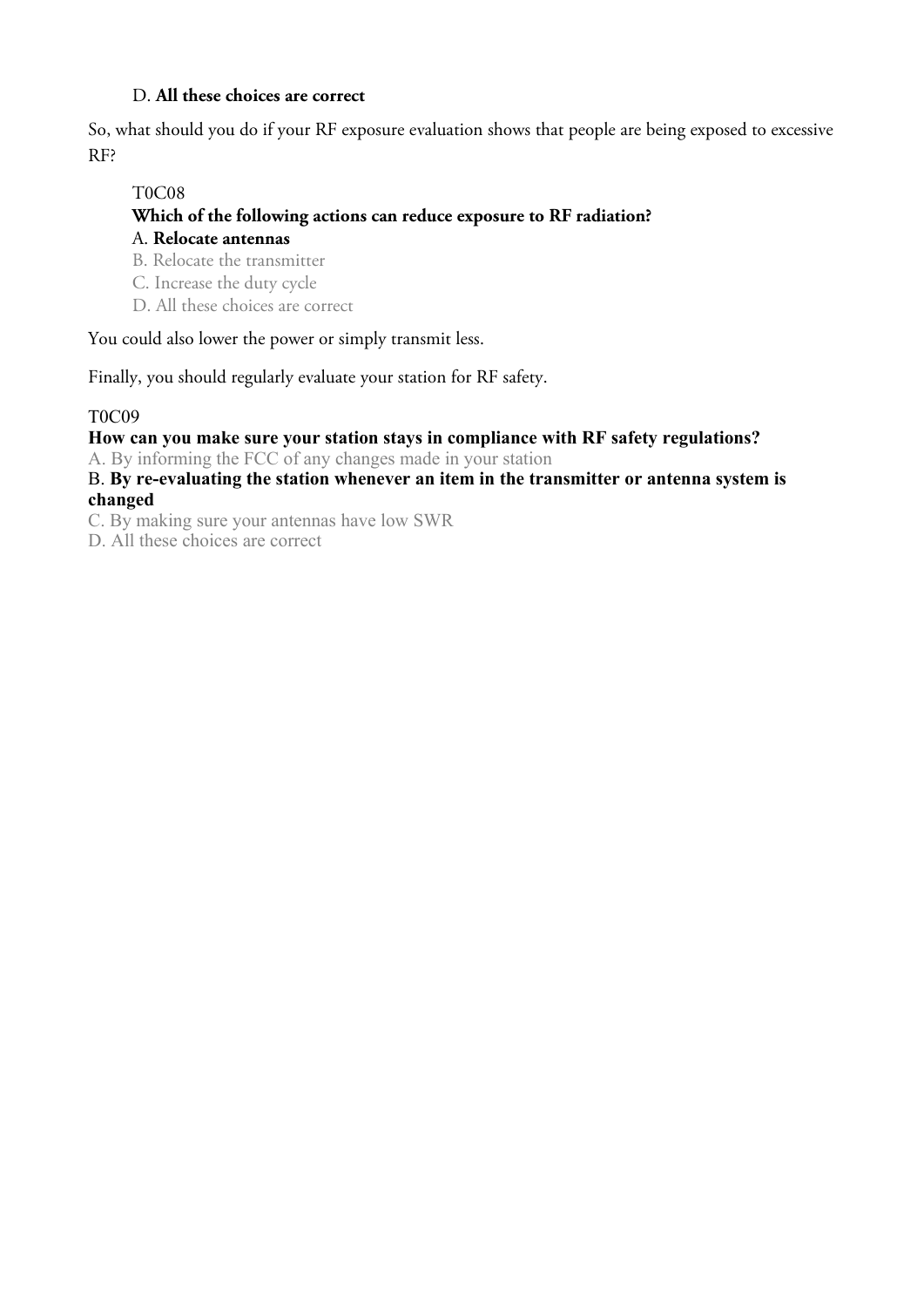# **Station Setup and Operating Controls**

## **Station setup**

When setting up an amateur radio station, choosing the radio is the most important consideration, but you must also choose a wide range of accessories, such as power supplies and microphones. In addition, how you connect all these pieces of equipment together is important for your station to operate properly.

For example, a transceiver's DC power cable should be made with short, heavy-gauge wires. The reason for this is that when transmitting, the transceiver draws a lot of current, and the resistance of the wires connecting the power supply to the transceiver will have a measurable voltage drop. If this voltage drop is too large, the transceiver will malfunction. Short, heavy-gauge wires have a lower resistance than long, thin wires, and therefore, a lower voltage drop.

## T4A03

## **Why are short, heavy-gauge wires used for a transceiver's DC power connection?** A. **To minimize voltage drop when transmitting**

B. To provide a good counterpoise for the antenna

C. To avoid RF interference

D. All these choices are correct

When choosing a power supply, check the voltage and current ratings of the supply and be sure to choose one capable of supplying the proper voltage and current to power your radio. Let's look at an example.

#### T4A01

## **Which of the following is an appropriate power supply rating for a typical 50 watt output mobile FM transceiver?**

A. 24.0 volts at 4 amperes

- B. 13.8 volts at 4 amperes
- C. 24.0 volts at 12 amperes

#### D. **13.8 volts at 12 amperes**

There are two reasons why D is the correct answer. First, most mobile FM transceivers are designed to operate with a supply voltage between 11 V and 15 V. That means that the correct answer has to be either B or D. Second, B is incorrect because transceivers are 50% efficient at best, meaning that a 50 W output transceiver will need at least 100 W of power to operate correctly. A supply providing 13.8 V at 4 amperes is supplying only 55 W of power ( $P = Ex I = 13.8$  x 4 = 55.2 W), so this supply would be under-powered. That leaves D—13.8 volts at 12 amperes—as the correct answer.

A computer has become a common accessory in many amateur radio stations. Amateurs use them to operate digital modes, log contacts, and design circuits and antennas. I even use mine to Twitter while I'm on the air. When operating digital modes, such as FT8, you connect the transceiver's receive audio, transmit audio, and transmitter keying to a computer. The transceiver audio output, such as the speaker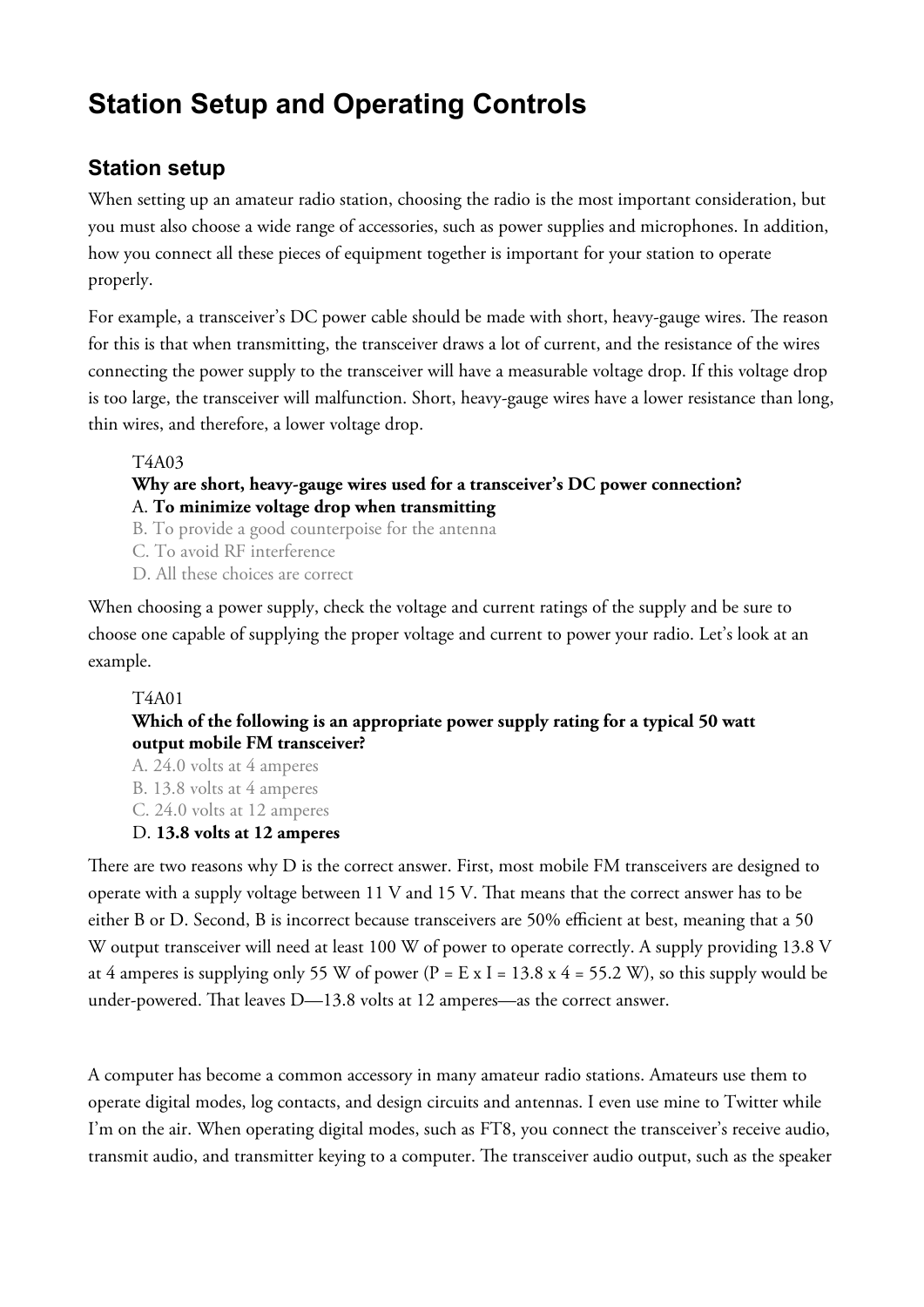connection, connects to the computer "line in." Similarly, the transceiver audio input connects to the "line out" of the computer.

## T4A06

## **What signals are used in a computer-radio interface for digital mode operation?**

A. Receive and transmit mode, status, and location

B. Antenna and RF power

#### C. **Receive audio, transmit audio, and transmitter keying**

D. NMEA GPS location and DC power

#### T4A04

#### **How are the transceiver audio input and output connected in a station configured to operate using FT8?**

A. To a computer running a terminal program and connected to a terminal node controller unit

#### B. **To the audio input and output of a computer running WSJT-X software**

C. To an FT8 conversion unit, a keyboard, and a computer monitor

D. To a computer connected to the FT8converter.com website

#### T4A07

#### **Which of the following connections is made between a computer and a transceiver to use computer software when operating digital modes?**

A. Computer "line out" to transceiver push-to-talk

B. Computer "line in" to transceiver push-to-talk

#### C. **Computer "line in" to transceiver speaker connector**

D. Computer "line out" to transceiver speaker connector

Audio, microphone, and power supply cables in an amateur radio station sometimes pick up stray RF when you're transmitting. At minimum, this RF can cause the audio to be distorted. At worst, it can cause a radio or accessory to malfunction. One way to cure this problem is by installing a ferrite choke on the shield of the microphone cable to block or "choke" any RF currents induced on the cable.

#### T7B04

## **Which of the following could you use to cure distorted audio caused by RF current on the shield of a microphone cable?**

- A. Band-pass filter
- B. Low-pass filter
- C. Preamplifier

## **D. Ferrite choke**

Good grounding techniques can help you avoid interference problems. When grounding your equipment, you should connect the various pieces of equipment to a single point, keep leads short, and use a heavy conductor to connect to ground. We sometimes call this process *bonding*.

#### T4A08

## **Which of the following conductors is preferred for bonding at RF?**

A. Copper braid removed from coaxial cable

- B. Steel wire
- C. Twisted-pair cable
- D. **Flat copper strap**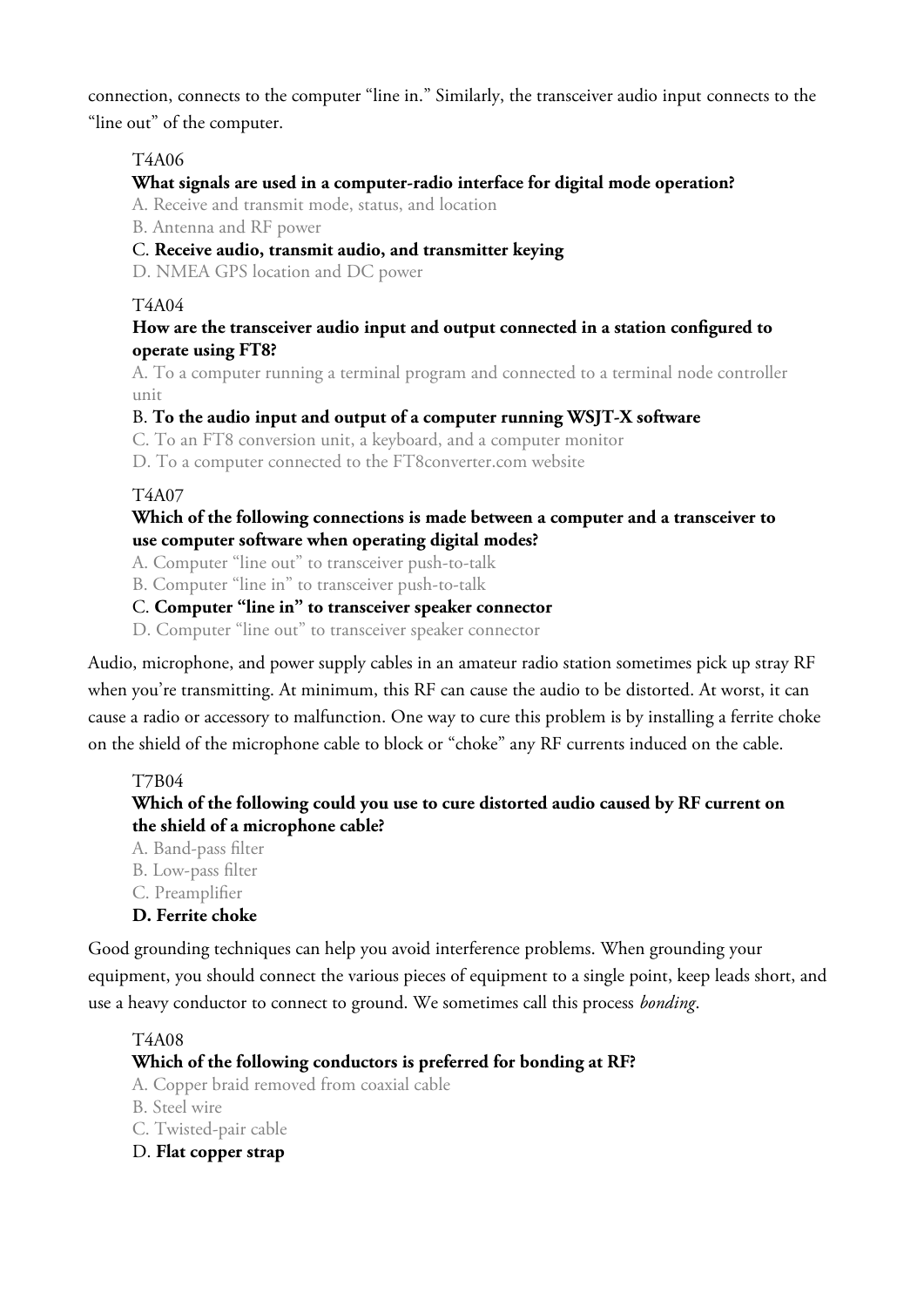If you plan to install a radio in your car and operate mobile, you have a different set of challenges. One is connecting the radio to the car's power system. Some amateurs connect their radio with a cigarette lighter plug, but this plug is not designed for high currents. For permanent installations, you need to connect the negative power return to the 12 volt battery chassis ground.

#### T4A11 **Where should the negative power return of a mobile transceiver be connected in a vehicle?** A. **At the 12 volt battery chassis ground** B. At the antenna mount

C. To any metal part of the vehicle

D. Through the transceiver's mounting bracket

 The positive connection can be made at the battery or through an unused position of the vehicle's fuse block.

You can also operate your equipment from a battery when operating portable or at home should the power be off. Of course, batteries have a finite life, and the more current you draw from the battery, the faster it will discharge. To determine how long you can operate using battery power, divide the battery ampere-hour rating by the average current draw of the equipment. For example, if you have a 10 amp-hour battery, and the average current draw is 1 amp, then you can operate for approximately 10 hours: operating time = 10 amp-hours / 1 amp = 10 hours.

#### T4A09

#### **How can you determine the length of time that equipment can be powered from a battery?**

A. Divide the watt-hour rating of the battery by the peak power consumption of the equipment

#### B. **Divide the battery ampere-hour rating by the average current draw of the equipment**

C. Multiply the watts per hour consumed by the equipment by the battery power rating D. Multiply the square of the current rating of the battery by the input resistance of the equipment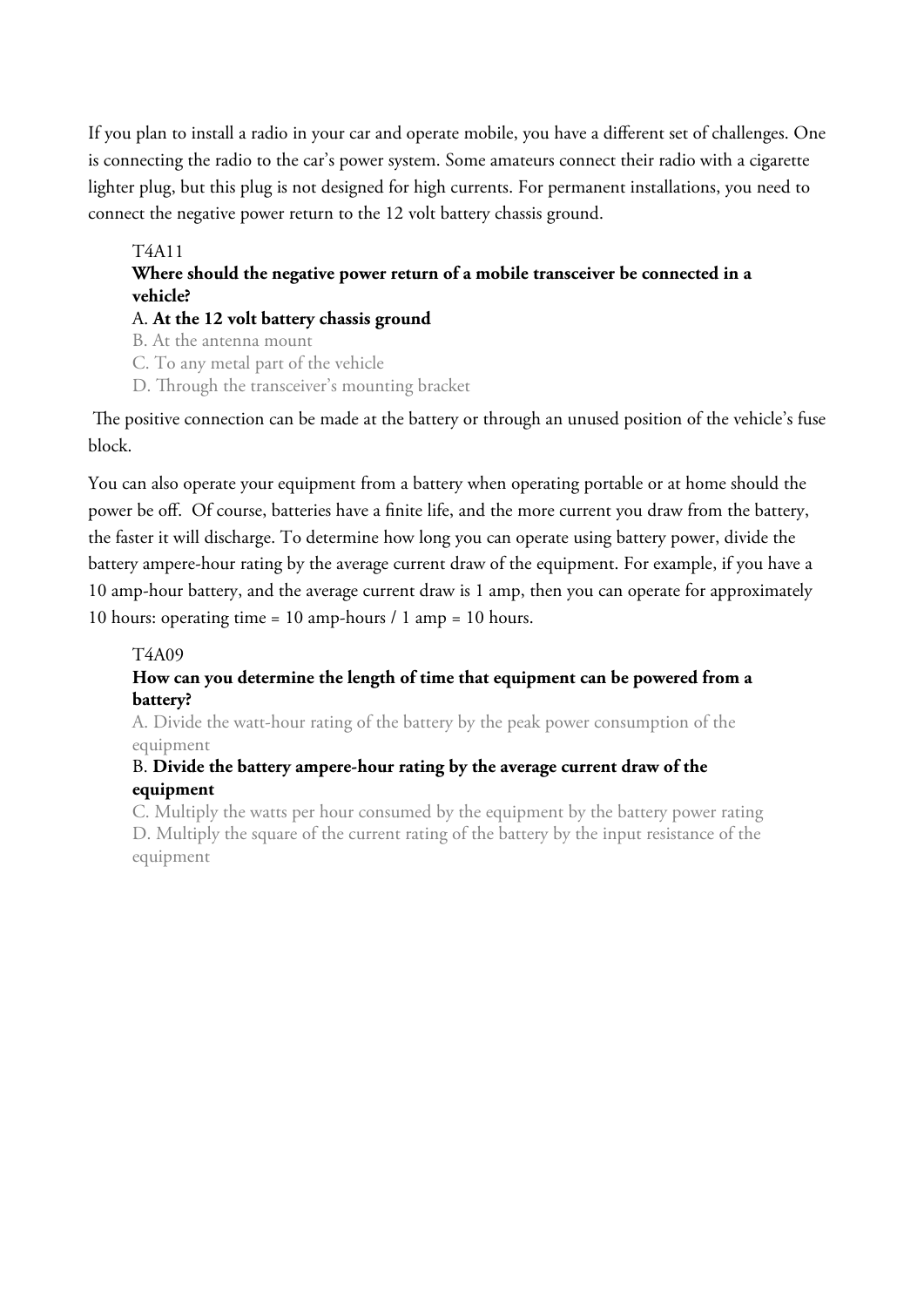## **Operating controls**

To properly operate a transceiver, you need to know how to use the controls. Perhaps the most important transmitter control is microphone gain. Setting the gain too high will result in distorted audio.

## T4B01

## **What is the effect of excessive microphone gain on SSB transmissions?**

A. Frequency instability

## B. **Distorted transmitted audio**

- C. Increased SWR
- D. All these choices are correct

You also need to know how to properly set the operating frequency of your transceiver. One reason for this is that setting the frequency of an FM receiver above or below a signal's frequency will result in distorted receive audio.

## T4B12

## **What is the result of tuning an FM receiver above or below a signal's frequency?**

- A. Change in audio pitch
- B. Sideband inversion
- C. Generation of a heterodyne tone

## D. **Distortion of the signal's audio**

Many modern transceivers allow you to set the operating frequency in several different ways:

- Punching in a number on a keypad.
- Rotating the VFO knob.
- Storing it in a memory channel and then recalling it for quick access.

## T4B02

## **Which of the following can be used to enter a transceiver's operating frequency?** A. **The keypad or VFO knob**

- B. The CTCSS or DTMF encoder
- C. The Automatic Frequency Control
- D. All these choices are correct

## T4B04

## **What is a way to enable quick access to a favorite frequency or channel on your transceiver?**

A. Enable the frequency offset

## B. **Store it in a memory channel**

- C. Enable the VOX
- D. Use the scan mode to select the desired frequency

Transceivers that allow you to store frequencies in memory often have the ability to step through those frequencies, one at a time, stopping when a signal is received. This is called *scanning* and allows you to tune through a range of frequencies to check for activity.

T4B05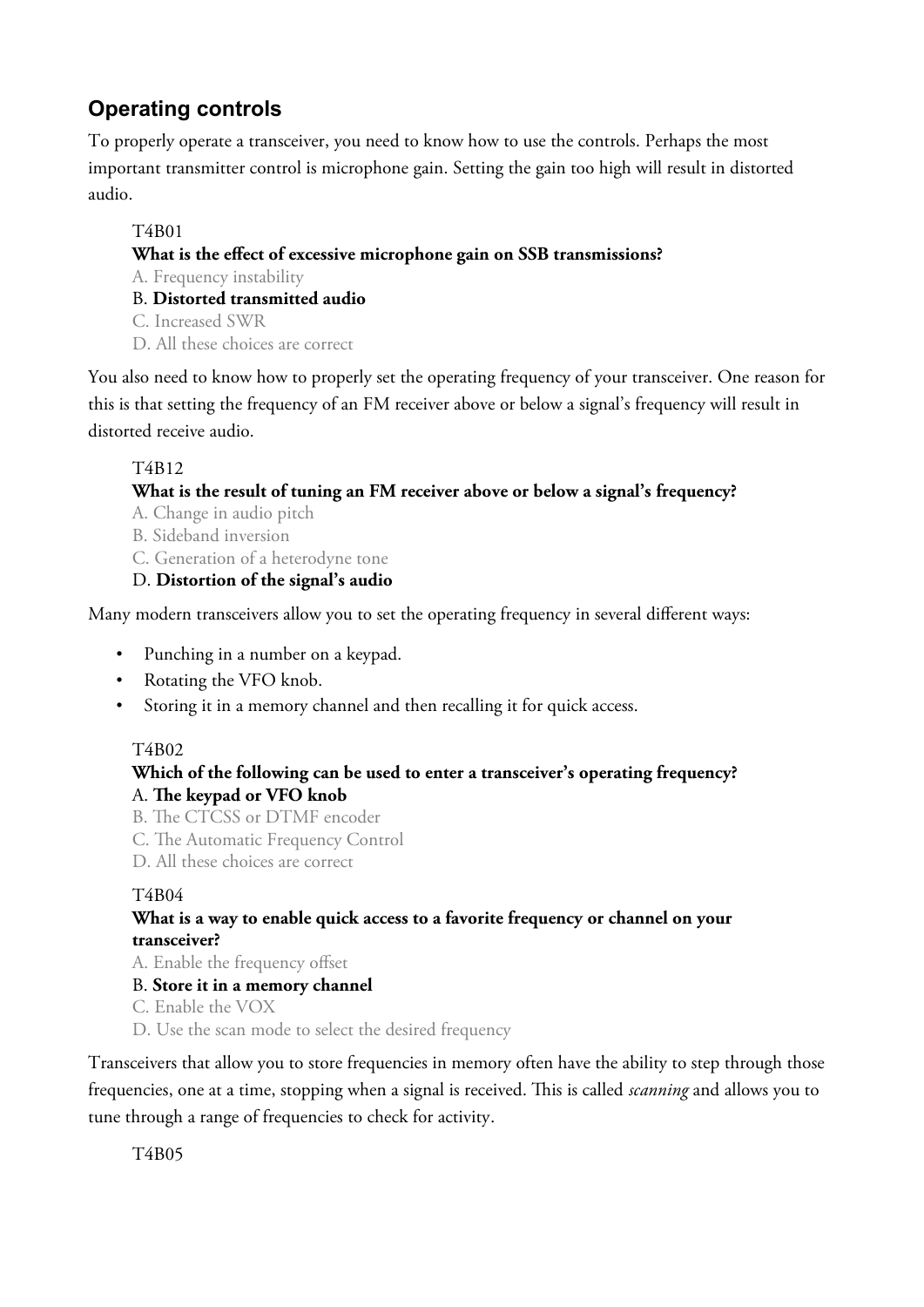#### **What does the scanning function of an FM transceiver do?**

A. Checks incoming signal deviation

B. Prevents interference to nearby repeaters

#### C. **Tunes through a range of frequencies to check for activity**

D. Checks for messages left on a digital bulletin board

A common receiver control on VHF/UHF transceivers is the squelch control. Its purpose is to mute the receiver audio unless you are receiving a signal above a set signal strength.

#### T2B13

#### **What is the purpose of a squelch function?**

A. Reduce a CW transmitter's key clicks

B. **Mute the receiver audio when a signal is not present**

- C. Eliminate parasitic oscillations in an RF amplifier
- D. Reduce interference from impulse noise

#### T4B03

## **How is squelch adjusted so that a weak FM signal can be heard?** A. **Set the squelch threshold so that receiver output audio is on all the time**

B. Turn up the audio level until it overcomes the squelch threshold

- C. Turn on the anti-squelch function
- D. Enable squelch enhancement

Another common setting on VHF/UHF transceivers is the offset frequency. This is especially important when operating repeaters.

#### T2A07

#### **What is meant by "repeater offset"?**

#### A. **The difference between a repeater's transmit and receive frequencies**

B. The repeater has a time delay to prevent interference

- C. The repeater station identification is done on a separate frequency
- D. The number of simultaneous transmit frequencies used by a repeater

In recent years, radios that digitize one's voice and then send the digitized voice over the air have become quite popular. The operating modes that these radios use are called *digital modes*. Two of the most popular digital modes are DMR (Digital Mobile Radio) and D-STAR (Digital Smart Technology for Amateur Radio).

One of the reasons digital modes are so popular is that the digitized voice information can not only be transmitted over the air, but also over the internet. To connect to other radio amateurs over the internet, digital mode radios can use a repeater that is connected to the internet or a *digital mode hot spot* that connect to the internet via a personal computer or smart phone with an internet connection.

#### T4A10

## **What function is performed with a transceiver and a digital mode hot spot?** A. **Communication using digital voice or data systems via the internet**

B. FT8 digital communications via AFSK

C. RTTY encoding and decoding without a computer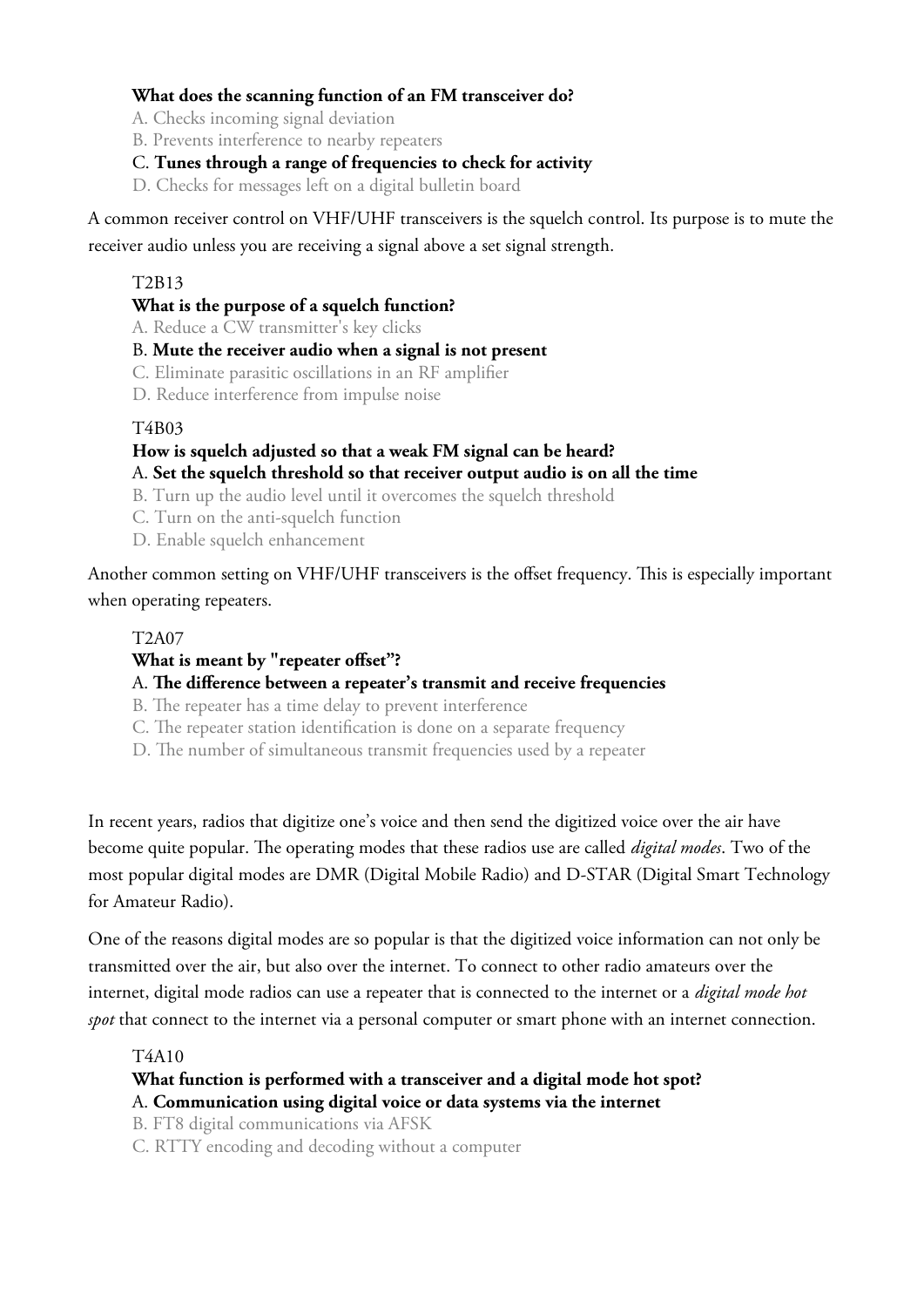D. High-speed digital communications for meteor scatter

DMR has a feature called *talkgroups*. Talk groups are virtual channels, and when you access a talkgroup, your signal is routed to other radio amateurs who have also accessed that talkgroup, no matter where in the world they are. To use this feature, you must program your radio to properly access repeaters and the talkgroups. This programming information is contained in a DMR radio's *code plug*.

## T8D02

#### **What is a "talkgroup" on a digital repeater?**

A. A group of operators sharing common interests

## B. **A way for groups of users to share a channel at different times without hearing other users on the channel**

C. A protocol that increases the signal-to-noise ratio when multiple repeaters are linked together

D. A net that meets at a specified time

## T4B07

## **What does a DMR "code plug" contain?**

A. Your call sign in CW for automatic identification

## B. **Access information for repeaters and talkgroups**

- C. The codec for digitizing audio
- D. The DMR software version

#### T4B09

## **How is a specific group of stations selected on a digital voice transceiver?**

A. By retrieving the frequencies from transceiver memory

B. By enabling the group's CTCSS tone

#### C. **By entering the group's identification code**

D. By activating automatic identification

One of the bits of information that you enter into the code plug is the *color code*.

## T2B12

#### **What is the purpose of the color code used on DMR repeater systems?** A. **Establishes groups of users**

- B. Defines the frequency pair to use
- C. Identifies the codec used
- D. Defines the minimum signal level required for access

Part of the information sent when you use a digital voice transceiver, be it a DMR or D-STAR radio, is your call sign. Before you use the radio, you must program the radio with your call sign.

## T4B11

## **Which of the following must be programmed into a D-STAR digital transceiver before transmitting?**

## A. **Your call sign**

- B. Your output power
- C. The codec type being used
- D. All these choices are correct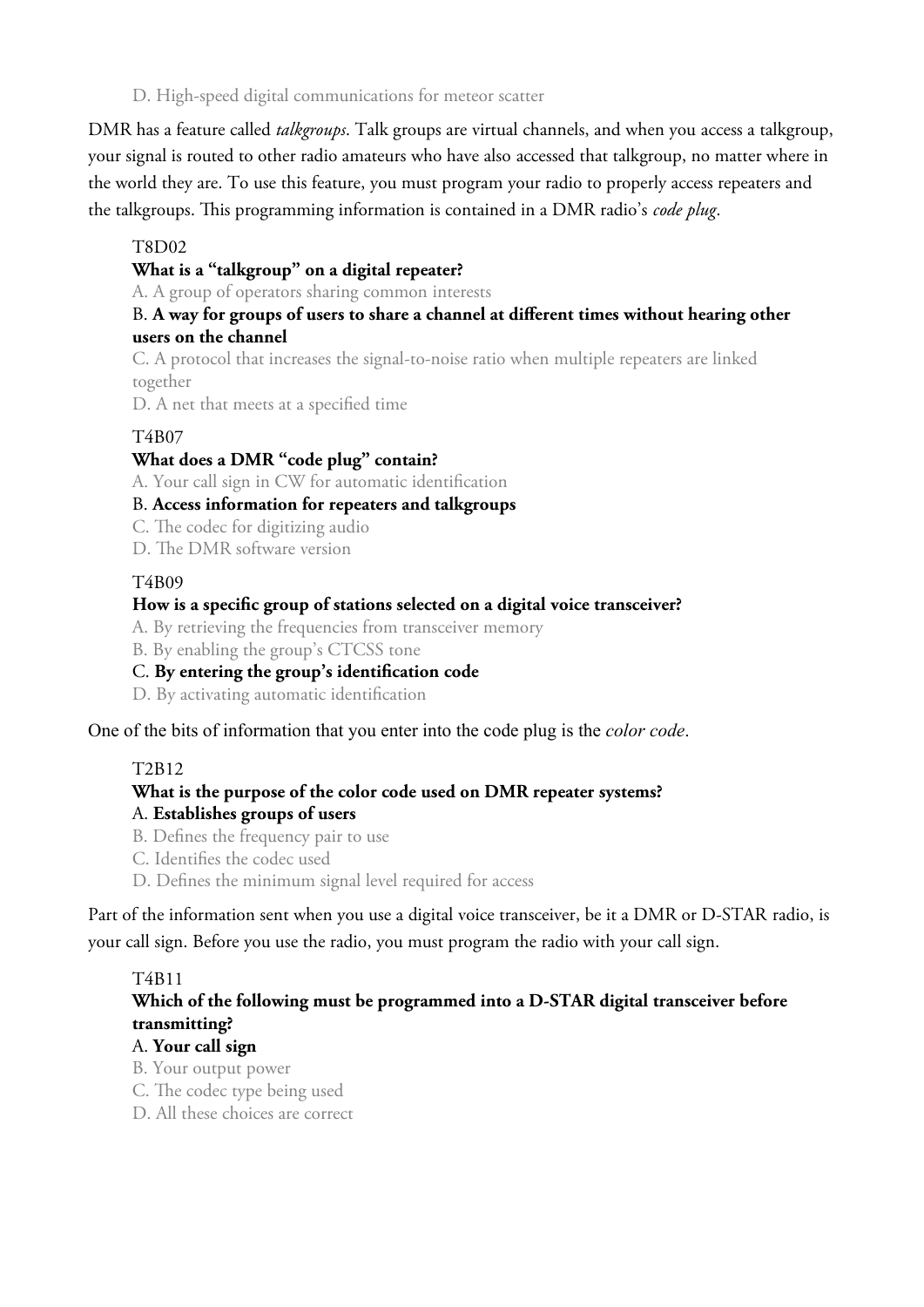HF transceivers have many controls not found on VHF/UHF FM transceivers. For example, they are often equipped with a variety of different filters. The reason for this is that using the appropriate filter for the mode you are operating can make operating a lot easier.

## T4B08

## **What is the advantage of having multiple receive bandwidth choices on a multimode transceiver?**

A. Permits monitoring several modes at once by selecting a separate filter for each mode

B. **Permits noise or interference reduction by selecting a bandwidth matching the mode**

C. Increases the number of frequencies that can be stored in memory

D. Increases the amount of offset between receive and transmit frequencies

## T4B10

## **Which of the following receiver filter bandwidths provides the best signal-to-noise ratio for SSB reception?**

A. 500 Hz B. 1000 Hz C. **2400 Hz** D. 5000 Hz

A common receiver control on HF transceivers is the Receiver Incremental Tuning, or RIT, control. Its purpose is to set the receive frequency slightly off from the transmit frequency.

#### T4B06

## **Which of the following controls could be used if the voice pitch of a single-sideband signal returning to your CQ call seems too high or low?**

A. The AGC or limiter

- B. The bandwidth selection
- C. The tone squelch

## **D. The RIT or Clarifier**

A common transmitter control is push-to-talk, or PTT. Most of the time PTT refers to an actual switch on the microphone that an operator must push to begin transmitting, but it also refers to the name of a signal line on a transceiver's accessory socket that can be used to automatically switch a transceiver into transmit mode.

#### T7A07

#### **What is the function of a transceiver's PTT input?**

A. Input for a key used to send CW

#### B. **Switches transceiver from receive to transmit when grounded**

- C. Provides a transmit tuning tone when grounded
- D. Input for a preamplifier tuning tone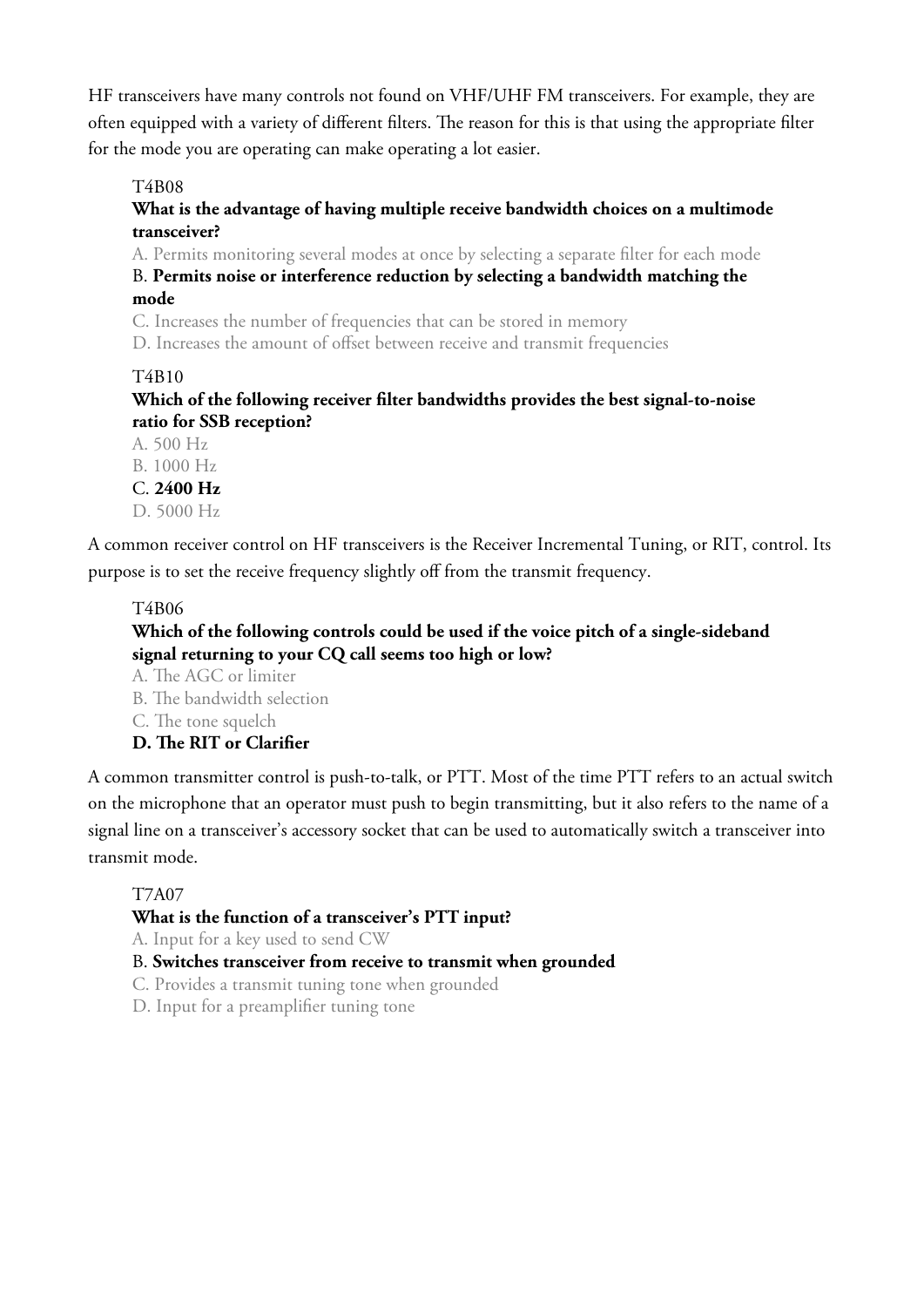# **Station equipment**

## **Receivers, transmitters, transceivers, and transverters**

In the early days of radio, radio amateurs used separate receivers and transmitter units. Nowadays, however, most use radios that combine function both as the transmitter and receiver. These unit are called transceivers.

T7A02

#### **What is a transceiver?**

#### A. **A device that combines a receiver and transmitter**

B. A device for matching feed line impedance to 50 ohms

C. A device for automatically sending and decoding Morse code

D. A device for converting receiver and transmitter frequencies to another band

Often, HF transceivers are used with devices called transverters that convert the signals from their HF transceiver to the VHF, UHF, and even microwave bands. Transverters take the output of an HF transceiver, normally set to the 10 m (28 MHz) band and output a VHF, UHF, or microwave signal. Conversely, they receive a VHF, UHF, or microwave signal and output a signal in the 10 m band that is demodulated by the HF transceiver.

#### T7A06

## **What device converts the RF input and output of a transceiver to another band?**

- A. High pass filter
- B. Low-pass filter
- C. **Transverter**
- D. Phase converter

Many, if not most, new amateurs buy a handheld transceiver, called an "HT," as their first transceiver. One disadvantage of using a handheld transceiver is that the maximum output power is generally only 5 W, and because of this, they have limited range. To get around this limitation, you can use an RF amplifier to boost the power.

#### T7A10

## **What device increases the transmitted output power from a transceiver?**

A. A voltage divider

#### B. **An RF power amplifier**

C. An impedance network

D. All these choices are correct

#### T7A09

## **What is the function of the SSB/CW-FM switch on a VHF power amplifier?**

A. Change the mode of the transmitted signal

#### B. **Set the amplifier for proper operation in the selected mode**

C. Change the frequency range of the amplifier to operate in the proper segment of the band

D. Reduce the received signal noise

When talking about a transceiver's specifications, we still refer to its receiver and transmitter. The two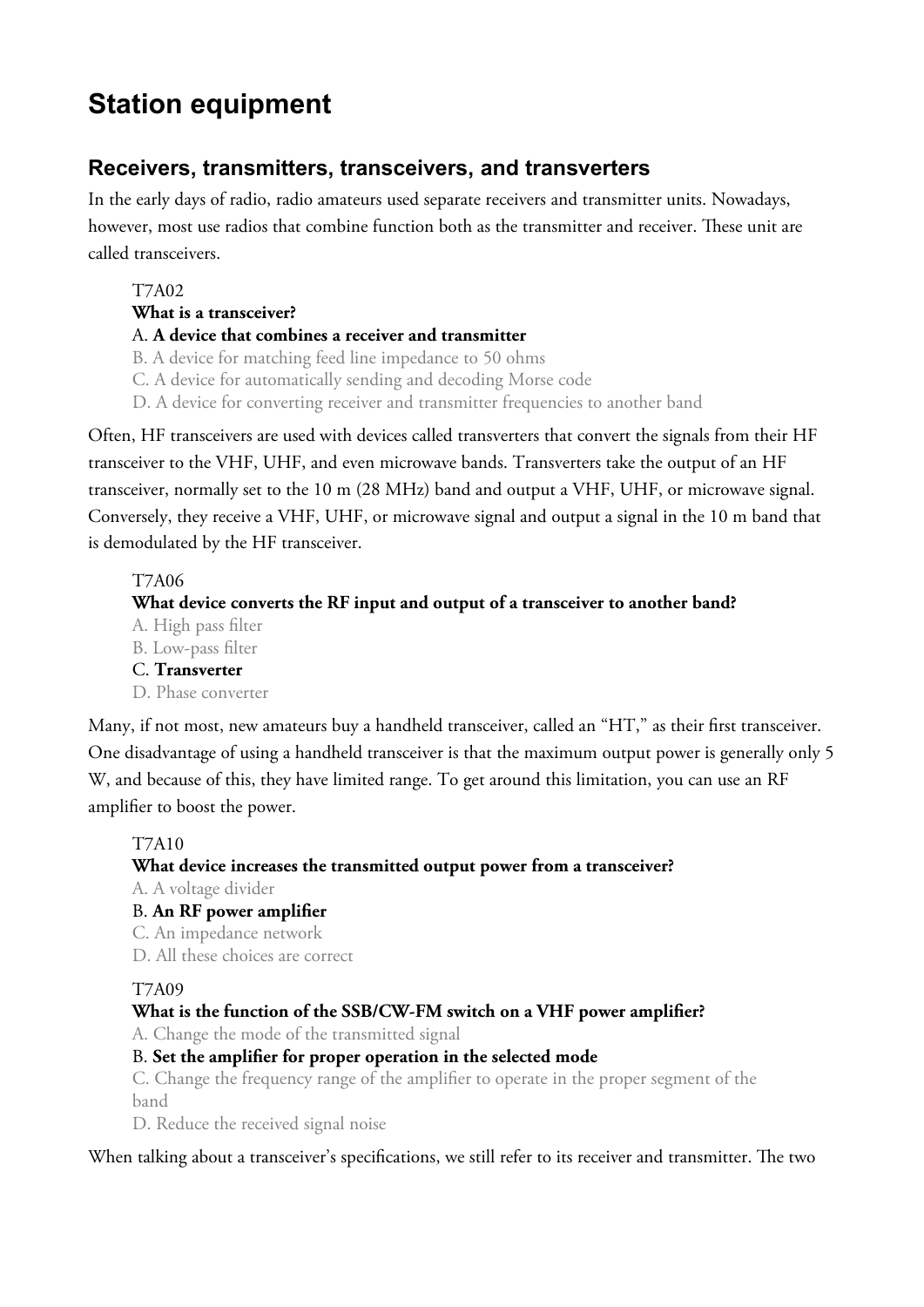most important receiver specifications are sensitivity and selectivity.

## T7A01

## **Which term describes the ability of a receiver to detect the presence of a signal?**

A. Linearity

B. **Sensitivity**

C. Selectivity

D. Total Harmonic Distortion

## T7A04

## **Which term describes the ability of a receiver to discriminate between multiple signals?**

A. Discrimination ratio

B. Sensitivity

## C. **Selectivity**

D. Harmonic distortion

To improve the sensitivity of a receiver, you can use an RF preamplifier. An RF preamplifier amplifies signals that you want to receive.

## T7A11

## **Where is an RF preamplifier installed?**

## A. **Between the antenna and receiver**

B. At the output of the transmitter power amplifier

C. Between the transmitter and the antenna tuner

D. At the output of the receiver audio amplifier

Many HF transceivers have some version of a superheterodyne receiver. A superheterodyne receiver converts an incoming radio signal to an intermediate frequency, or IF. The circuit that does this is the mixer.

## T7A03

## **Which of the following is used to convert a signal from one frequency to another?**

A. Phase splitter

#### B. **Mixer**

C. Inverter

D. Amplifier

When transmitting or receiving, we want to generate an RF signal with a specific frequency. To do that, we use an oscillator.

## T7A05

## **What is the name of a circuit that generates a signal at a specific frequency?**

A. Reactance modulator

B. Phase modulator

C. Low-pass filter

## D. **Oscillator**

To transmit a voice or data signal, we have to combine an audio frequency signal from the microphone with the RF carrier signal generated by the transmitter. This is done with a circuit called a modulator,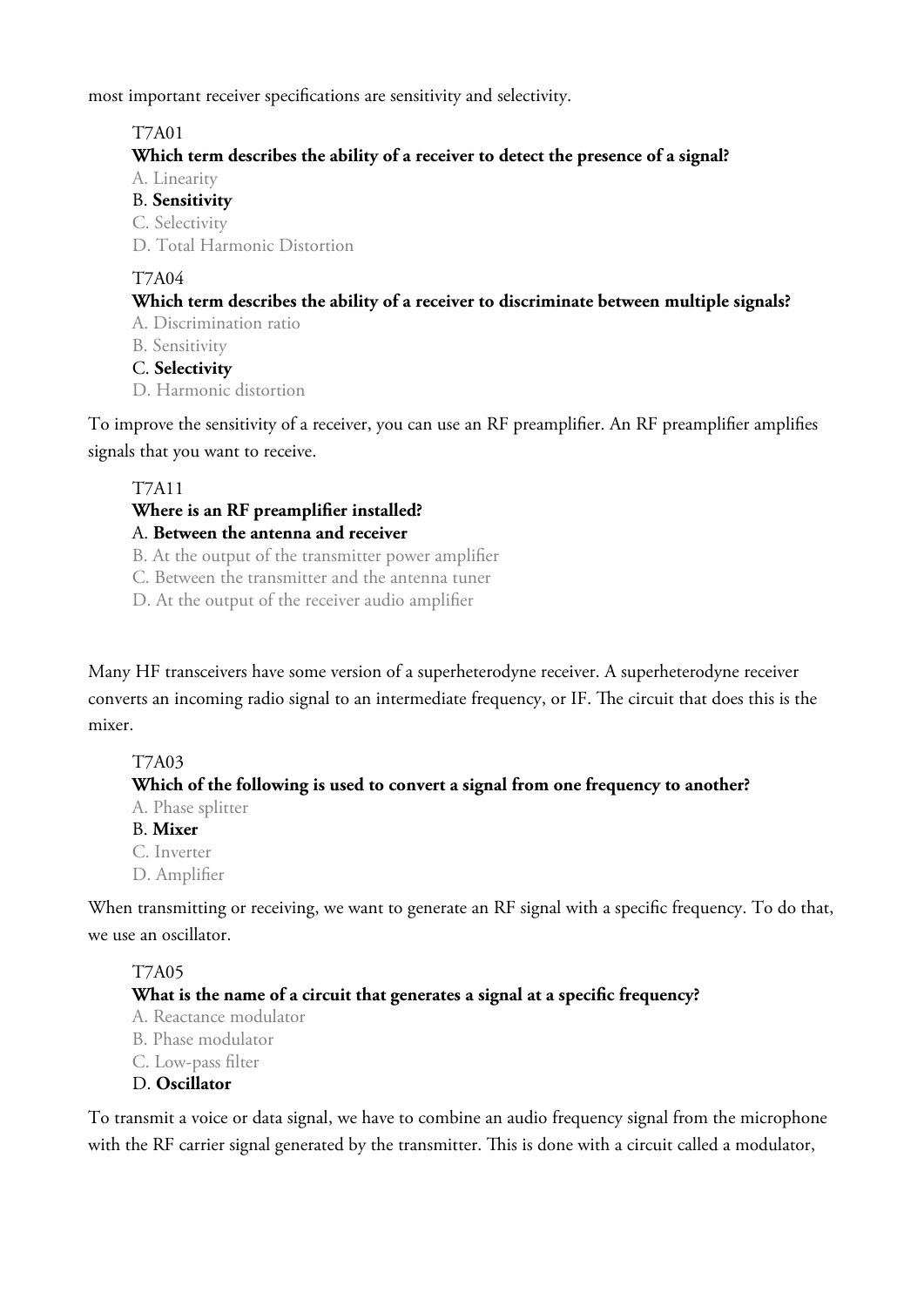and the process of combinging speech with an RF carrier signal is called *modulation*.

## T7A08

## **Which of the following describes combining speech with an RF carrier signal?**

- A. Impedance matching
- B. Oscillation

## C. **Modulation**

D. Low-pass filtering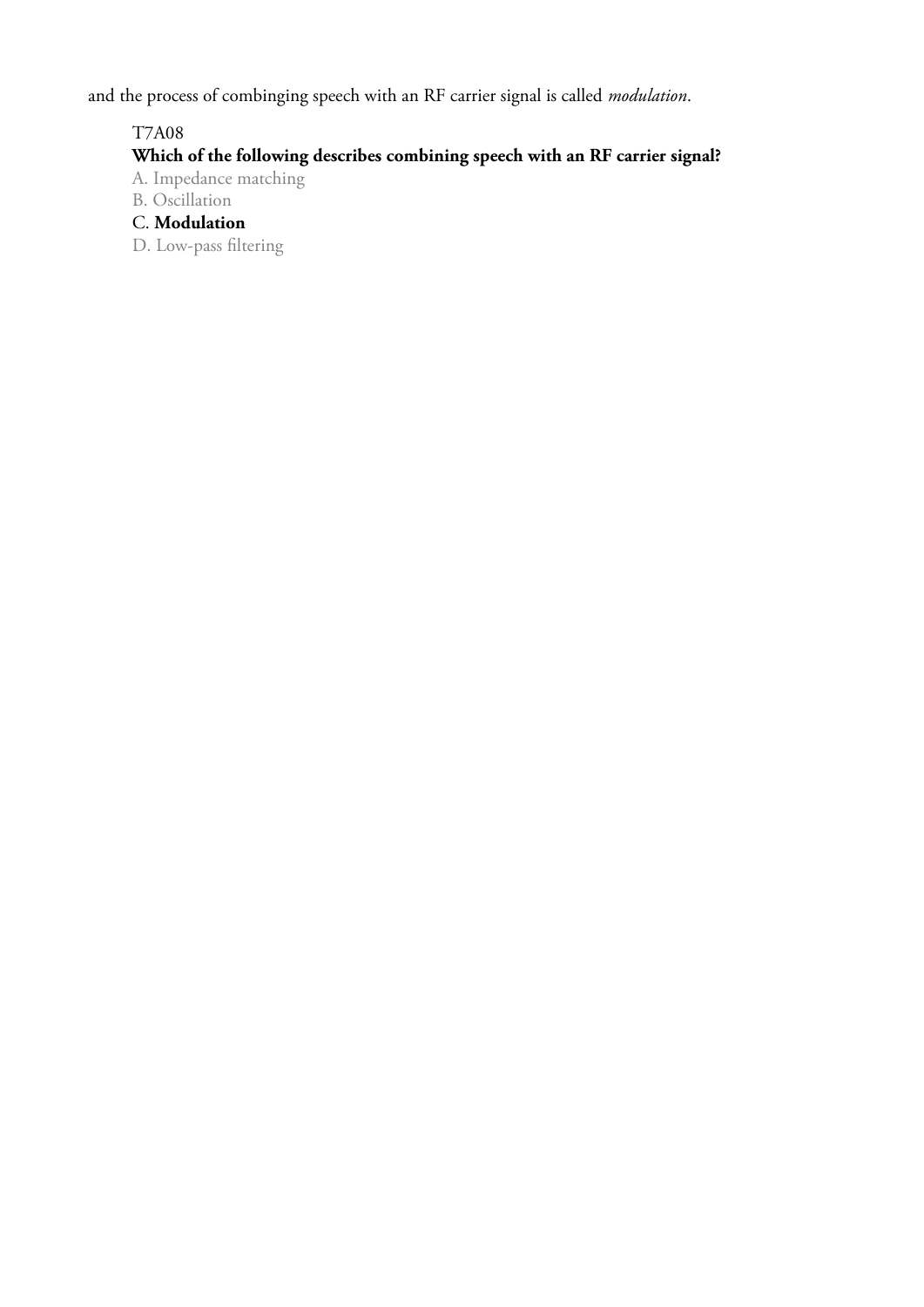## **Symptoms, causes, and cures of common transmitter and receiver problems**

Since Murphy's Law—the law that states if anything can go wrong, it will—applies to amateur radio as much as it does to any other pursuit, at some point you will have to deal with problems. These may include overload, distortion, feedback, and radio frequency interference, or RFI.

Let's first consider radio frequency interference.

## T7B03 **Which of the following can cause radio frequency interference?** A. Fundamental overload B. Harmonics C. Spurious emissions D. **All these choices are correct**

Any of these could cause interference to a TV set or radio or even computer speakers, and you will want to take steps to find and eliminate that interference. The first thing that you should do if your neighbor complains about interference is to make sure that your station is functioning properly by making sure that your transmissions do not cause interference to your radios or televisions.

## T7B06

## **Which of the following actions should you take if a neighbor tells you that your station's transmissions are interfering with their radio or TV reception?** A. **Make sure that your station is functioning properly and that it does not cause interference to your own radio or television when it is tuned to the same channel**

B. Immediately turn off your transmitter and contact the nearest FCC office for assistance C. Install a harmonic doubler on the output of your transmitter and tune it until the interference is eliminated D. All these choices are correct

While it's not very likely that your amateur radio station will interfere with a neighbor's cable TV service, it can sometimes occur. If you are interfering with a neighbor's cable TV service, first check the coax connectors.

## T7B09

## **What should be the first step to resolve non-fiber optic cable TV interference caused by your amateur radio transmission?**

A. Add a low-pass filter to the TV antenna input

B. Add a high-pass filter to the TV antenna input

C. Add a preamplifier to the TV antenna input

## D. **Be sure all TV feed line coaxial connectors are installed properly**

Your amateur radio station may interfere with a nearby radio receiver if your signal is so strong that the receiver cannot reject the signal even though your signal is not on the frequency to which the receiver is tuned. This is called fundamental overload.

## T7B02

**What would cause a broadcast AM or FM radio to receive an amateur radio**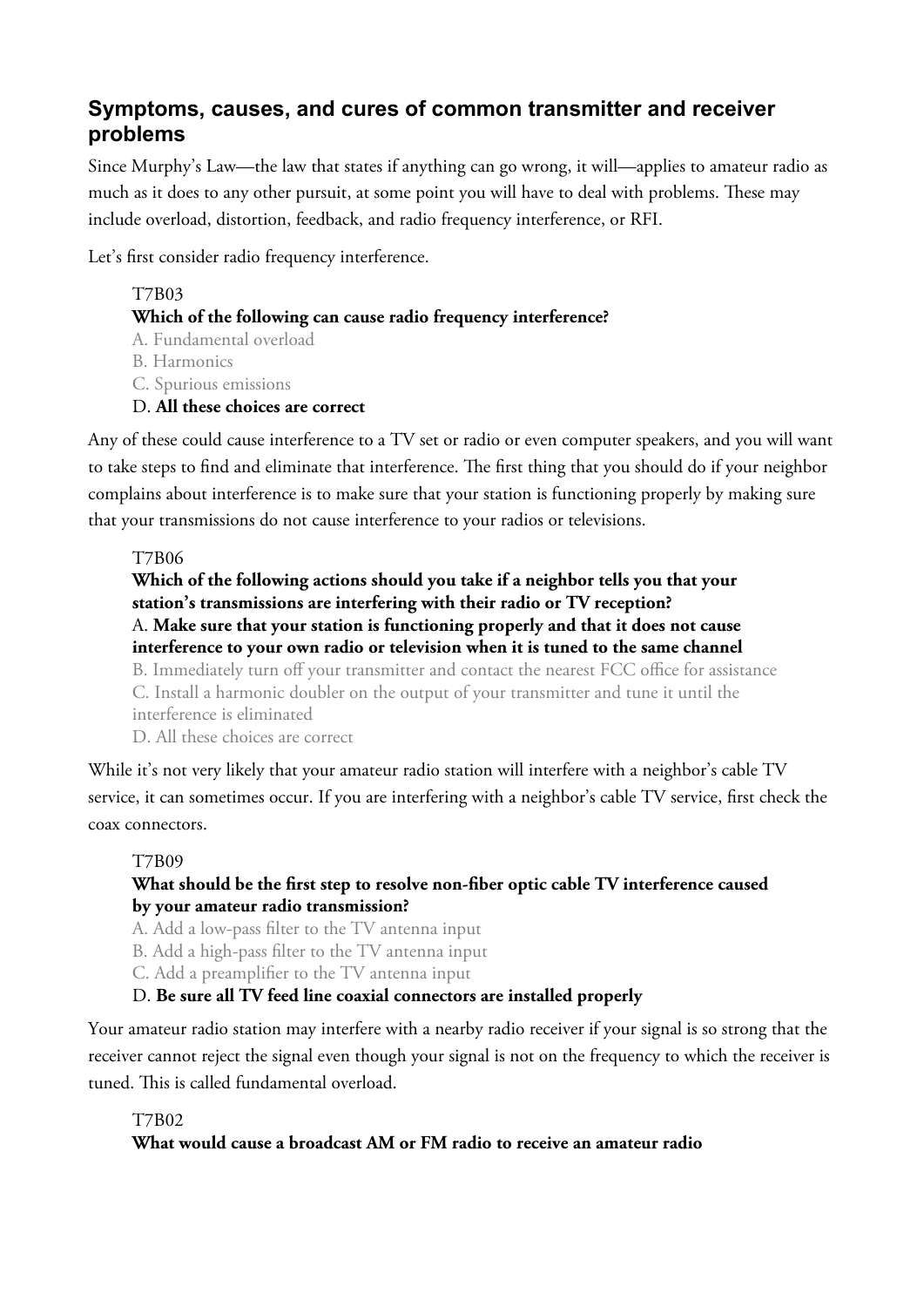#### **transmission unintentionally?**

#### A. **The receiver is unable to reject strong signals outside the AM or FM band**

B. The microphone gain of the transmitter is turned up too high

C. The audio amplifier of the transmitter is overloaded

D. The deviation of an FM transmitter is set too low

To reduce or eliminate fundamental overload, you can install a filter at the radio or TV input to block the interfering signal.

#### T7B05

#### **How can fundamental overload of a non-amateur radio or TV receiver by an amateur signal be reduced or eliminated?**

A. **Block the amateur signal with a filter at the antenna input of the affected receiver**

B. Block the interfering signal with a filter on the amateur transmitter

C. Switch the transmitter from FM to SSB

**D. Switch the transmitter to a narrow-band mode**

The process can work the other way, too. When driving by the antenna of a high-power broadcast station you may notice that your VHF transceiver is picking up the broadcast station signal. This is often the result of overload.

#### T7B07

#### **Which of the following can reduce overload of a VHF transceiver by a nearby commercial FM station?**

A. Installing an RF preamplifier

B. Using double-shielded coaxial cable

C. Installing bypass capacitors on the microphone cable

#### D. **Installing a band-reject filter**

The band of frequencies that you want to reject is the band that includes the broadcast station frequency.

Interference works both ways. Your neighbors may have wireless devices that can interfere with your station. While they are responsible for eliminating the interference, chances are they don't have the expertise necessary to find and eliminate the interference, so your best option is to try and work with them.

#### T7B08

## **What should you do if something in a neighbor's home is causing harmful interference to your amateur station?**

A. Work with your neighbor to identify the offending device

B. Politely inform your neighbor that FCC rules prohibit the use of devices that cause interference

C. Make sure your station meets the standards of good amateur practice

#### D. **All these choices are correct**

Perhaps the most common problem that amateur radio operators have is distorted or noisy audio when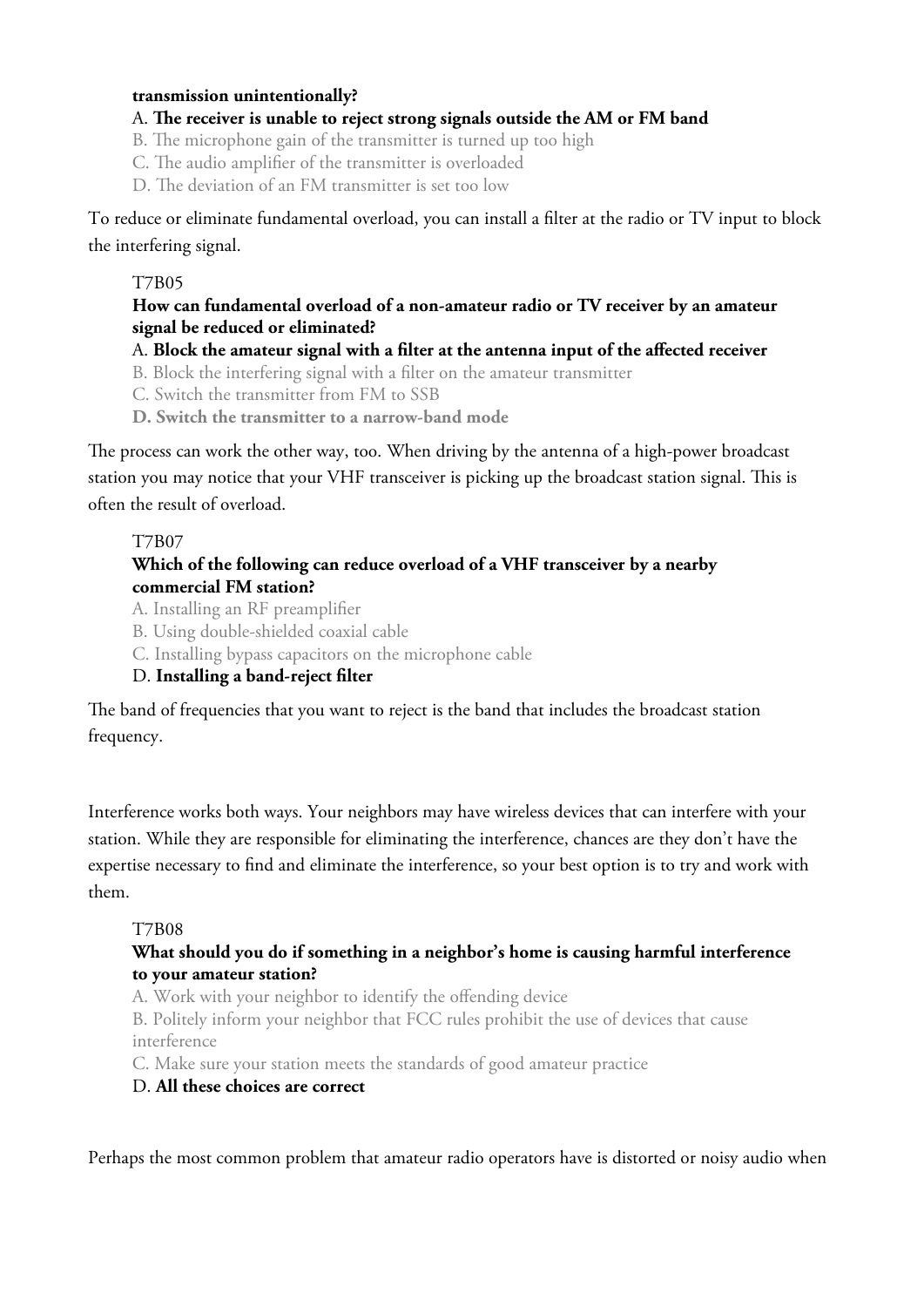transmitting. There are many reasons for poor audio.

## T7B10

#### **What might be a problem if you receive a report that your audio signal through an FM repeater is distorted or unintelligible?**

A. Your transmitter is slightly off frequency

- B. Your batteries are running low
- C. You are in a bad location

#### D. **All these choices are correct**

## T7B11

#### **What is a symptom of RF feedback in a transmitter or transceiver?**

A. Excessive SWR at the antenna connection

B. The transmitter will not stay on the desired frequency

#### C. **Reports of garbled, distorted, or unintelligible voice transmissions**

D. Frequent blowing of power supply fuses

Sometimes, garbled or distorted audio when operating FM is the result of over-deviation.

#### T7B01

#### **What can you do if you are told your FM handheld or mobile transceiver is overdeviating?**

A. Talk louder into the microphone

B. Let the transceiver cool off

C. Change to a higher power level

**D. Talk farther away from the microphone**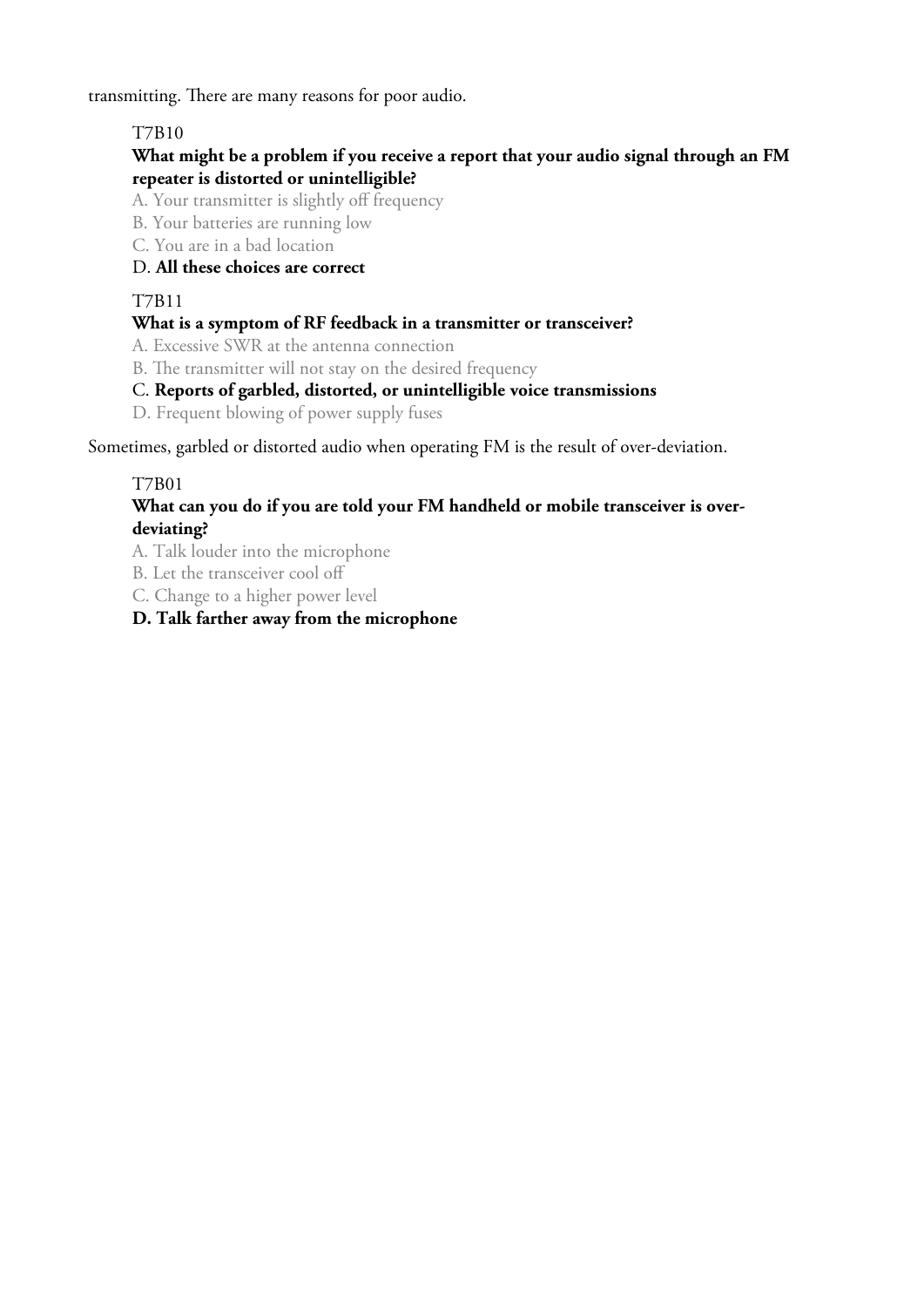## **Using basic test instruments and soldering**

The most common test instrument in an amateur radio shack is the multimeter. Multimeters are called that because they combine the functions of a voltmeter, ohmmeter, and ammeter into a single instrument.

## T7D07

Which of the following measurements are made using a multimeter?

A. Signal strength and noise

B. Impedance and reactance

#### C. **Voltage and resistance**

D. All these choices are correct

The voltmeter function of the multimeter is used to measure electric potential, more commonly known as voltage. You measure the voltage across a component or circuit by connecting the leads in parallel with the component.

#### T7D01

#### **Which instrument would you use to measure electric potential?**

A. An ammeter

#### B. **A voltmeter** C. A wavemeter D. An ohmmeter

## T7D02

## **How is a voltmeter connected to a component to measure applied voltage?**

A. In series

## B. **In parallel**

C. In quadrature D. In phase

In order to avoid damaging the multimeter, make sure that it's set to the voltage setting, not the resistance setting when you want to measure voltage.

#### T7D06

## **Which of the following can damage a multimeter?**

A. Attempting to measure resistance using the voltage setting

B. Failing to connect one of the probes to ground

## C. **Attempting to measure voltage when using the resistance setting**

D. Not allowing it to warm up properly

If you are going to be measuring high voltages, make sure that the voltmeter and leads are rated for those voltages. Failure to do so is unsafe and could result in damaging the meter.

#### T0A12

## **Which of the following precautions should be taken when measuring high voltages with a voltmeter?**

A. Ensure that the voltmeter has very low impedance

B. **Ensure that the voltmeter and leads are rated for use at the voltages to be measured**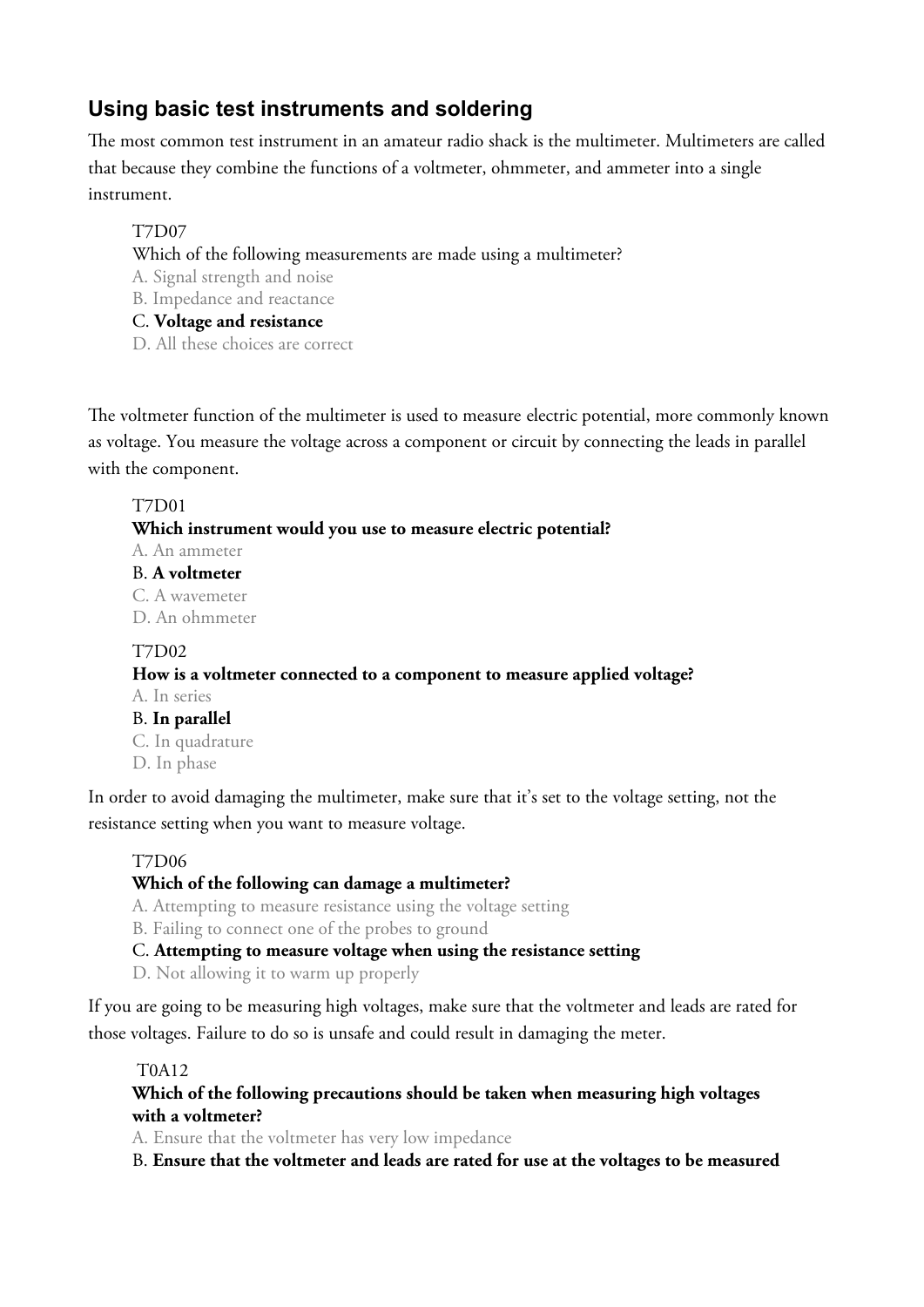- C. Ensure that the circuit is grounded through the voltmeter
- D. Ensure that the voltmeter is set to the correct frequency

The ohmmeter function of a multimeter is used to measure resistance. The way an ohmmeter measures the resistance of a circuit is by supplying a known current to the circuit, measuring the voltage across the circuit, and then calculating the resistance using Ohm's Law, R = V/I. Because we're actually measuring voltage, we connect an ohmmeter in parallel with a component to measure its resistance.

#### T7D05

#### **How is an ohmmeter connected to a component to measure its resistance?** A. **In parallel**

- B. In series
- C. In cascade
- D. All these choices are correct

#### T7D11

#### **Which of the following precautions should be taken when measuring in-circuit resistance with an ohmmeter?**

- A. Ensure that the applied voltages are correct
- B. **Ensure that the circuit is not powered**
- C. Ensure that the circuit is grounded
- D. Ensure that the circuit is operating at the correct frequency

#### T7D10

#### **What reading indicates that an ohmmeter is connected across a large, discharged capacitor?**

#### A. **Increasing resistance with time**

- B. Decreasing resistance with time
- C. Steady full-scale reading
- D. Alternating between open and short circuit

The ammeter function of a multimeter is used to measure current. You connect an ammeter in series with a circuit so that the current flowing through the circuit also flows through the ammeter.

#### T7D04

#### **Which instrument is used to measure electric current?**

- A. An ohmmeter
- B. An electrometer
- C. A voltmeter

#### D. **An ammeter**

#### T7D03

#### **When configured to measure current, how is a multimeter connected to a component?** A. **In series**

B. In parallel C. In quadrature D. In phase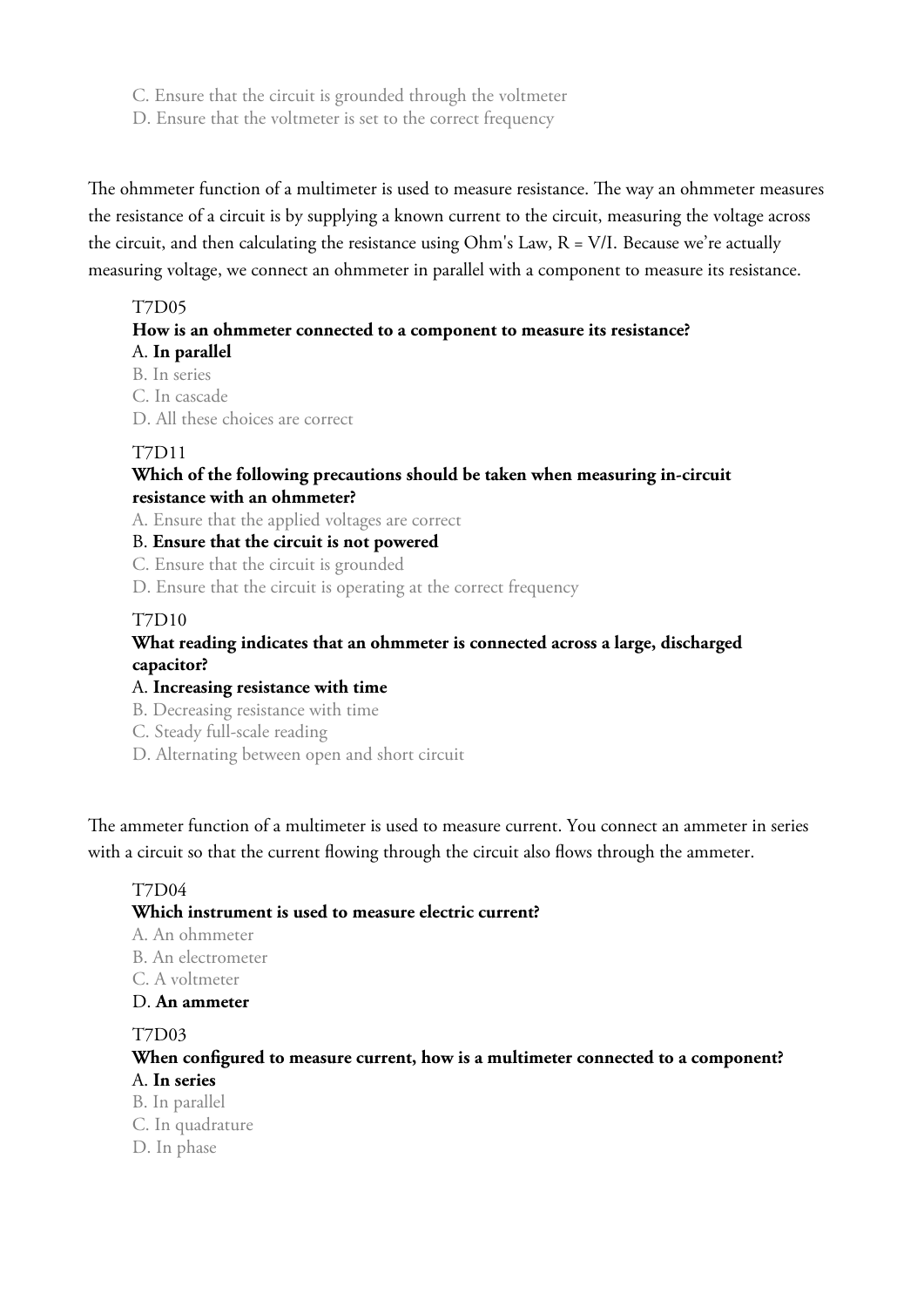In addition to knowing how to make electrical measurements, knowing how to solder is an essential skill for amateur radio operators.

T7D08

Which of the following types of solder should not be used for radio and electronic applications?

#### A. **Acid-core solder**

- B. Lead-tin solder
- C. Rosin-core solder
- D. Tin-copper solder

#### T7D09

#### **What is the characteristic appearance of a cold tin-lead solder joint?**

- A. Dark black spots
- B. A bright or shiny surface
- C. **A rough or lumpy surface**
- D. Excessive solder

We call a poor solder joint a "cold" solder joint because it's usually the result of not applying enough heat to the joint. When you don't apply enough heat to a solder joint, the solder does not flow smoothly between the metal surfaces to be joined and often does not make a good connection.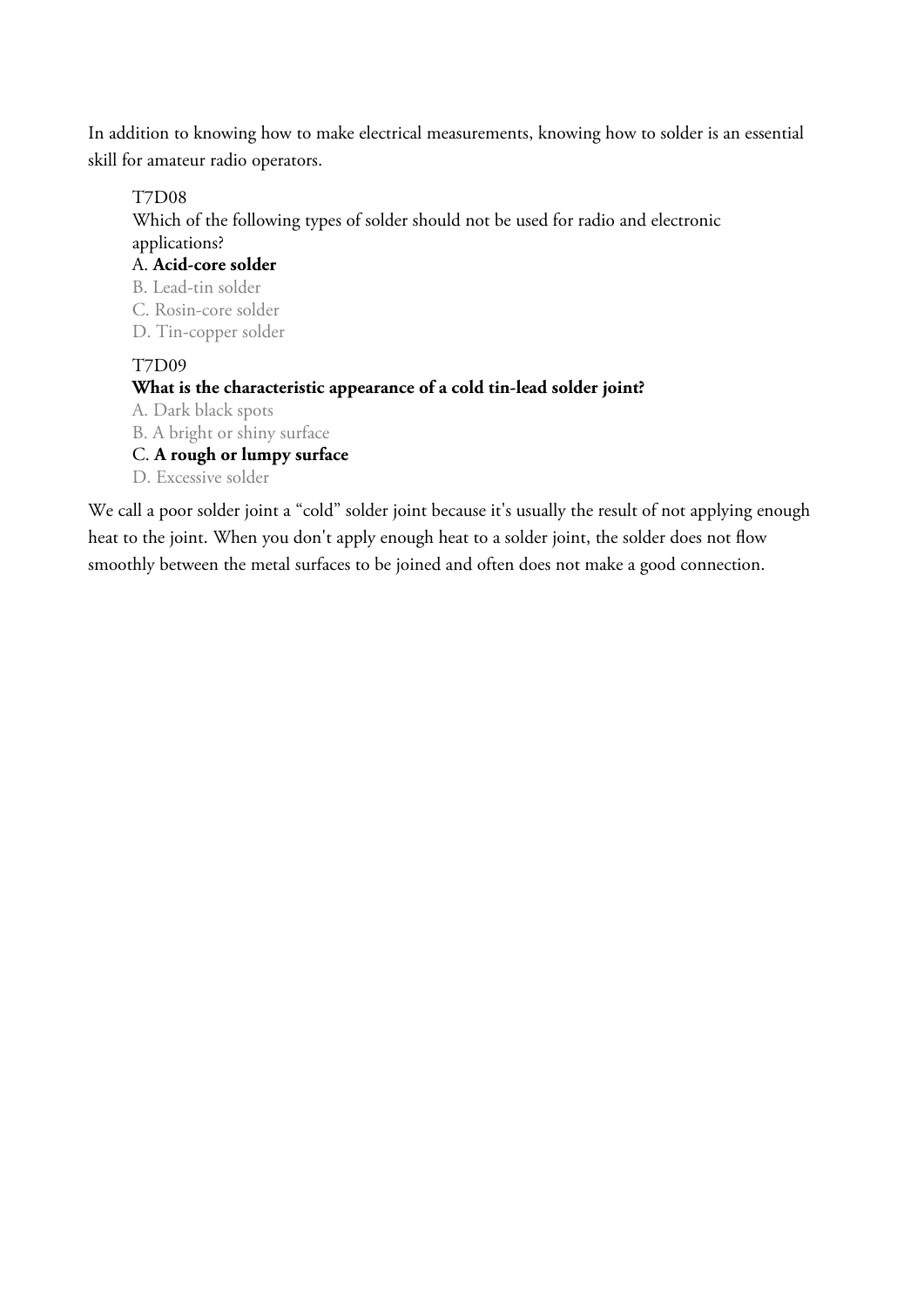# **Operating Procedures**

## **FM Operation**

Most Technicians purchase a VHF/UHF FM transceiver as their first amateur radio. This type of radio allows them to use repeaters and participate in public-service events.

T1F09 [97.3(a)(40)]

**What type of amateur station simultaneously retransmits the signal of another amateur station on a different channel or channels?**

A. Beacon station

B. Earth station

C. **Repeater station**

D. Message forwarding station

#### T1D07 [97.113(d)]

#### **What types of amateur stations can automatically retransmit the signals of other amateur stations?**

A. Auxiliary, beacon, or Earth stations

B. Earth, repeater, or space stations

C. Beacon, repeater, or space stations

D. **Repeater, auxiliary, or space stations**

To increase range of a repeater system, some repeater operators link their repeaters with other repeaters. When linked in this way, a signal received by one repeater is retransmitted by all the other repeaters in the network. This can give the repeater network extremely wide coverage.

T2B03

**Which of the following describes a linked repeater network?**

A. **A network of repeaters in which signals received by one repeater are transmitted by all the repeaters in the network**

B. A single repeater with more than one receiver

C. Multiple repeaters with the same control operator

D. A system of repeaters linked by APRS

To use repeaters, you need to know how to set up your radio. Repeaters receive on one frequency and transmit on another. You program your radio so that it receives on the repeater's transmit frequency and transmits on the repeater's receive frequency. The difference between the transmit frequency and receive frequency is called the repeater frequency offset. The frequency offset for 2-meter repeaters is most often 600 kHz, while the most common repeater frequency offset in the 70-cm band is 5 MHz.

T2A01

**What is a common repeater frequency offset in the 2 meter band?**

A. Plus or minus 5 MHz

B. **Plus or minus 600 kHz**

C. Plus or minus 500 kHz

D. Plus or minus 1 MHz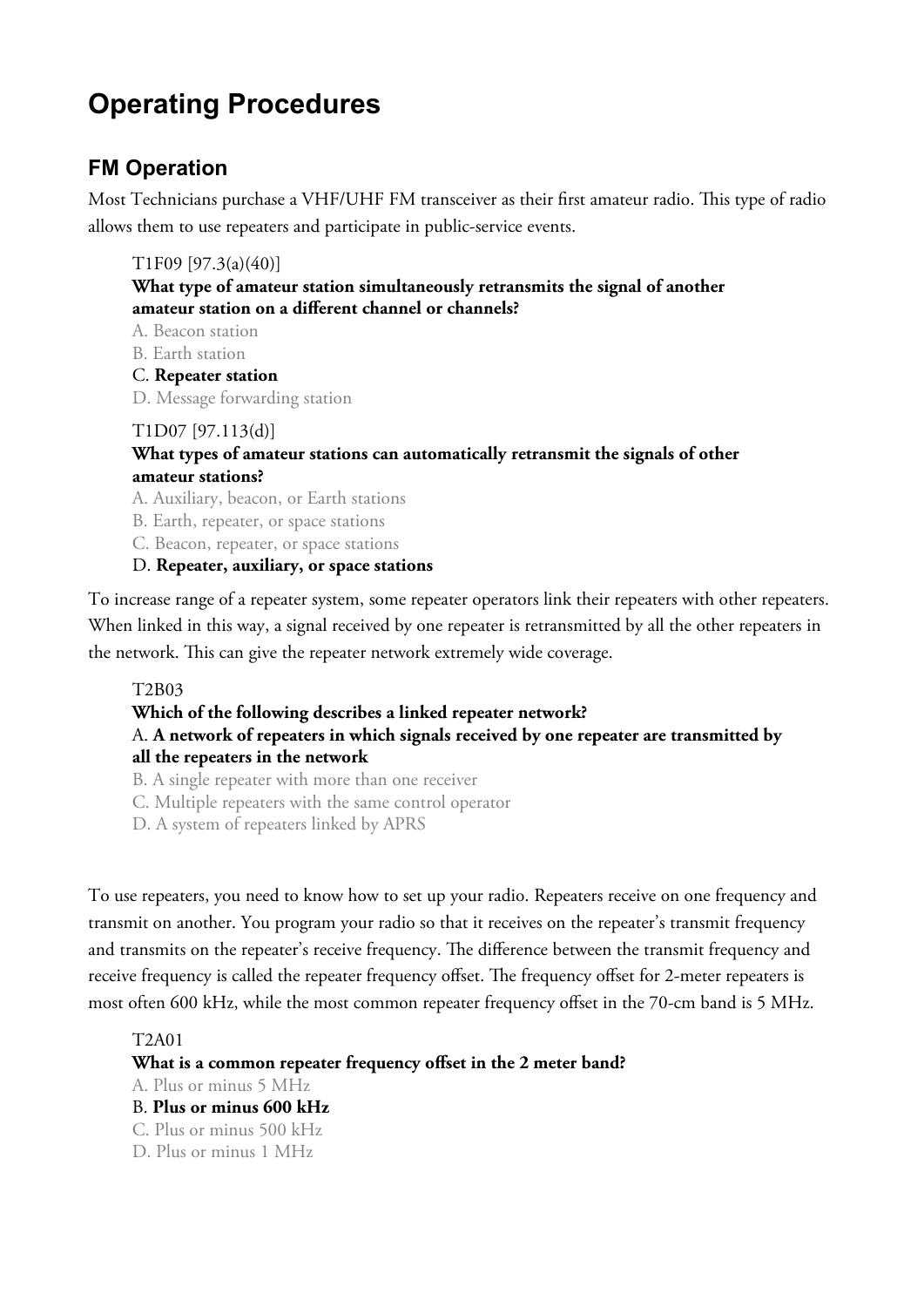## T2A03 **What is a common repeater frequency offset in the 70 cm band?** A. **Plus or minus 5 MHz**

B. Plus or minus 600 kHz

C. Plus or minus 500 kHz

D. Plus or minus 1 MHz

Because repeaters often operate in environments where there is a lot of interference, they are programmed not to repeat a signal unless the signal has a sub- audible tone of a specific frequency. These tones are sometimes called PL (short for "private line") tones. PL is a Motorola trademark. The generic term for these tones is CTCSS (short for "continuous tone-coded squelch system"). If your radio has not been programmed to transmit the proper sub-audible tone when you transmit, the repeater will not repeat your transmission.

## T2B02

## **What term describes the use of a sub-audible tone transmitted along with normal voice audio to open the squelch of a receiver?**

A. Carrier squelch B. Tone burst C. DTMF D. **CTCSS**

A frequent problem is being able to hear a repeater, but not being able to access it. There could be several reasons for this.

## T2B04

## **Which of the following could be the reason you are unable to access a repeater whose output you can hear?**

A. Improper transceiver offset

B. You are using the wrong CTCSS tone

C. You are using the wrong DCS code

#### D. **All these choices are correct**

A Digital Code Squelch, or DCS, tone is similar to a CTCSS tone in that it is sub-audible and opens the squelch of a repeater when a station is trying to access it. They are, however, not very common.

If a station does not have a good signal into a repeater, you may want to listen for it on the repeater input frequency. One way to listen to the repeater input frequency would be to use the reverse function of your VHF/UHF transceiver, if it has this feature. When enabled, the reverse function will cause your transceiver to transmit on the repeater output frequency and receive on the input frequency.

#### T2B01

## **How is a VHF/UHF transceiver's "reverse" function used?**

A. To reduce power output

B. To increase power output

C. **To listen on a repeater's input frequency**

D. To listen on a repeater's output frequency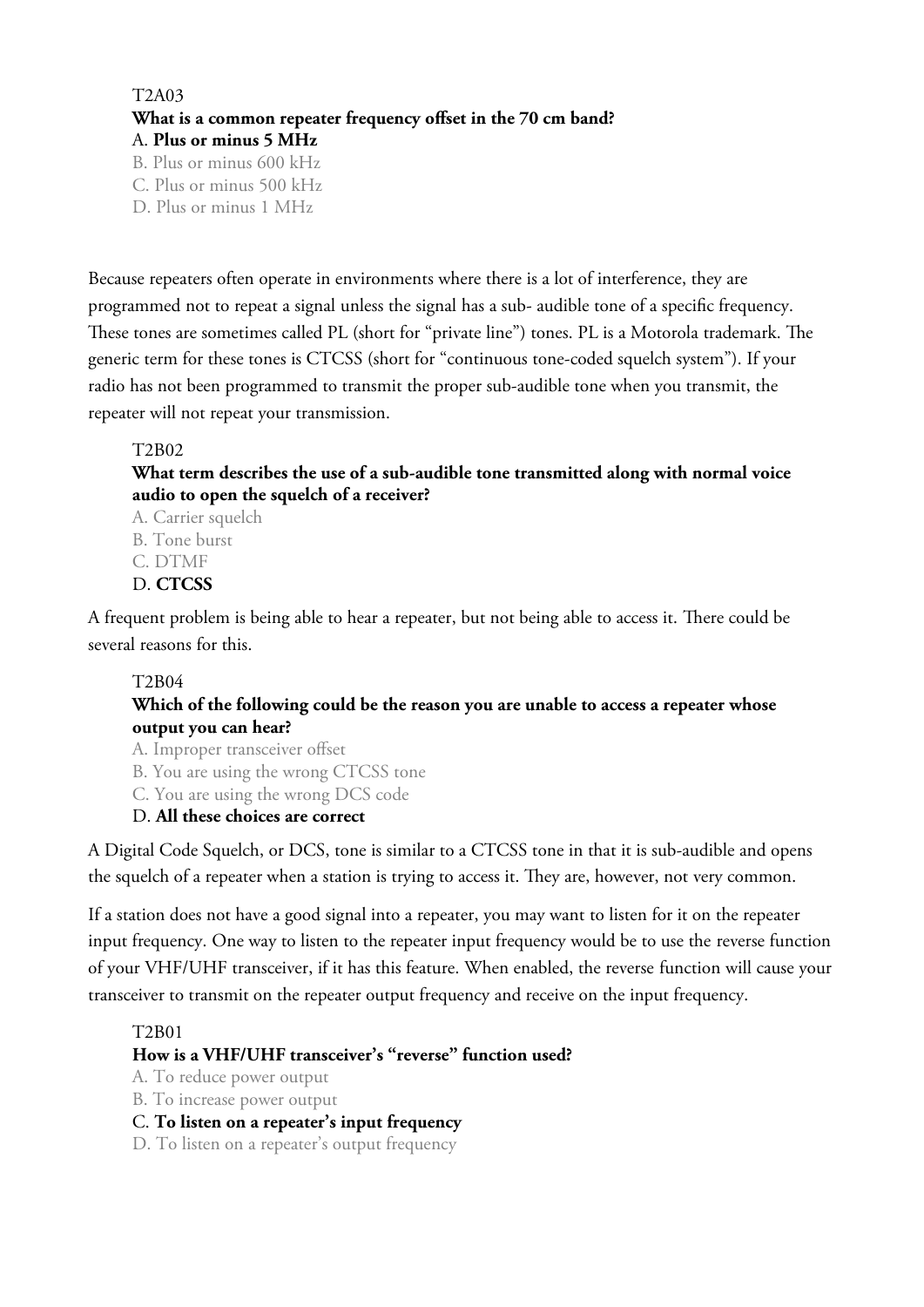Another problem you may encounter when operating FM is over-deviation. This can happen if you speak too loudly into the microphone. This will cause your signal to deviate too much, and that can cause distortion.

## T2B05

## **What would cause your FM transmission audio to be distorted on voice peaks?**

- A. Your repeater offset is inverted
- B. You need to talk louder

## C. **You are talking too loudly**

D. Your transmit power is too high

In addition to knowing how to set the controls of your radio, you need to know the protocol for making contacts. When using a repeater, the protocol is very simple. The reason for this is that signals are normally very strong and saying your call sign is all that is required to alert other stations that you are listening to the repeater and available for contacts.

## T2A04

## **What is an appropriate way to call another station on a repeater if you know the other station's call sign?**

A. Say "break, break," then say the station's call sign

B. **Say the station's call sign, then identify with your call sign**

C. Say "CQ" three times, then the other station's call sign

D. Wait for the station to call CQ, then answer

#### T2A09

## **Which of the following indicates that a station is listening on a repeater and looking for a contact?**

A. "CQ CQ" followed by the station's call sign

B. **The station's call sign followed by the word "monitoring"**

- C. The repeater call sign followed by the station's call sign
- D. "QSY" followed by your call sign

So, for example, if I want to talk to Ralph, AA8RK, on our local repeater, I would say, "AA8RK, KB6NU." If Ralph was listening—and was available to talk—he would then say, "KB6NU, AA8RK," and we would begin our contact. If I wasn't looking for anyone in particular, I would say, "KB6NU monitoring" or "KB6NU listening."

Repeater operation is called duplex operation because you're transmitting and receiving on two different frequencies. When two stations are operating on the same frequency, without the aid of a repeater, it's called simplex operation.

#### T2A11

## **What term describes an amateur station that is transmitting and receiving on the same frequency?**

A. Full duplex B. Diplex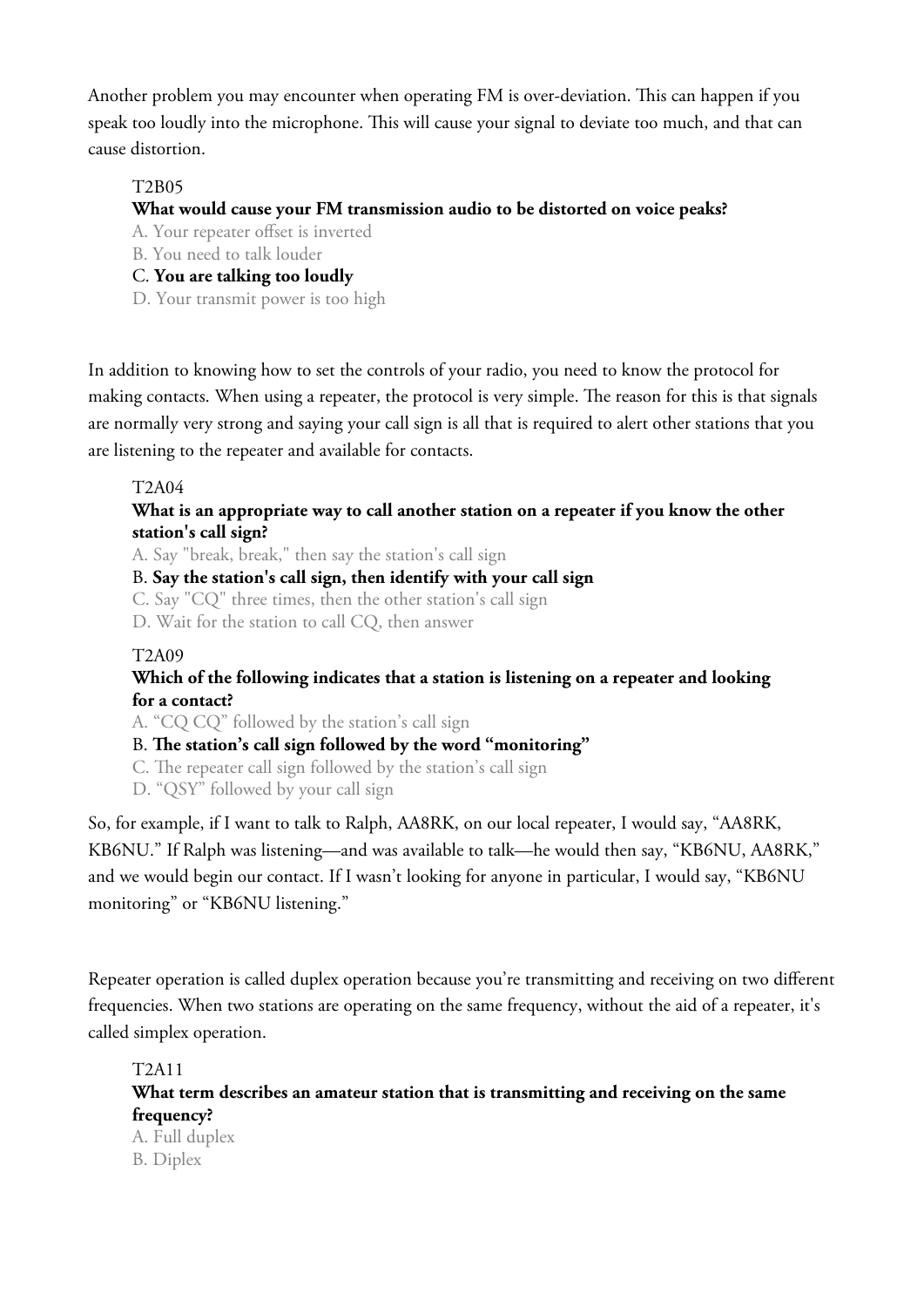## C. **Simplex**

D. Multiplex

T2B09

## **Why are simplex channels designated in the VHF/UHF band plans?**

## A. **So stations within range of each other can communicate without tying up a repeater**

B. For contest operation

C. For working DX only

D. So stations with simple transmitters can access the repeater without automated offset

To help amateurs operating simplex find one another, frequencies on each band have been set aside as "national calling frequencies." 146.52 MHz is the national calling frequency for FM simplex operation in the 2 m band.

T2A02

**What is the national calling frequency for FM simplex operations in the 2 meter band?** A. **146.520 MHz**

B. 145.000 MHz C. 432.100 MHz D. 446.000 MHz

446.000 MHz is the national calling frequency for the 70 cm band.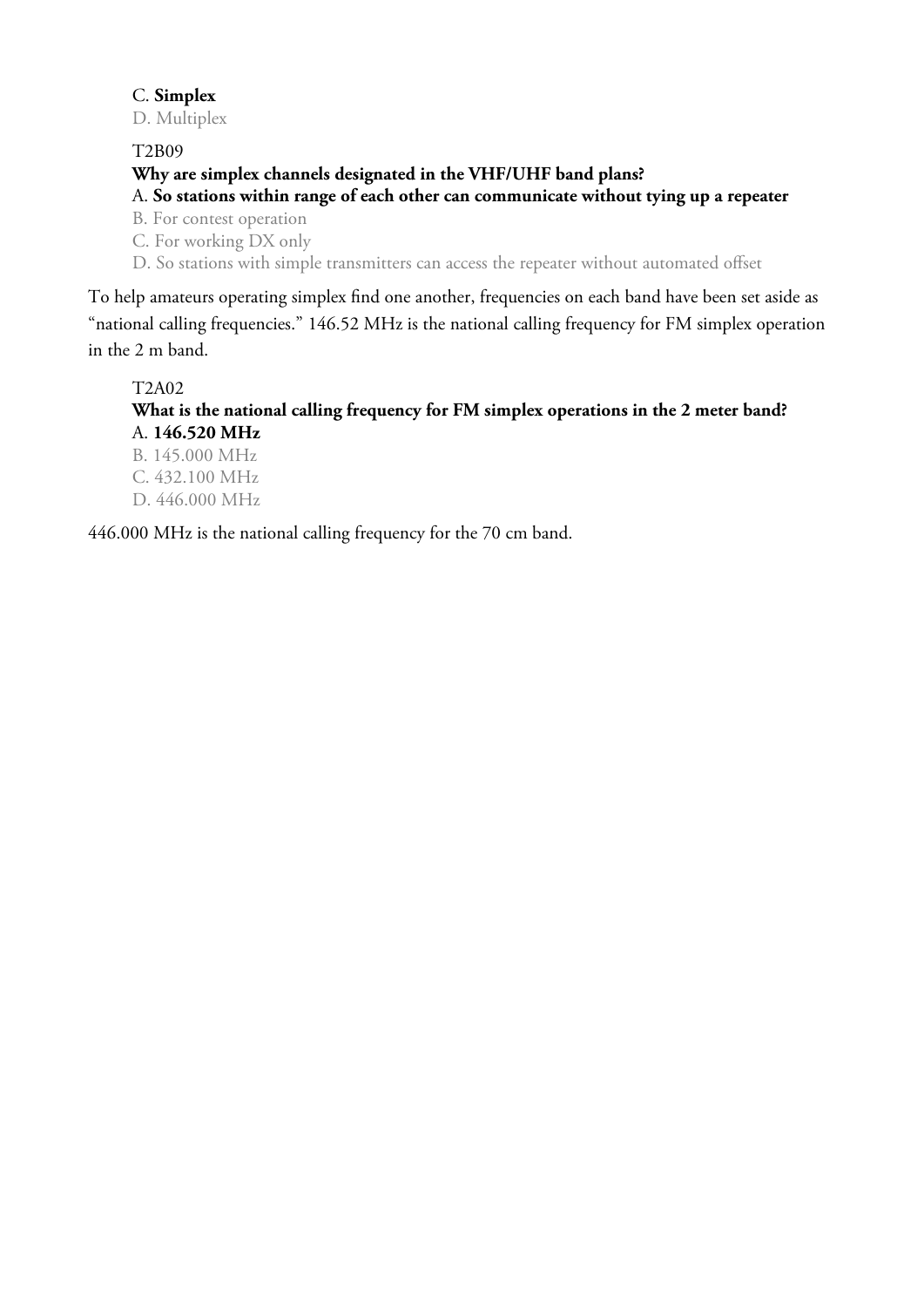## **HF Operation**

On the HF bands, signals can be easy to copy or difficult to copy. Because this is the case, the protocol for making contacts is more complex than the repeater protocol. On HF, when you want to contact another station, you "call CQ." That is to say, you would say something like, "CQ CQ CQ. This is KB6NU." This means that you are open to a call from any station.

## T2A08

## **What is the meaning of the procedural signal "CQ"?**

- A. Call on the quarter hour
- B. Test transmission, no reply expected
- C. Only the called station should transmit

## D. **Calling any station**

You don't want to just start calling CQ willy-nilly, though. Listen first, to make sure that you don't interfere with any other amateur stations.

## T2A12

## **What should you do before calling CQ?**

A. Listen first to be sure that no one else is using the frequency

B. Ask if the frequency is in use

C. Make sure you are authorized to use that frequency

## D. **All these choices are correct**

Knowing how to reply to a CQ is also important. Knowing the commonly accepted protocol will make it easier to make contacts.

## T2A05

## **How should you respond to a station calling CQ?**

A. Transmit "CQ" followed by the other station's call sign

B. Transmit your call sign followed by the other station's call sign

## C. **Transmit the other station's call sign followed by your call sign**

D. Transmit a signal report followed by your call sign

For example, if my friend Ralph, AA8RK, heard my call and wanted to talk to me, he would reply, "KB6NU this is AA8RK. Over." Then, I would return the call, and our contact would begin. If signal conditions are poor, you may want to repeat your call sign and state your call sign in a phonetic alphabet.

It's important to always identify your station, even when only performing tests.

## T2A06

## **Which of the following is required when making on-the-air test transmissio**ns? A. **Identify the transmitting station**

- B. Conduct tests only between 10 p.m. and 6 a.m. local time
- C. Notify the FCC of the transmissions
- D. All these choices are correct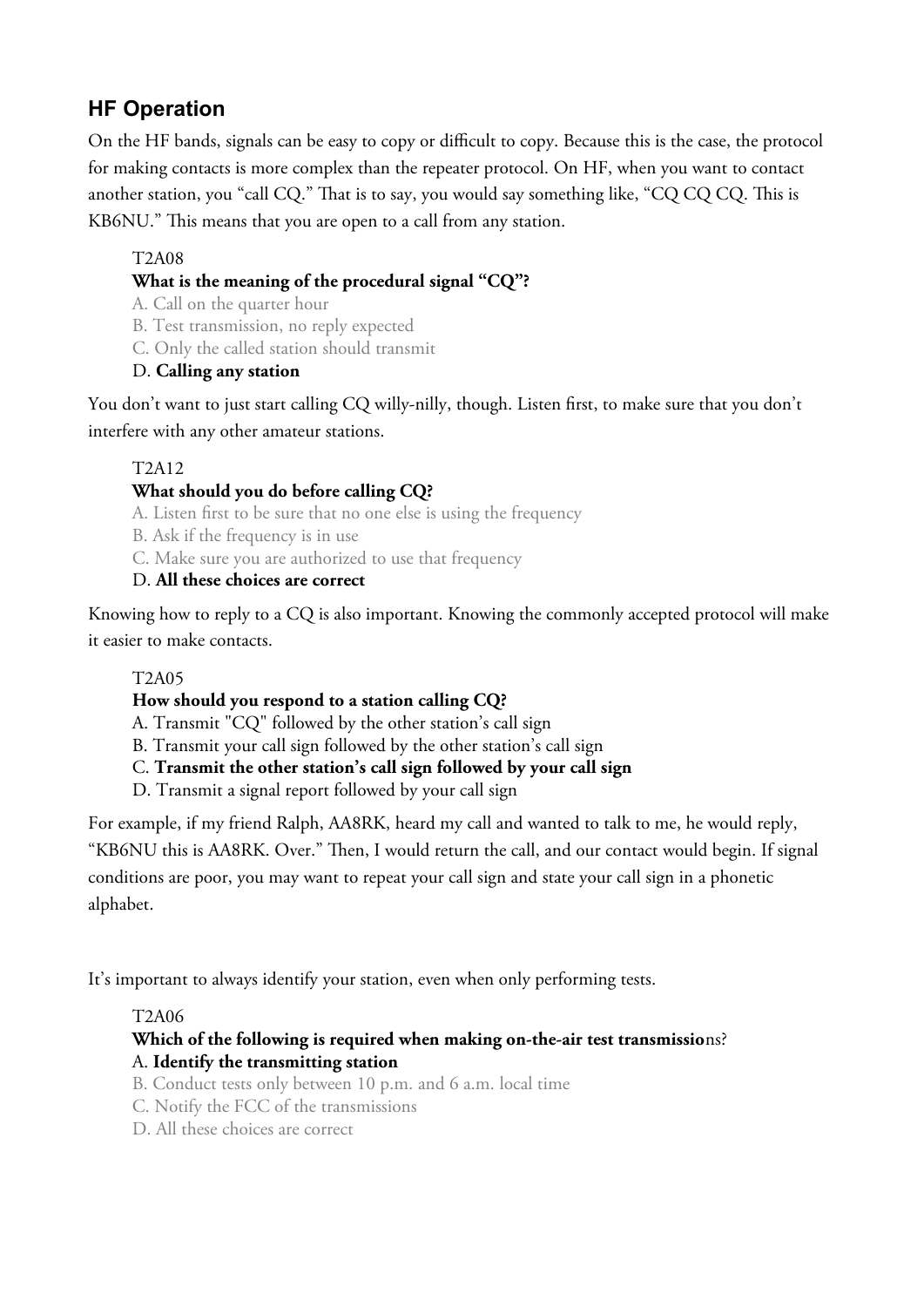As a Technician, you will be able to operate Morse Code on certain portions of the 80 m, 40 m, 15 m, and 10 m bands. To shorten the number of characters sent during a CW contact, amateurs often use three-letter combinations called Q-signals. Q signals are three-letter combinations, beginning with the letter "Q," that stand for commonly-used phrases. You need to know the meaning of two of these Q signals: QRM and QSY.

## T2B10 **Which Q signal indicates that you are receiving interference from other stations?** A. **QRM** B. QRN C. QTH D. QSB T2B11 **Which Q signal indicates that you are changing frequency?** A. QRU B. **QSY** C. QSL D. QRZ

FCC rules specify broadly where amateur radio operators have operating privileges, but they are not very detailed. Band plans take this one step further, suggesting where amateurs should use certain modes.

#### T2A10

## **What is a band plan, beyond the privileges established by the FCC?** A. **A voluntary guideline for using different modes or activities within an amateur band**

B. A list of operating schedules C. A list of available net frequencies D. A plan devised by a club to indicate frequency band us**e**

While not always adhered to, another basic tenet of amateur radio is to operate courteously and avoid interfering with other stations.

#### T2B08

#### **Which of the following applies when two stations transmitting on the same frequency interfere with each other?**

#### A. **The stations should negotiate continued use of the frequency**

- B. Both stations should choose another frequency to avoid conflict
- C. Interference is inevitable, so no action is required
- D. Use subaudible tones so both stations can share the frequency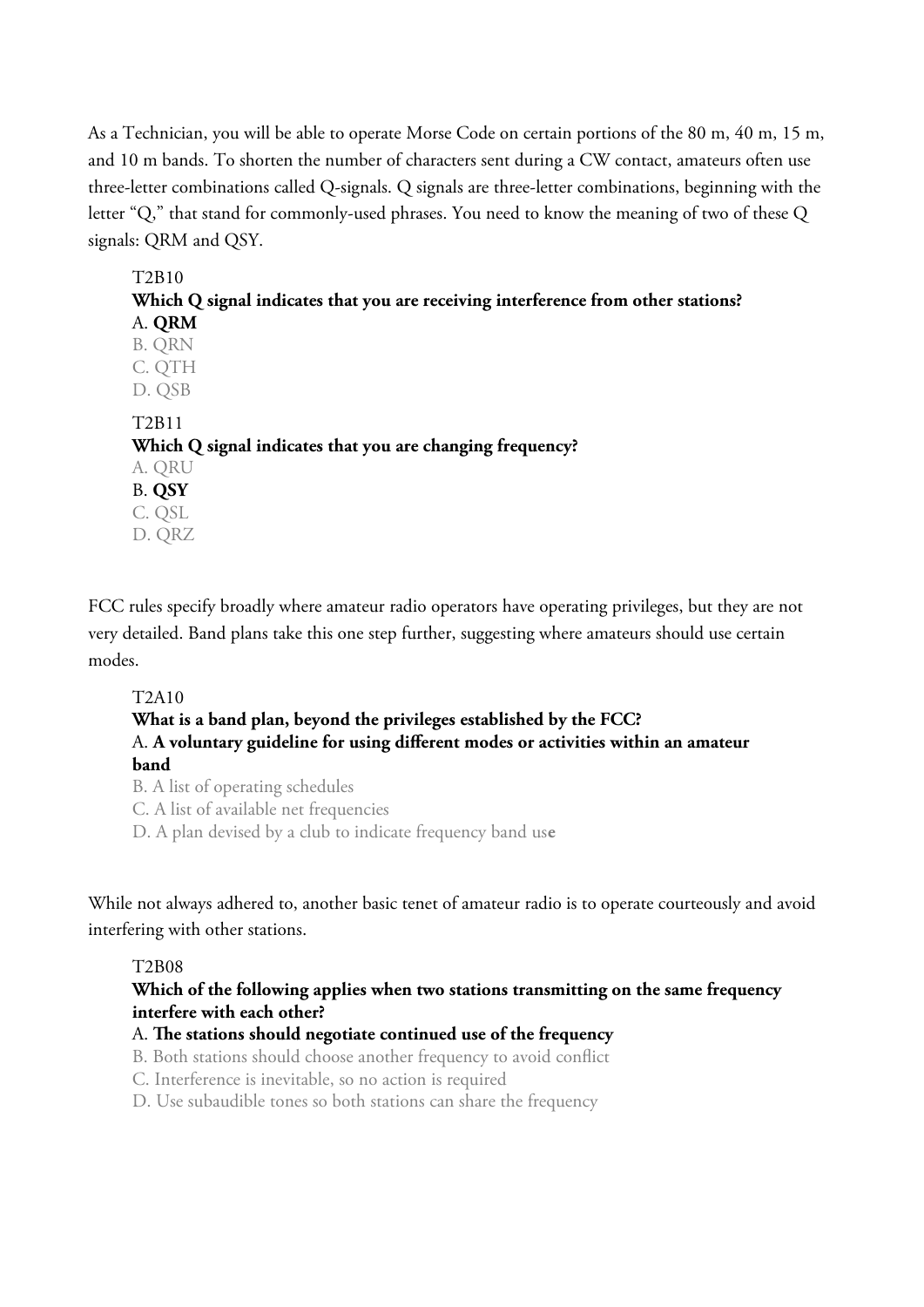## **Public service and emergency communications**

One of the reasons amateur radio exists at all is that ham radio operators are uniquely set up to provide emergency and public-service communications. As a result, many hams consider it an obligation to be prepared to help out when called upon to do so. This includes having the proper equipment and knowing the proper operating procedures. There are two organizations that provide emergency communications: the Radio Amateur Civil Emergency Service (RACES) and the Amateur Radio Emergency Service (ARES).

## T2C06

## **What is the Amateur Radio Emergency Service (ARES)?**

#### A. **A group of licensed amateurs who have voluntarily registered their qualifications and equipment for communications duty in the public service**

B. A group of licensed amateurs who are members of the military and who voluntarily agreed to provide message handling services in the case of an emergency

C. A training program that provides licensing courses for those interested in obtaining an amateur license to use during emergencies

D. A training program that certifies amateur operators for membership in the Radio Amateur Civil Emergency Service

## T1A10 [97.3(a)(38), 97.407]

## **What is the Radio Amateur Civil Emergency Service (RACES)?**

A. A radio service using amateur frequencies for emergency management or civil defense communications

B. A radio service using amateur stations for emergency management or civil defense communications

C. An emergency service using amateur operators certified by a civil defense organization as being enrolled in that organization

#### D. **All these choices are correct**

T2C04

#### **What is RACES?**

A. An emergency organization combining amateur radio and citizens band operators and frequencies

B. An international radio experimentation society

C. A radio contest held in a short period, sometimes called a "sprint"

## D. **An FCC part 97 amateur radio service for civil defense communications during national emergencies**

When an emergency occurs, it's common for amateur radio operators to form a network or "net" to facilitate emergency communications. The net is led by the net control station, or NCS, whose job includes calling the net to order and directing communications between stations checking in. Stations other than the net control station are said to "check in" to the net.

#### T2C02

#### **Which of the following are typical duties of a Net Control Station?**

A. Choose the regular net meeting time and frequency

B. Ensure that all stations checking into the net are properly licensed for operation on the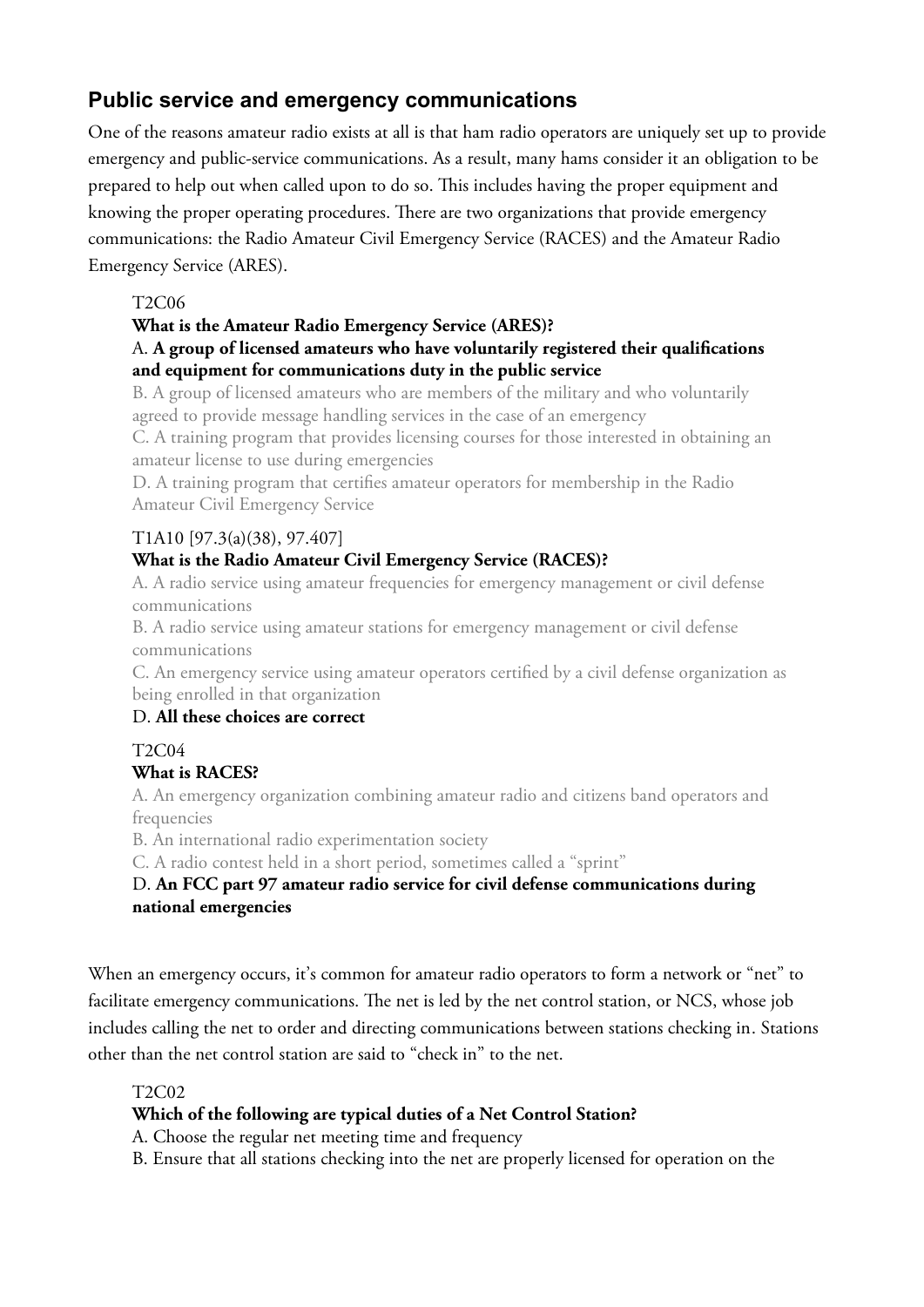net frequency

#### C. **Call the net to order and direct communications between stations checking in**

D. All these choices are correct

When you check into a net, you must take your lead from the net control station, and transmit only when directed to by the net control station, unless you are reporting an emergency.

## T2C07

#### **Which of the following is standard practice when you participate in a net?**

A. When first responding to the net control station, transmit your call sign, name, and address as in the FCC database

B. Record the time of each of your transmissions

## C. **Unless you are reporting an emergency, transmit only when directed by the net control station**

D. All these choices are correct

One of the functions of an emergency communications net is to pass messages between stations that have checked into the net. The term for messages passed between stations in a net is "traffic," and the process of passing messages to and from amateur radio stations is called handling traffic. When handling traffic, you should try to pass messages exactly as received. One way to do this is to spell words using a standard phonetic alphabet.

#### T2C05

## **What does the term "traffic" refer to in net operation?**

#### A. **Messages exchanged by net stations**

- B. The number of stations checking in and out of a net
- C. Operation by mobile or portable stations
- D. Requests to activate the net by a served agency

#### T2C08

#### **Which of the following is a characteristic of good traffic handling?** A. **Passing messages exactly as received**

- B. Making decisions as to whether messages are worthy of relay or delivery
- C. Ensuring that any newsworthy messages are relayed to the news media
- D. All these choices are correct

#### T2C03

#### **What technique is used to ensure that voice messages containing unusual words are received correctly?**

A. Send the words by voice and Morse code

B. Speak very loudly into the microphone

#### C. **Spell the words using a standard phonetic alphabet**

D. All these choices are correct

Formal traffic messages consists of four parts: preamble, address, text, signature. Part of the preamble is the check. The address is the name and address of the intended recipient, the text is the message itself, and the signature is the part of the message that identifies the originator of the message.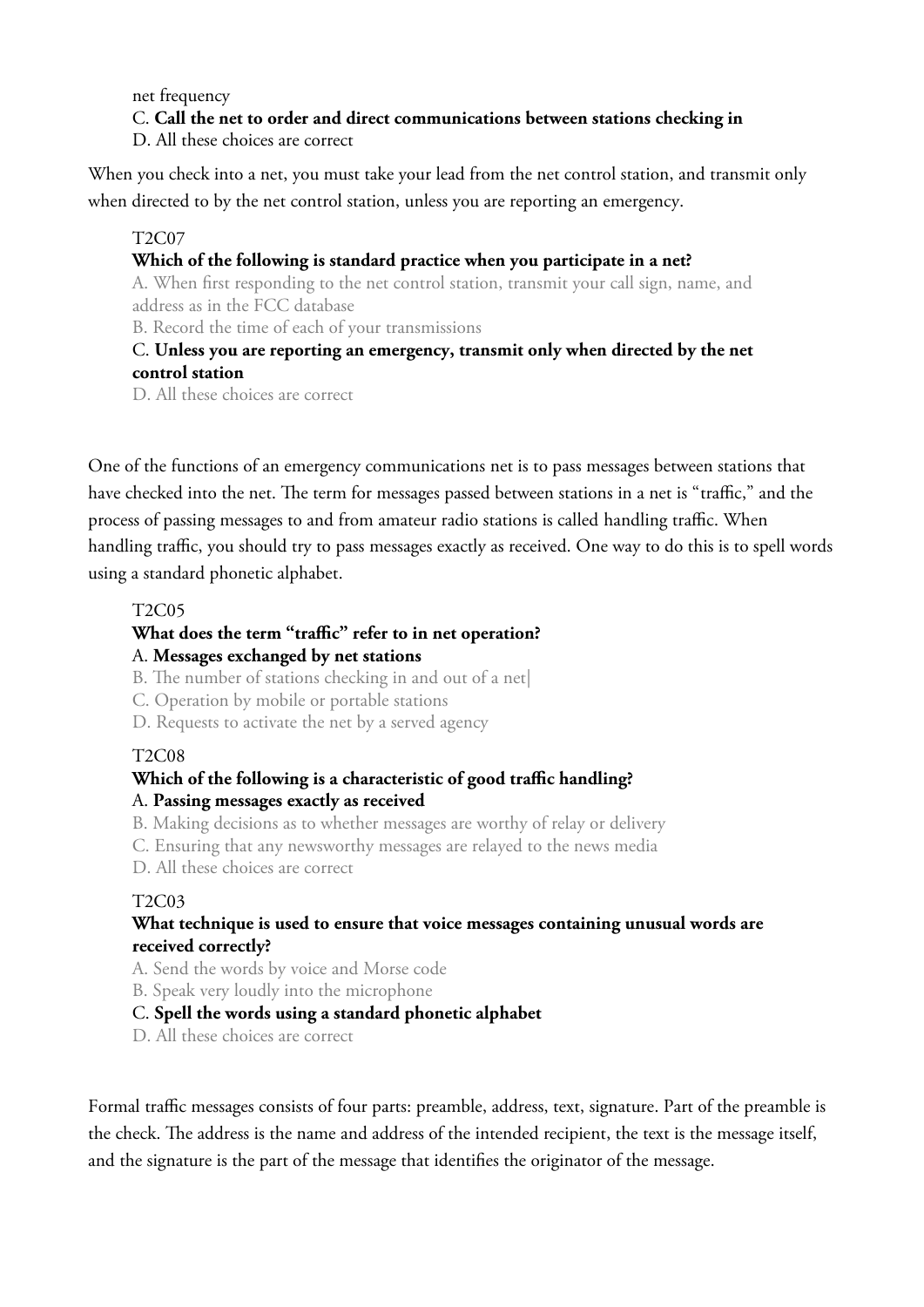## T2C10

## **What information is contained in the preamble of a formal traffic message?**

A. The email address of the originating station

B. The address of the intended recipient

C. The telephone number of the addressee

#### D. **Information needed to track the message**

#### T2C11

#### **What is meant by "check" in a radiogram header?**

## A. **The number of words or word equivalents in the text portion of the message**

B. The call sign of the originating station

C. A list of stations that have relayed the message

D. A box on the message form that indicates that the message was received and/or relayed

Even in emergencies, you must follow FCC rules when operating an amateur radio station. The normal rules are, however, relaxed a little during true emergencies.

## T2C01 [97.103(a)]

## **When do FCC rules NOT apply to the operation of an amateur station?**

A. When operating a RACES station

B. When operating under special FEMA rules

C. When operating under special ARES rules

#### D. **FCC rules always apply**

T2C09

#### **Are amateur station control operators ever permitted to operate outside the frequency privileges of their license class?**

A. No

B. Yes, but only when part of a FEMA emergency plan

C. Yes, but only when part of a RACES emergency plan

#### D. **Yes, but only in situations involving the immediate safety of human life or protection of property**

It's kind of a Catch-22. FCC rules always apply to the operation of an amateur radio station, but the rules say that you can do almost anything in a true emergency.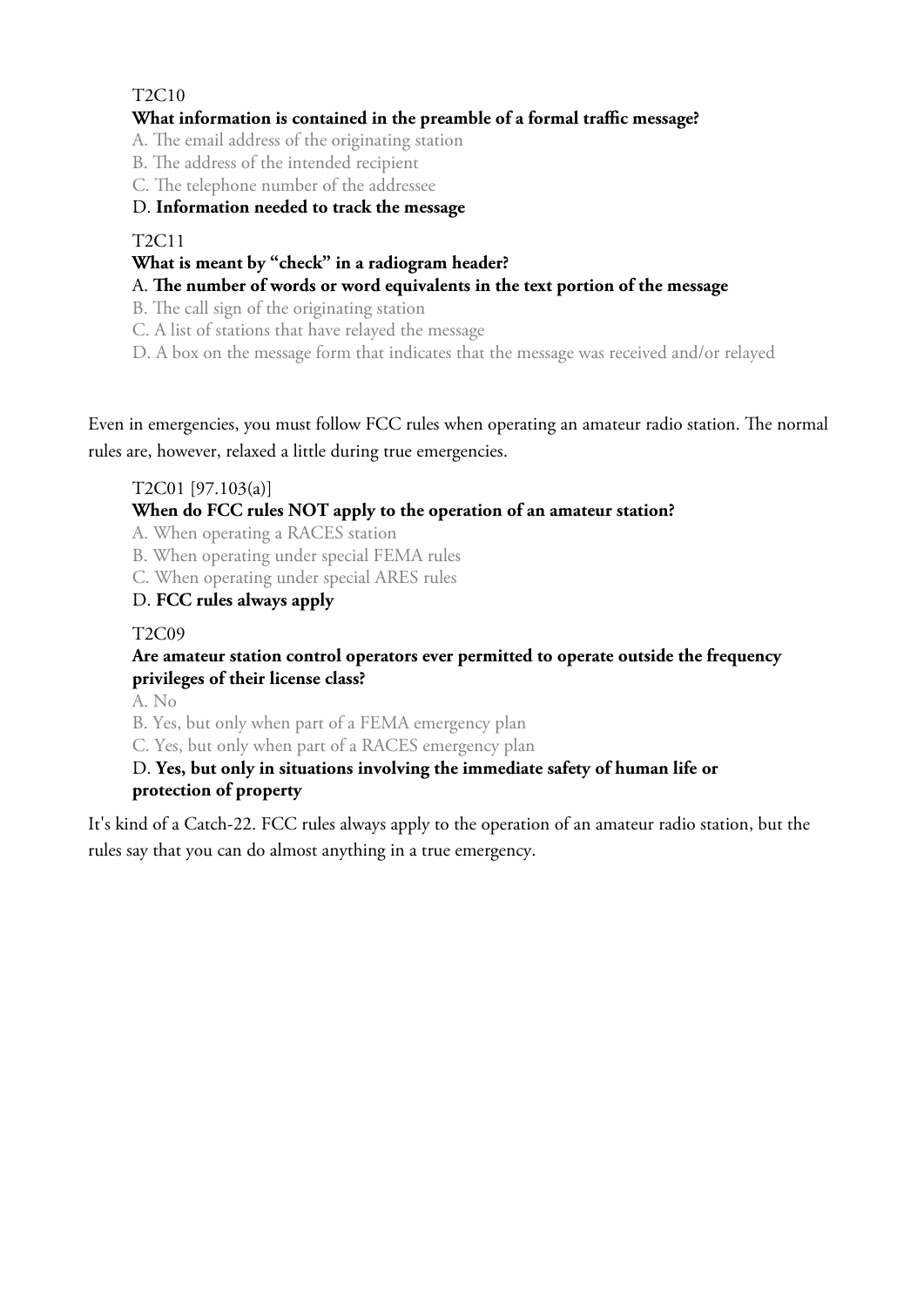## **Amateur satellite operation**

Making contacts via amateur radio satellites and other space stations is one of the coolest things a ham can do. As a Technician Class licensee, you will have the privileges to do this.

## T1B02 [97.301, 97.207(c)]

**Which amateurs may contact the International Space Station (ISS) on VHF bands?**

A. Any amateur holding a General class or higher license

B. **Any amateur holding a Technician class or higher license**

C. Any amateur holding a General class or higher license who has applied for and received approval from NASA

D. Any amateur holding a Technician class or higher license who has applied for and received approval from NASA

Amateur satellites are basically repeaters in space. As such they have an uplink frequency, which is the frequency on which you transmit and the satellite receives, and a downlink frequency, on which the satellite transmits and you receive. Often, the uplink frequency and downlink frequency are in different amateur bands.

T8B08

## **What is meant by the statement that a satellite is operating in U/V mode?**

A. The satellite uplink is in the 15 meter band and the downlink is in the 10 meter band

B. **The satellite uplink is in the 70 centimeter band and the downlink is in the 2 meter band**

C. The satellite operates using ultraviolet frequencies

D. The satellite frequencies are usually variable

The 70 cm band is in the UHF portion of the spectrum, hence the "U" in U/V, while the 2 meter band is in the VHF portion of the spectrum, hence the "V" in U/V.

While most satellites are FM satellites, some operate using other modes.

T8B04 **What mode of transmission is commonly used by amateur radio satellites?** A. SSB B. FM C. CW/data D. **All these choices are correct**

When making contacts via an amateur satellite only use as much power as is needed to make the contact. The reason for this is that when a satellite receives a very strong signal, its automatic gain control (AGC) sets the receive threshold to the level of that signal and weaker signals won't be relayed. When everyone uses a reasonable power level, the AGC doesn't kick in, and the satellite can relay many signals simultaneously.

T8B02

**What is the impact of using excessive effective radiated power on a satellite uplink?** A. Possibility of commanding the satellite to an improper mode

B. **Blocking access by other users**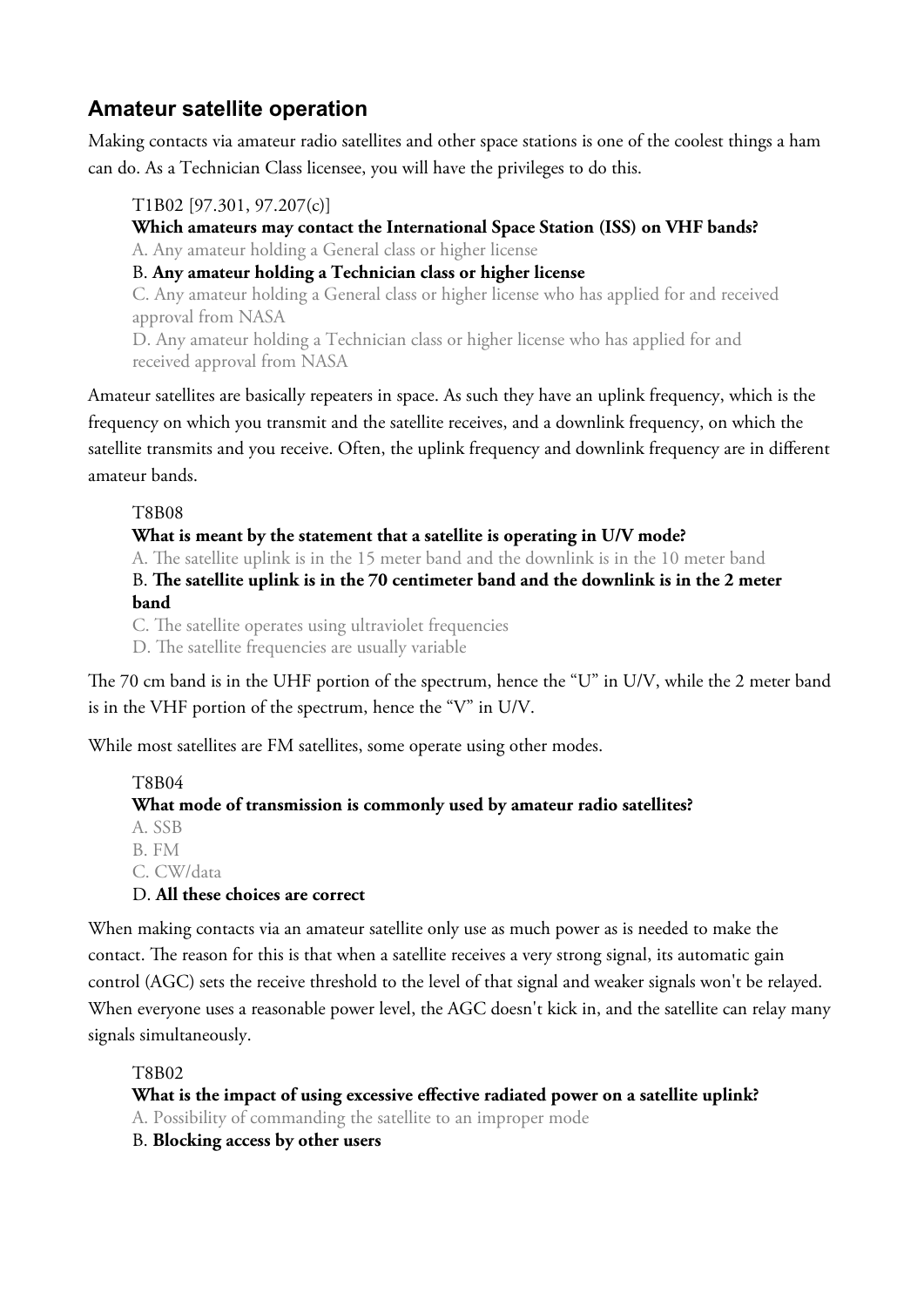C. Overloading the satellite batteries

D. Possibility of rebooting the satellite control computer

#### T8B12

#### **Which of the following is a way to determine whether your satellite uplink power is neither too low nor too high?**

A. Check your signal strength report in the telemetry data

B. Listen for distortion on your downlink signal

#### C. **Your signal strength on the downlink should be about the same as the beacon**

D. All these choices are correct

Most amateur satellites are in a low Earth orbit, or LEO. Satellites in a low Earth orbit have an altitude between 99 miles and 1,200 miles. This corresponds to an orbital period of about 88 minutes to about about 127 minutes. Satellites in LEO provides high bandwidth and low communication time lag, but they can only be used for a short time when they pass overhead.

T8B10

#### **What is a LEO satellite?**

A. A sun synchronous satellite

B. A highly elliptical orbit satellite

C. A satellite in low energy operation mode

D. **A satellite in low earth orbit**

Amateur satellites are often equipped with beacons. Beacons often send telemetry signals that inform users about the status of the satellite.

#### T8B05

#### **What is a satellite beacon?**

A. The primary transmit antenna on the satellite

B. An indicator light that shows where to point your antenna

C. A reflective surface on the satellite

#### D. **A transmission from a satellite that contains status information**

#### T8B01

#### **What telemetry information is typically transmitted by satellite beacons?**

A. The signal strength of received signals

B. Time of day accurate to plus or minus 1/10 second

#### C. **Health and status of the satellite**

D. All these choices are correct

#### T8B11

#### **Who may receive telemetry from a space station?**

#### A. **Anyone**

- B. A licensed radio amateur with a transmitter equipped for interrogating the satellite
- C. A licensed radio amateur who has been certified by the protocol developer
- D. A licensed radio amateur who has registered for an access code from AMSAT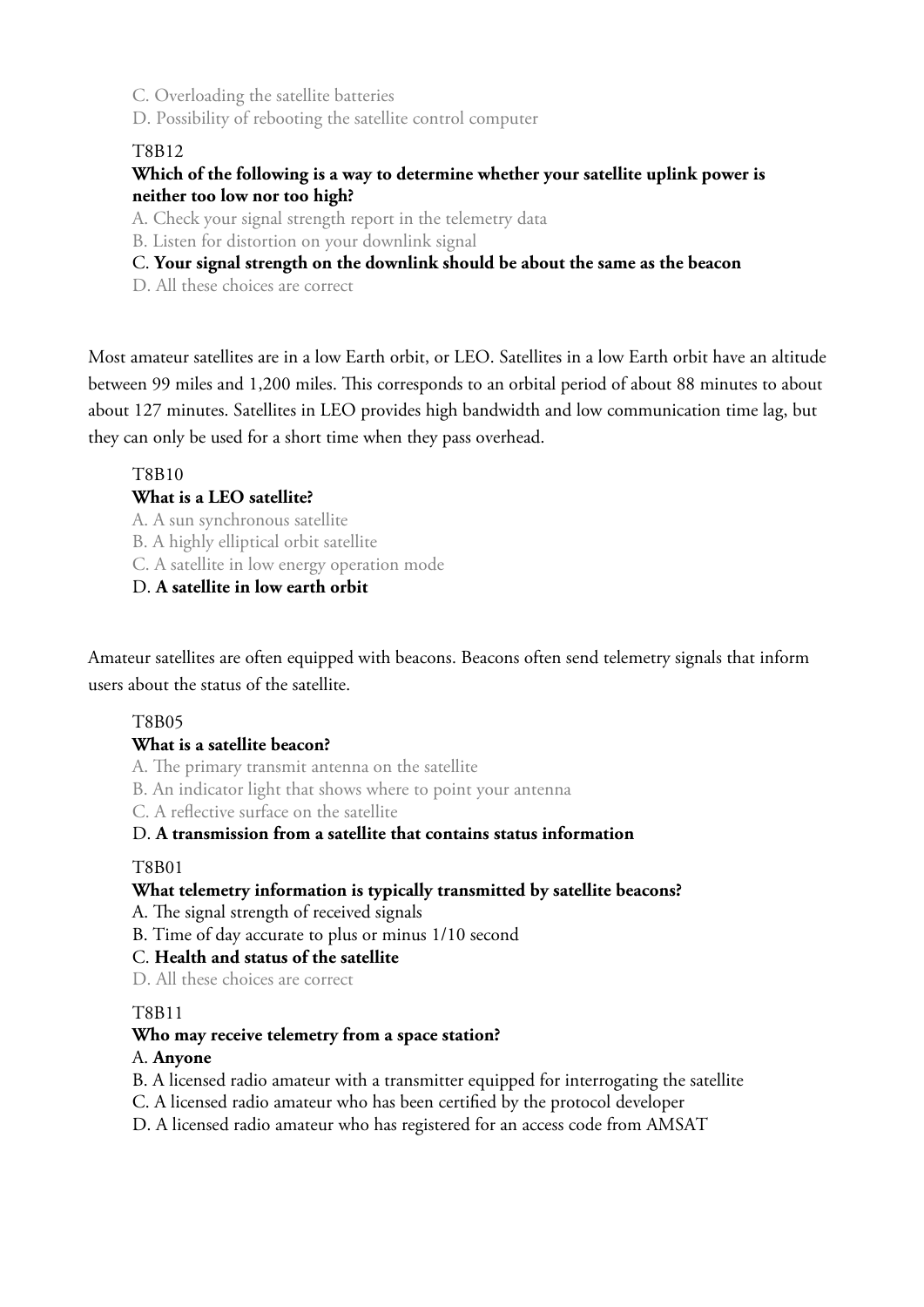Computers make it easy to figure out when you can communicate via an amateur satellite. Computer programs are available that not only tell you when a satellite is passing overhead, but also control an antenna rotor and set the frequency of your transceiver.

## T8B03

## **Which of the following are provided by satellite tracking programs?**

A. Maps showing the real-time position of the satellite track over Earth

B. The time, azimuth, and elevation of the start, maximum altitude, and end of a pass

C. The apparent frequency of the satellite transmission, including effects of Doppler shift

#### D. **All these choices are correct**

#### T8B06

#### **Which of the following are inputs to a satellite tracking program?**

A. The satellite transmitted power

#### B. **The Keplerian elements**

C. The last observed time of zero Doppler shift

D. All these choices are correct

Two issues that you must deal with when communicating via satellites are Doppler shift and spin fading.

#### T8B07

## **What is Doppler shift in reference to satellite communications?**

A. A change in the satellite orbit

B. A mode where the satellite receives signals on one band and transmits on another

## C. **An observed change in signal frequency caused by relative motion between the satellite and Earth station**

D. A special digital communications mode for some satellites

#### T8B09

#### **What causes spin fading of satellite signals?**

A. Circular polarized noise interference radiated from the sun

#### B. **Rotation of the satellite and its antennas**

C. Doppler shift of the received signal

D. Interfering signals within the satellite uplink band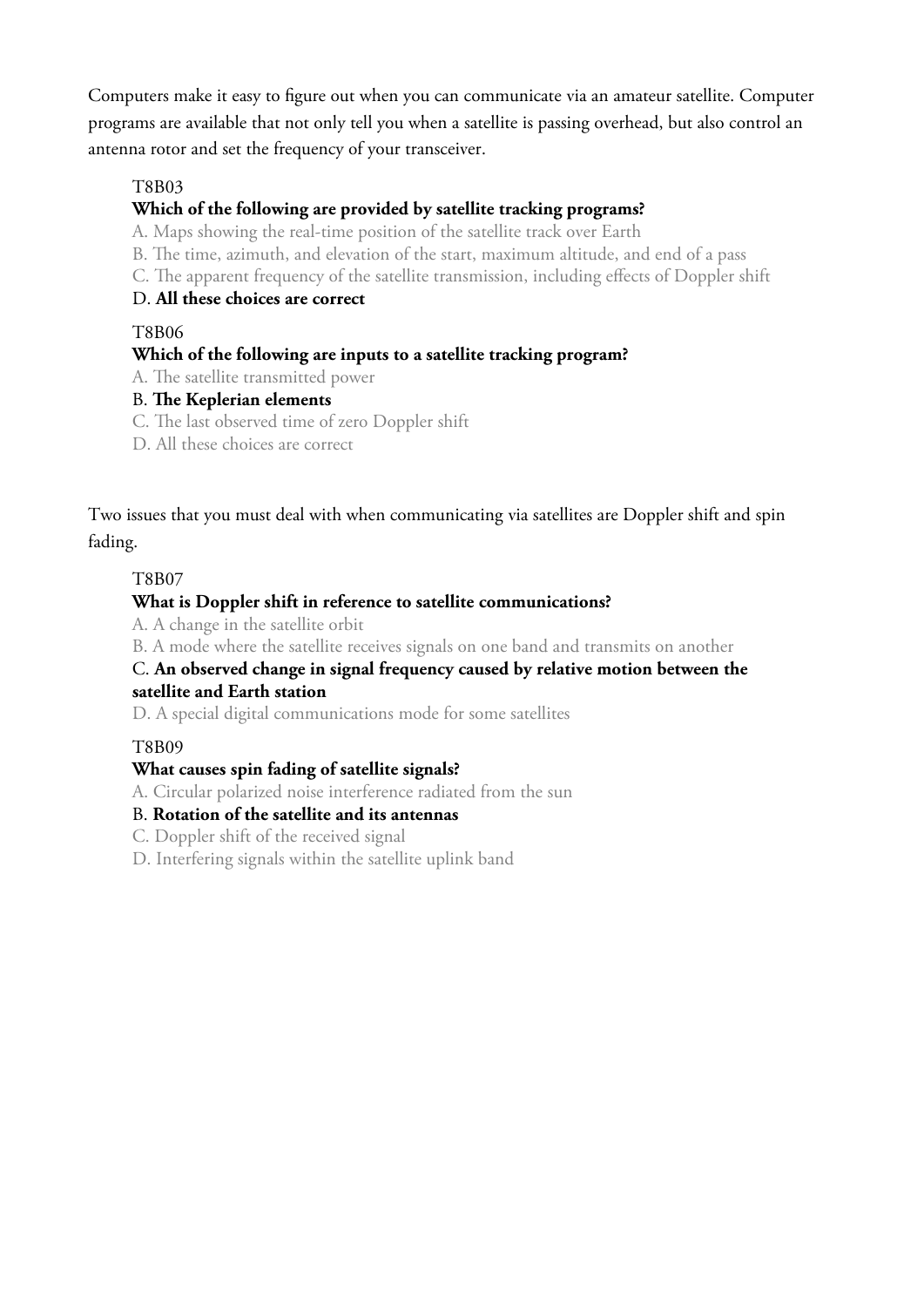## **Operating activities**

There are many different ways to have fun with amateur radio. Contesting is one of them.

## T8C03

## **What operating activity involves contacting as many stations as possible during a specified period?**

A. Simulated emergency exercises

- B. Net operations
- C. Public service events

## D. **Contesting**

## T8C04

## **Which of the following is good procedure when contacting another station in a contest?**

A. Sign only the last two letters of your call if there are many other stations calling

B. Contact the station twice to be sure that you are in his log

## C. **Send only the minimum information needed for proper identification and the contest exchange**

D. All these choices are correct

Sending the minimum amount of information will help you make as many contacts as possible.

Information about a station's location is often part of the contest exchange. In the U.S., a station's state or ARRL section is most often sent, but in VHF/UHF contests, stations often send each other their grid locators.

## T8C05

## **What is a grid locator?**

## A. **A letter-number designator assigned to a geographic location**

- B. A letter-number designator assigned to an azimuth and elevation
- C. An instrument for neutralizing a final amplifier
- D. An instrument for radio direction finding

One activity that is both fun and practical is radio direction finding. You use radio direction finding equipment and skills to participate in hidden transmitter hunts.

## T8C01

## **Which of the following methods is used to locate sources of noise interference or jamming?**

- A. Echolocation
- B. Doppler radar

## C. **Radio direction finding**

D. Phase locking

## T8C02

Which of these items would be useful for a hidden transmitter hunt? A. Calibrated SWR meter B. **A directional antenna**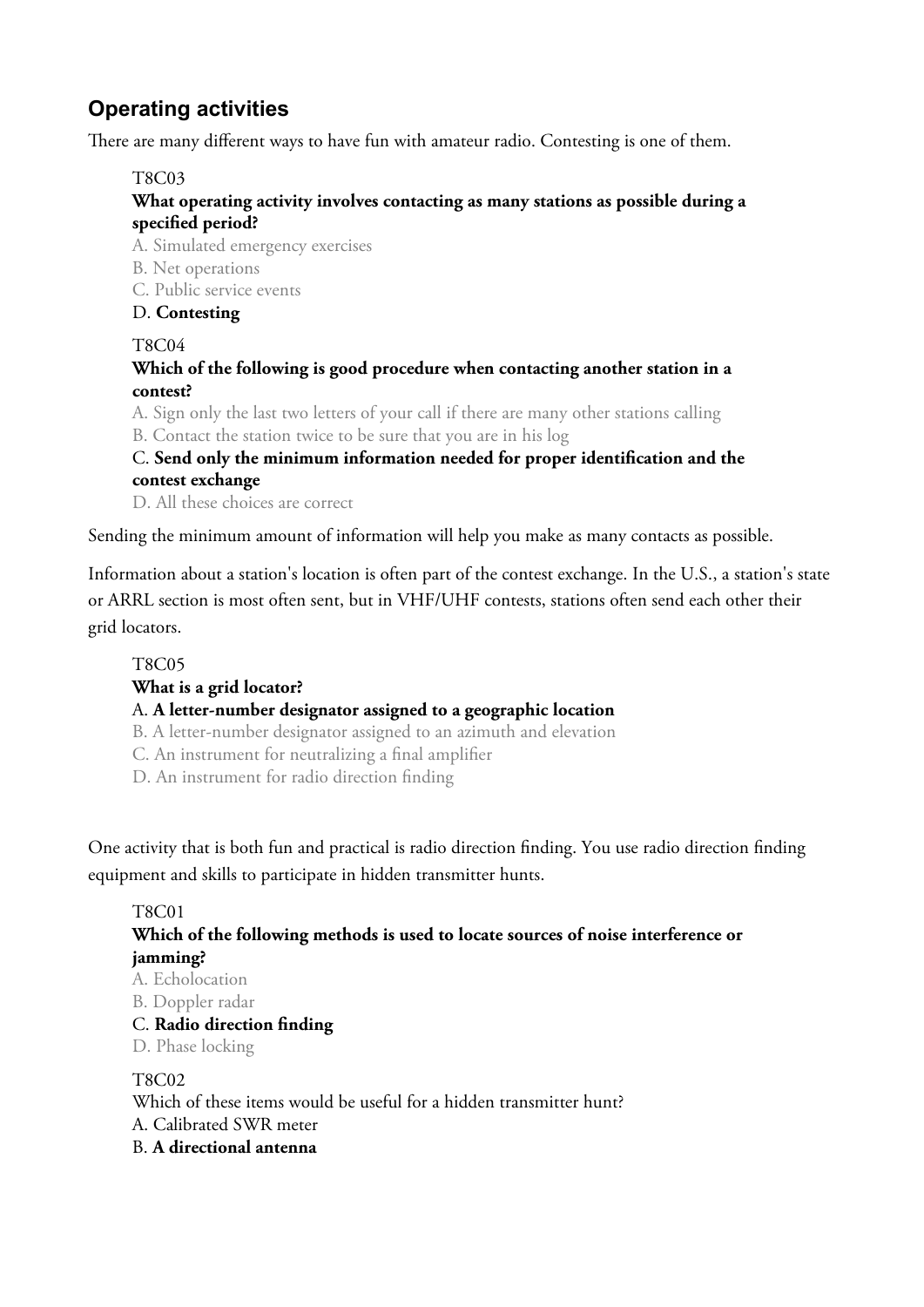C. A calibrated noise bridge

D. All these choices are correct

If the only radios that you have are VHF or UHF radios, you might want to look into EchoLink and the Internet Radio Linking Project (IRLP). Both systems provide a way to communicate with amateurs far away with a VHF or UHF transceiver by using Voice Over Internet Protocol (VoIP). The biggest difference between IRLP and EchoLink is that a radio is required to access the IRLP network while you can access the EchoLink network via a computer or mobile device. Because EchoLink has this feature, you must prove that you are a licensed radio amateur before using EchoLink.

#### T8C08

#### **What is the Internet Radio Linking Project (IRLP)?**

#### A. **A technique to connect amateur radio systems, such as repeaters, via the internet using Voice Over Internet Protocol (VoIP)**

B. A system for providing access to websites via amateur radio

C. A system for informing amateurs in real time of the frequency of active DX stations

D. A technique for measuring signal strength of an amateur transmitter via the internet

#### T8C07

## **What is Voice Over Internet Protocol (VoIP)?**

A. A set of rules specifying how to identify your station when linked over the internet to another station

B. A technique employed to "spot" DX stations via the internet

C. A technique for measuring the modulation quality of a transmitter using remote sites monitored via the internet

#### **D. A method of delivering voice communications over the internet using digital techniques**

#### T8C10

#### **What is required before using the EchoLink system?**

A. Complete the required EchoLink training

B. Purchase a license to use the EchoLink software

#### C. **Register your call sign and provide proof of license**

D. All these choices are correct

#### T8C09

## **Which of the following protocols enables an amateur station to transmit through a repeater without using a radio to initiate the transmission?**

A. IRLP

- B. D-STAR
- C. DMR

#### D. **EchoLink**

Stations that connect to EchoLink or IRLP are called nodes. You can access a particular node by punching in the node number on a radio's keypad. Pressing keys on the keypad generates DTMF (dual tone, multi-frequency) signals. DTMF signals are comprised of a pair of tones which are unique for each key.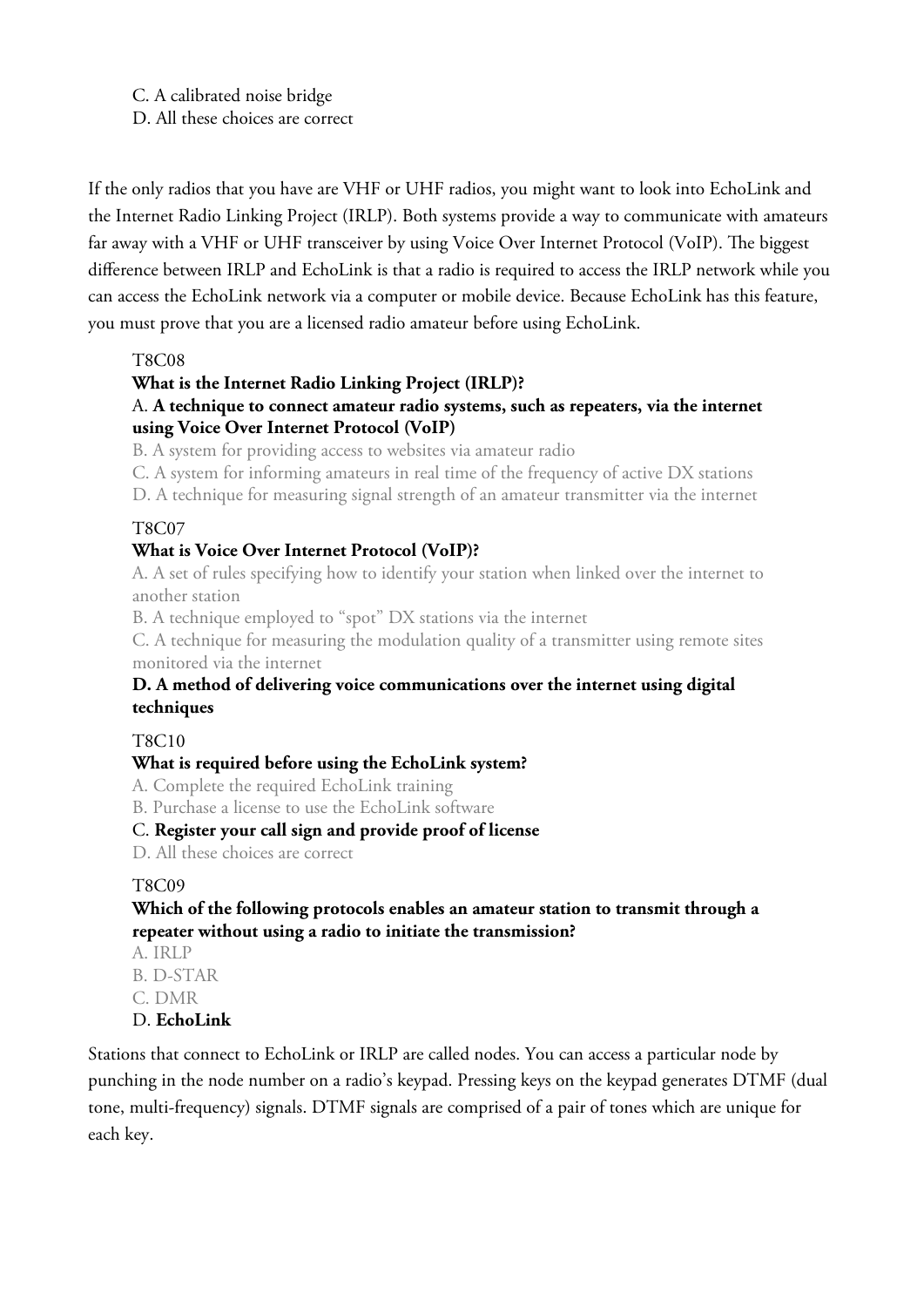## T8C06 **How is over the air access to IRLP nodes accomplished?**

A. By obtaining a password that is sent via voice to the node

B. **By using DTMF signals**

- C. By entering the proper internet password
- D. By using CTCSS tone codes

T2B06 **What type of signaling uses pairs of audio tones?** A. **DTMF** B. CTCSS C. GPRS

D. D-STAR

Sometimes, nodes are also gateways.

#### T8C11

#### **What is an amateur radio station that connects other amateur stations to the internet?** A. **A gateway**

B. A repeater C. A digipeater

D. A beacon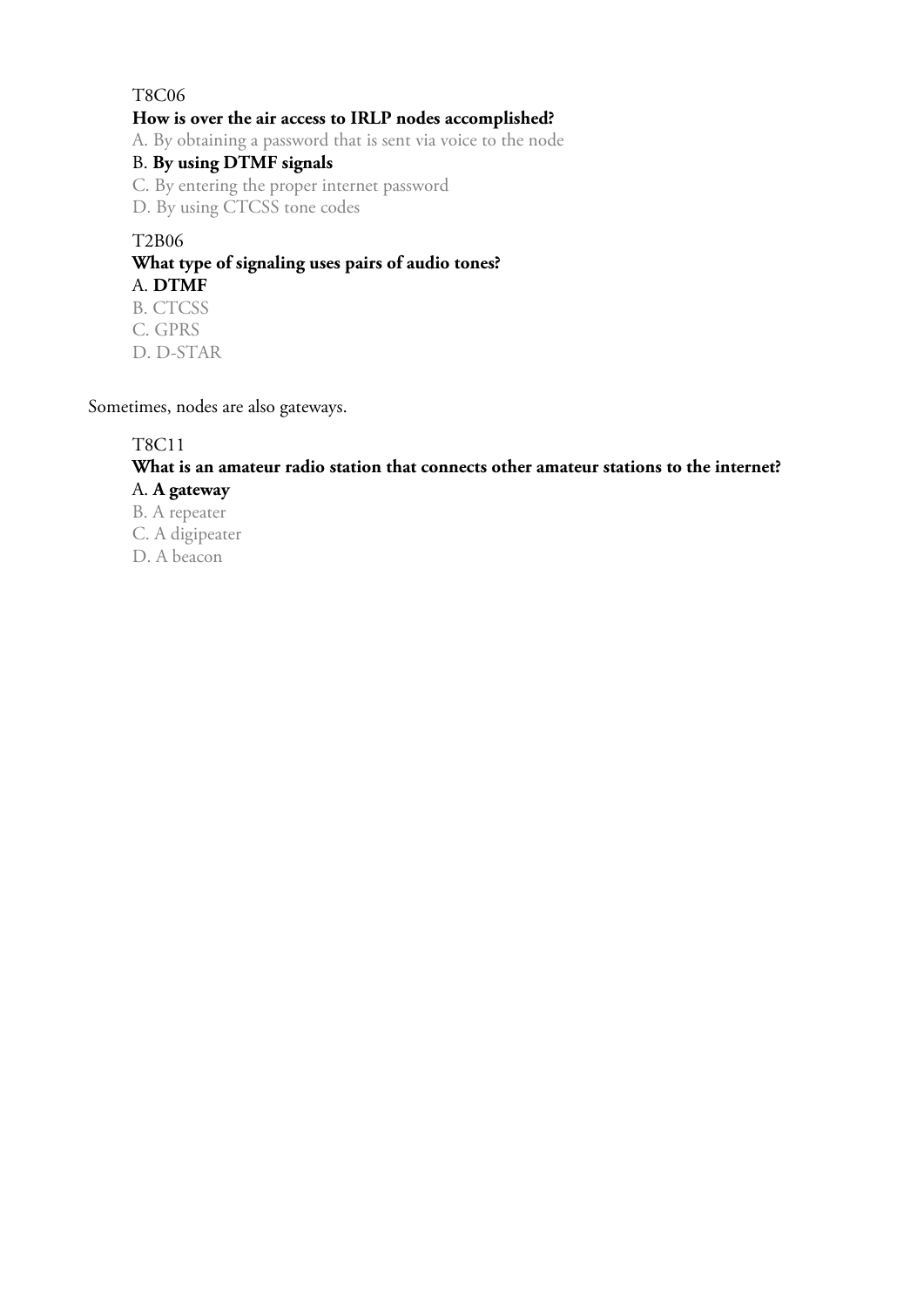# **Rules and regulations**

## **Part 97 definitions, interference, repeater frequency coordinators, and the ITU**

The Amateur Radio Service is a service regulated by the Federal Communications Commission (FCC). The FCC regulates and enforces the rules which govern the service in the United States

T1A02 [97.1] **Which agency regulates and enforces the rules for the Amateur Radio Service in the United States?** A. FEMA B. Homeland Security C. **The FCC** D. All these choices are correct

Part 97 is the part of the radio regulations that govern the Amateur Radio Service. Part 97.1 lists five "purposes" for the existence of amateur radio. The first is recognition of its usefulness in providing emergency and public-service communications. Another is that amateur radio helps people improve their technical skills and operating skills.

## T1A01 [97.1]

#### **Which of the following is part of the Basis and Purpose of the Amateur Radio Service?**

A. Providing personal radio communications for as many citizens as possible

B. Providing communications for international non-profit organizations

C. **Advancing skills in the technical and communication phases of the radio art**

D. All these choices are correct

Part 97 defines terms and concepts that every amateur radio operator needs to know. Specifically, you need to know the definition of a beacon and a space station.

#### T1A06 [97.3(a)(9)]

#### **What is the FCC Part 97 definition of a beacon?**

A. A government transmitter marking the amateur radio band edges

B. A bulletin sent by the FCC to announce a national emergency

C. A continuous transmission of weather information authorized in the amateur bands by the National Weather Service

D. **An amateur station transmitting communications for the purposes of observing propagation or related experimental activities**

#### T1A07 [97.3(a)(41)]

#### **What is the FCC Part 97 definition of a space station?**

A. Any satellite orbiting Earth

B. A manned satellite orbiting Earth

C. **An amateur station located more than 50 km above Earth's surface**

D. An amateur station using amateur radio satellites for relay of signals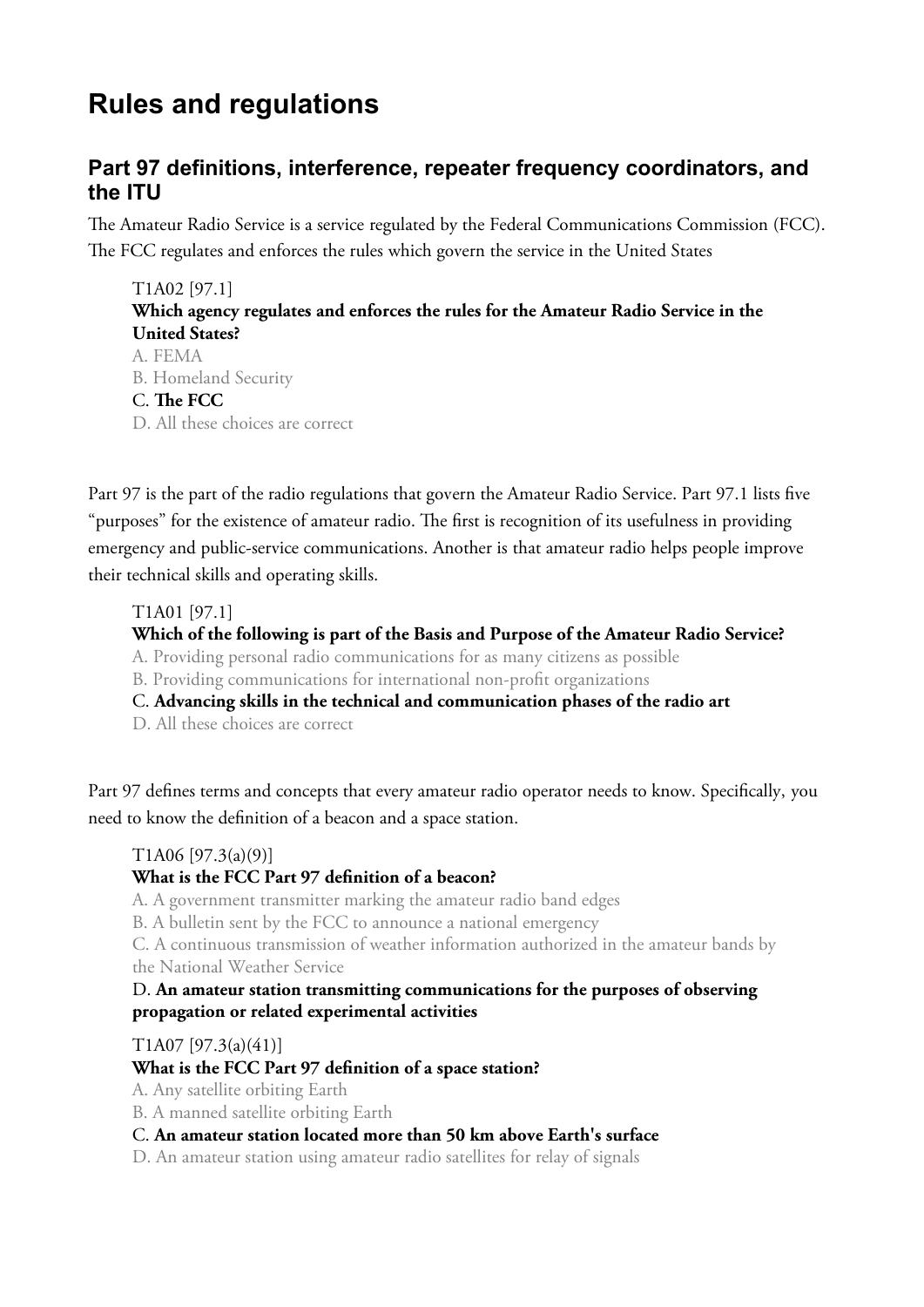One of the most important concepts defined by Part 97 is that of harmful interference. Part 97 defines harmful interference as "interference which endangers the functioning of a radionavigation service or of other safety services or seriously degrades, obstructs or repeatedly interrupts a radiocommunication service operating in accordance with the Radio Regulations." Amateur stations can *never* willfully interfere with other amateur stations.

#### T1A11 [97.101 (d)]

#### **When is willful interference to other amateur radio stations permitted?**

A. To stop another amateur station that is breaking the FCC rules

#### B. **At no time**

C. When making short test transmissions

D. At any time, stations in the Amateur Radio Service are not protected from willful interference

Part 97 also contains rules about how repeater frequencies are assigned. This responsibility is assigned to regional *frequency coordinators*, who volunteer to do this work and are chosen by radio amateurs in that region.

T1A08 [97.3(a)(22)]

# **Which of the following entities recommends transmit/receive channels and other parameters for auxiliary and repeater stations?**

A. Frequency Spectrum Manager appointed by the FCC

## B. **Volunteer Frequency Coordinator recognized by local amateurs**

C. FCC Regional Field Office

D. International Telecommunication Union

# T1A09 [97.3(a)(22)]

#### **Who selects a Frequency Coordinator?**

A. The FCC Office of Spectrum Management and Coordination Policy

B. The local chapter of the Office of National Council of Independent Frequency Coordinators

C. **Amateur operators in a local or regional area whose stations are eligible to be repeater or auxiliary stations**

D. FCC Regional Field Office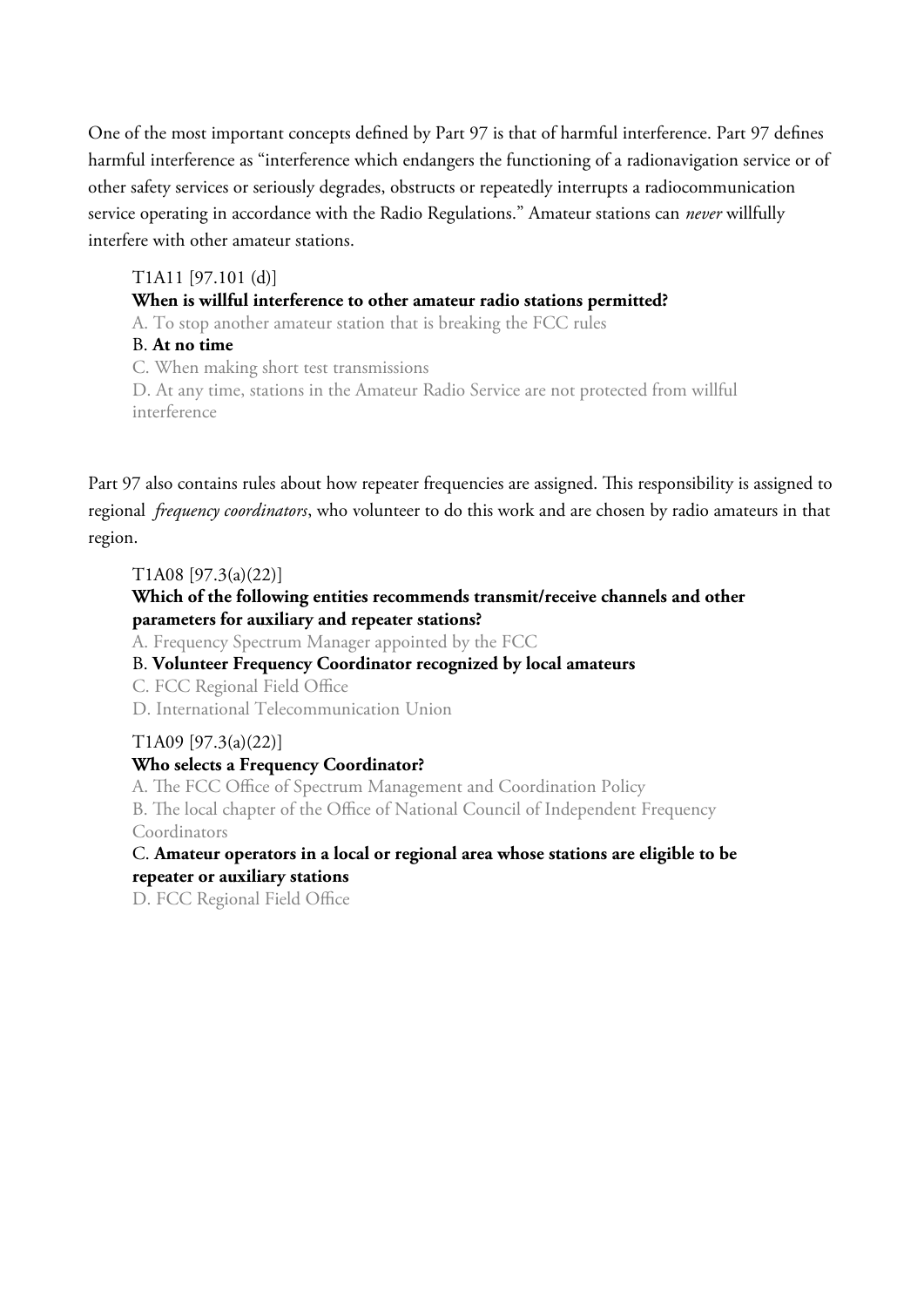# **Frequency allocations and power output limits**

Because operation outside of the amateur radio bands is a serious offense, it is important to know about the frequencies that amateur radio operators can use, as well as the modes you can use on those frequencies.

T1B03 [97.301(a)] **Which frequency is in the 6 meter amateur band?** A. 49.00 MHz B. **52.525 MHz** C. 28.50 MHz D. 222.15 MHz

#### T1B04 [97.301(a)] **Which amateur band includes 146.52 MHz?**

- A. 6 meters
- B. 20 meters
- C. 70 centimeters

#### D. **2 meters**

T1B06 [97.301(e), 97.305]

#### **On which HF bands does a Technician class operator have phone privileges?** A. None

B. **10 meter band only**

C. 80 meter, 40 meter, 15 meter, and 10 meter bands D. 30 meter band only

#### T1B01 [97.301 (e)]

#### **Which of the following frequency ranges are available for phone operation by Technician licensees?**

A. 28.050 MHz to 28.150 MHz B. 28.100 MHz to 28.300 MHz

#### C. **28.300 MHz to 28.500 MHz**

D. 28.500 MHz to 28.600 MHz

#### T1B10 [97.305(c)]

#### **Where may SSB phone be used in amateur bands above 50 MHz?**

A. Only in sub-bands allocated to General class or higher licensees

B. Only on repeaters

## C. **In at least some segment of all these bands**

D. On any band if the power is limited to 25 watts

#### T1B07 [97.305(a), (c)]

# **Which of the following VHF/UHF band segments are limited to CW only?** A. **50.0 MHz to 50.1 MHz and 144.0 MHz to 144.1 MHz**

B. 219 MHz to 220 MHz and 420.0 MHz to 420.1 MHz

C. 902.0 MHz to 902.1 MHz

D. All these choices are correct

# T1B05 [97.305(c)] **How may amateurs use the 219 to 220 MHz segment of 1.25 meter band?**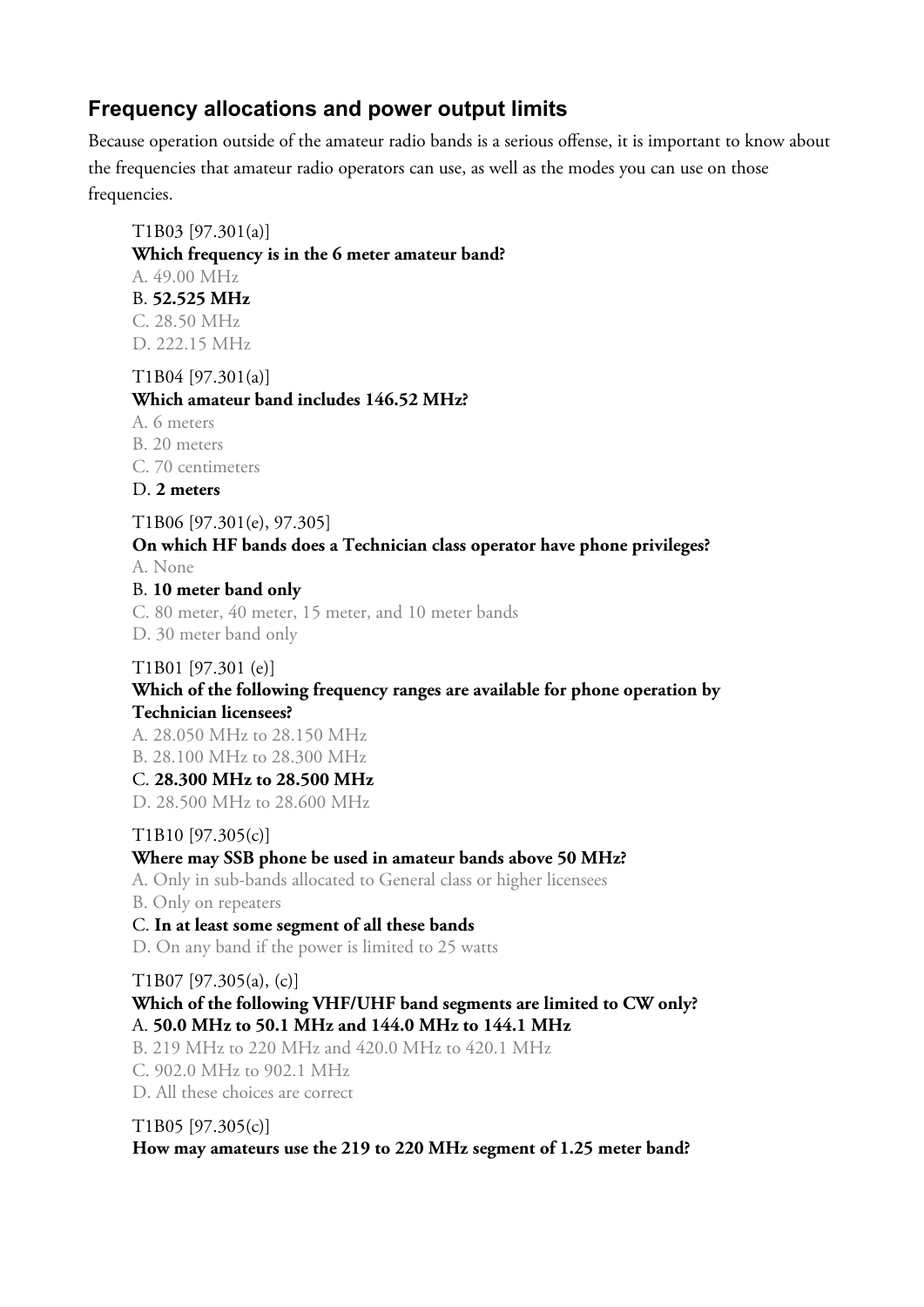- A. Spread spectrum only
- B. Fast-scan television only
- C. Emergency traffic only

#### D. **Fixed digital message forwarding systems only**

#### T1B09 [97.101(a), 97.301(a-e)] **Why should you not set your transmit frequency to be exactly at the edge of an amateur band or sub-band?**

- A. To allow for calibration error in the transmitter frequency display
- B. So that modulation sidebands do not extend beyond the band edge
- C. To allow for transmitter frequency drift

#### D. **All these choices are correct**

Amateur radio operators share some bands with users from other services. Sometimes, amateurs are the primary users, such as in the 2m band, but sometimes amateur radio operators are secondary users. When amateurs are secondary users, they must defer to the primary users.

#### T1B08 [97.303]

#### **How are US amateurs restricted in segments of bands where the Amateur Radio Service is secondary?**

#### A. **U.S. amateurs may find non-amateur stations in those segments, and must avoid interfering with them**

B. U.S. amateurs must give foreign amateur stations priority in those segments

- C. International communications are not permitted in those segments
- D. Digital transmissions are not permitted in those segments

Since Technician Class operators have full amateur privileges above 50 MHz, they can operate transmitters with an output power of up to 1,500 watts at frequencies in the VHF region and above. On the HF bands, however, transmitters operated by Technicians are restricted to an output power of 200 watts or less.

#### T1B12 [97.313(b)]

#### **Except for some specific restrictions, what is the maximum peak envelope power output for Technician class operators using frequencies above 30 MHz?**

- A. 50 watts
- B. 100 watts
- C. 500 watts

#### D. **1500 watts**

#### T1B11 [97.313]

**What is the maximum peak envelope power output for Technician class operators in their HF band segments?**

#### A. **200 watts**

- B. 100 watts
- C. 50 watts
- D. 10 watts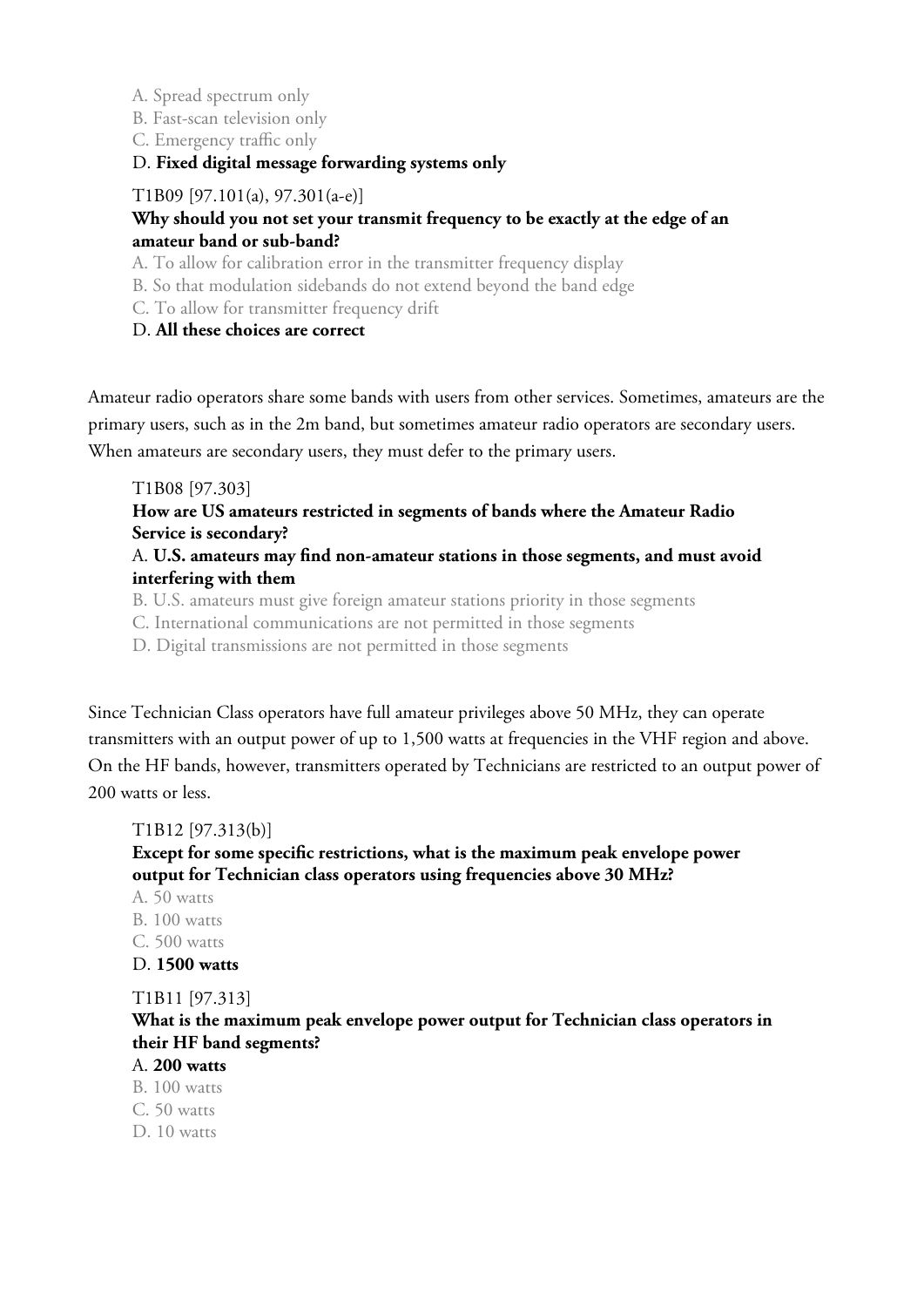# **License classes**

As you might expect, licensing is a big deal in the Amateur Radio Service. Your class of license determines where you can operate, and in some cases, what modes you can operate and how much power you can use.

# T1C01 [97.9(a), 97.17(a)]

# **For which license classes are new licenses currently available from the FCC?**

A. Novice, Technician, General, Amateur Extra

B. Technician, Technician Plus, General, Amateur Extra

C. Novice, Technician Plus, General, Advanced

# D. **Technician, General, Amateur Extra**

# T1C08 [97.25]

# **What is the normal term for an FCC-issued amateur radio license?**

A. Five years

B. Life

C. **Ten years**

D. Eight years

T1C10 [97.5a]

## **How soon after passing the examination for your first amateur radio license may you transmit on the amateur radio bands?**

A. Immediately on receiving your Certificate of Successful Completion of Examination (CSCE)

B. As soon as your operator/station license grant appears on the ARRL website

C. **As soon as your operator/station license grant appears in the FCC's license database** D. As soon as you receive your license in the mail from the FCC

# T1A04 [97.5(b)(1)]

# **How many operator/primary station license grants may be held by any one person?** A. **One**

B. No more than two

C. One for each band on which the person plans to operate

D. One for each permanent station location from which the person plans to operate

For some time now, the official amateur radio license authorization has been the electronic record that exists in the FCC Universal Licensing System (ULS). Paper licenses are no longer issued as a matter of course, although you can log into the FCC website and print out a paper copy if you so choose.

# T1A05 [97.7]

# **What proves that the FCC has issued an operator/primary license grant?**

A. A printed copy of the certificate of successful completion of examination B. An email notification from the NCVEC granting the license

# C. **The license appears in the FCC ULS database**

D. All these choices are correct

After you pass the test, the FCC will assign you a call sign sequentially from the pool of available call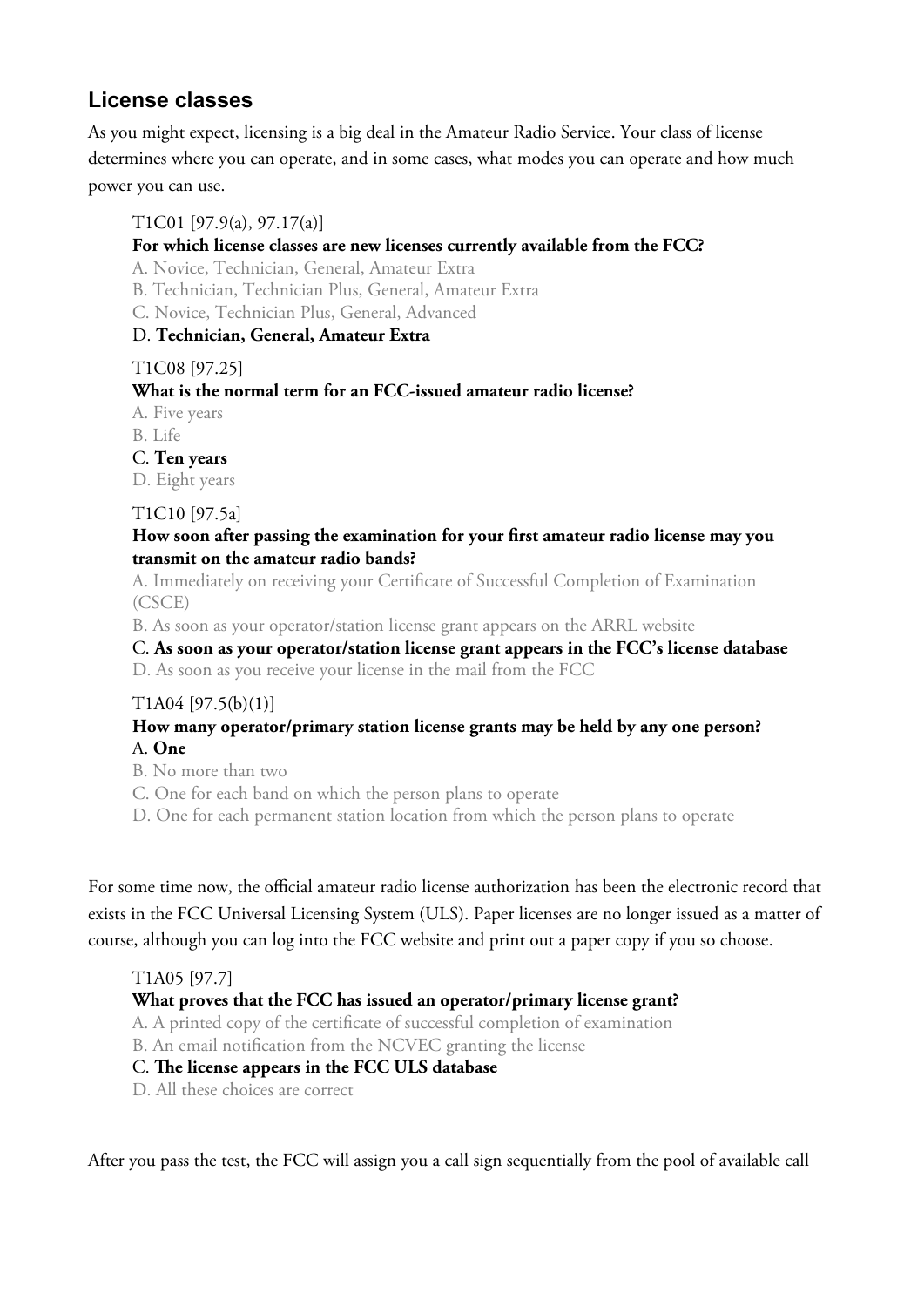signs. If you do not like this call sign, you can apply for a vanity call sign.

# T1C02 [97.19]

#### **Who may select a desired call sign under the vanity call sign rules?**

A. Only a licensed amateur with a General or Amateur Extra Class license

B. Only a licensed amateur with an Amateur Extra Class license

C. Only a licensed amateur who has been licensed continuously for more than 10 years

## D. **Any licensed amateur**

The call sign you select must not only be available, it must have an appropriate format for the class of license you hold. For example, only Amateur Extra class licensees may hold 1x2 or 2x1 call signs. This means that a Technician class amateur radio operator may not choose the call signs KA1X, which is a 2x1 call sign, or W1XX, which is a 1x2 call sign.

T1C05 **Which of the following is a valid Technician class call sign format?** A. **KF1XXX** B. KA1X

C. W1XX D. All these choices are correct

If you don't renew your license before it expires, or within the two-year grace period, you will have to take the test again to get a new amateur radio license.

# T1C09 [97.21(a)(b)] **What is the grace period for renewal if an amateur license expires?** A. **Two years** B. Three years C. Five years D. Ten years

#### T1C11 [97.21(b)]

#### **If your license has expired and is still within the allowable grace period, may you continue to transmit on the amateur radio bands?**

A. Yes, for up to two years

B. Yes, as soon as you apply for renewal

C. Yes, for up to one year

D. **No, you must wait until the license has been renewed**

Clubs may apply for a station license for their club station, if the club has at least four members. The club may even apply for a vanity call sign.

#### T1F11 [97.5(b)(2)]

**Which of the following is a requirement for the issuance of a club station license grant?** A. The trustee must have an Amateur Extra Class operator license grant

B. **The club must have at least four members**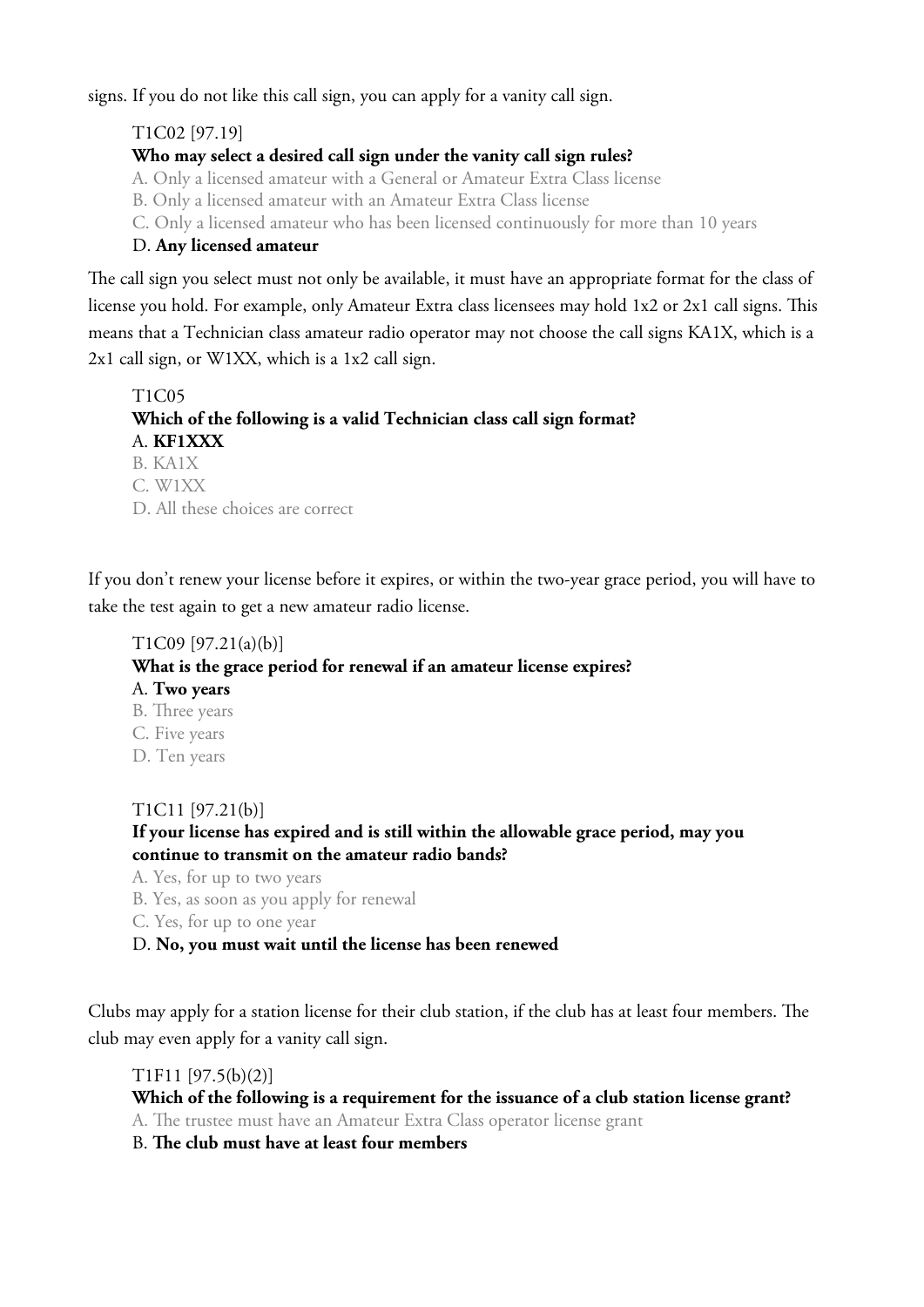C. The club must be registered with the American Radio Relay League

D. All these choices are correct

As of December 2020, applicants for an amateur radio license must provide a valid email address. Should you change that email address, you must inform the FCC of your new address. If the FCC is unable to contact you at the email address on file, they may revoke your license.

#### T1C07 [97.23]

#### **Which of the following can result in revocation of the station license or suspension of the operator license?**

A. Failure to inform the FCC of any changes in the amateur station following performance of an RF safety environmental evaluation

#### B. **Failure to provide and maintain a correct email address with the FCC**

C. Failure to obtain FCC type acceptance prior to using a home-built transmitter

D. Failure to have a copy of your license available at your station

A question that sometimes arises is what regulations apply in international waters. The answer is that you can operate your station while aboard a ship in international waters if that ship is documented or registered in the United States.

# T1C06 [97.5(a)(2)]

# **From which of the following locations may an FCC-licensed amateur station transmit?**

A. From within any country that belongs to the International Telecommunication Union

B. From within any country that is a member of the United Nations

C. From anywhere within International Telecommunication Union (ITU) Regions 2 and 3

D. **From any vessel or craft located in international waters and documented or registered in the United States**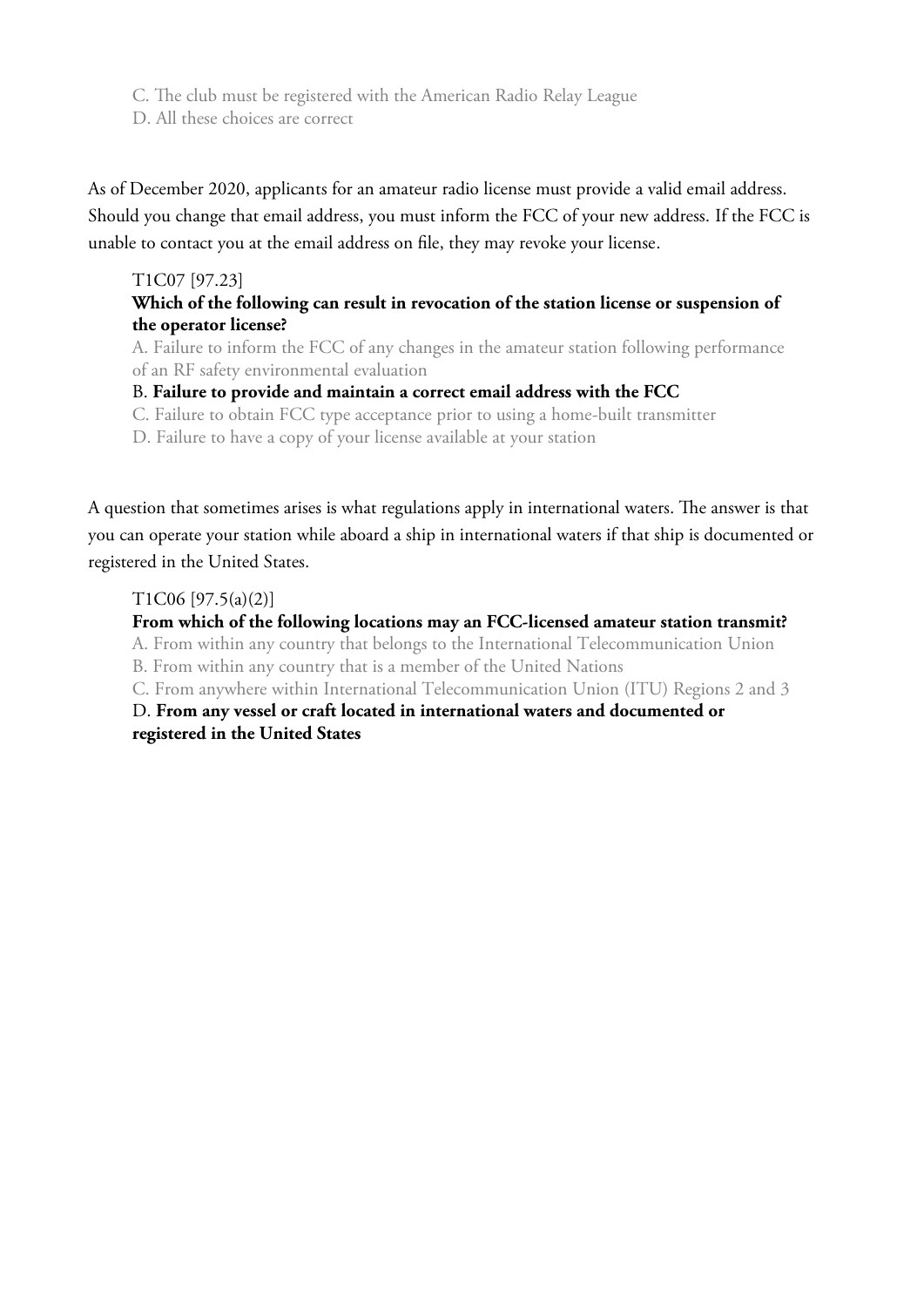# **Authorized and prohibited transmissions**

As a licensed radio amateur, it's important to know what you can and can't do on the air. Indecent language is prohibited, and oddly enough, so is music, except for one specific situation.

# T1D06 [97.113(a)(4)] **What, if any, are the restrictions concerning transmission of language that may be considered indecent or obscene?**

A. The FCC maintains a list of words that are not permitted to be used on amateur frequencies

# B. **Any such language is prohibited**

C. The ITU maintains a list of words that are not permitted to be used on amateur frequencies

D. There is no such prohibition

# T1D04 [97.113(a)(4), 97.113(c)]

# **Under what conditions is an amateur station authorized to transmit music using a phone emission?**

# A. **When incidental to an authorized retransmission of manned spacecraft communications**

B. When the music produces no spurious emissions

C. When transmissions are limited to less than three minutes per hour

D. When the music is transmitted above 1280 MHz

Transmitting any codes whose specifications are not published or well-known is prohibited, except in one specific circumstance.

# T1D03 [97.211(b), 97.215(b), 97.113(a)(4)]

# **When is it permissible to transmit messages encoded to obscure their meaning?**

A. Only during contests

B. Only when transmitting certain approved digital codes

# C. **Only when transmitting control commands to space stations or radio control craft**

D. Never

Amateur radio stations may only communicate with amateur stations in other countries when that country allows it.

# T1D01 [97.111(a)(1)]

# **With which countries are FCC-licensed amateur radio stations prohibited from exchanging communications?**

# A. **Any country whose administration has notified the International Telecommunication Union (ITU) that it objects to such communications**

B. Any country whose administration has notified the American Radio Relay League (ARRL) that it objects to such communications

C. Any country banned from such communications by the International Amateur Radio Union (IARU)

D. Any country banned from making such communications by the American Radio Relay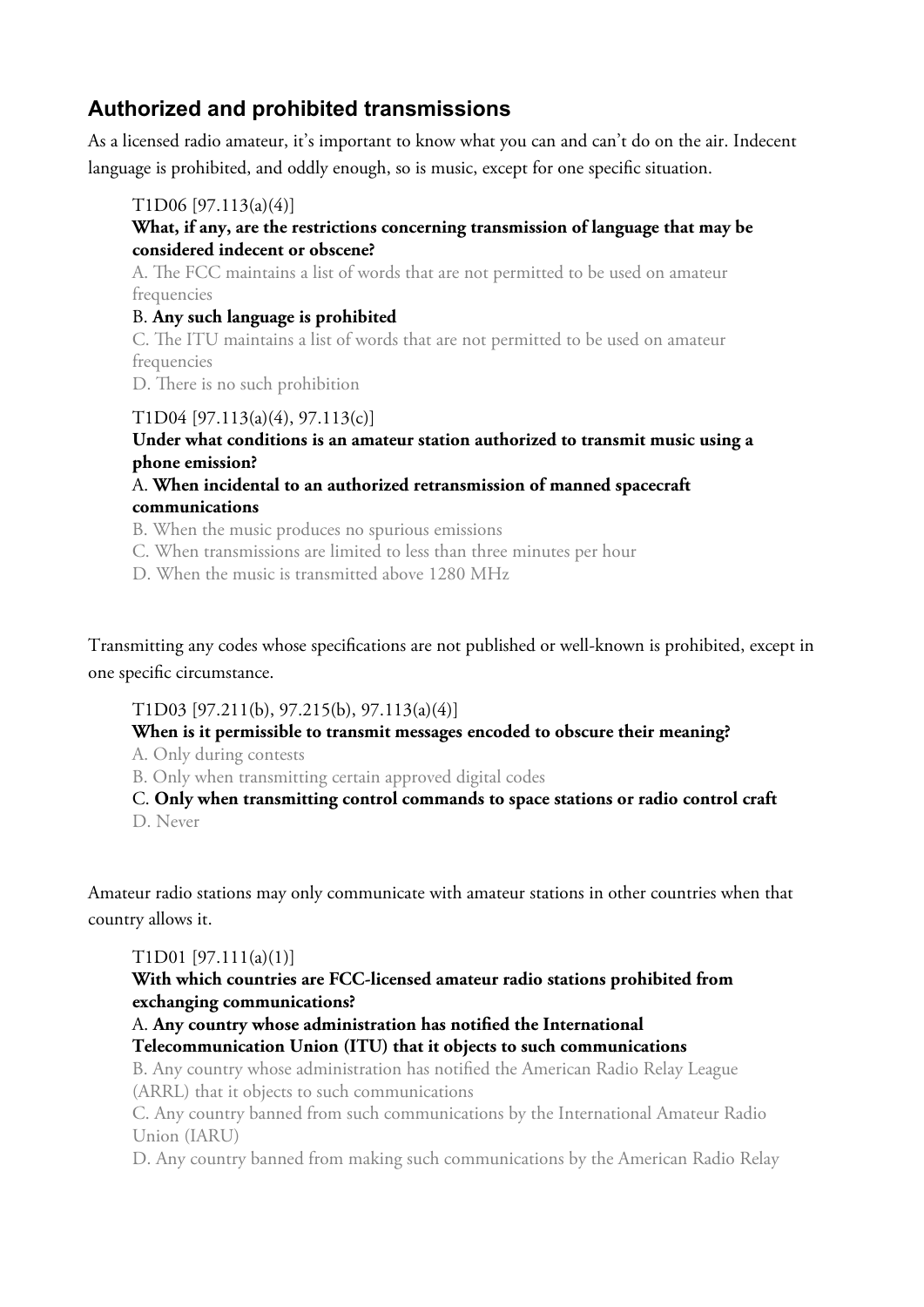League (ARRL)

Currently, there are no countries that U.S. amateurs are prohibited from contacting, but I'm going to guess that there are no licensed radio amateurs in North Korea.

Another big deal in amateur radio is the prohibition of being paid to operate an amateur radio station, except in some very special circumstances. That doesn't mean that you can't make money from amateur radio. I'm obviously making a few bucks by selling study guides, but I can't be paid for operating my station or someone else's station.

#### T1D08 [97.113(a)(3)(iii)]

#### **In which of the following circumstances may the control operator of an amateur station receive compensation for operating that station?**

A. When the communication is related to the sale of amateur equipment by the control operator's employer

#### B. **When the communication is incidental to classroom instruction at an educational institution**

C. When the communication is made to obtain emergency information for a local broadcast station D. All these choices are correct

#### T1D05 [97.113(a)(3)(ii)]

#### **When may amateur radio operators use their stations to notify other amateurs of the availability of equipment for sale or trade?**

A. Never

B. When the equipment is not the personal property of either the station licensee, or the control operator, or their close relatives

C. When no profit is made on the sale

#### D. **When selling amateur radio equipment and not on a regular basis**

Amateur radio stations may not broadcast. The FCC defines broadcasting as one-way transmissions intended for the general public.

#### T1D10 [97.3(a)(10)]

#### **How does the FCC define broadcasting for the Amateur Radio Service?**

A. Two-way transmissions by amateur stations

B. Any transmission made by the licensed station

C. Transmission of messages directed only to amateur operators

D. **Transmissions intended for reception by the general public**

T1D02 [97.113(b), 97.111(b)]

# **Under which of the following circumstances are one-way transmissions by an amateur station prohibited?**

A. In all circumstances

#### B. **Broadcasting**

C. International Morse Code Practice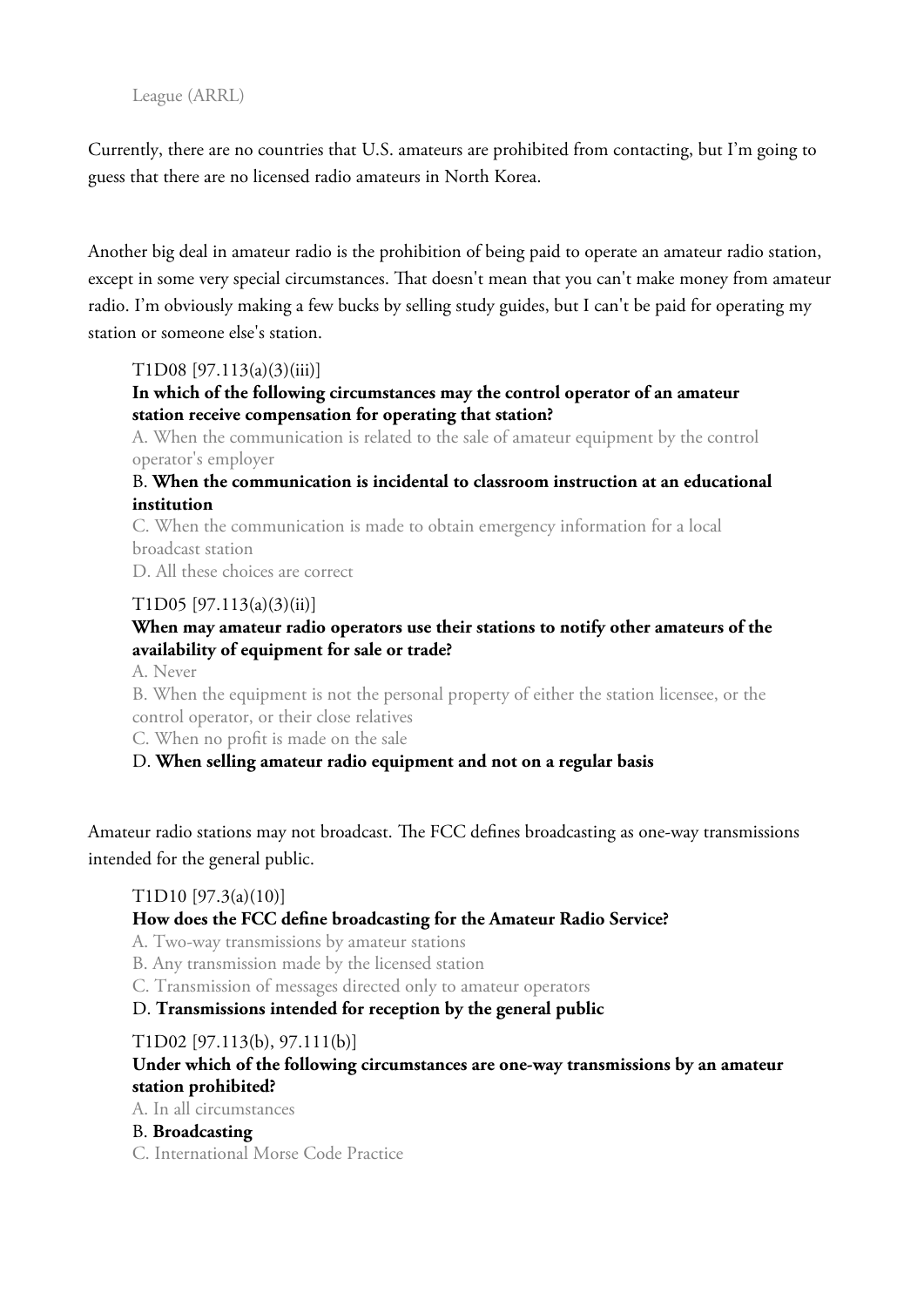D. Telecommand or transmissions of telemetry

Amateurs may, however, transmit information for broadcast by broadcast stations in an emergency situation.

# T1D09 (A) [97.113(5)(b)]

**When may amateur stations transmit information in support of broadcasting, program production, or news gathering, assuming no other means is available?**

A. **When such communications are directly related to the immediate safety of human life or protection of property**

B. When broadcasting communications to or from the space shuttle

C. Where noncommercial programming is gathered and supplied exclusively to the

National Public Radio network

D. Never

So, what is allowed? Well, for one thing, you can talk about amateur radio and other personal topics when making an international contact.

# T1C03 [97.117]

# **What types of international communications are an FCC-licensed amateur radio station permitted to make?**

## A. **Communications incidental to the purposes of the Amateur Radio Service and remarks of a personal character**

B. Communications incidental to conducting business or remarks of a personal nature C. Only communications incidental to contest exchanges; all other communications are prohibited

D. Any communications that would be permitted by an international broadcast station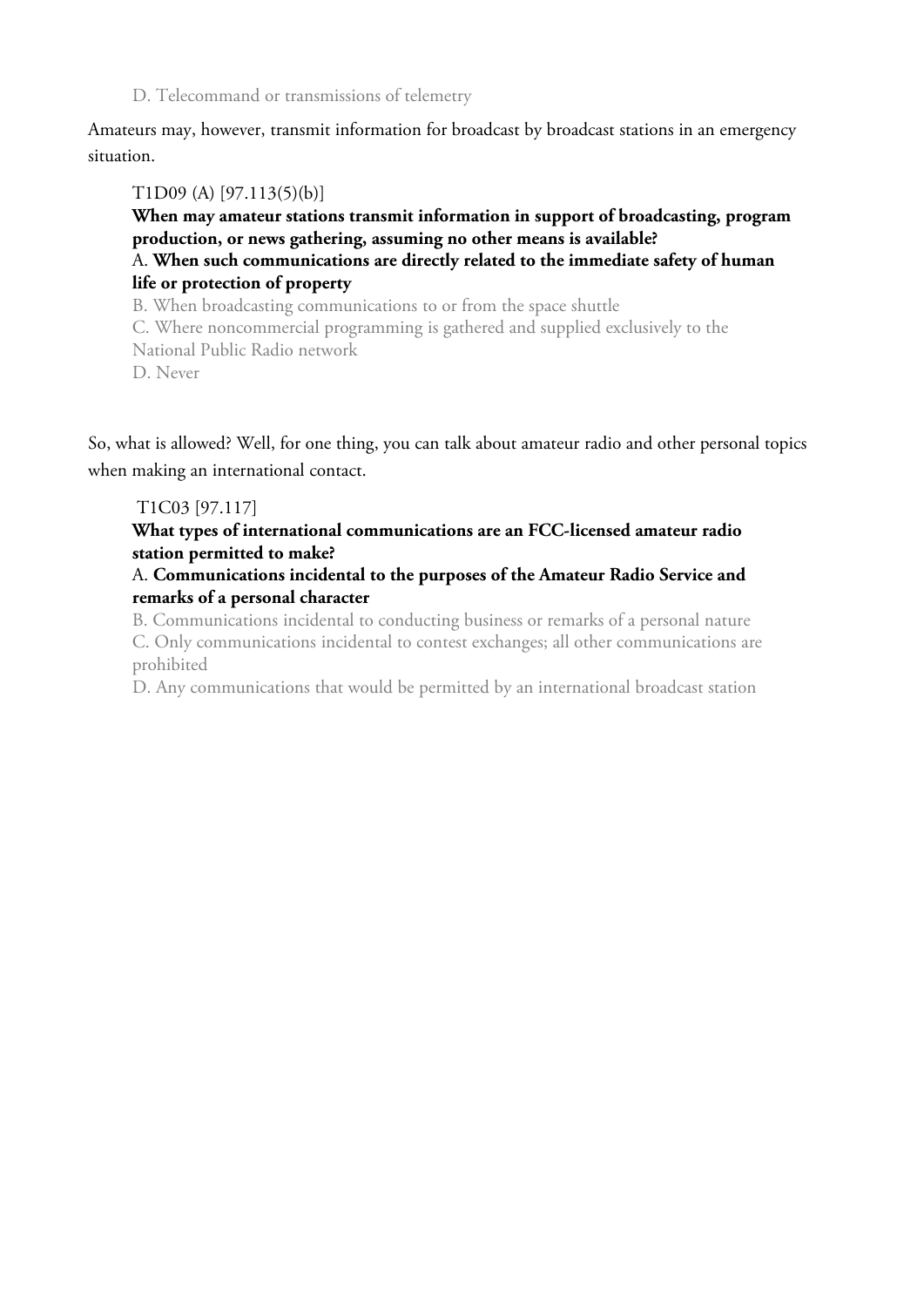# **Control operator and control types**

An important concept in amateur radio is the control operator. The basic concept is that an amateur radio station must always have a control operator, and that control operator is responsible for the proper operation of that station. And, the default control operator is the station licensee.

# T1E01 [97.7(a)]

#### **When may an amateur station transmit without a control operator?**

A. When using automatic control, such as in the case of a repeater

- B. When the station licensee is away and another licensed amateur is using the station
- C. When the transmitting station is an auxiliary station

#### D. **Never**

#### T1E11 [97.103(a)]

# **Who does the FCC presume to be the control operator of an amateur station, unless documentation to the contrary is in the station records?**

A. The station custodian

- B. The third party participant
- C. The person operating the station equipment

# D. **The station licensee**

#### T1E03 [97.103(b)]

#### **Who must designate the station control operator?**

A. **The station licensee**

B. The FCC

C. The frequency coordinator

D. Any licensed operator

#### T1E07 (D) [97.103(a)]

# **When the control operator is not the station licensee, who is responsible for the proper operation of the station?**

A. All licensed amateurs who are present at the operation

B. Only the station licensee

C. Only the control operator

#### D. **The control operator and the station licensee**

#### T1F10 [97.205(g)]

#### **Who is accountable if a repeater inadvertently retransmits communications that violate the FCC rules?**

#### A. **The control operator of the originating station**

B. The control operator of the repeater

- C. The owner of the repeater
- D. Both the originating station and the repeater owner

#### T1E06 [97.301]

# **When, under normal circumstances, may a Technician class licensee be the control operator of a station operating in an Amateur Extra Class band segment?**

#### A. **At no time**

- B. When designated as the control operator by an Amateur Extra Class licensee
- C. As part of a multi-operator contest team
- D. When using a club station whose trustee holds an Amateur Extra Class license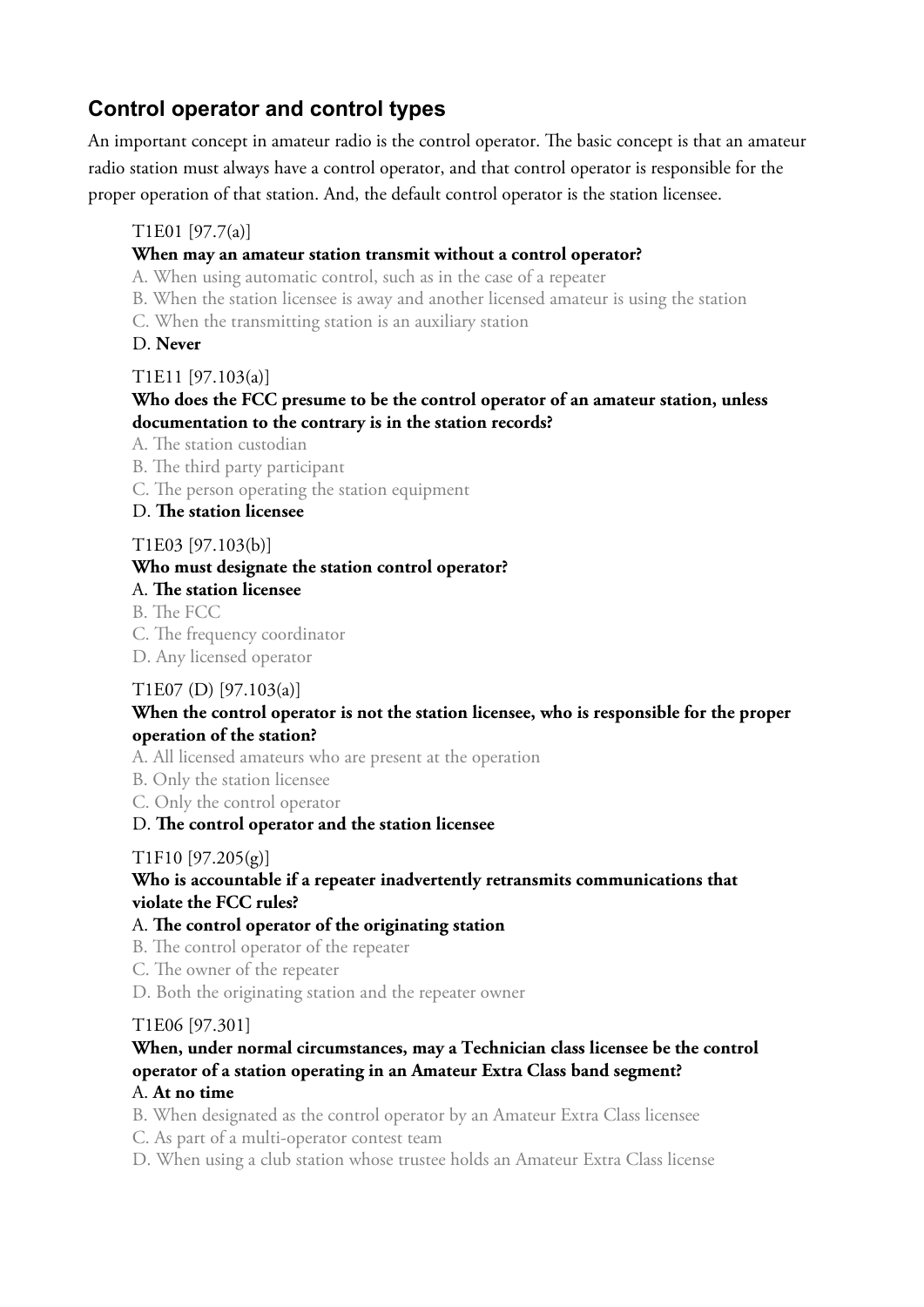## T1E02 [97.301, 97.207(c)]

# **Who may be the control operator of a station communicating through an amateur satellite or space station?**

A. Only an Amateur Extra Class operator

B. A General class or higher licensee with a satellite operator certification

C. Only an Amateur Extra Class operator who is also an AMSAT member

# D. **Any amateur allowed to transmit on the satellite uplink frequency**

Two related concepts are the control point and control type. Part 97 defines three control types:

- Local control. A station is said to be locally controlled when the control operator can directly manipulate the operating of an amateur radio station.
- Remote control. A station is said to be remotely controlled when the control operator indirectly manipulates the operating controls of an amateur radio station through a control link, such as a radio link, a telephone link, or an internet link.
- Automatic control. A station is said to be automatically controlled if it uses devices and procedures for control without the control operator being present at the control point.

The control point is where the control function is being performed. For example, the control point of a station that is being locally controlled is wherever the station and operator are located. The control point of a remotely-controlled station is wherever the control operator is located, which could be anywhere in the world, if the operator is controlling the station over the internet.

#### T1E05 [97.3(a)(14)]

# **What is an amateur station's control point?**

A. The location of the station's transmitting antenna

B. The location of the station's transmitting apparatus

#### C. **The location at which the control operator function is performed**

D. The mailing address of the station licensee

#### T1E10 [97.3(a)(39)]

# **Which of the following is an example of remote control as defined in Part 97?**

A. Repeater operation

# B. **Operating the station over the internet**

C. Controlling a model aircraft, boat, or car by amateur radio

D. All these choices are correct

# T1E09 [97.109(c)]

# **Which of the following are required for remote control operation?**

A. The control operator must be at the control point

B. A control operator is required at all times

C. The control operator must indirectly manipulate the controls

# D. **All these choices are correct**

T1E08 [97.3(a)(6), 97.205(d)] **Which of the following is an example of automatic control?**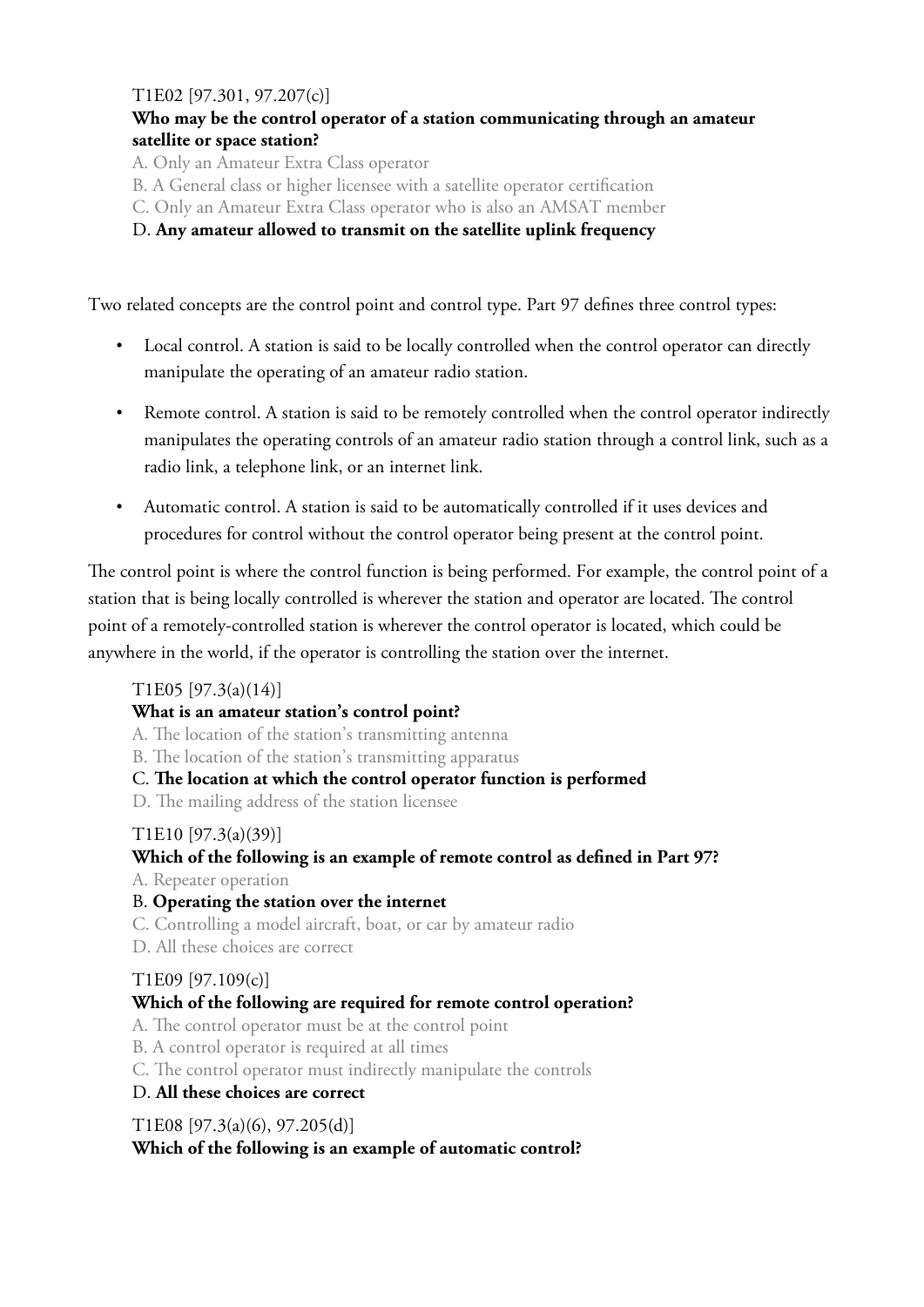# A. **Repeater operation**

- B. Controlling a station over the internet
- C. Using a computer or other device to send CW automatically
- D. Using a computer or other device to identify automatically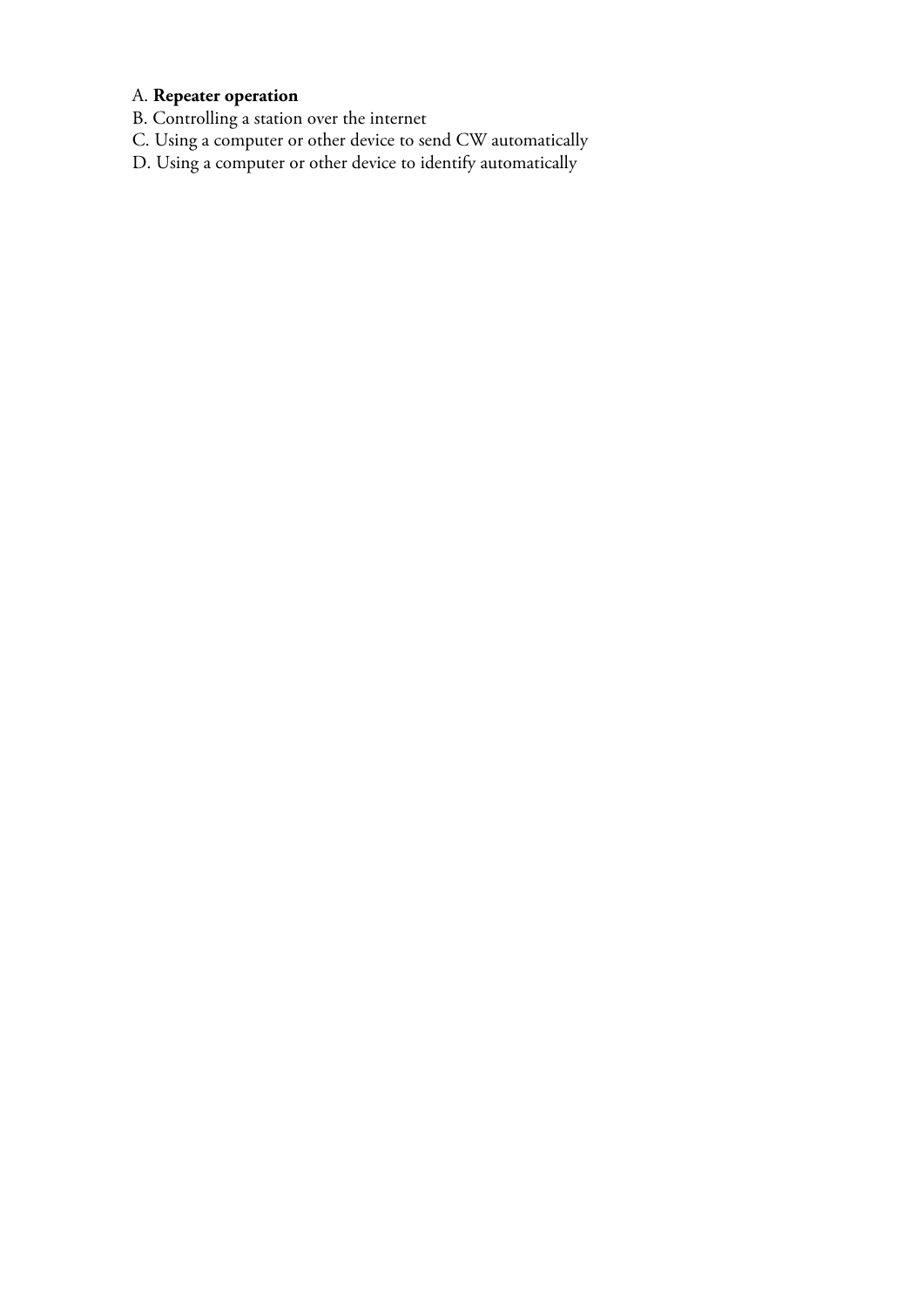# **Station identification, repeaters, third-party communications, FCC inspection**

Proper station identification is also very important. In fact, failure to identify properly is perhaps the most common rule violation.

# T1F03 [97.119(a)]

# **When are you required to transmit your assigned call sign?**

A. At the beginning of each contact, and every 10 minutes thereafter

B. At least once during each transmission

C. At least every 15 minutes during and at the end of a communication

# D. **At least every 10 minutes during and at the end of a communication**

# T1D11 [97.119(a)]

# **When may an amateur station transmit without identifying on the air?**

A. When the transmissions are of a brief nature to make station adjustments

B. When the transmissions are unmodulated

C. When the transmitted power level is below 1 watt

# D. **When transmitting signals to control model craft**

# T1F04 [97.119(b)(2)]

# **What language may you use for identification when operating in a phone sub-band?**

A. Any language recognized by the United Nations

B. Any language recognized by the ITU

# C. **English**

D. English, French, or Spanish

# T1F05 [97.119(b)(2)]

#### **What method of call sign identification is required for a station transmitting phone signals?**

A. Send the call sign followed by the indicator RPT

#### B. **Send the call sign using a CW or phone emission**

C. Send the call sign followed by the indicator R

D. Send the call sign using only a phone emission

# T1A03 [97.119(b)(2)]

# **What do the FCC rules state regarding the use of a phonetic alphabet for station identification in the Amateur Radio Service?**

A. It is required when transmitting emergency messages

# B. **It is encouraged**

C. It is required when in contact with foreign stations

D. All these choices are correct

For some types of operations, using a tactical call is allowed. A tactical call describes the function of the station or the location of a station, such as "Race Headquarters." You do, however, still have to identify using your FCC-assigned call sign every ten minutes or at the end of a communication.

# T1F02 [97.119 (a)]

**How often must you identify with your FCC-assigned call sign when using tactical call signs such as "Race Headquarters"?**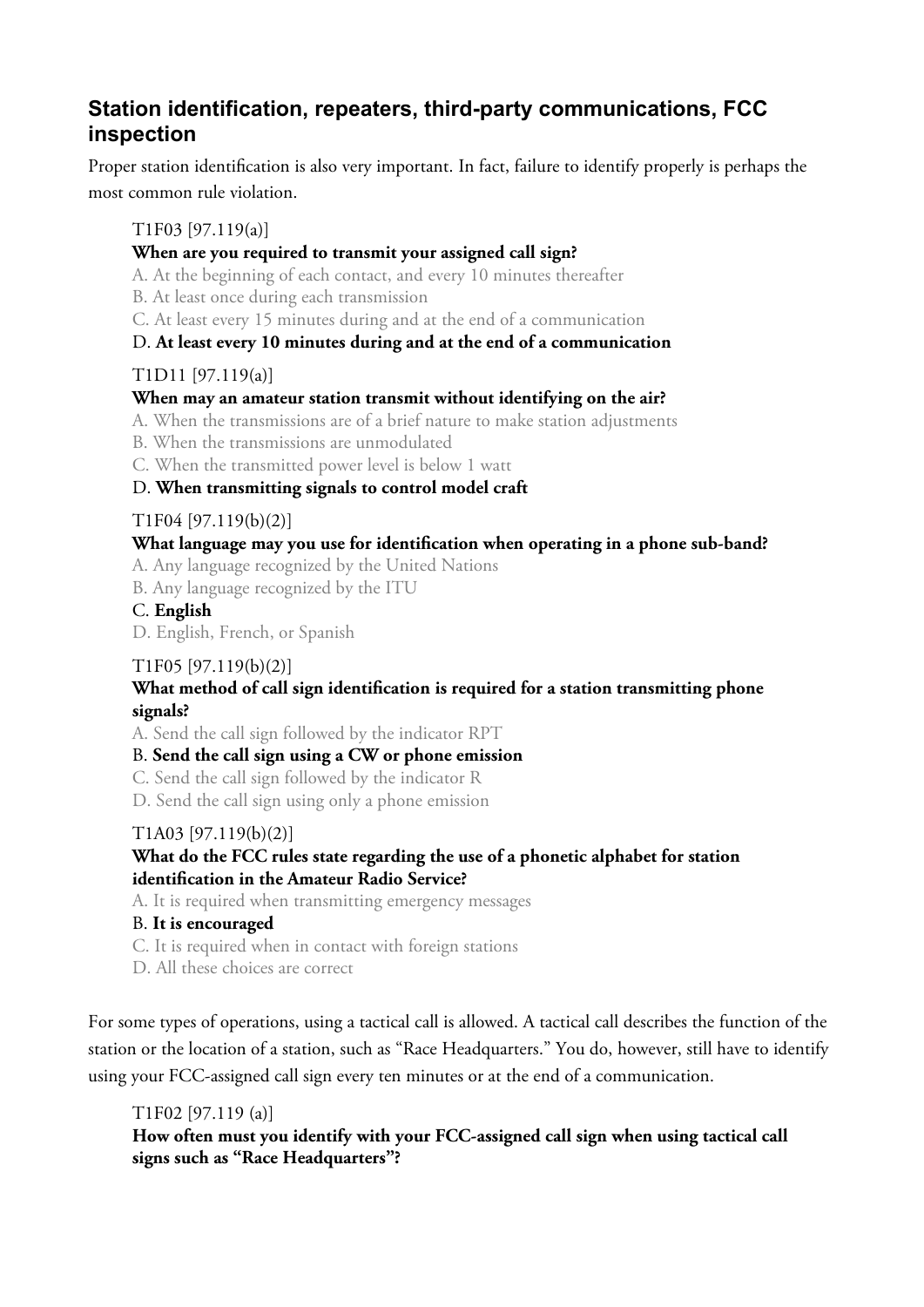A. Never, the tactical call is sufficient

B. Once during every hour

#### C. **At the end of each communication and every ten minutes during a communication**

D. At the end of every transmission

When operating mobile or portable, or when you wish to note something about your station, you may use a self-assigned call sign indicator, such as "/3," "mobile," or "QRP."

#### T1F06 [97.119(c)] **Which of the following self-assigned indicators are acceptable when using a phone transmission?**

A. KL7CC stroke W3 B. KL7CC slant W3 C. KL7CC slash W3

D. **All these choices are correct**

Third-party communications are communications on behalf of someone who is not the station licensee. For example, if you have a friend over to your house and let him or her talk on your radio, that is a third-party communication. These are entirely legal within the United States, but there are some restrictions when you are in contact with an amateur station in a foreign country.

#### T1F08 [97.3(a)(47)]

#### **What is the definition of third party communications?**

# A. **A message from a control operator to another amateur station control operator on behalf of another person**

B. Amateur radio communications where three stations are in communications with one another

C. Operation when the transmitting equipment is licensed to a person other than the control operator

D. Temporary authorization for an unlicensed person to transmit on the amateur bands for technical experiments

# T1F07 (B) [97.115(a)(2)]

# **Which of the following restrictions apply when a non-licensed person is allowed to speak to a foreign station using a station under the control of a licensed amateur operator?**

A. The person must be a U.S. citizen

# B. **The foreign station must be in a country with which the U.S. has a third party agreement**

C. The licensed control operator must do the station identification

D. All these choices are correct

Finally—and I do mean finally.

T1F01 [97.103(c)]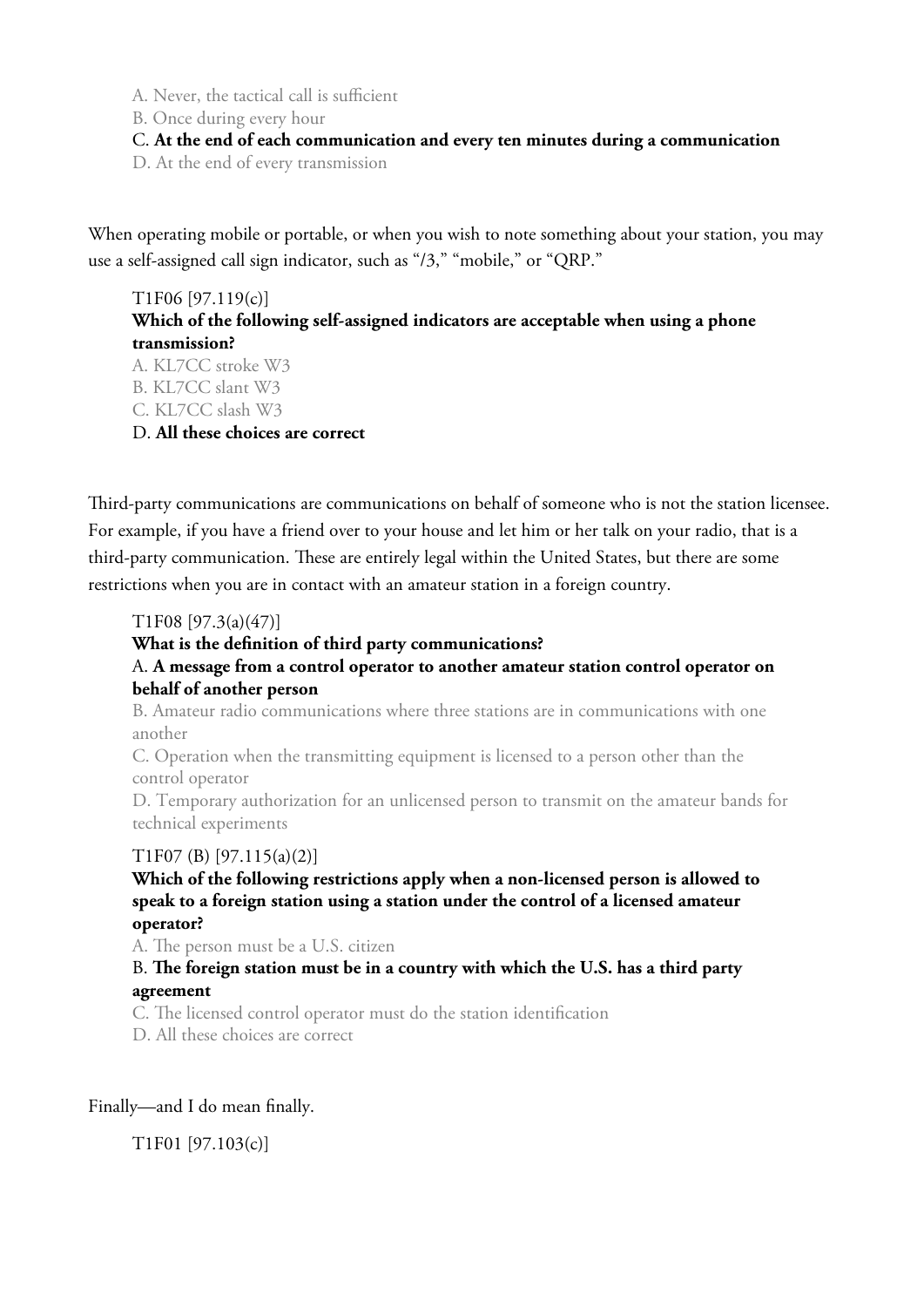#### **When must the station and its records be available for FCC inspection?**

A. At any time ten days after notification by the FCC of such an inspection

#### B. **At any time upon request by an FCC representative**

C. At any time after written notification by the FCC of such inspection

D. Only when presented with a valid warrant by an FCC official or government agent

They're not going to knock on your door at 3 a.m. some morning to take a look at your shack, but one of your obligations as a licensee is to make your station and your records available when requested to do so.

Well, that's it! We've covered all 413 questions in the Technician Class question pool. Now, you should take some online practice tests, and when you're passing those regularly, find an exam session and get your license. Good luck and 73!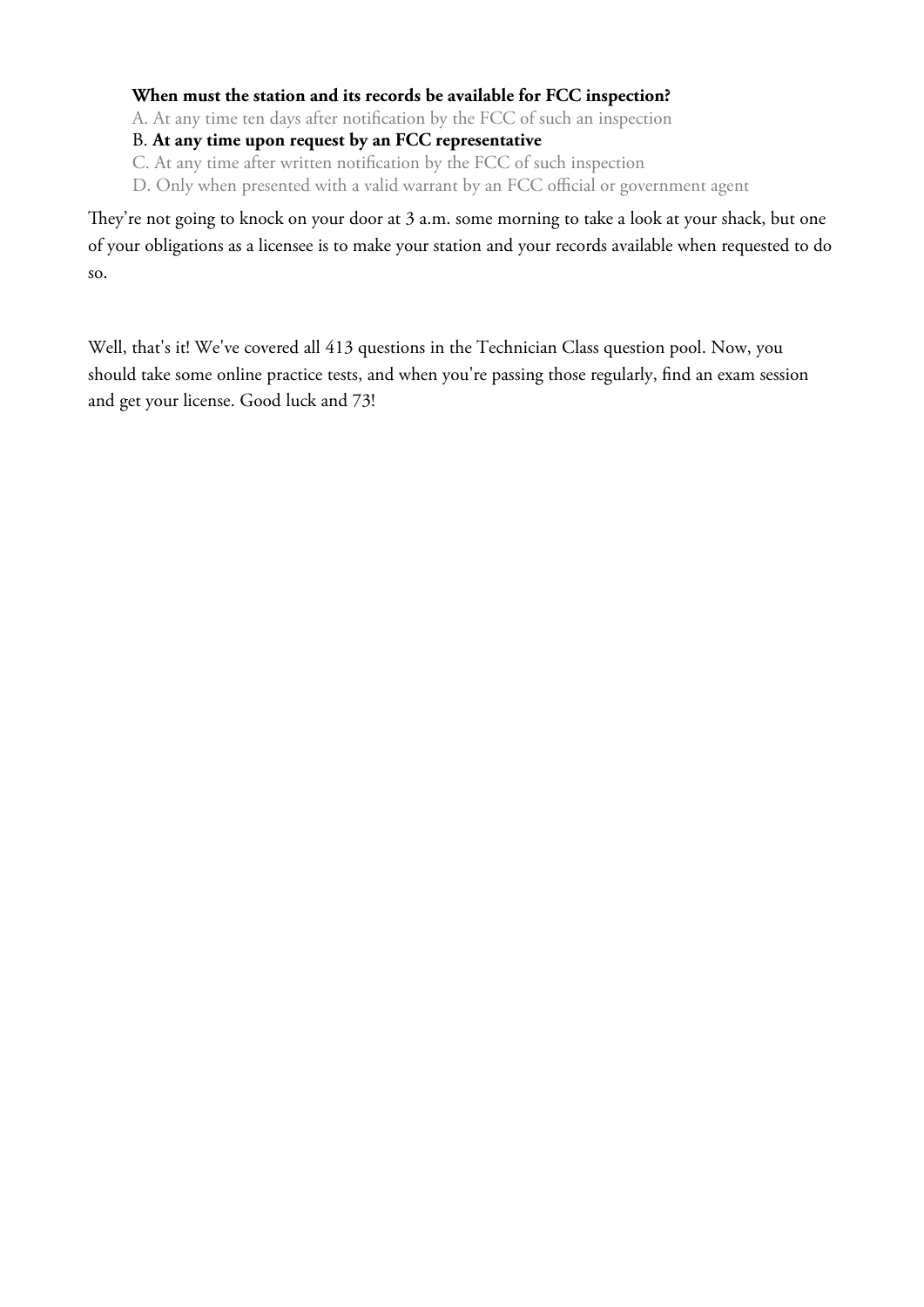# **Glossary**

**AC**: alternating current. Alternating current is the name for current that reverses direction on a regular basis. The power outlets in your home provide alternating current.

**APRS**: Automatic Packet Reporting System. APRS is digital communications system used by amateur radio operators. While it is normally used for tracking the location of mobile stations, it can be used for other purposes as well. For more information, go to http://www.aprs.org.

**ARES**: Amateur Radio Emergency Service. The Amateur Radio Emergency Service consists of licensed amateurs who have voluntarily registered their qualifications and equipment with their local ARES leadership for communications duty in the public service when disaster strikes. For more information, go to http://www.arrl.org/ares.

**AM**: amplitude modulation. The type of modulation that varies the amplitude of a radio signal in accordance with the amplitude of a modulating signal. For more information, go to http://www.pa2old.nl/files/am\_fundamentals.pdf.

**band plan:** plan showing how frequencies within a particular amateur radio band are assigned to different modes so that operators may avoid interfering with one another.

**beam antenna:** directional antenna.

**CTCSS**: Continuous Tone Coded Squelch System. A system that uses sub-audible tones, transmitted along with the audio portion of a transmission to control whether or not a repeater will re-transmit a signal. It is known by a number of different trade names, including Private Line® (PL) by Motorola. In practice, it's used to prevent nearby transmitters from inadvertently turning on repeaters.

**CW**: continuous wave. This is the operating mode amateur radio operators use when sending Morse Code.

**DC**: direct current. Direct current is the name for current that never reverses direction.

**Digital Mobile Radio:** radio standard for time-division multiplexing two digital voice signals on a 12.5 KHz repeater channel.

# **DMR**: Digital Mobile Radio

**DTMF**: dual-tone, multi-frequency. DTMF is a type of signaling used to send data over voice channels. Its most common use in amateur radio is to allow users of handheld transceivers to send commands to repeater systems. It is called DTMF because every time a user presses a keypad button a unique tone consisting of two frequencies is transmitted. For more information, see http://www.genave.com/dtmf.htm.

**EchoLink:** system that links amateur radio stations and computing devices using Voice over IP (VOIP).

**electromotive force (EMF):** force that propels electric charge through a conductor or circuit; expressed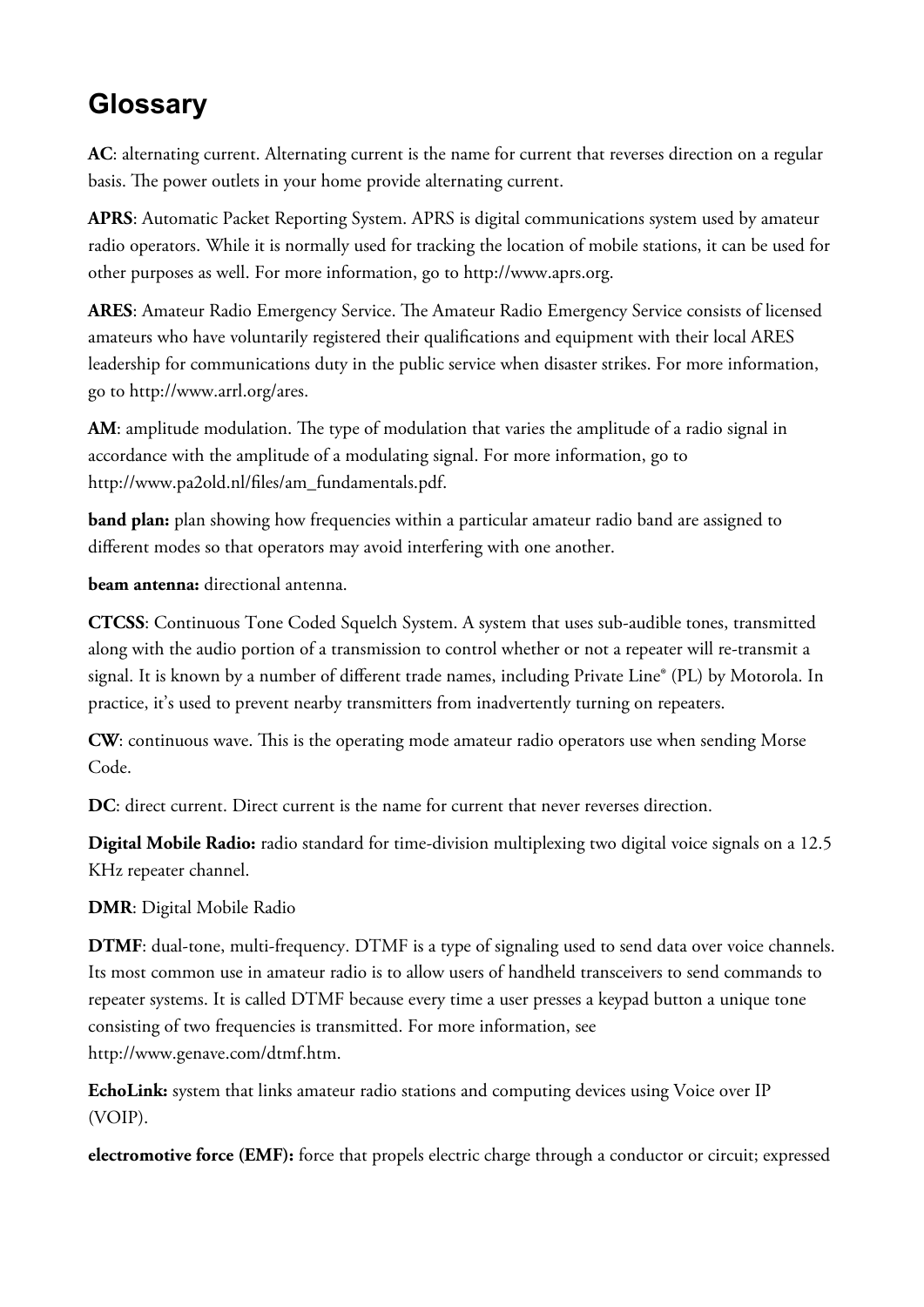in volts (V).

**FCC**: Federal Communications Commission. This is the government body which sets the rules for amateur radio in the U.S.

**feed line:** wire or cable that carries signals from a transmitter to an antenna or from an antenna to a receiver.

**FM**: frequency modulation. The type of modulation normally used when operating on VHF and UHF repeaters.

**FT8:** data transmission protocols designed for very weak signal communication.

**HF**: high frequency. The range of frequencies between 3 MHz and 30 MHz.

**HT**: handy-talky or handheld transceiver. "Handy Talky" is a Motorola trademark.

**ITU**: International Telecommunications Union. This is the international body which governs amateur radio worldwide.

**LSB**: lower sideband. See **SSB**.

**MFSK**: multi-frequency shift keying. A type of modulation used to send digital information over a radio channel.

**PL**: Private Line. See **CTCSS**.

**PL-259:** male connector often used to connect feedlines to a radio.

**polarization:** orientation of the electric field a radio wave.

**PSK**: phase shift keying. A method for sending digital information over a radio channel. A popular amateur radio "digital mode" is PSK31, which uses PSK modulation and occupies only 31 Hz of bandwidth.

**PTT**: push-to-talk

**RACES**: Radio Amateur Civil Emergency Service. RACES is an amateur radio emergency communications service created by the Federal Emergency Management Agency (FEMA) and the FCC. RACES volunteers serve their respective jurisdictions pursuant to guidelines and mandates established by local emergency management officials. See http://www.usraces.org/ for more information.

**RIT**: receiver incremental tuning. A control which allows a user to set the receive frequency of a transceiver either slightly higher or slightly lower than the transmit frequency.

**RF**: radio frequency

**SSB**: single sideband. When a carrier is amplitude modulated, both upper and lower sidebands are produced. This results in a signal that is 6 kHz wide. Since both sidebands carry the same information, and the carrier carries no information, someone figured out that if they could filter out the carrier and one of the sidebands, and put all the power into a single sideband, the efficiency of voice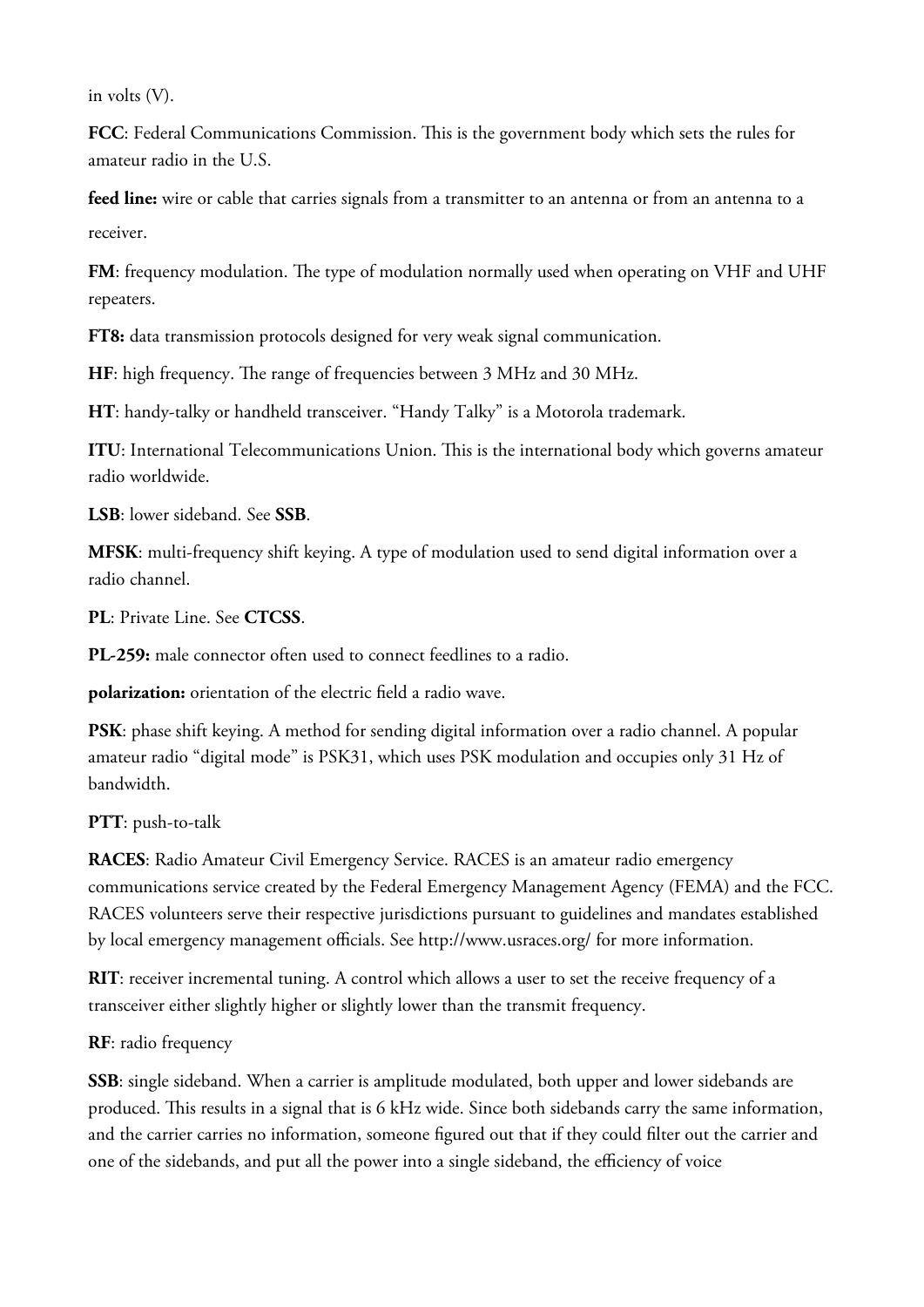communications would be much greater. Nearly all voice communications on the shortwave bands now use SSB.

**SWR**: standing-wave ratio. The SWR of an antenna system is a measure of how closely the impedances of the antenna and feedline match the output impedance of the transmitter.

**talk group:** virtual channel that connects amateur radio operators through a repeater or over the internet.

**VHF**: very high frequency. The range of frequencies between 30 MHz and 300 MHz.

**ULS**: Universal Licensing System. The FCC's Universal Licensing system contains information on all FCC licensees, including amateur radio operators. For more information, go to http://www.fcc.gov/uls.

**UHF**: ultra high frequency. The range of frequencies between 300 MHz and 3000 MHz. 41

**USB**: upper sideband. See **SSB**.

**VFO**: variable frequency oscillator. VFOs are used to control the receiving and transmitting frequencies of amateur radio equipment.

**WSJT, WSJT-X:** amateur radio software developed by Joe Taylor, K1JT, that supports weak-signal and low-power digital communication modes, such as JT65, JT4, JT9, and QRA64 (EME); FSK441and JTMS (meteor scatter); JT6M and ISCAT (ionospheric scatter), and FT8 and FT4.